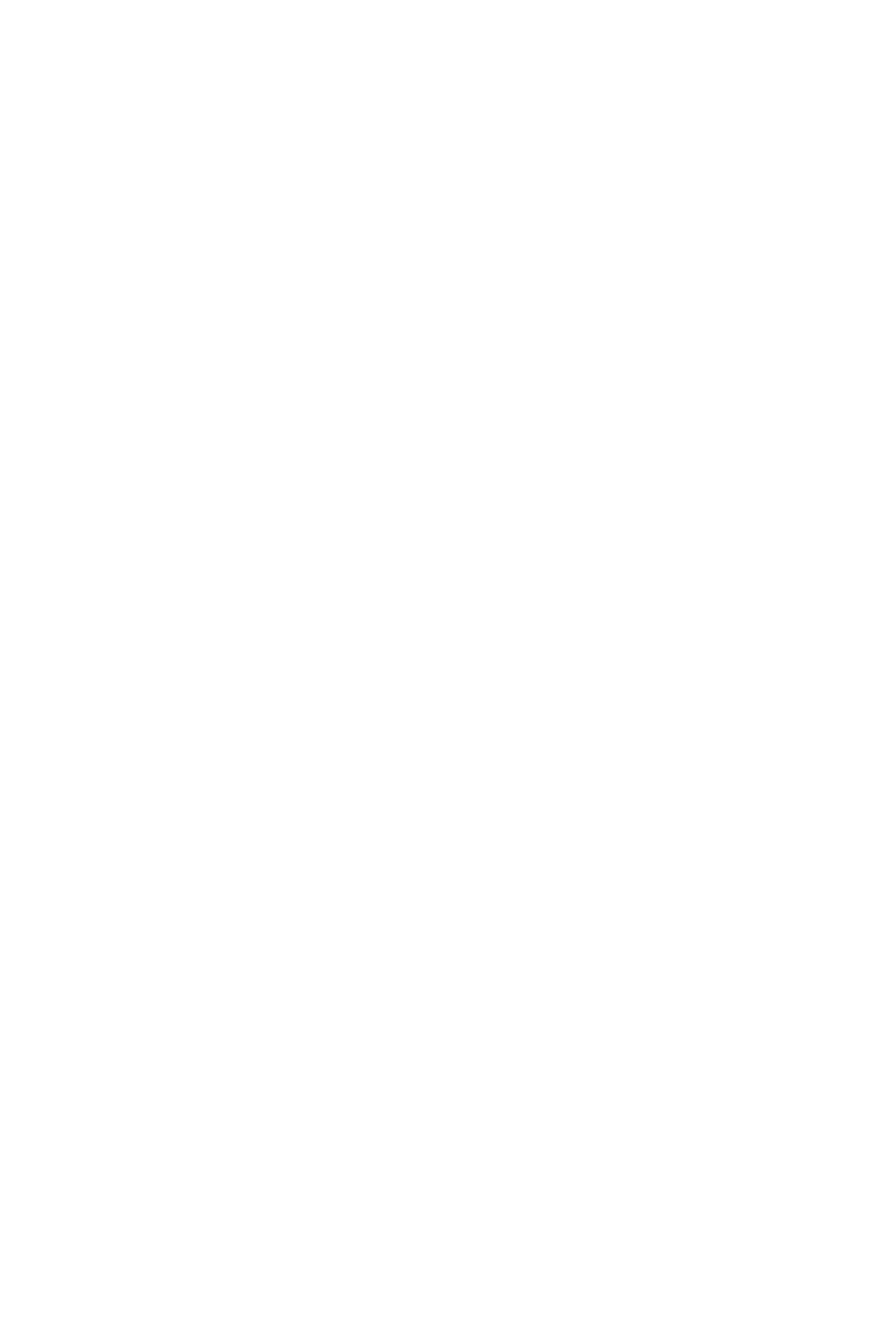# for the existence of God

by

Richard Barns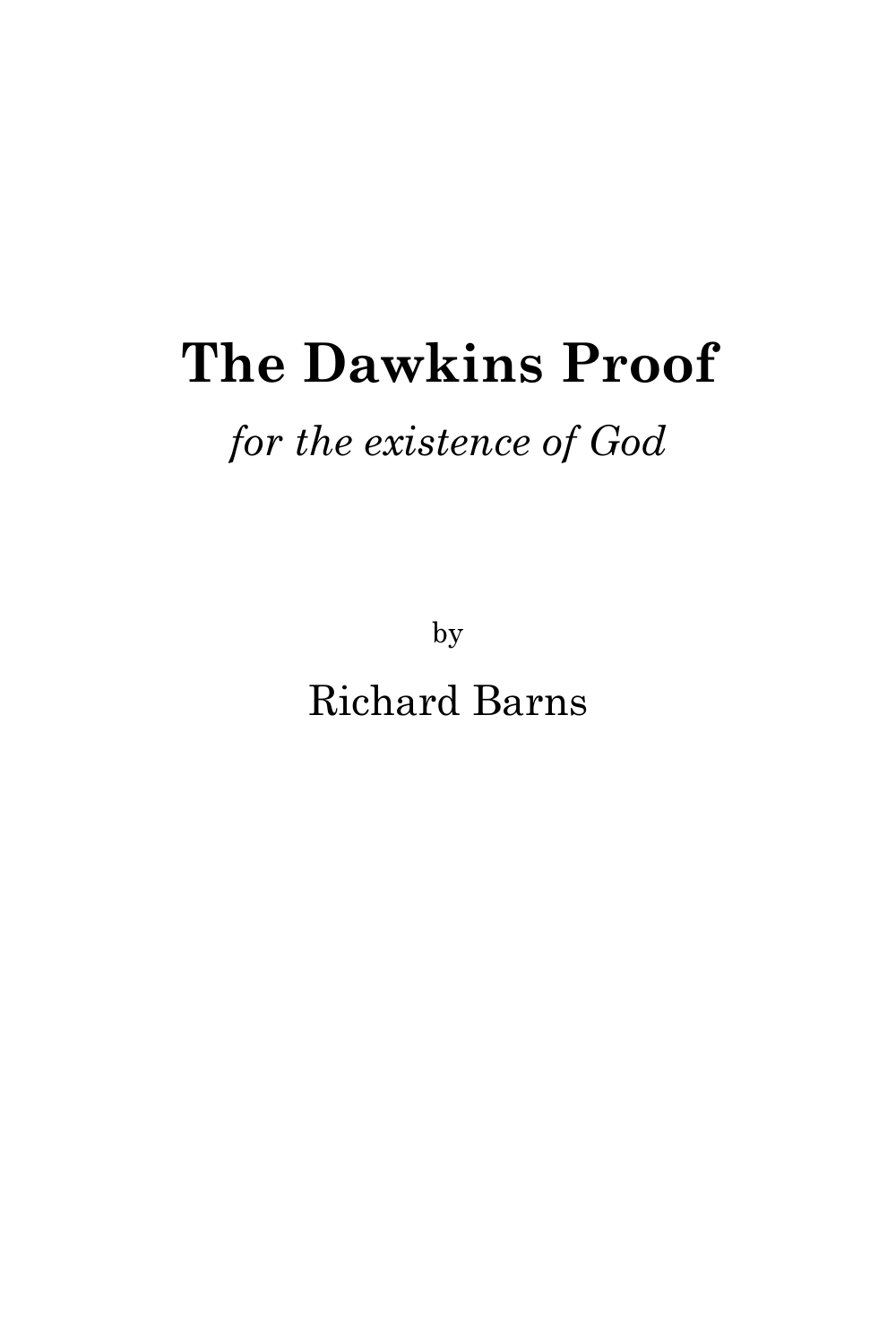#### Copyright © Richard Barns 2009

#### Published 2009

#### Second Edition 2010

All rights reserved. No part of this publication may be reproduced, stored in a retrieval system, or transmitted in any form or by any means, electronic or mechanical, including photocopying, recording or otherwise, without written permission from the copyright owner. However, short extracts may be used for review purposes. Furthermore, this ebook file may be freely distributed by any electronic means provided the file is kept complete, intact and is not altered in any way.

A copy may be printed for personal use only, alternatively to purchase a hardcopy of this book visit www.thedawkinsproof.com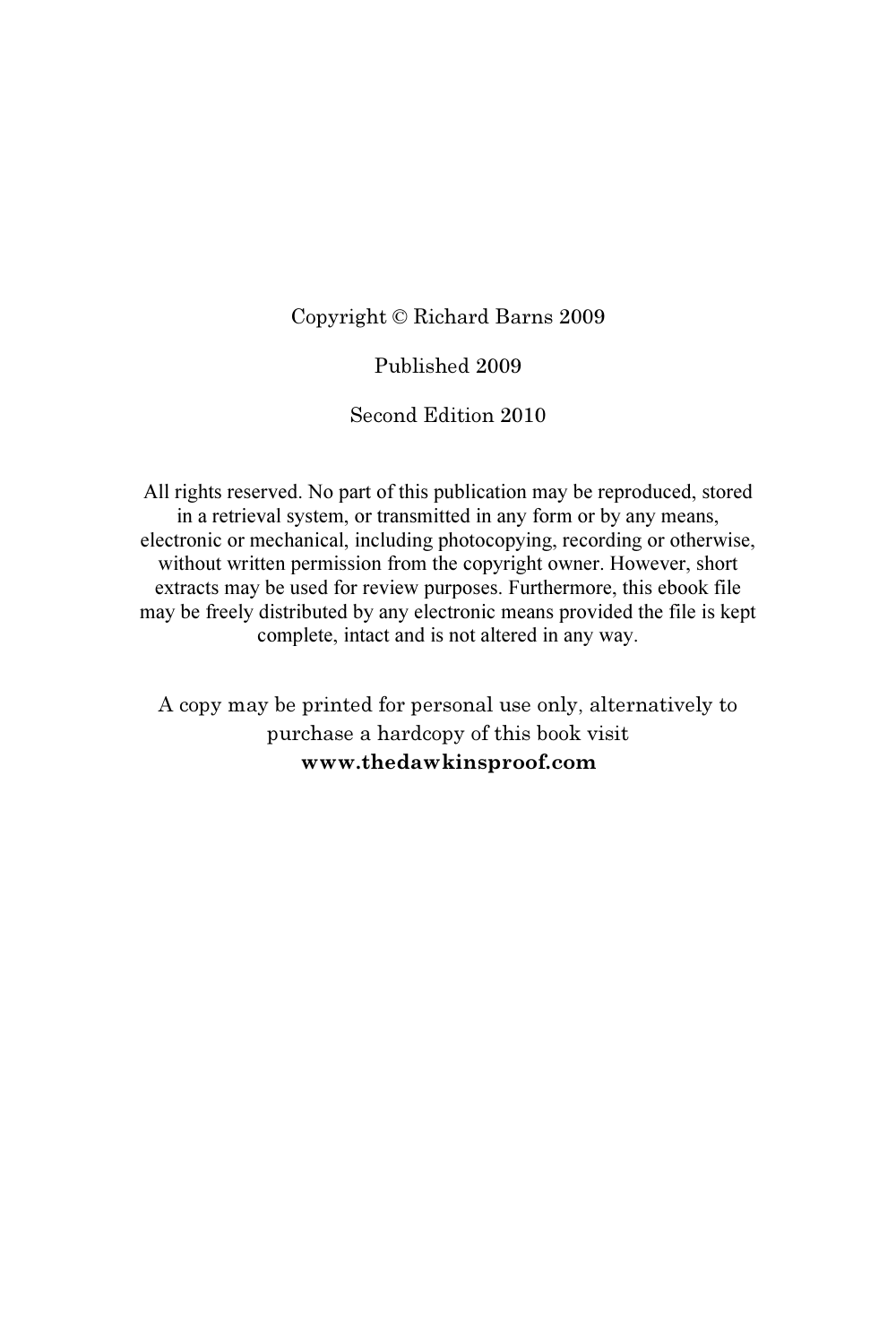# Contents

| Foreword                                            | 7   |
|-----------------------------------------------------|-----|
| 1. Nothing Beyond the Natural Physical World        | 9   |
| 2. Powerful Arguments                               | 17  |
| 3. Apparent Design                                  | 34  |
| 4. The Entirely Unwarranted Assumption              | 58  |
| 5. An Unrebuttable Refutation                       | 65  |
| 6. The Manifest Phenomenon of Zeitgeist Progression | 73  |
| 7. Completely Superseded by Science                 | 98  |
| 8. A Meaningful, Full and Wonderful Life            | 106 |
| 9. The Dawkins Proof                                | 115 |
| <b>Notes</b>                                        | 119 |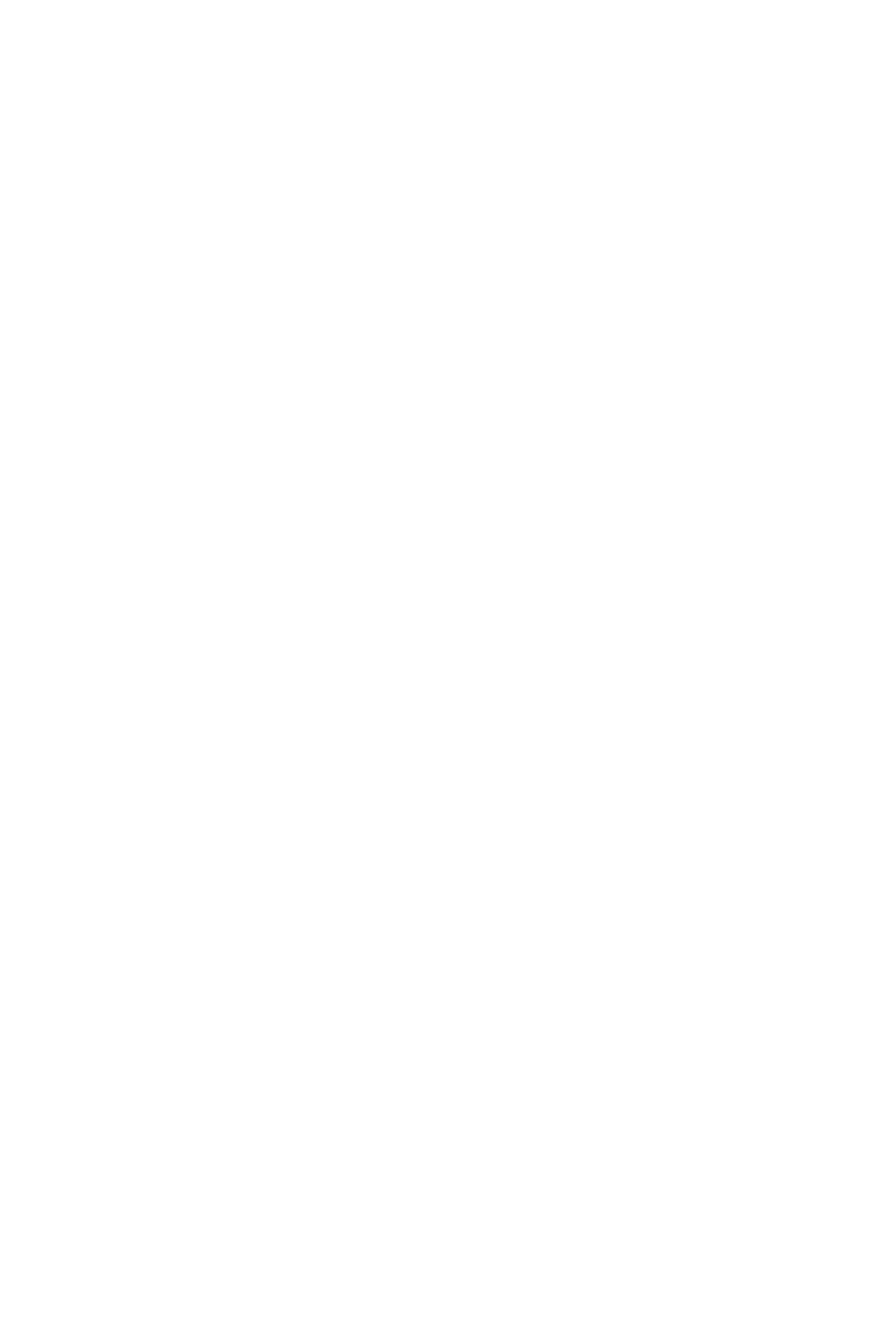# Foreword

I found out about the problems of atheism by taking atheism seriously. I tried to be a consistent atheist and I believed the conclusions that atheism led to. But I found that what consistent atheism led to was something utterly unworkable. It was, paradoxically, my desire to be a thorough atheist that drove me towards God.

This book is a result of that experience. It is a response to Richard Dawkins' book The God Delusion but it is not simply a reply to Dawkins' arguments against God. I will also be looking at evidence for the existence of God that is provided by Dawkins himself. My argument is not only that Dawkins cannot refute theism, it is that he is unable to be consistent to his atheism. God's existence is so inescapably part of human life that even Richard Dawkins lives as if God exists.

# Notes and Acknowledgements

I would like to thank all those who have helped in the making of this book, in reading and correcting manuscripts and in bringing useful references to my attention. I have made much use of Internet-based resources and my thanks go to the individuals and organisations that have made them freely available. The sources are all acknowledged in the endnotes. The endnotes are primarily page references and web site addresses but some do add extra details or background information – such notes have their index numbers shown in italics.

Finally, I should say a brief word about language. In this book I have used the word "man" to refer to humanity as a type, and I have used "he" as a neuter pronoun. I have used these words for want of better alternatives and they are not intended to be gender specific.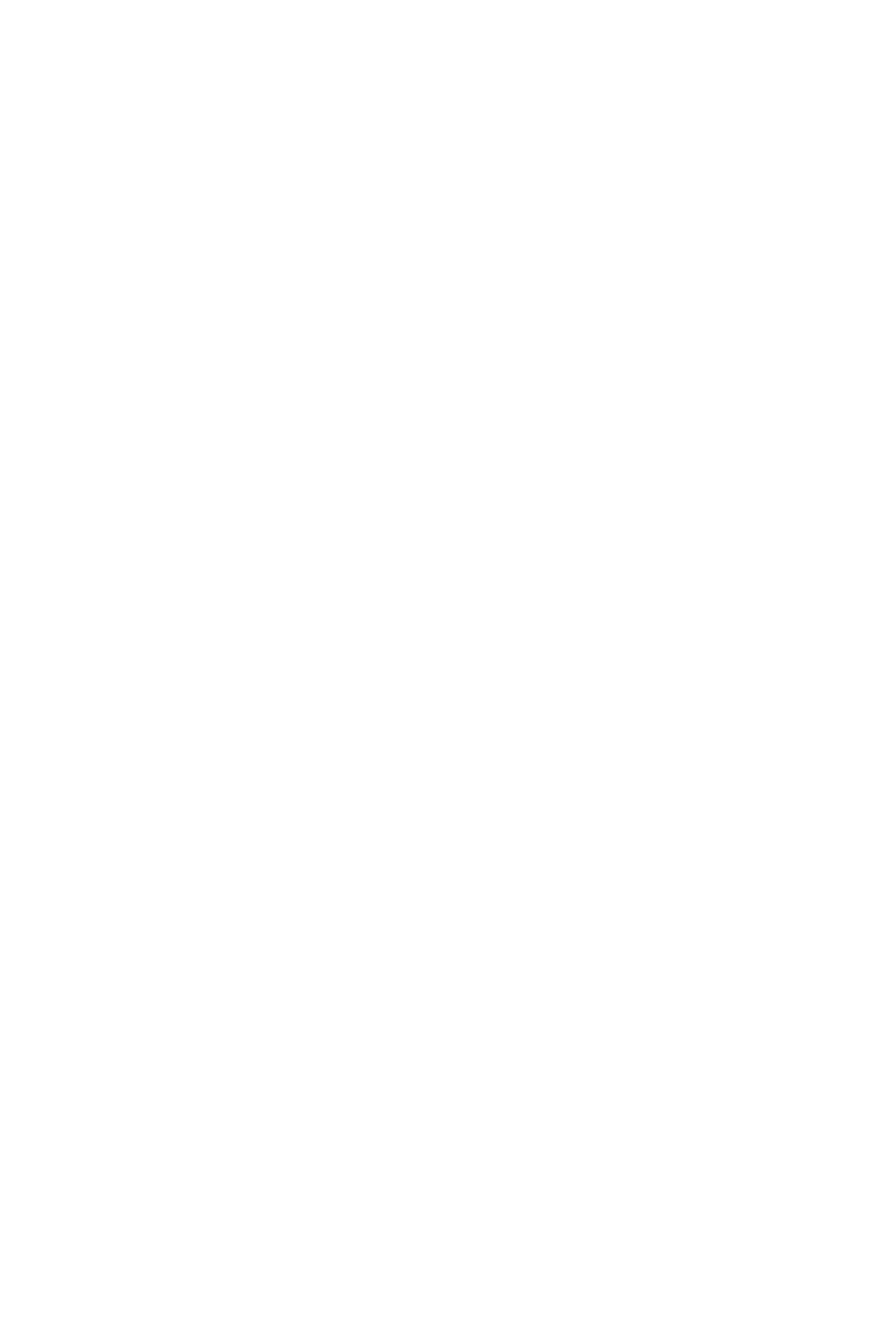# Chapter One Nothing Beyond the Natural Physical World

How can you believe in the existence of something that you cannot see – indeed that you cannot detect by any means? I hope that by the end of this brief chapter I will at least have sketched an outline response to this question that lies at the heart of atheism's challenge to belief in God.

### Atheism

I will take my definition of atheism from Richard Dawkins. In the first chapter of The God Delusion he describes an atheist as:

…somebody who believes there is nothing beyond the natural, physical world…<sup>1</sup>

"There is nothing beyond the natural, physical world." Nothing exists but material objects interacting with each other. Material objects are composed of atoms, and atoms are made up of protons, neutrons and electrons. Actually things are rather more complicated than this. Protons and neutrons are themselves made up of lesser components and there are a variety of other, more esoteric, particles. Ultimately, all matter is believed to be composed of twelve fundamental particles – the different varieties of quarks and leptons.<sup>2</sup>

These material particles react with each other via the fundamental interactions (or forces): gravity, electromagnetism, the weak interaction and the strong interaction.3 Gravitation and electromagnetism (including radio waves and light) are familiar from everyday life; the weak and the strong interaction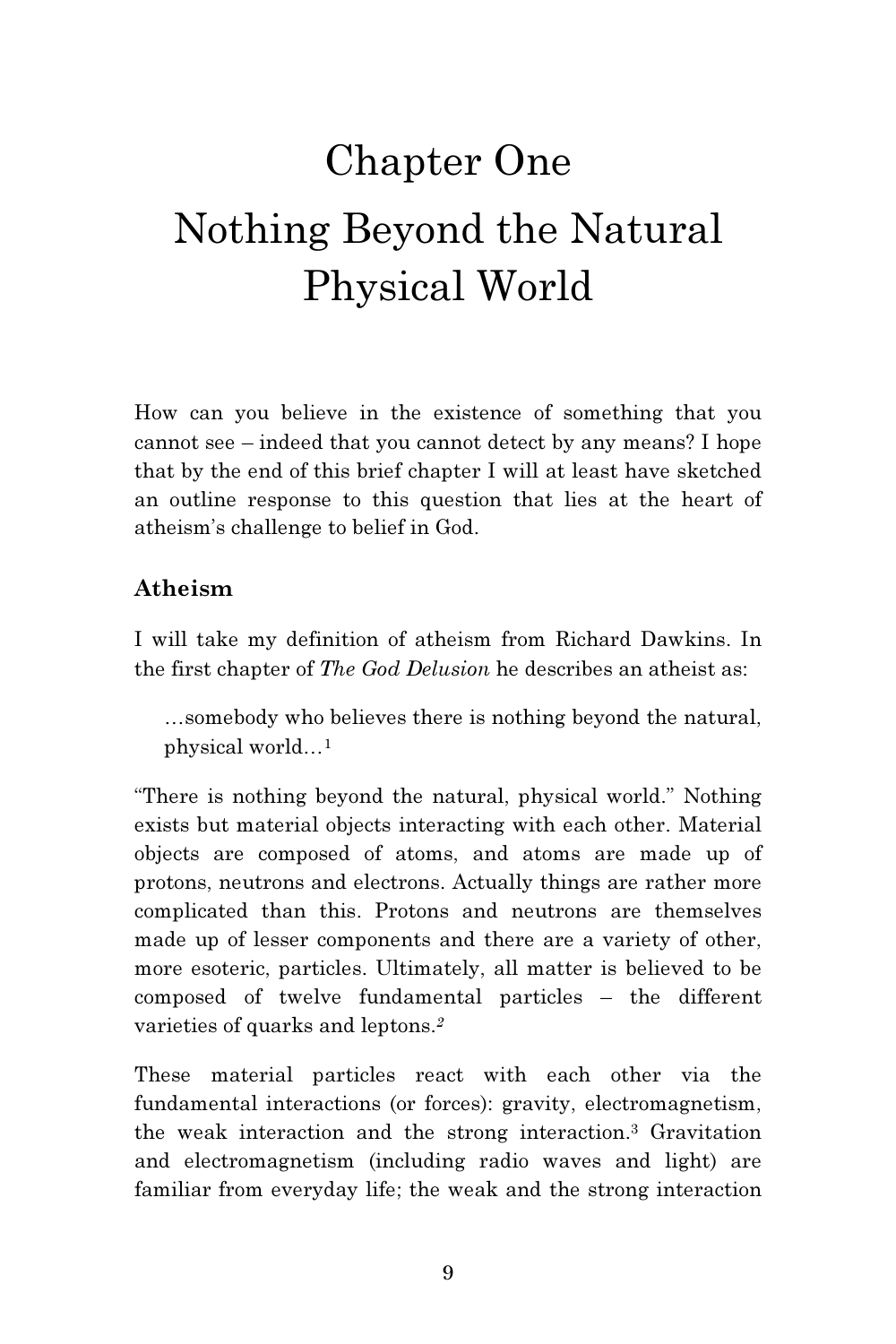are short-range forces that operate principally at the atomic level. According to the Encyclopedia Britannica, "All the known forces of nature can be traced to these fundamental interactions".<sup>4</sup>

Thus the fundamental particles interacting via the fundamental forces explain the behaviour of every material object and as Dawkins says "there is nothing beyond the natural, physical world". If this is true it means that everything can be explained in terms of these particles and their interactions. All that exists is the void of space in which there are vast quantities of incomprehensibly minute fundamental particles. These particles interact with each other via the fundamental forces and that is the cause of everything that happens. What is love? It is the production of certain chemicals in the cells of the brain and the endocrine system. These cells and these chemicals are ultimately composed of fundamental particles interacting with each other, and that's it. Every thought, every emotion, every ideal reduces to material particles interacting in space.

In the remainder of this section we will look at some of the outworkings of this belief.

### Firstly, if only matter exists then there is nothing special about human life.

There is nothing special about the chemical elements in the human body. The body is composed principally of oxygen, carbon, hydrogen, nitrogen, calcium and phosphorus with trace amounts of many other elements.5 The oxygen, carbon, hydrogen etc in the human body are just the same as the oxygen, carbon and hydrogen found anywhere else – in the sea, soil or stones. The elements in the body may be arranged in a more complicated structure and may take part in more complicated interactions than they generally do elsewhere, but that doesn't give life any value, it just means that it involves complex chemical reactions. The body is composed of the same fundamental particles interacting via the same fundamental forces as are found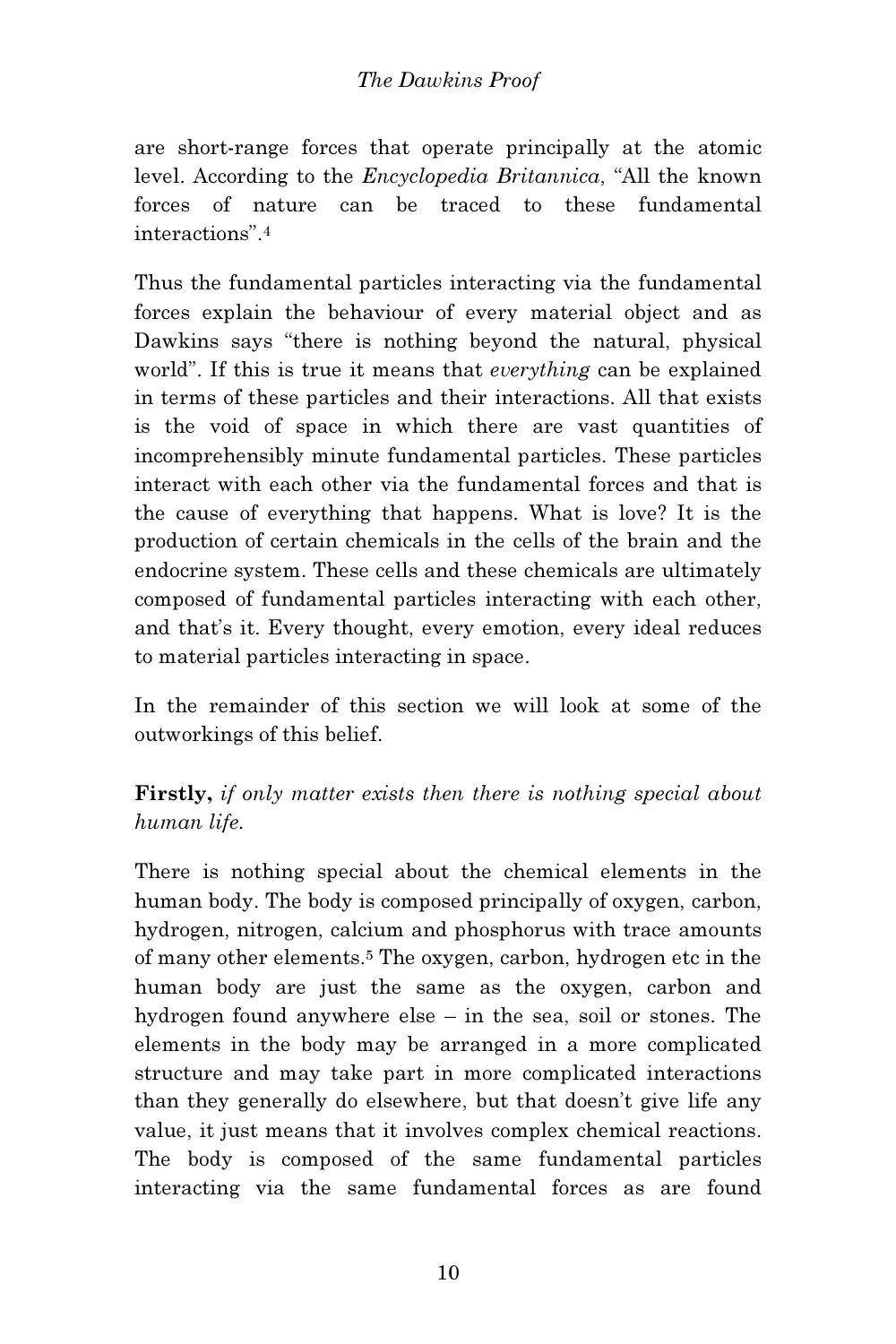everywhere else. A human being thus has no more value than any other material object. Indeed the idea of value has no meaning other than as an entirely arbitrary personal or social assertion. This is not saying that human life is no more important than animal life, or even plant life, but that human life (or any life) is no more important than gravel. There is nothing special about it. There is nothing special about anything because there are no standards of specialness. There are no standards of anything. There are just material particles reacting with each other. Nothing but matter in motion.

### Secondly, there can be no concept of "ought".

What about human actions? They are of no more value or significance than the actions of any other material thing. Consider rocks rolling down a hill and coming to rest at the bottom. We don't say that some particular arrangement of the rocks is right and another is wrong. Rocks don't have a duty to roll in a particular way and land in a particular place. Their movement is just the product of the laws of physics. We don't say that rocks "ought" to land in a certain pattern and that if they don't then something needs to be done about it. We don't strive for a better arrangement or motion of the rocks. In just the same way, there is no standard by which human actions can be judged. We are just another form of matter in motion, like the rocks rolling down the hill.

We tend to think that somewhere "out there" there are standards of behaviour that men ought to follow. But according to Dawkins there is only the "natural, physical world". Nothing but particles and forces. These things cannot give rise to standards that men have a duty to follow. In fact they cannot even account for the concept of "ought". There exist only particles of matter obeying the laws of physics. There is no sense in which anything ought to be like this or ought to be like that. There just is whatever there is, and there just happens whatever happens in accordance with the laws of physics.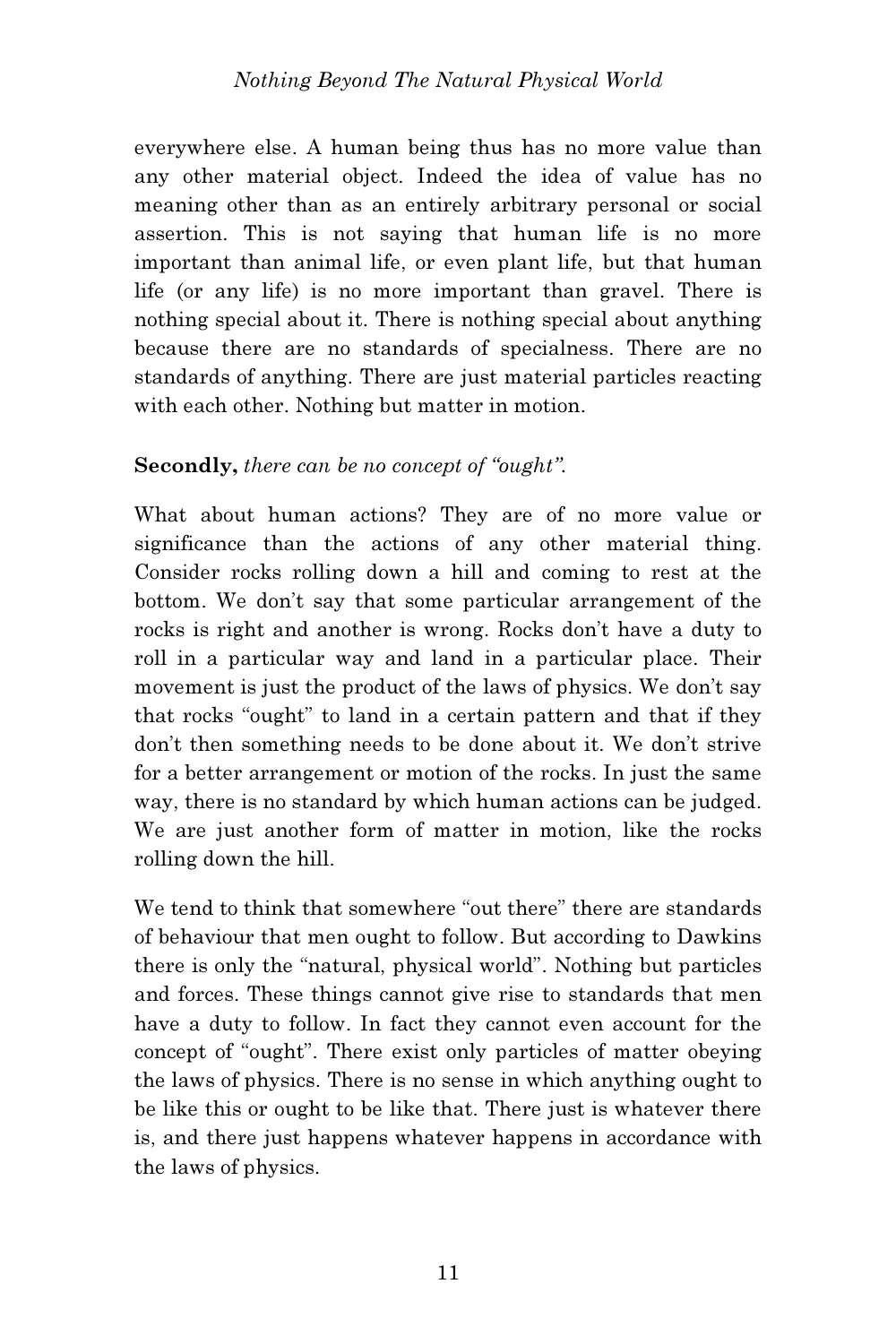Men's actions are therefore merely the result of the laws of physics that govern the behaviour of the particles that make up the chemicals in the cells and fluids of their bodies and thus control how they behave. It is meaningless to say that the result of those physical reactions ought to be this or ought to be that. It is whatever it is. It is meaningless to say that people ought to act in a certain way. It is meaningless to say (to take a contemporary example) that the United States and its allies ought not to have invaded Iraq. The decision to invade was just the outworking of the laws of physics in the bodies of the people who governed those nations. And there is no sense in which the results of that invasion can be judged as good or bad because there are no standards to judge anything by. There are only particles reacting together; no standards, no morals, nothing but matter in motion.

Dawkins finds it very hard to be consistent to this system of belief. He thinks and acts as if there were somewhere, somehow standards that people ought to follow. For example in The God Delusion, referring particularly to the Christian doctrine of atonement, he says that there are "teachings in the New Testament that no good person should support".6 And he claims that religion favours an in-group/out-group approach to morality that makes it "a significant force for evil in the world".<sup>7</sup>

According to Dawkins, then, there are such things as good and evil. We all know what good and evil mean. We know that if no good person should support the doctrine of atonement then we ought not to support that doctrine. We know that if religion is a force for evil then we are better off without religion and that, indeed, we ought to oppose religion. The concepts of good and evil are innate in us. The problem for Dawkins is that good and evil make no sense in his worldview. "There is nothing beyond the natural, physical world." There are no standards out there that we ought to follow. There is only matter in motion reacting according to the laws of physics. Man is not of a different character to any other material thing. Men's actions are not of a different type or level to that of rocks rolling down a hill. Rocks are not subject to laws that require them to do good and not evil;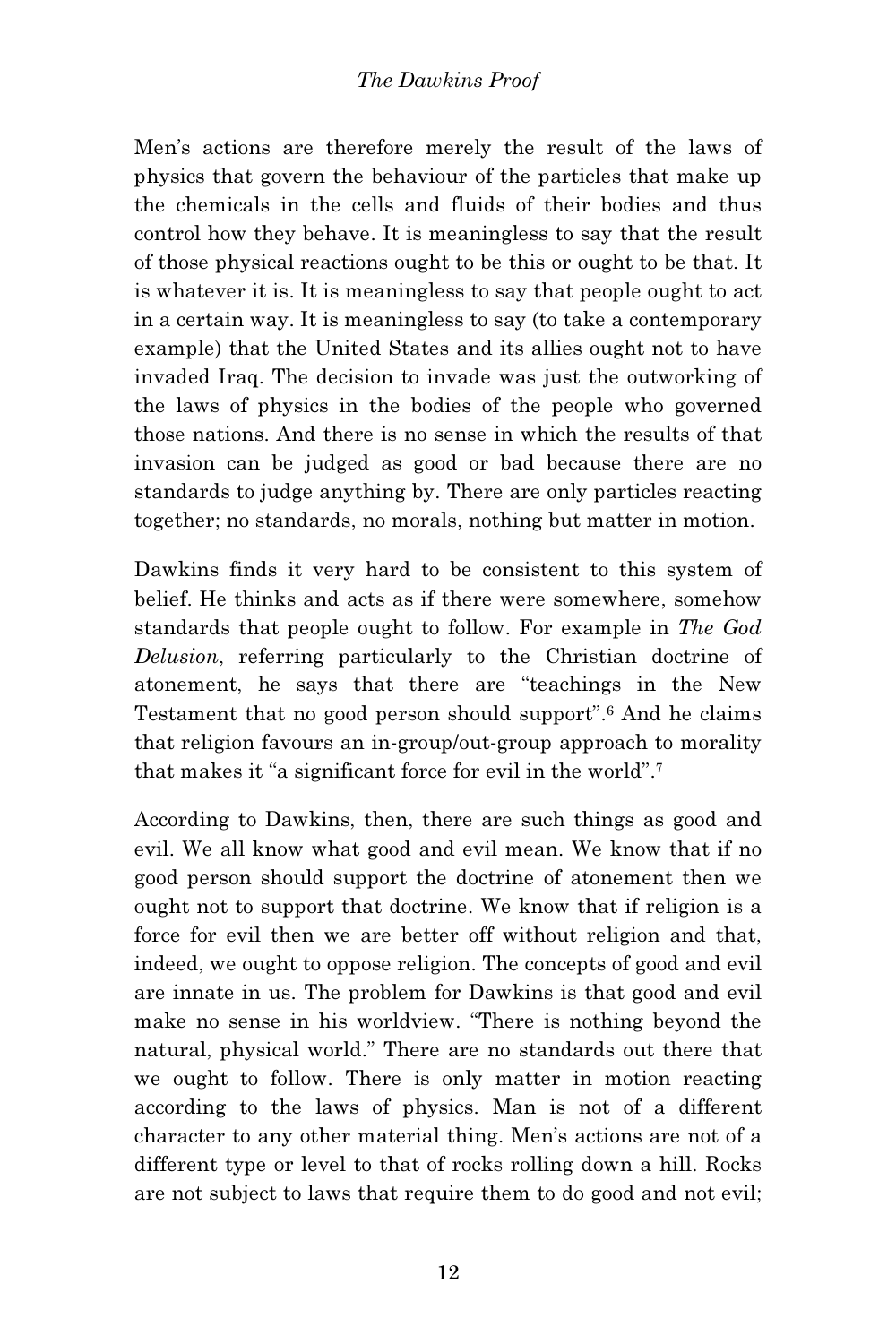#### Nothing Beyond The Natural Physical World

nor are men. Every time you hear Dawkins talking about good and evil as if the words actually meant something, it should strike you loud and clear as if he had announced to the world, "I am contradicting myself ".

Please note that I am not saying that Richard Dawkins doesn't believe in good and evil. On the contrary, my point is that he does believe in them but that his worldview renders such standards meaningless.

#### Thirdly, there is no such thing as "mind".

There is no such thing as "mind" except as a synonym for "brain". A person's mind is simply the result of the electrochemical reactions between the cells in his brain and that is ultimately the result of the reactions of the sub-atomic particles. That is all. Everything we feel, desire or know is the result of the forces of attraction and repulsion between those particles. It is not that your mind exists as a reality and is somehow encoded in these physical reactions. Rather your mind does not exist at all; it is merely a name you give to the effect of physical reactions between particles in your brain. If only matter exists then everything reduces to material particles and the forces between them. Non-material things such as God, spirit, mind, laws, justice do not exist. They are an illusion – only arbitrary mental or social constructs that are ultimately false and meaningless.

# Theism

There are many differing religions in the world, just as there are many differing atheistic philosophies, and I am not going to be advocating all of them, nor some sort of lowest-commondenominator general theism. Dawkins says that he opposes all gods,8 but his arguments are particularly aimed in one direction. The God for whose existence I am contending is the God whom Dawkins particularly opposes, that is the God of the Bible.

What is this God like? There is an obvious place to find out: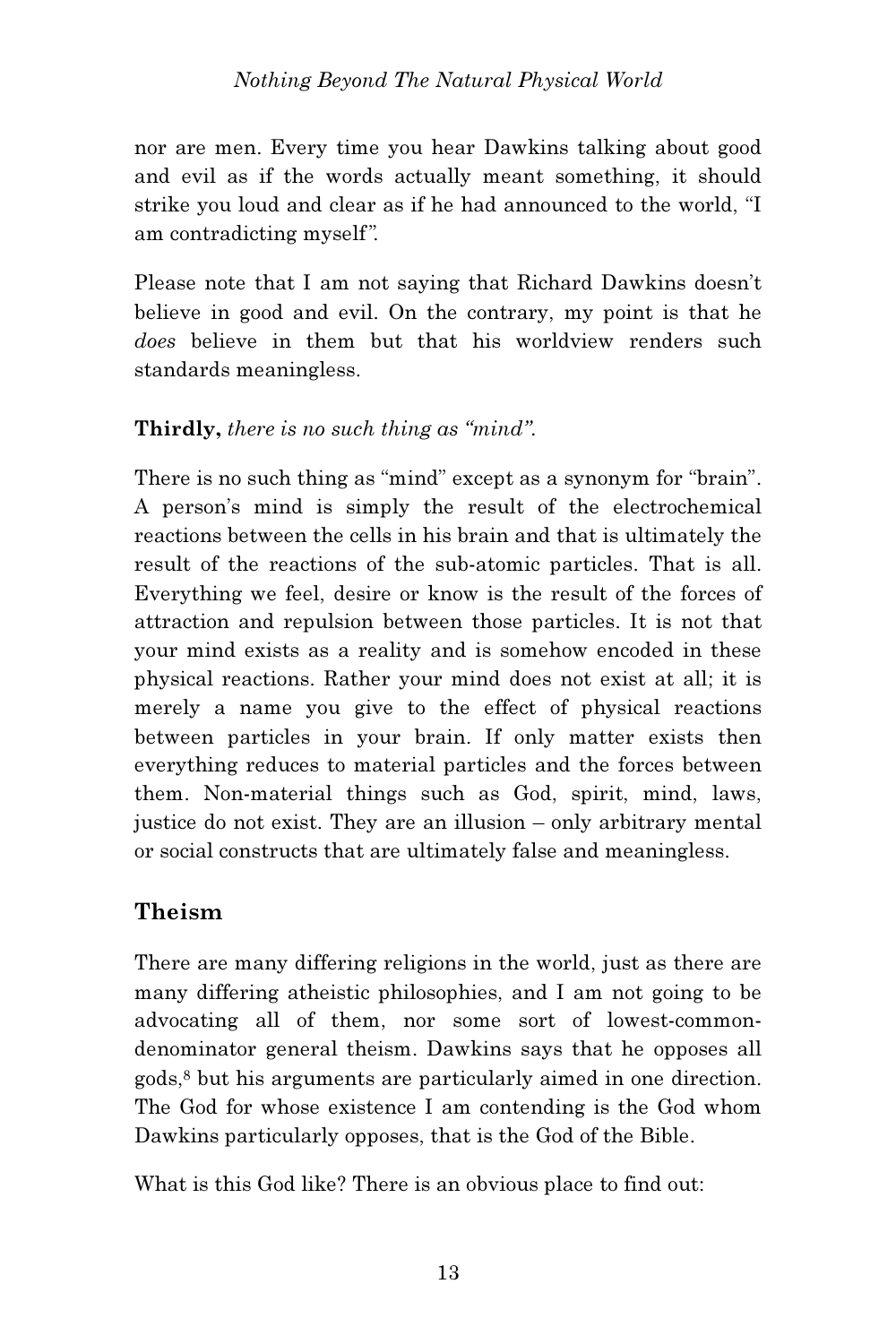God is holy: But as he which hath called you is holy, so be ye  $holv...<sup>9</sup>$ 

He has great power and wisdom: Great is our Lord, and of great power: his understanding is infinite.<sup>10</sup>

He is a spirit: God is a Spirit: and they that worship him must worship him in spirit and in truth.<sup>11</sup>

He is the creator: In the beginning God created the heaven and the earth.<sup>12</sup>

He made man in his image: And God said, Let us make man in our image, after our likeness…<sup>13</sup>

He reveals himself to those who seek him: Ask, and it shall be given you; seek, and ye shall find; knock, and it shall be opened unto you…<sup>14</sup>

That is a very brief outline of the position that I am arguing from; it is this teaching that forms the background and foundation of what I have to say. My aim is to show not only that Dawkins' arguments against God are invalid but that Dawkins lives, and indeed argues, in a way that is inconsistent with atheism but is perfectly consistent with Christian theism. The existence of God is not something "very very improbable"15 as Dawkins asserts but is actually inescapable – even for Richard Dawkins.

It is not surprising, then, that all cultures are theistic in some way. Although some atheists claim that man is born an atheist and has to be indoctrinated into theism16 there are no atheistic cultures except where ideological atheists have brutally suppressed theistic beliefs and tried to indoctrinate people into atheism. Even then such cultures have been short-lived. Man knows that God exists, and though that knowledge can be corrupted, leading to varieties of theism and polytheism, or suppressed, leading to atheism, it is very hard to entirely wipe it out.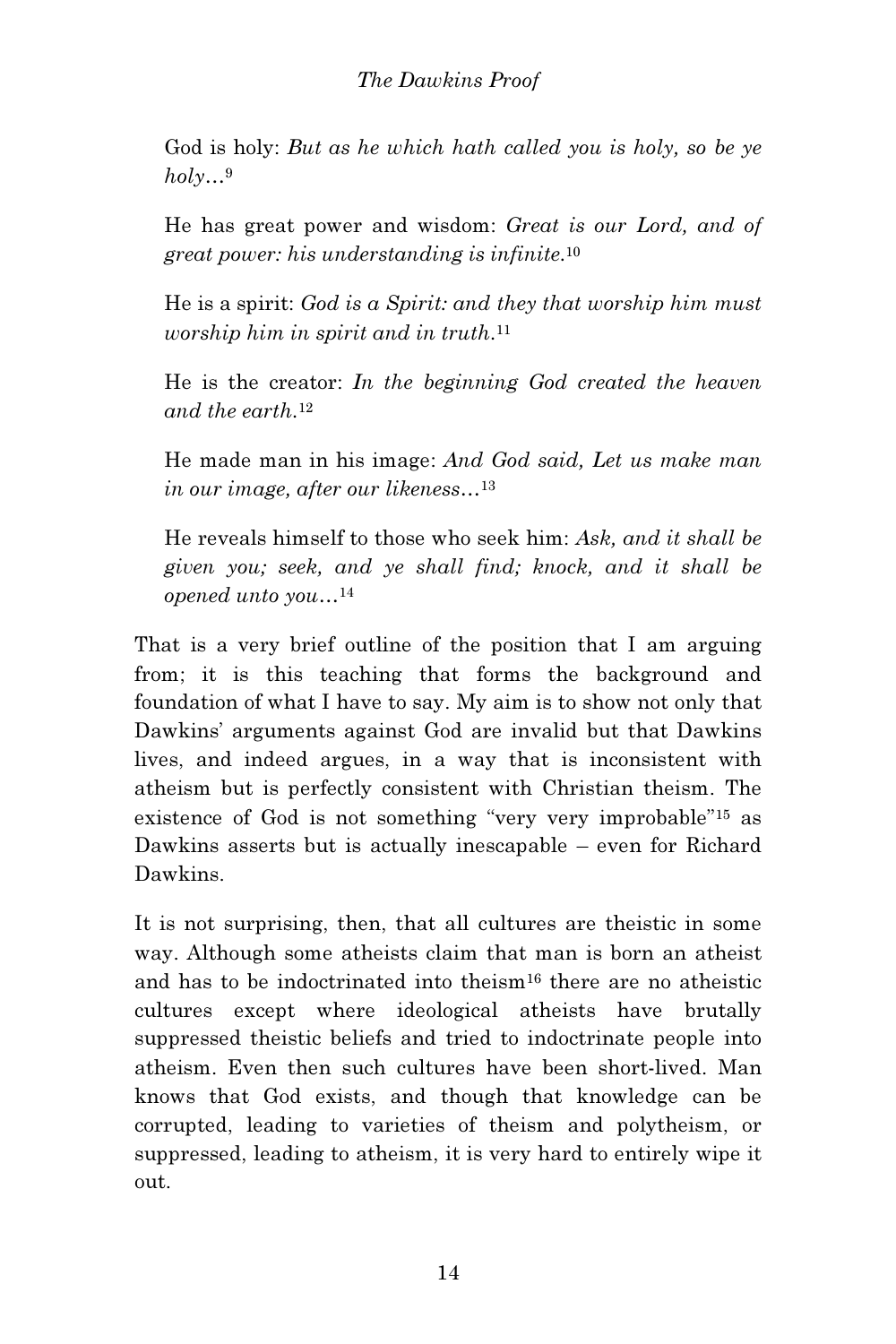The existence of God is vital to us, it is imprinted upon our nature. There are so many things that we take for granted and often do not even think about that depend upon the existence of God. Those things start to fall apart if one tries to be a consistent atheist. The belief that only matter exists cannot account for the real existence of anything that is immaterial and this has very serious consequences as we have already begun to see.

In the Christian theistic view the foundation of existence is not material particles and the forces between them, but the infinite, perfect, all-wise, personal God. And thus it is simple and straightforward for theism to deal with those immaterial issues that atheism cannot handle. For example consider the three points we looked at in the previous section:

Firstly, human life is special because man is made in the image of God. Man is not just another material object, he is to be treated in a special way as is made clear by God's law, which brings us to the next point.

Secondly, there is such a thing as "ought" and the rights and justice that flow from that concept because God has given us a moral law that we are required to live by. God is our maker and as such he has an authority that no man has. Not only can he tell us what to do but he has put a knowledge of morality in us by nature. This is why, although we may corrupt the standards of God's law, we can never fully escape from the idea that moral standards do exist. The existence of God accounts for the reality of standards not simply because it means that immaterial things exist but because God has the authority to set standards.

Thirdly, man being made in the image of God has a mind, not simply a physical brain. Indeed man has a spiritual nature including his mind which survives the death of the body.

It is not hard for the theist to be consistent to his worldview because his worldview accounts for both the material and immaterial aspects of existence, including the standards that flow from God's authority.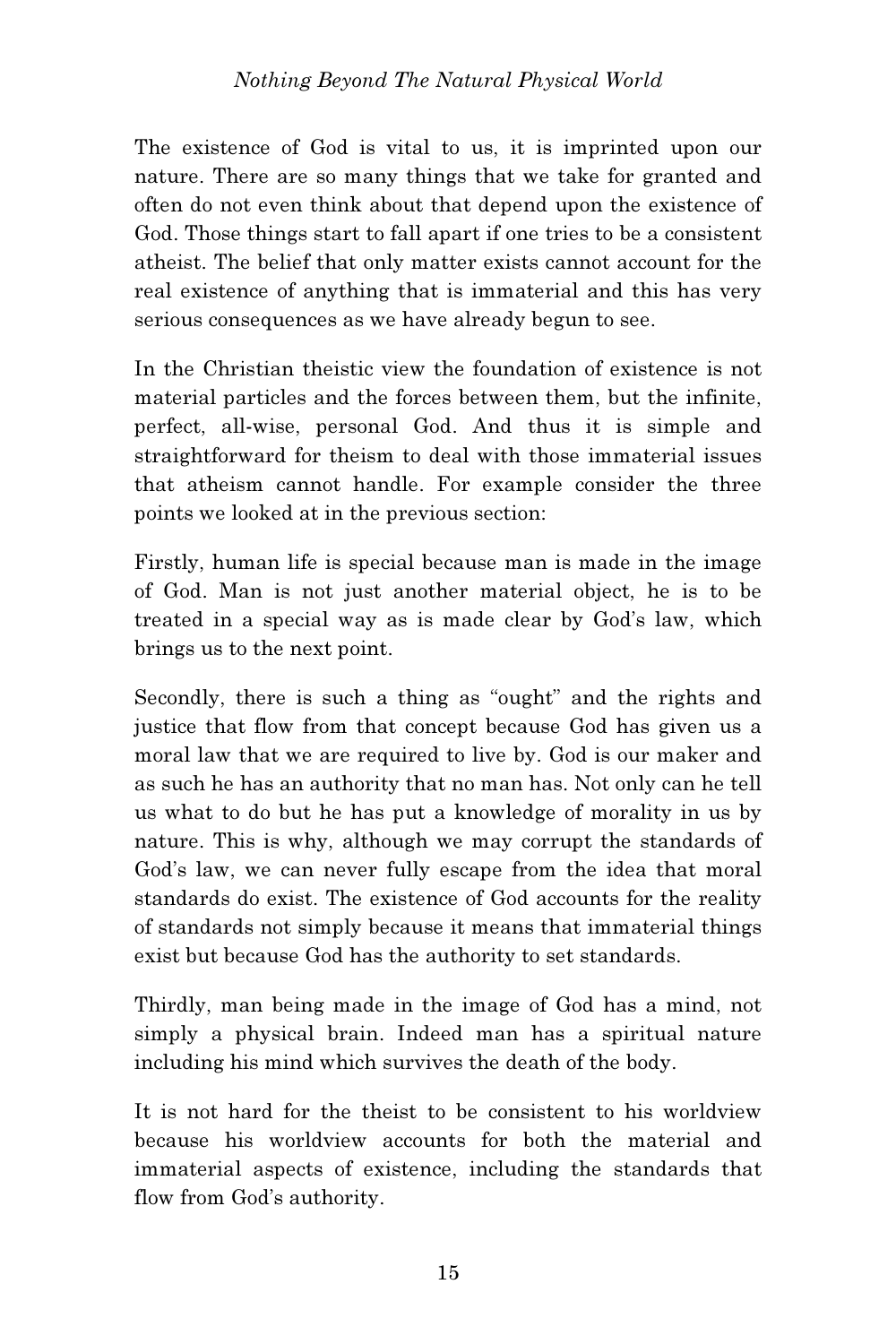# Delusion

Dawkins asserts that theists are following a delusion, but who is really delusional here? The logical outworkings of atheism lead to a belief system that he is unable to live by. Its radical materialism destroys the notions of right, wrong and justice – indeed the reality of any concept or idea relating to values or standards. "There is nothing beyond the natural, physical world" says Dawkins and yet he talks about good and evil in his arguments against God. Standards of good and evil are not material – they are something beyond the natural, physical world and therefore, if Dawkins is right, they cannot exist. When Dawkins says that theism is a force for evil he is denying his own assertion about the fundamental nature of existence. Thus even his own arguments for atheism contradict atheism. It should be apparent, even at this early stage, that Dawkins is caught in a trap of his own devising.

In the following pages we will look first at Dawkins' arguments against God (chapters two to five and part of chapter six) and then at the evidence for God's existence and the way in which Dawkins himself lives as if God exists (chapters six to nine).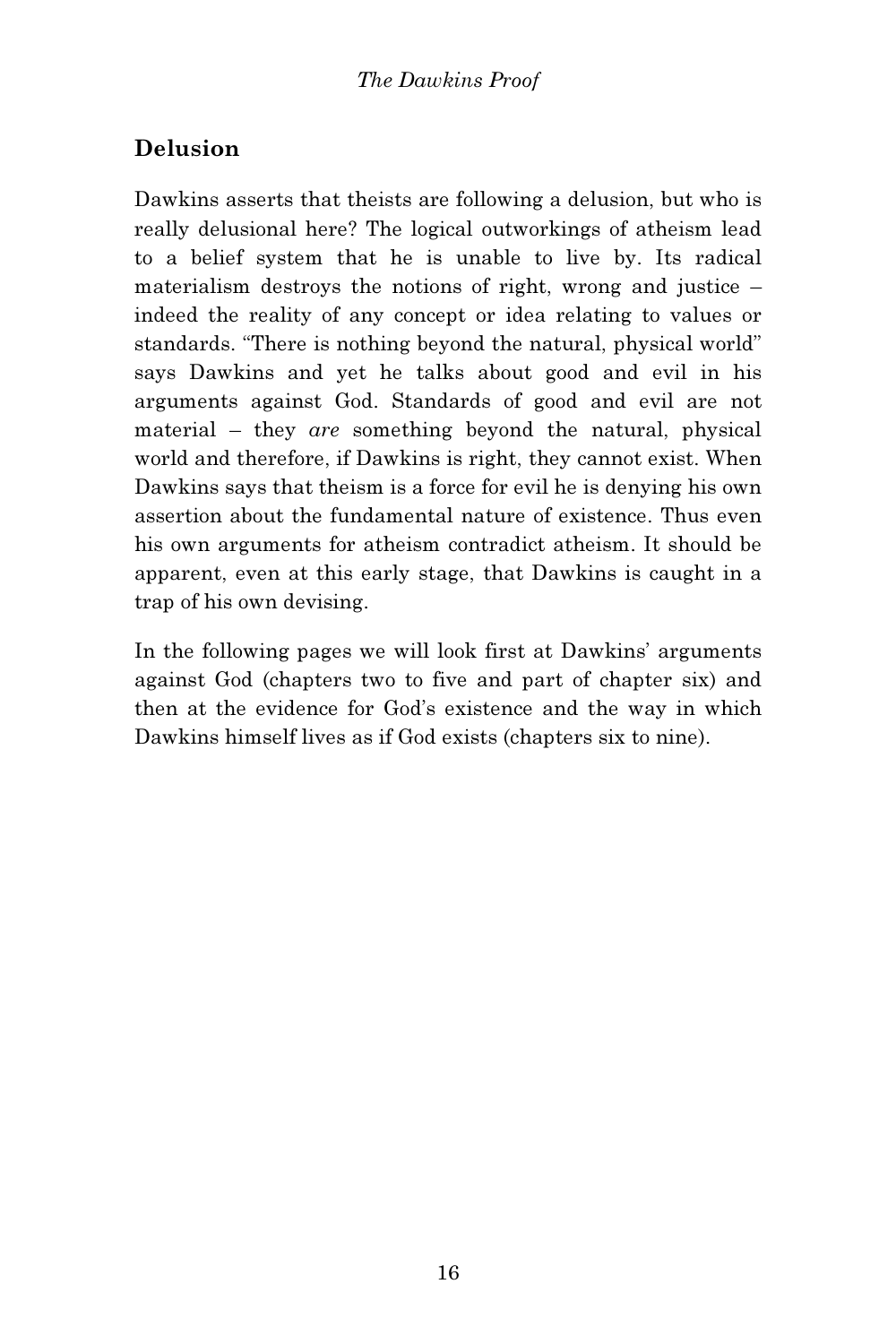# Chapter Two Powerful Arguments

The paperback edition of The God Delusion<sup>17</sup> is covered with a superabundance of commendations. They are not only on the back cover, but inside the back cover, and inside the front cover, plus there are two extra pages in the front of the book to hold more of them. A common theme in many of them is praise for the intellectual cogency of the work. It will "delight any reader with a modicum of intelligence and intellectual regard", it is a "coherent and devastating indictment of religion", "a resounding trumpet blast for truth", it displays "cutting intelligence" and "merciless rationalism".

Dawkins has obviously managed to persuade a good number of book reviewers that The God Delusion (hereafter TGD) is a series of rational arguments against the existence of God. But one does not have to look very deeply to see that it does not live up to these claims. A significant proportion of the book is simply propaganda material designed to "soften up" the reader and make him feel ill-disposed towards theism, and well-disposed towards atheism. There are also many speculative assertions that are passed off as being far more weighty than their makebelieve origins deserve. In this chapter we are going to look at some typical examples of the propaganda and speculation that fill the pages of TGD.

One of the most fulsome commendations of the book comes from Joan Bakewell's review in The Guardian:

Dawkins comes roaring forth in the full vigour of his powerful arguments…18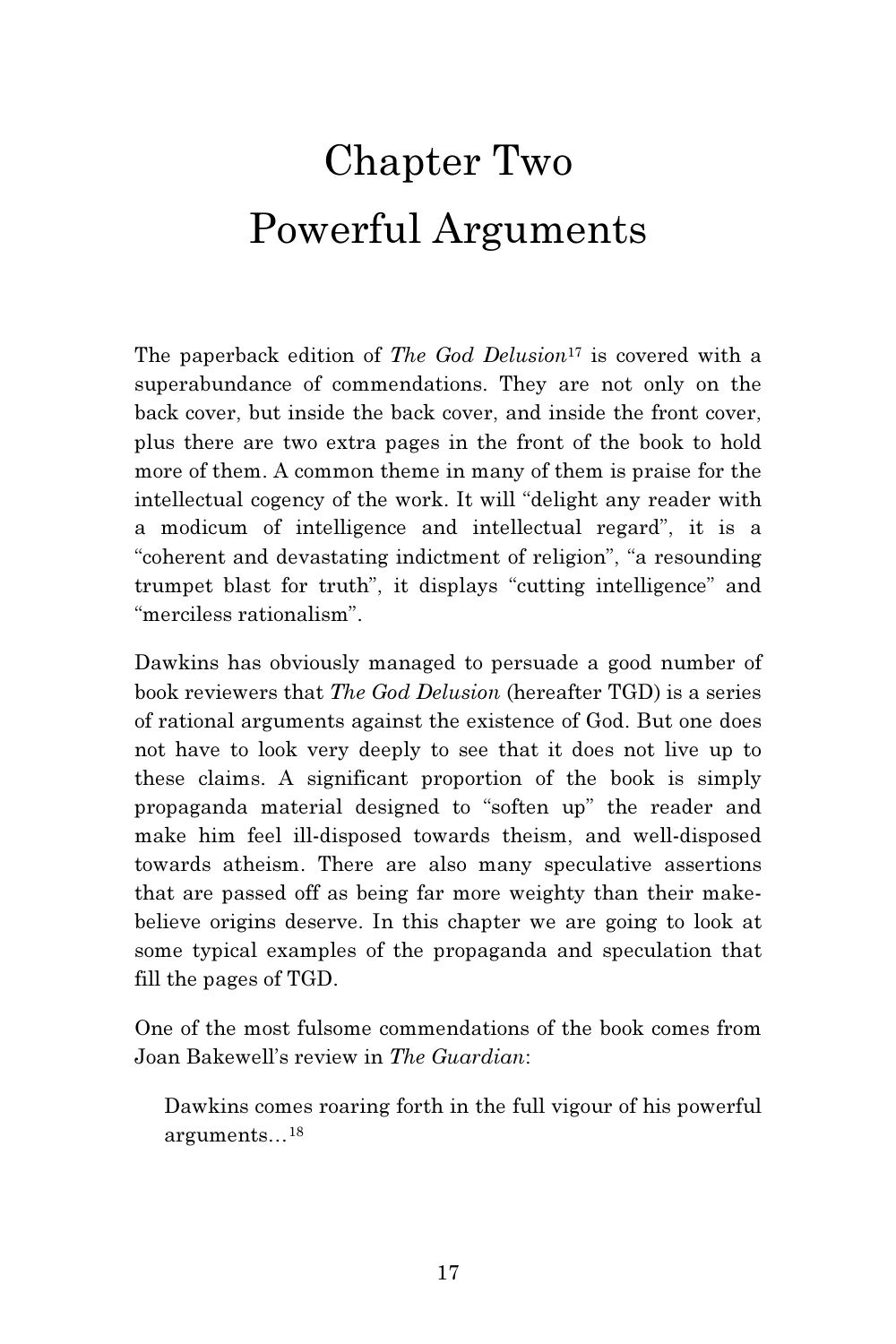However another reviewer in The Guardian saw Dawkins' arguments differently. In January 2006 Madeleine Bunting wrote an article bearing the sub-heading:

Richard Dawkins' latest attack on religion is an intellectually lazy polemic not worthy of a great scientist.<sup>19</sup>

That review was not of TGD but of Root of All Evil? Dawkins' television programme on Channel Four; though, as Dawkins acknowledges,20 the two are interrelated. Bunting summarises Dawkins' arguments as "unsubstantiated assertions, sweeping generalisations and random anecdotal evidence".21 Assertions, generalisations, and anecdotes prove nothing but they can still be used very effectively to influence people's attitudes, and that is what propaganda is all about. But if one reads critically it is not hard to see the techniques that are being used and the fallacious reasoning that is being employed.

# Bad Theists

There are fine Latin terms for the logical fallacies that propaganda delights in. Argumentum ad hominem is perhaps the one most favoured by Dawkins. It means:

The fallacy of attacking the character or circumstances of an individual who is advancing a statement or an argument instead of trying to disprove the truth of the statement or the soundness of the argument.<sup>22</sup>

In short it is to argue against the man rather than his message. Have this in mind when you read TGD and you will see just how often it comes up. Dawkins presents us with odd or unpleasant theists in order to create a bad impression of theism. There are many theists who have achieved a great deal of good and whose lives are worth imitating but Dawkins goes looking for the sort he wants. He is not objectively investigating the lives of theists, he is writing propaganda.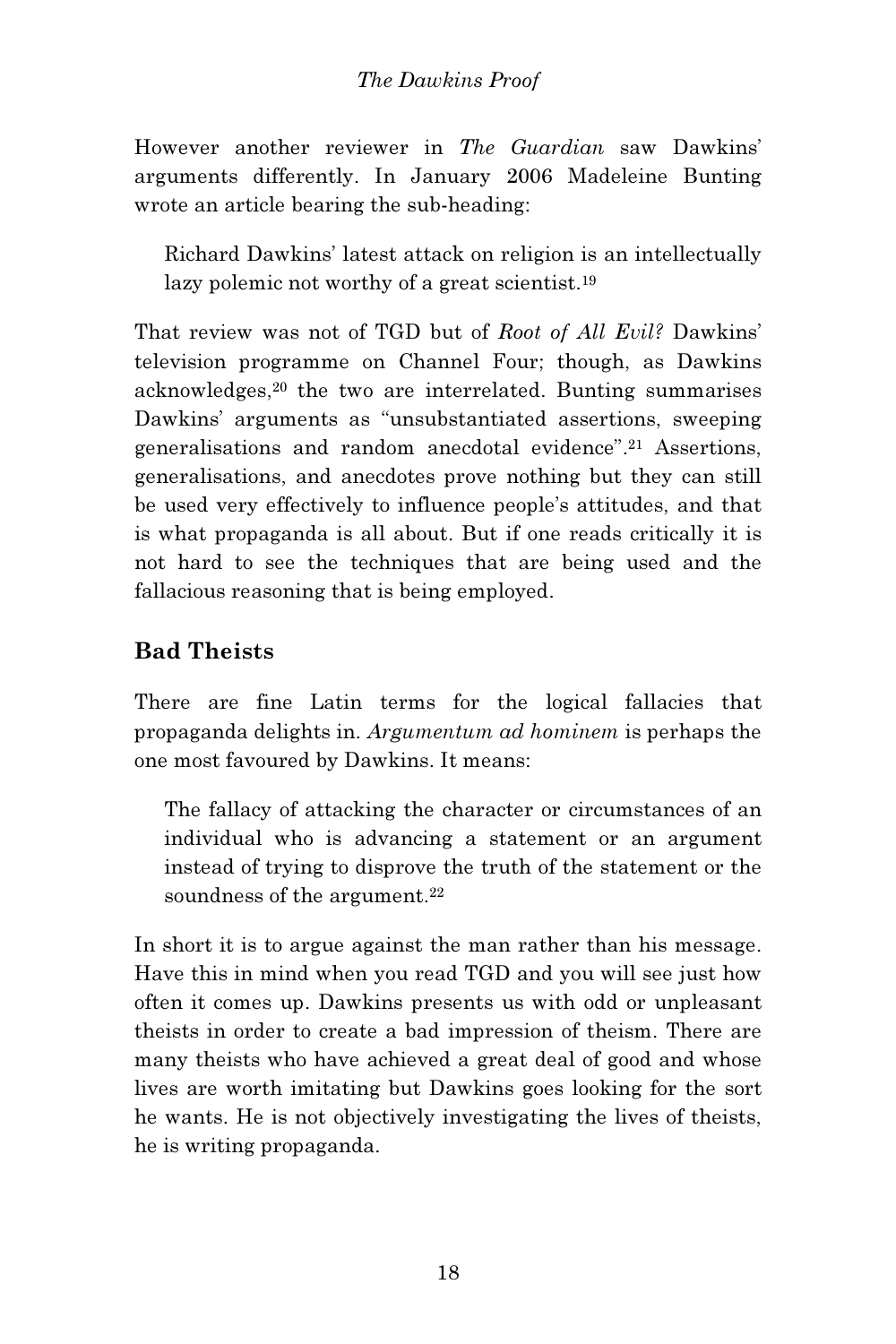As well as presenting us with individual bad theists Dawkins also claims that theism is bad in general social terms. For example he quotes Sam Harris' argument that conservative Christianity does not have a good social effect, based on there being higher rates of violent crime in US cities that are in Republican states. The assumption is that Republican voting equals Christianity. Of course both Dawkins and Harris are aware of the problems with this argument and introduce it with caveats: "correlational evidence is never conclusive", says Dawkins; "political affiliation… is not a perfect indicator of religiosity", says Harris. But after their get-out clauses they wade in using these imperfect and inconclusive data as if they actually meant something. Not only are the data inappropriate for the use being made of them, they are so vague as to be worthless. Harris says:

Of the twenty-five cities with the lowest rates of violent crime, 62 percent are in 'blue' [Democrat] states, and 38 percent are in 'red' [Republican] states. Of the twenty-five most dangerous cities, 76 percent are in red states, and 24 percent are in blue states.<sup>23</sup>

But the political preference of a state as a whole is no indication of the political preference of individual cities within that state. And cities are large places with many distinct areas with different cultures and different political preferences. If Harris wants to demonstrate that a certain voting pattern is linked to a high incidence of violent crime then he needs to look at the distinct areas that have that voting pattern and investigate criminality in those areas. Other things that would need to be covered are the percentage of the electorate voting and the figures for votes polled by the major parties. But Harris offers us no relevant data at all.

More than this, even if Harris actually provided data at a sufficient level of detail to be relevant and even if he found that there were more violent crimes in districts that voted Republican what would that show other than that people in areas of high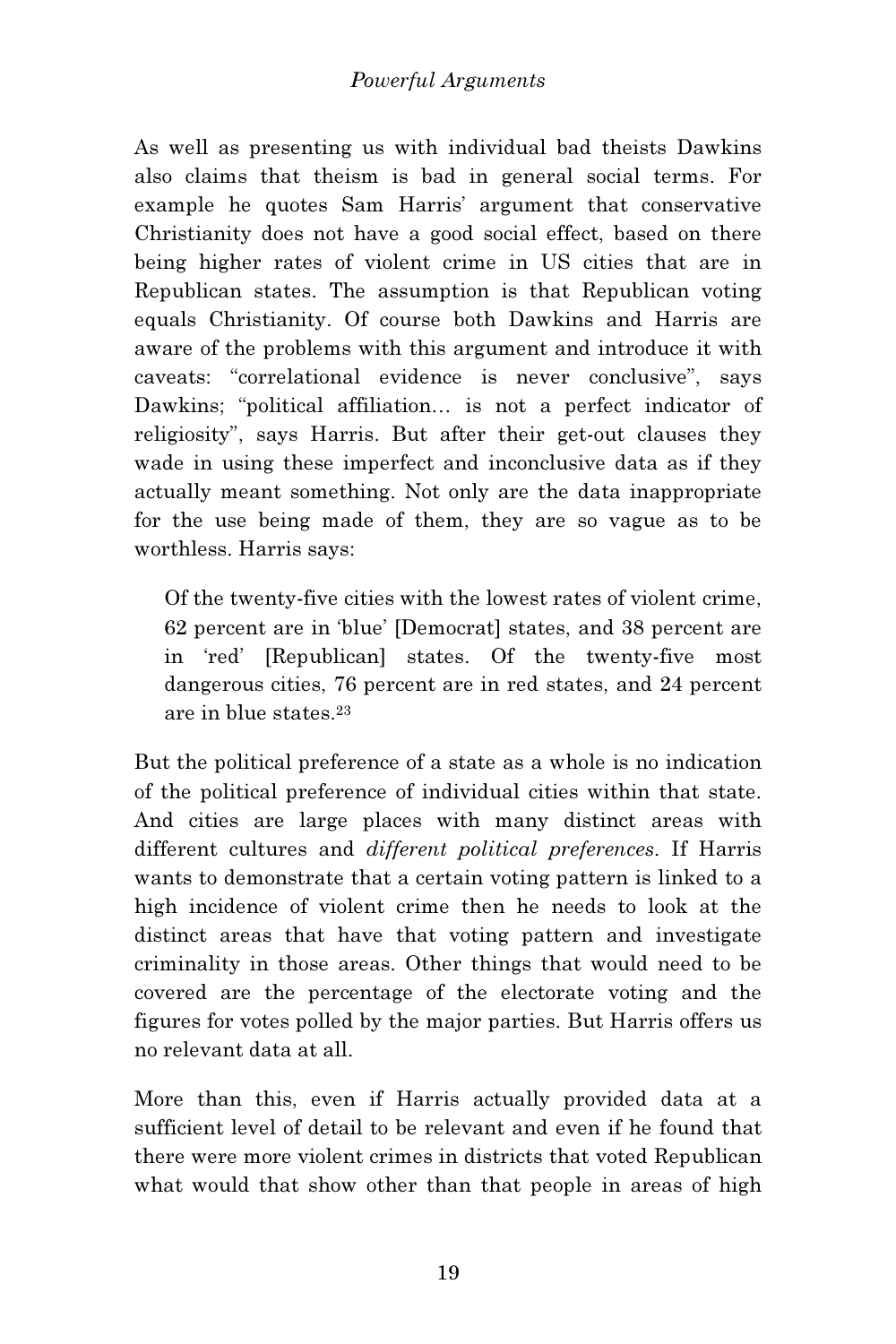crime vote for the party that claims to be tough on crime? Does Republicanism lead to crime or does the problem of crime lead people to vote Republican? Harris' data cannot tell us.

Harris' argument is the work of a desperate propagandist rather than that of a rational sociologist. It relies on a crude correlation between religion and party politics and ignores more contextually relevant influences on voting such as party crime policy. It lacks any attempt at detailed analysis and it has no way of distinguishing between cause and effect. Why is a professor at Oxford University reduced to using such material?

# Oppressed Atheists

There is another fallacy used by Dawkins that is rather more surprising than *argumentum ad hominem*; that is *argumentum* ad misericordiam, which is:

The fallacy committed when pity or a related emotion such as sympathy or compassion is appealed to for the sake of getting a conclusion accepted.<sup>24</sup>

One of Dawkins' aims in TGD is to get his readers to sympathise with atheism by encouraging them to feel sorry for atheists – or to be more specific, for atheists in the United States of America. He says that atheists there are "not organized and therefore exert almost zero influence".<sup>25</sup> As an example of "the prejudice" and discrimination that American atheists have to endure today"26 Dawkins quotes an atheist journalist, Robert Sherman, who said that he had asked George Bush Senior whether American atheists could be considered citizens and patriots. Bush is said to have replied, "No, I don't know that atheists should be considered as citizens, nor should they be considered patriots. This is one nation under God."27 But before Dawkins comments on this he adds, "Assuming Sherman's account to be accurate (unfortunately he didn't use a tape-recorder, and no other newspaper ran the story at the time)". The journalist forgot his tape-recorder! And only an atheist magazine ran the story.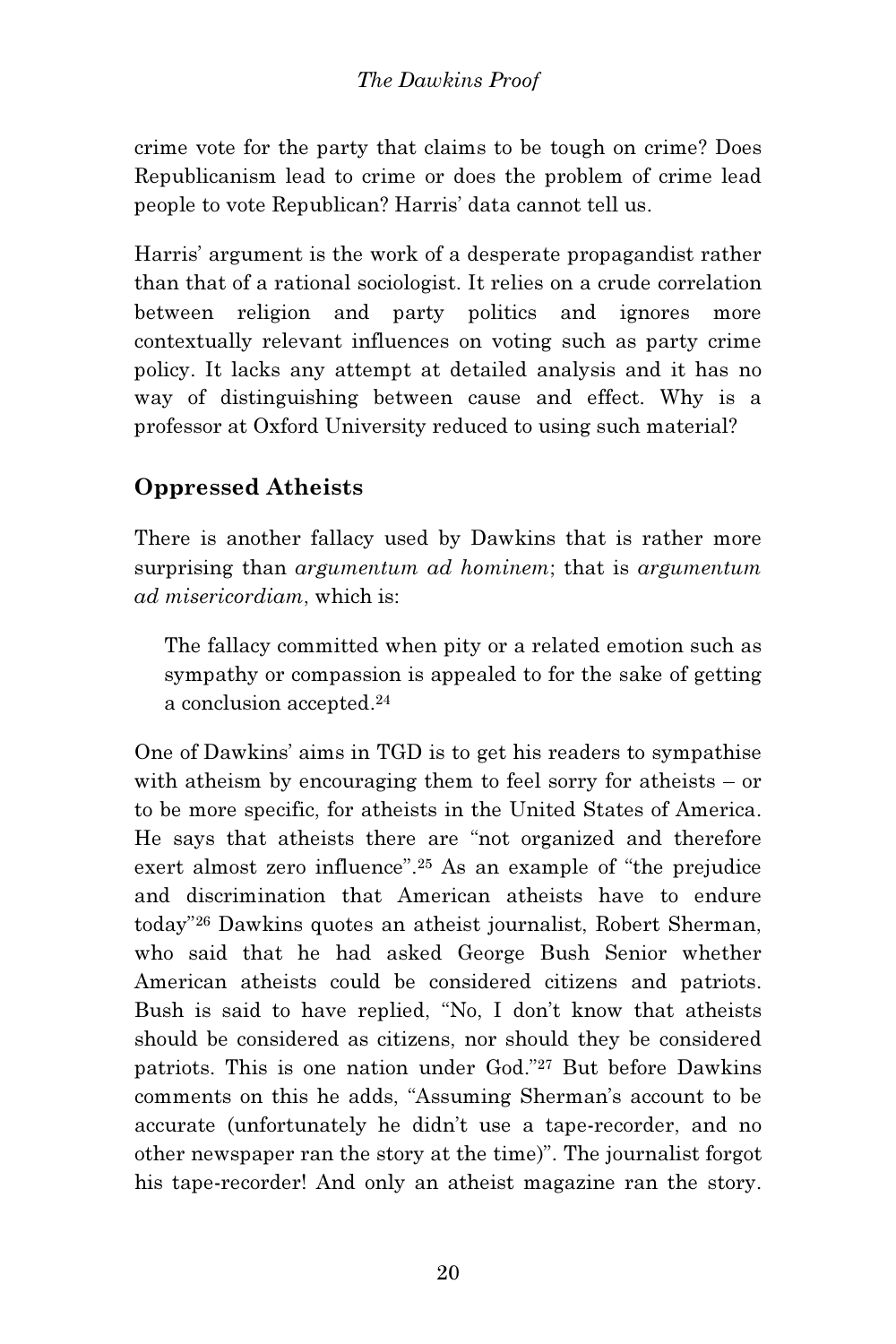One of the most senior US politicians<sup>28</sup> says that atheists should not be considered citizens and no newspaper mentions it. And Dawkins accuses theists of credulity!

A little research reveals that it is not only atheists who have to endure prejudice and discrimination in America today. For example, Dawkins own web site reports the case of Michael Dini, a member of the biology faculty at Texas Tech University, who refused to recommend for graduate study students who did not give a "scientific answer" to his questions about human origins. Despite the students' complaints Dini was not required to change his policy.<sup>29</sup> Dini's "scientific answer" meant one that did not involve God.<sup>30</sup> It was not the students' ability that was at issue but their belief about origins. He was requiring students to share his belief about the origin of the human species before he would give them a recommendation for graduate study. But what if the origin of the human species did involve God? That idea was ruled out of the question by Dini and he was doing whatever was in his power to ensure that no-one who held to that idea could make progress in the sciences.

Similar problems are experienced by established scientists who raise even the slightest question about atheistic views of origins. Intolerance and the Politicization of Science at the Smithsonian is a staff report prepared for Mark Souder (Chairman of the US Government Subcommittee on Criminal Justice, Drug Policy and Human Resources) in December 2006. It details the case of Richard Sternberg a Research Associate at the Smithsonian Institution's National Museum of Natural History. Sternberg claimed that after he allowed an article favouring the theory of intelligent design to be published in a biology journal attempts were made to force him out of his position there. In its conclusion the report notes the opposition faced by scientists who do not support Darwinism:

Since the treatment of Dr. Sternberg came to light in early 2005, evidence has accumulated of widespread invidious discrimination against other qualified scientists who dissent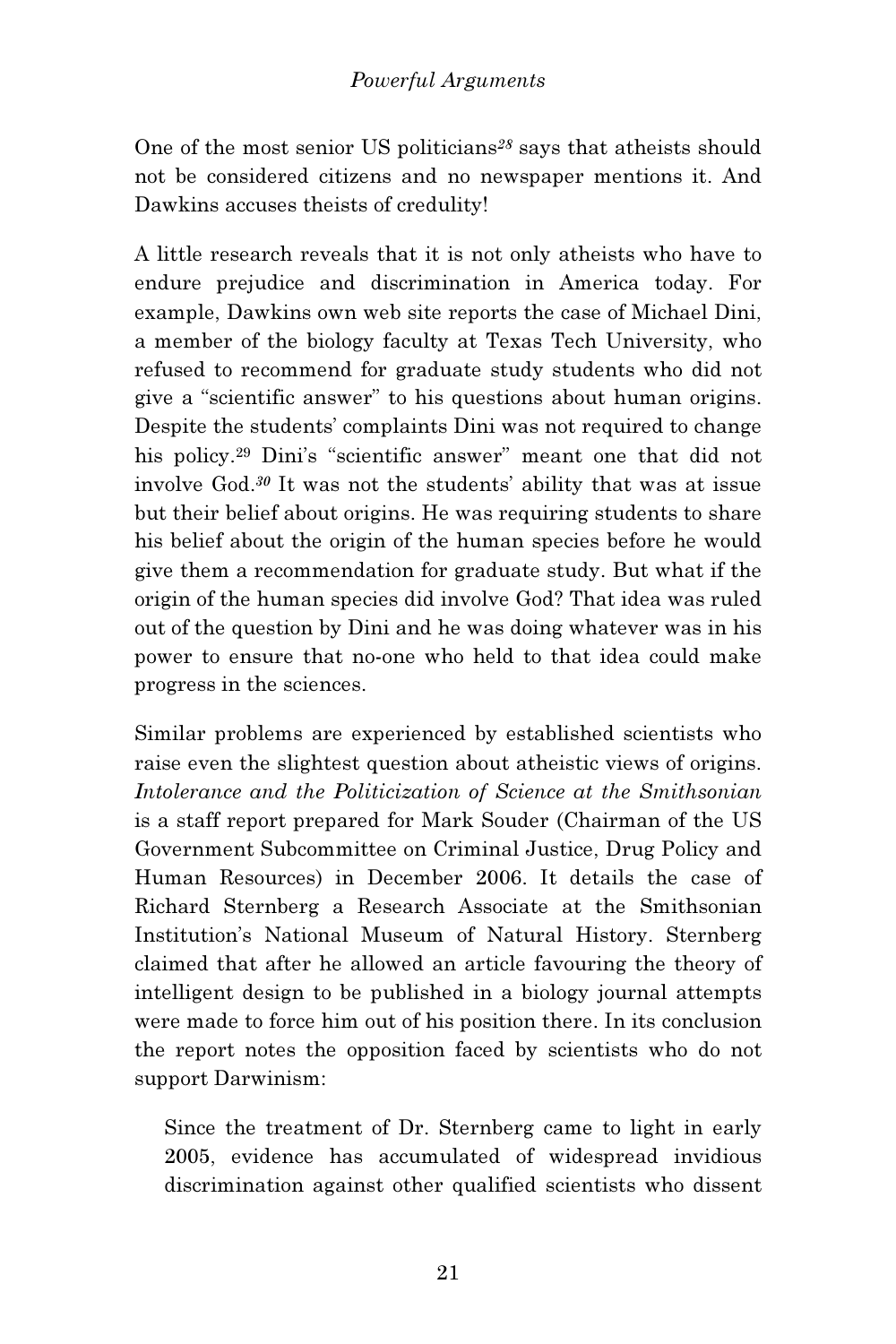from Darwinian theory and/or who are supportive of intelligent design. In November, 2005, for example, National Public Radio reported that it had "talked with 18 university professors and scientists who subscribe to intelligent design. Most would not speak on the record for fear of losing their jobs…"<sup>31</sup>

No doubt Souder is a supporter of intelligent design – he would hardly be pursuing investigation of this issue if he were an opponent – but there is plenty of information in this report and the tape-recorder (metaphorically speaking) was running when these things happened and it is possible to research and investigate these issues further. It certainly seems that American atheists are far from being the disorganised, zeroinfluence victims of discrimination that Dawkins claims.

# Wealthy Theists

Another theme in TGD is that there is a lot of money available for the promotion of religion. A favourite target is the Templeton Prize. This is a prize (currently around £800,000) awarded annually, Dawkins says, "usually to a scientist who is prepared to say something nice about religion".32 According to its web site:

…the Templeton Prize honors and encourages the many entrepreneurs trying various ways for discoveries and breakthroughs to expand human perceptions of divinity and to help in the acceleration of divine creativity.<sup>33</sup>

Whatever that means. The prize has been awarded to a wide range of people including those well-known scientists Mother Teresa, Aleksandr Solzhenitsyn and Rabbi Immanuel Jakobovits. Most people have never heard of the Templeton Prize. Dawkins mentions it five or six times in his book, presumably to give the impression that there is a highly-funded organisation pushing religious science. Yet he never mentions funding awarded to atheists. The expenditure of the Templeton Foundation is insignificant compared to the vast state funding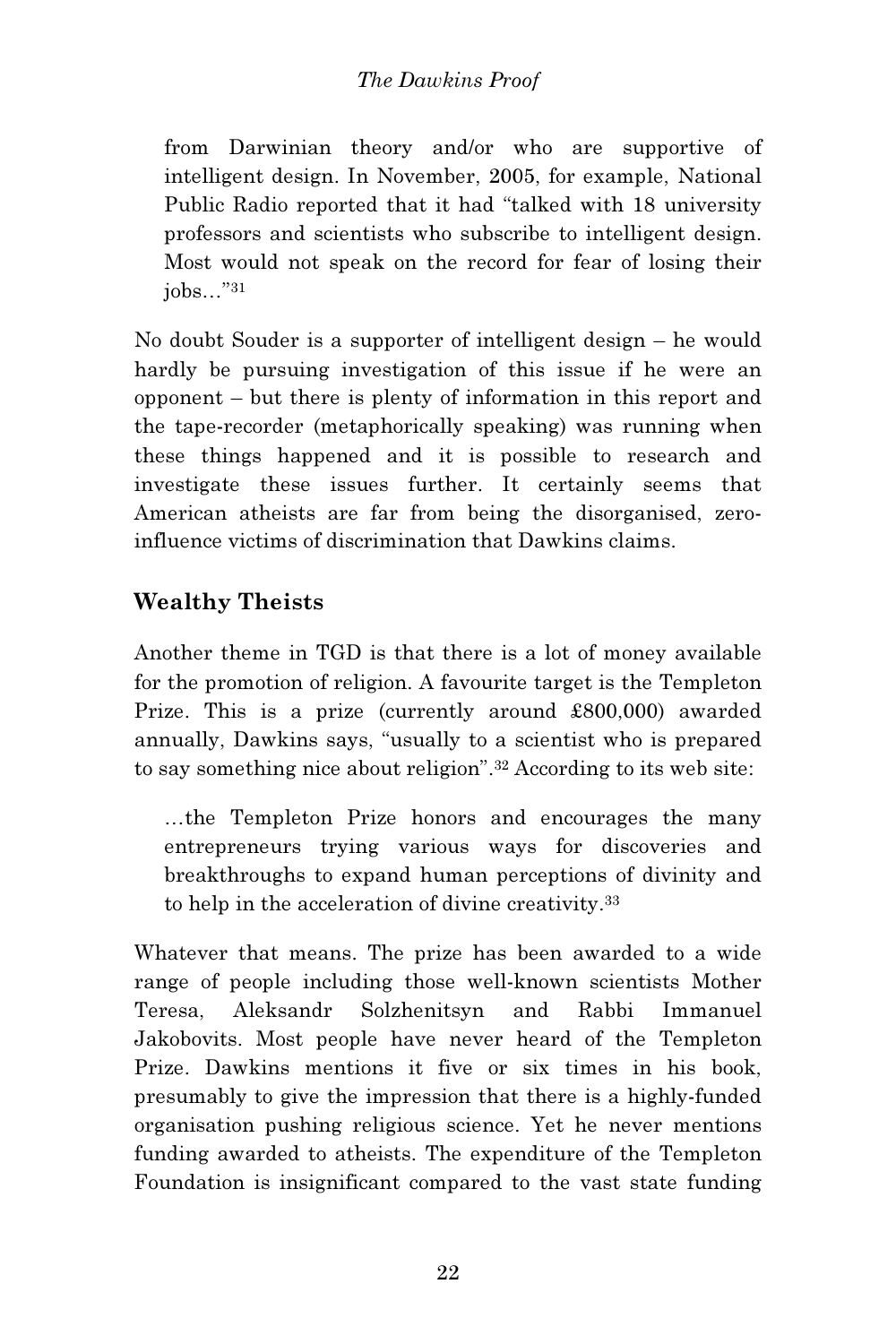given to university scientists. According to Dawkins these scientists are largely atheistic<sup>34</sup> and they are free to use that funding (much of it paid for by the taxes of theists) to pursue their science based on an atheistic philosophy. There is also a good deal of money available for the direct promotion of atheism. For example, Dawkins has had his own television programme (Root of All Evil? that we mentioned earlier) funded for him by Channel Four.

Nor is it only theists who receive awards from wealthy benefactors. The Oxford University Gazette of 12th October 1995 reported that:

The University accepts with deep gratitude the sum of £1.5m from Dr Charles Simonyi for the endowment of the Charles Simonyi Professorship of the Public Understanding of Science<sup>35</sup>

And, as the web site of the Charles Simonyi Professorship says, the Professorship "was set up with the express intention that its first holder should be Richard Dawkins".36 While Dawkins complains about the Templeton Prize he is himself the recipient of what we might call the "Simonyi Prize".†

# Child Abusers

j

For the remainder of this chapter I want to look at Dawkins' attempt to present religion as being abusive of children. This is a significant part of his current propaganda against religion. It is not to do with any argument about whether or not God exists, indeed it takes the non-existence of God for granted.

This attack is a major theme of chapter nine of TGD, *Childhood*, abuse and the escape from religion. The chapter opens with the case of Edgardo Mortara which Dawkins says is "particularly

<sup>†</sup> Dawkins held the Simonyi Professorship until he retired from the position at the end of 2008.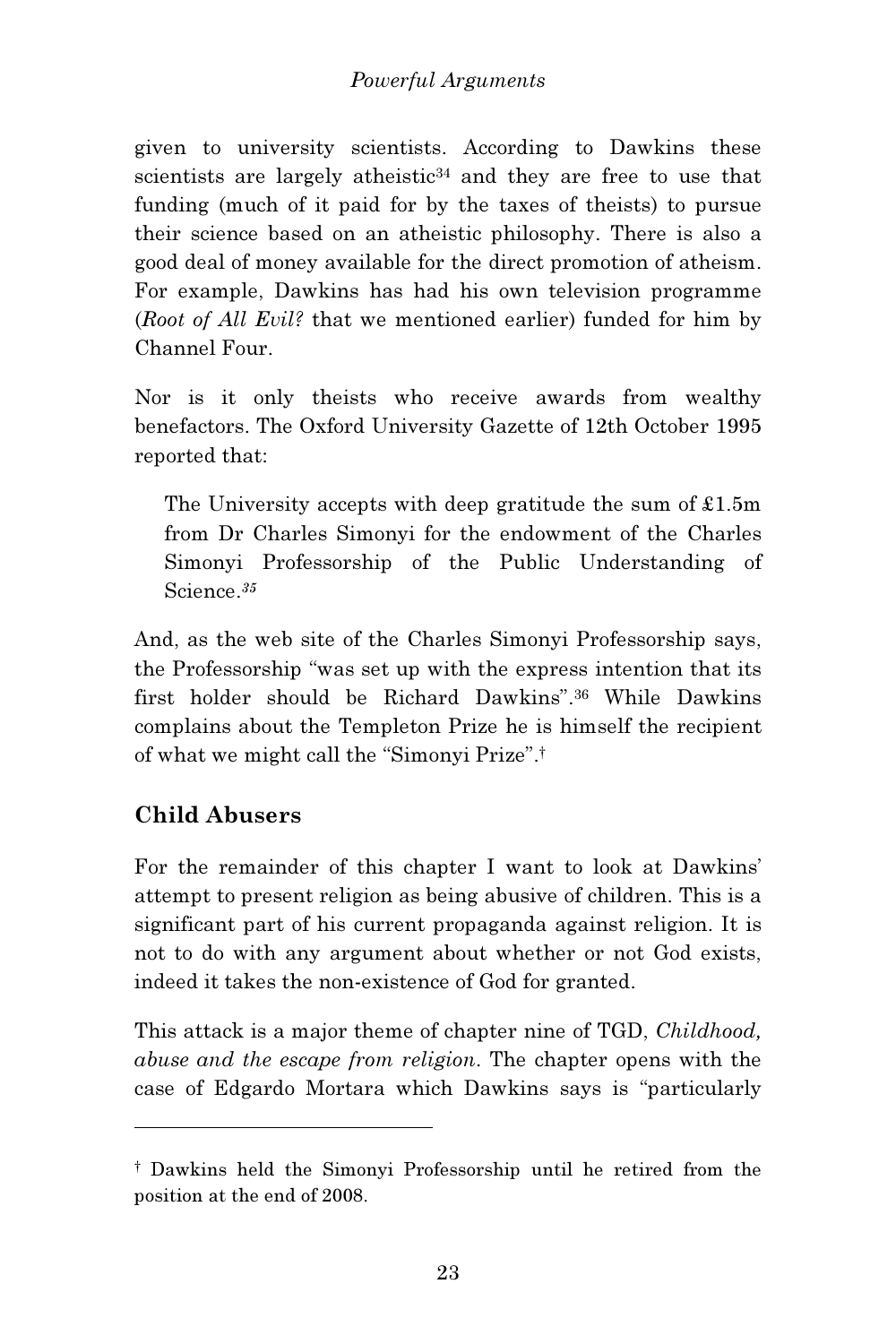revealing of the religious mind, and the evils that arise specifically *because* it is religious".<sup>37</sup> In 1858 the six-year-old Mortara was taken from his Jewish parents by the papal police in Bologna and thereafter brought up as a Roman Catholic.38 The reason for this abduction was that Edgardo had secretly been baptised by a Catholic servant of the family. The Roman Catholic Church thus held that he was a Christian and should not be brought up by Jews. This is certainly a disgraceful episode and a deplorable abuse of power. Dawkins describes it as an example of the evils that flow from the religious mind. However, the same thing can happen as the result of a secular mindset. Consider the case of Melissa Busekros, a fifteen-year-old German girl, who was taken from her family by a group of social workers backed by fifteen police officers because a psychiatrist claimed that she was suffering from "school phobia".<sup>39</sup> This happened in 2007, not 1858. Melissa had not been doing well in some of her classes and so her parents decided to tutor her themselves. As a result of this she was first forcibly subjected to psychiatric testing and then removed from her family as described above. She had not been beaten or tormented by her parents – she was taken from them by the state simply because she was using an educational alternative to school. In February 2008 The Observer mentioned her case and reported that a number of home-educating German families had been forced to flee to the United Kingdom to prevent the abduction of their children.40 Home education was banned in Germany in 1938 because, as The Observer put it, "Hitler wanted the Nazi state to have complete control of young minds". That same law is still being forcefully used today. One father, now settled in England said, "We can never go back. If we do, our children will be removed, as the German government says they are the property of the state now."

As for Melissa Busekros, she was first detained in a "Child Psychiatry Unit" and later placed in a foster home. But on the day of her sixteenth birthday, at which age she had more legal autonomy, she escaped in the early hours of the morning and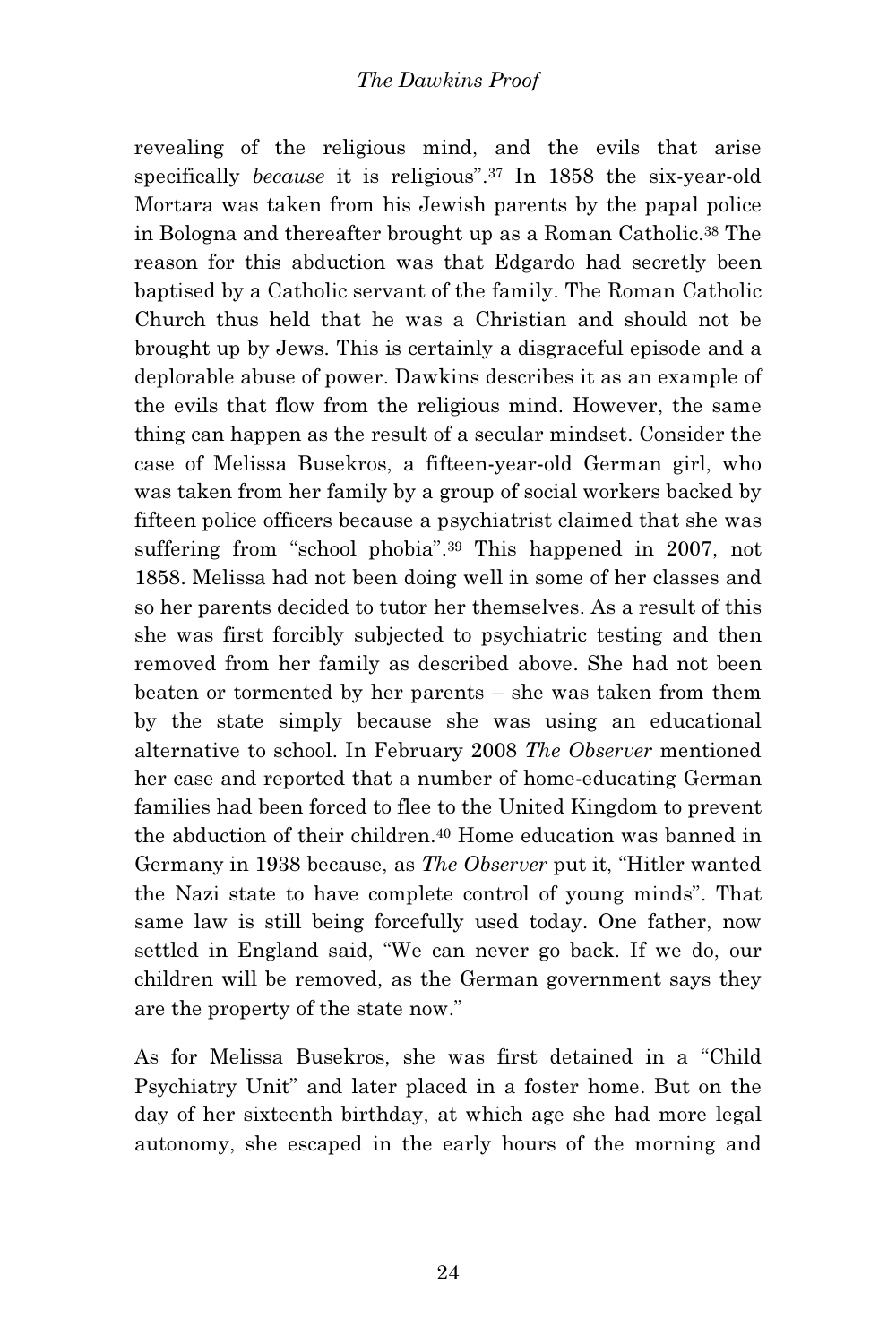#### Powerful Arguments

returned to her family. The Observer reported that "she... has since been left alone by the authorities".

In today's Germany if you want an alternative to a stateapproved school then there must be something wrong with your mind. That is why Melissa Busekros was taken by force from her family and not allowed to return home. But it was all for her own good, of course. As Dawkins says about the Mortara case, "They felt a duty of *protection*!"<sup>41</sup> The abduction of Melissa Busekros was just as disgraceful as the abduction of Edgardo Mortara. Both were abuses of state power, but the dangers of the Roman Catholic state were limited somewhat by the fact that it only claimed children upon whom a certain ritual had been performed. The secular German state, however, is willing to use its police to control the education of any child. Dawkins wants to paint the case of Edgardo Mortara as indicative of the evils of religion, but the same evils are alive and active today without religion. It is the evil of an excessively powerful state that is prepared to use force to achieve its ideological objectives. The Bible teaches a doctrine of sin. Man is sinful and inclined to use his power for evil. That is why a society needs to have a division of powers and a limitation of powers if it wants to avoid tyranny. It is that doctrine that has historically informed the constitutional order of the United Kingdom but it is gradually being undermined as our culture has rejected consistent Christianity.

In the light of the two cases mentioned above it is very interesting to study some comments of Dawkins'. These are not from his book but from an interview posted on the video sharing web site YouTube.42 The authors of the video are a group of young atheists calling themselves the Rational Response Squad. Dawkins was interviewed by them as part of his tour promoting The God Delusion in the USA. They talk extensively with Dawkins and he gives them some tips for promoting atheism. In the course of their discussion Dawkins talks about a meeting that he had with some of the lawyers who were involved in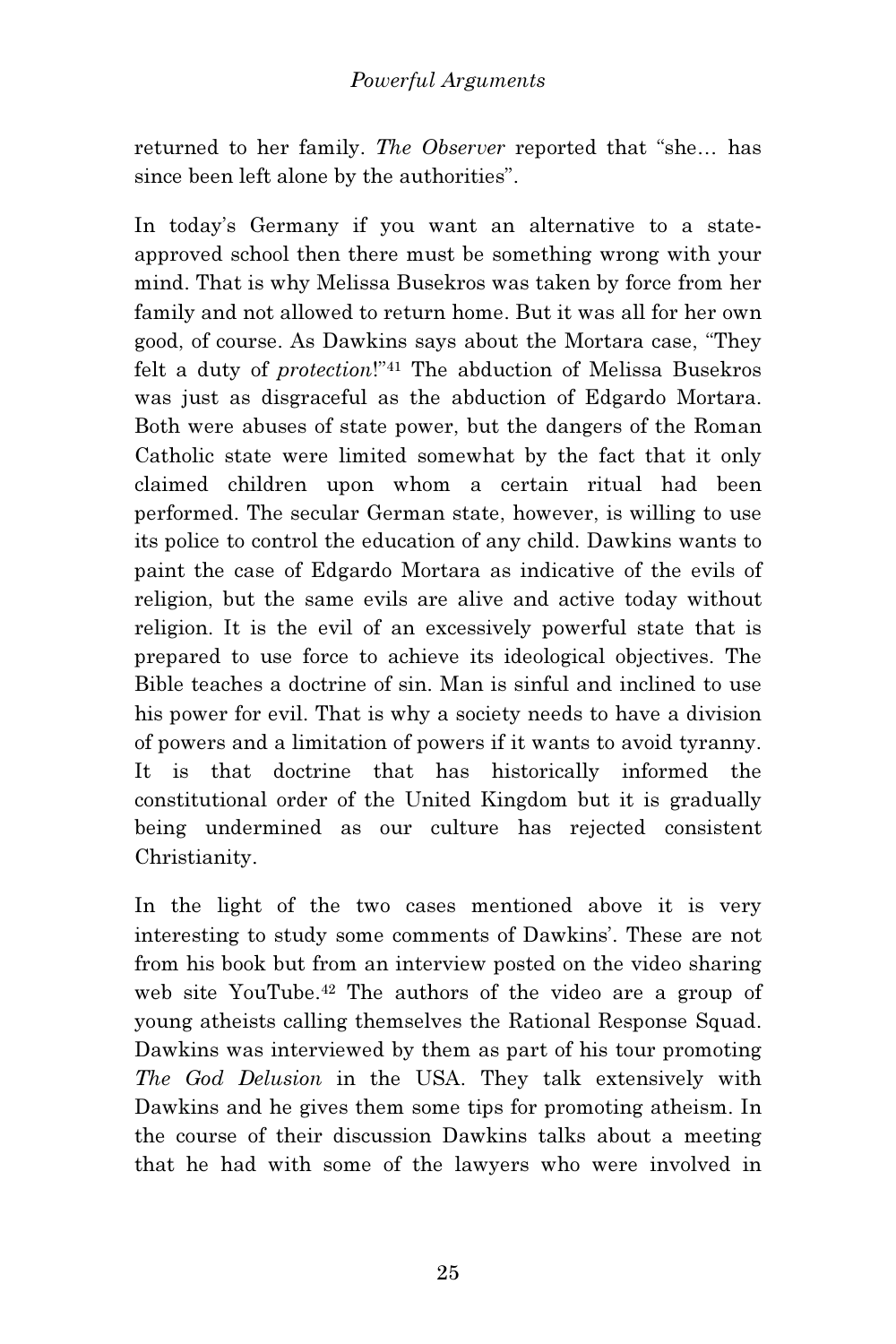Dover, Pennsylvania intelligent-design-in-schools case.<sup>43</sup> He says:

I raised the question of the rights of children to be protected from their parents. This seemed to be a complete "no no" to the lawyers. It seemed to be absolutely foreign to the American legal system. And… I read about children being homeschooled – taken out of school because their parents don't want them to learn certain things in science… The parents can deprive their children of an education in what is absolutely normal, accepted science and that is their right. And I'm wondering what you think of this… does anybody else think that children have some sort of right to an education if their parents are trying to stop them getting an education?

"I raised the question of the rights of children to be protected from their parents", says Dawkins. He feels a duty of *protection!* Like the Roman Catholic Church and the German Government he too wants to use the power of the state to control the education of children. As we have seen from the examples of these two institutions this sort of protection is rather unpleasant when put into practice. What will happen to parents who refuse to allow the state to teach their children what Dawkins wants? Will they find themselves in the same position as the parents of Melissa Busekros with fifteen police officers at the door? Dawkins doesn't go into details like that. He is also very coy about just what it is that he wants to use the power of the state to forcibly teach to children. What are the "certain things in science" that Dawkins cannot bring himself to name? Given that he was discussing the issue with lawyers who had won a battle against opponents of Darwinism it is presumably evolution rather than Newton's laws of motion that he is thinking of. We will look at evolution in the next chapter but for now we need to note Dawkins' willingness to use the power of the state to control children's education.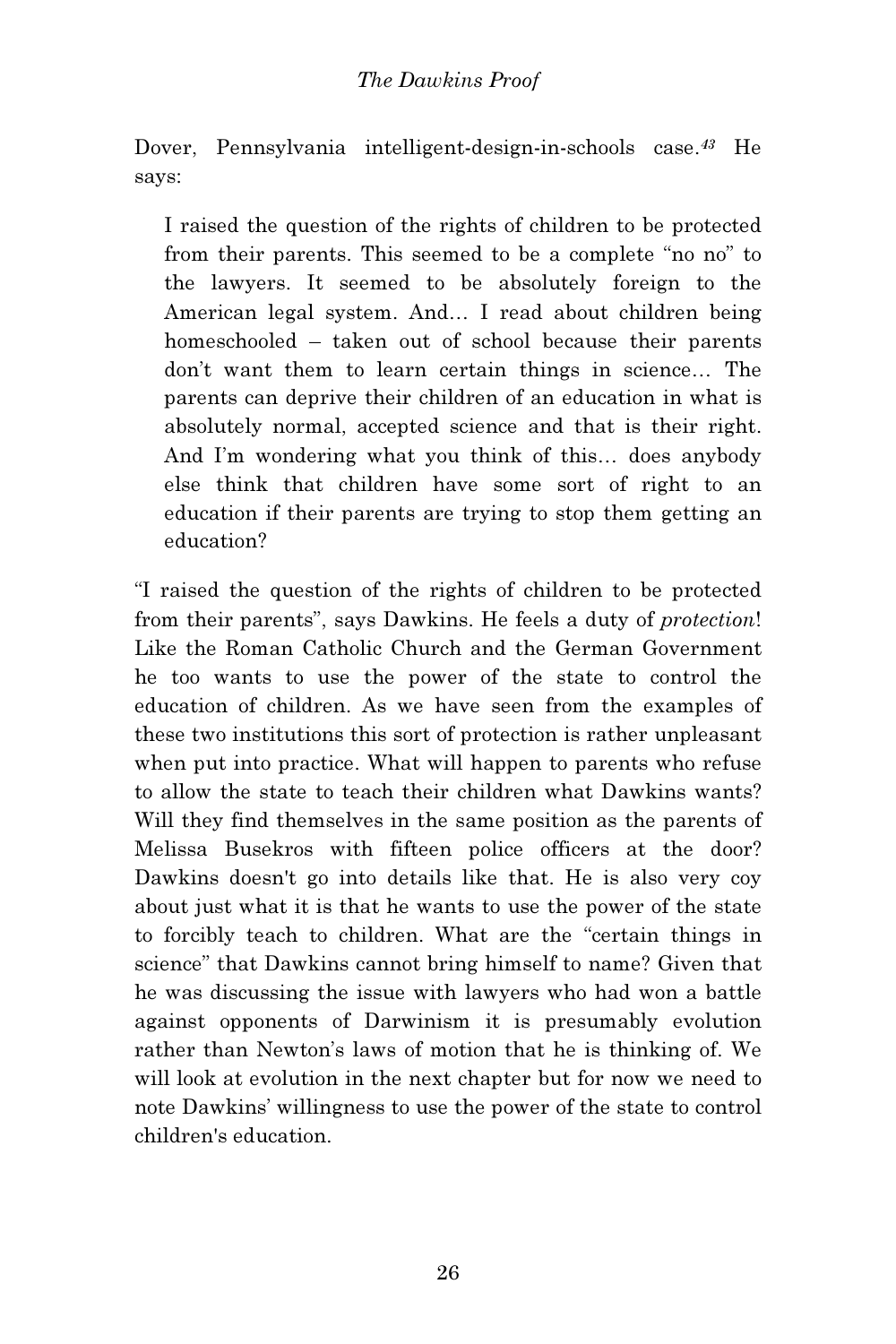# The Origin of Religion

Although Dawkins found that it was not possible to use US law to "protect" children from education given by (presumably) religious parents things might change if the religious instruction of children was regarded as harmful. Dawkins attempts to lay the foundation for just such a view in chapter five of TGD, The roots of religion. Dawkins obviously cannot accept that religion has an origin in the existence of God and so he needs to provide a naturalistic explanation for it. In chapter five he sets out various materialistic attempts to explain the origin and spread of religion. It is particularly his view of the spread of religion that is relevant to our interests here. Why is religion so widespread in human culture? The ideal explanation for Dawkins would be one that was not only naturalistic but also Darwinian. But Darwinism teaches that it is advantageous features that become fixed in a population by natural selection, and Dawkins does not want to promote any idea of religion being advantageous. Therefore he says that religion has spread as a side-effect of something else that does give a survival advantage. This proposal is not the product of scientific research, it is the product of Dawkins' ideology. Indeed not only is it designed to be Darwinian without allowing that religion conveys any advantage, it is also, as we shall see shortly, designed to provide a tool with which to attack the religious instruction of children.

Dawkins example of a positive trait that enables religion to spread as a bad side-effect is that of children believing their elders:

…there will be a selective advantage to child brains that possess the rule of thumb: believe, without question, whatever your grown-ups tell you.<sup>44</sup>

There is a survival advantage in children believing their elders, as the elders will tell them how to survive, but (oh no) they will also teach the children religion. Thus it is that religion has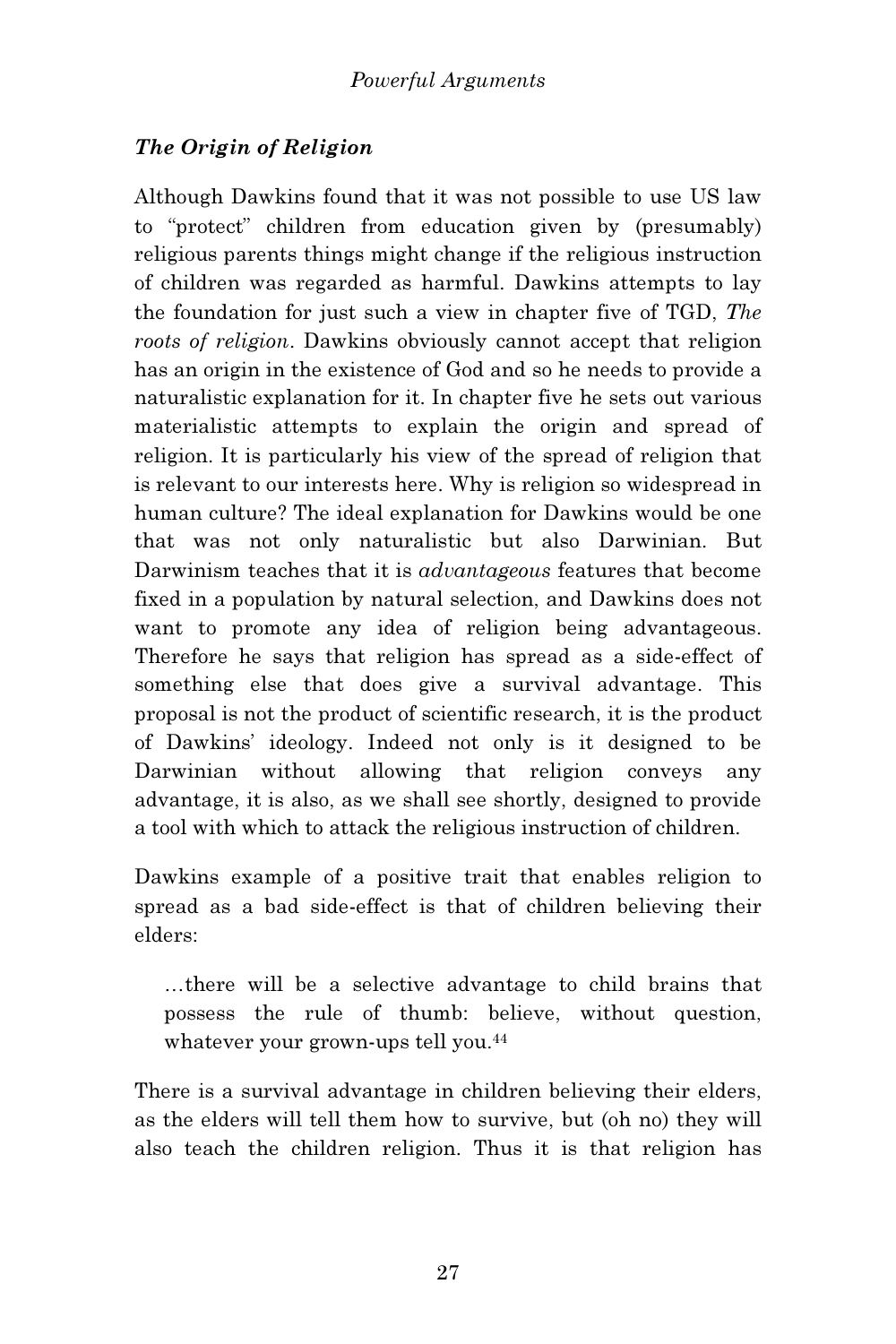spread throughout the world. But of course children do not remain children, they grow up:

And, very likely, when the child grows up and has children of her own, she will naturally pass the whole lot on to her own children – nonsense as well as sense…<sup>45</sup>

Why is it "very likely"? For Dawkins' explanation to work there must also be a selective advantage to adult brains that possess the rule of thumb: do not question anything you were told as a child. It seems very unlikely that there would really be any survival advantage in being an unthinking, unquestioning adult. But this will pose no problem to Dawkins. Remember that we are not dealing with historical facts here, we are dealing with imaginative stories that are made up to try to explain the astonishing ubiquity of religion in a way that only denigrates religion. Any difficulties can no doubt be explained away in an ideologically correct manner by further use of the imagination.

### Mind Viruses

Having set out his idea that there is an evolutionary advantage for children to believe what they are told, and then said a little about computer viruses, Dawkins continues:

If I have done my softening-up work well, you will already have completed my argument about child brains and religion. Natural selection builds child brains with a tendency to believe whatever their parents and tribal elders tell them… The inevitable by-product is vulnerability to infection by mind viruses.<sup>46</sup>

Because the elder says so we are supposed to believe that religion – but somehow not atheism – is a dangerous virus from which children will need to be protected. But what is a "mind virus"? It is just something that Dawkins has made up as a useful propaganda device. There is no such thing as a mind virus. Indeed, Dawkins himself almost admits as much when he says a little later: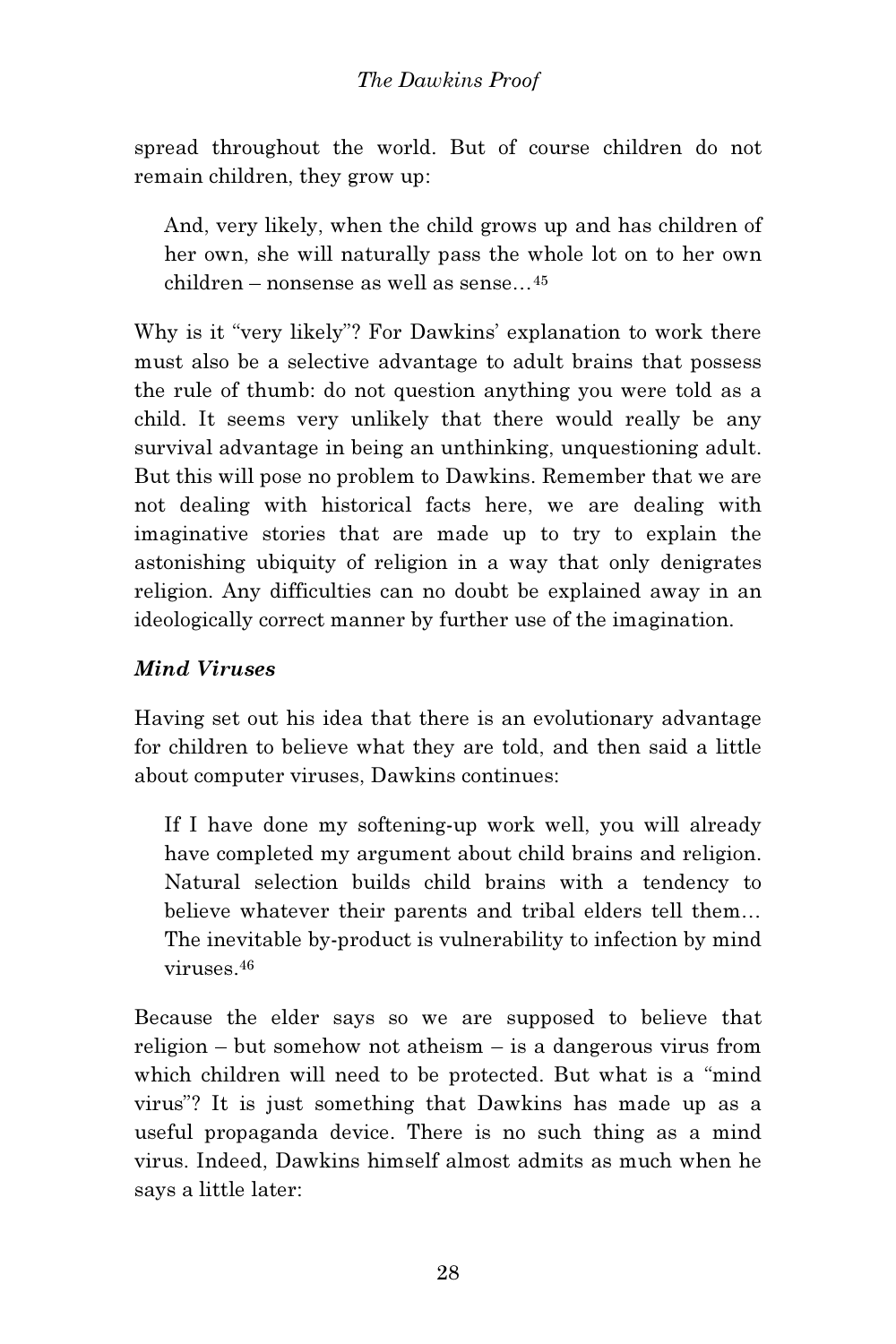The general theory of religion as an accidental by-product… is the one I wish to advocate. The details are various, complicated and disputable.<sup>47</sup>

Those details include what Dawkins calls the "gullible child"<sup>48</sup> upon which the idea of mind viruses is based. Having planted these two ideas in the reader's mind Dawkins is now stepping back from this and saying that the details of his theory are "various, complicated and disputable". The advantage to him in doing this is that it is then harder for an opponent to pin down errors because Dawkins is holding to a "theory" that has no specific details. But Dawkins hopes his readers will still retain the idea of mind viruses that he has been setting out and he goes on to say that he will continue to use the gullible child idea "for the sake of illustration".49 This will, of course, help to reinforce it in the mind of the reader. This is typical of a technique that Dawkins uses on a number of occasions. He promotes a dubious point in the hope that it will influence his readers while also issuing caveats to get himself off the hook should anyone challenge him.<sup>50</sup>

The gullible child who needs protecting from religious mind viruses is an important concept for Dawkins because if he could get enough people to believe this teaching it would provide a way to turn the natural human instinct to protect children and the legal idea of child protection into tools for attacking the religious instruction of children. This takes us back to Dawkins' presentation of religious instruction as abusive of children, in chapter nine of TGD.

### Child Protection

There are two related aspects to Dawkins' attack on religious instruction. Both present it as a danger to children's minds. One line emphasizes that it is an emotional danger, the other that it causes intellectual harm. Dawkins' main target for emotional danger is the doctrine of hell, particularly as taught by the Roman Catholic Church. He says that teaching this doctrine is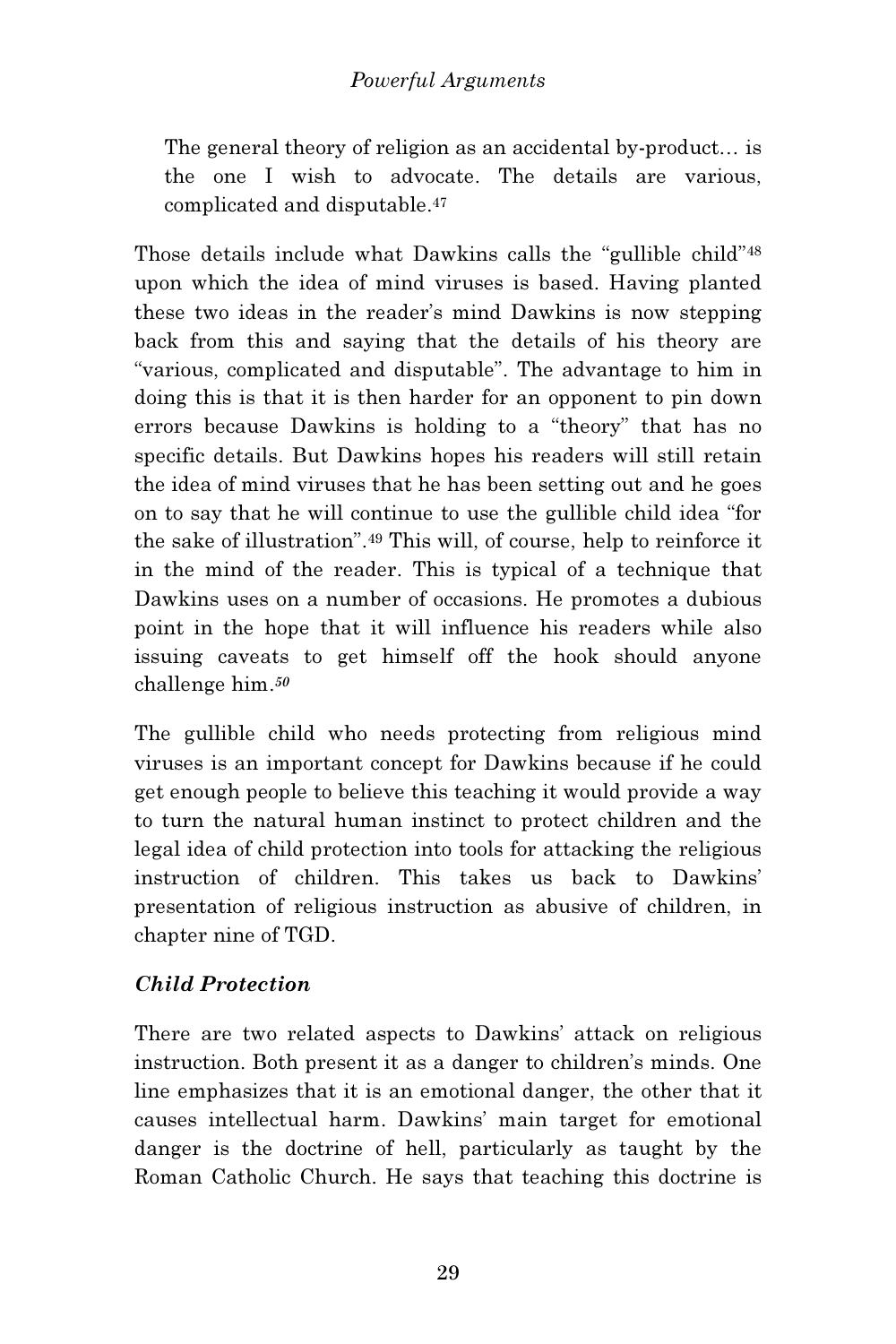"child abuse"51 and in an article on his web site he compares sexual abuse by Roman Catholic priests with the Catholic doctrine of hell:

The threat of eternal hell is an extreme example of mental abuse, just as violent sodomy is an extreme example of physical abuse. Most physical abuse is milder, and so is most of the mental abuse inherent in a typical religious education.<sup>52</sup>

Dawkins' aim is to construct a link in the reader's mind between religious instruction, which he opposes, and sexual abuse, which he knows the reader will oppose. This is good propaganda, but that is all it is. It is not a rational argument. According to Dawkins, mental abuse is inherent in religious education but the doctrine of hell (or at least the Roman Catholic version of it) is extreme mental abuse because of the distress it can cause. But there are other doctrines that also cause great mental distress:

A foreign publisher of my first book confessed that he could not sleep for three nights after reading it, so troubled was he by what he saw as its cold, bleak message… A teacher from a distant country wrote to me reproachfully that a pupil had come to him in tears after reading the same book, because it had persuaded her that life was empty and purposeless.<sup>53</sup>

This doctrine that robs adults of sleep and leaves teenage girls in tears is the evolutionary atheism of Richard Dawkins. The above quote is from the preface to his book Unweaving the Rainbow in which he attempts to answer this problem; but all he has to offer in that book is materialistic mysticism. He tries to make his readers feel that life has meaning but he has not abandoned his belief that everything reduces to particles of matter obeying the laws of physics. Thus life is meaningless and so is every value and standard that we hold dear. It is materialism that causes real distress and despair to those who take it seriously. Christianity has an answer to the doctrine of hell – the doctrine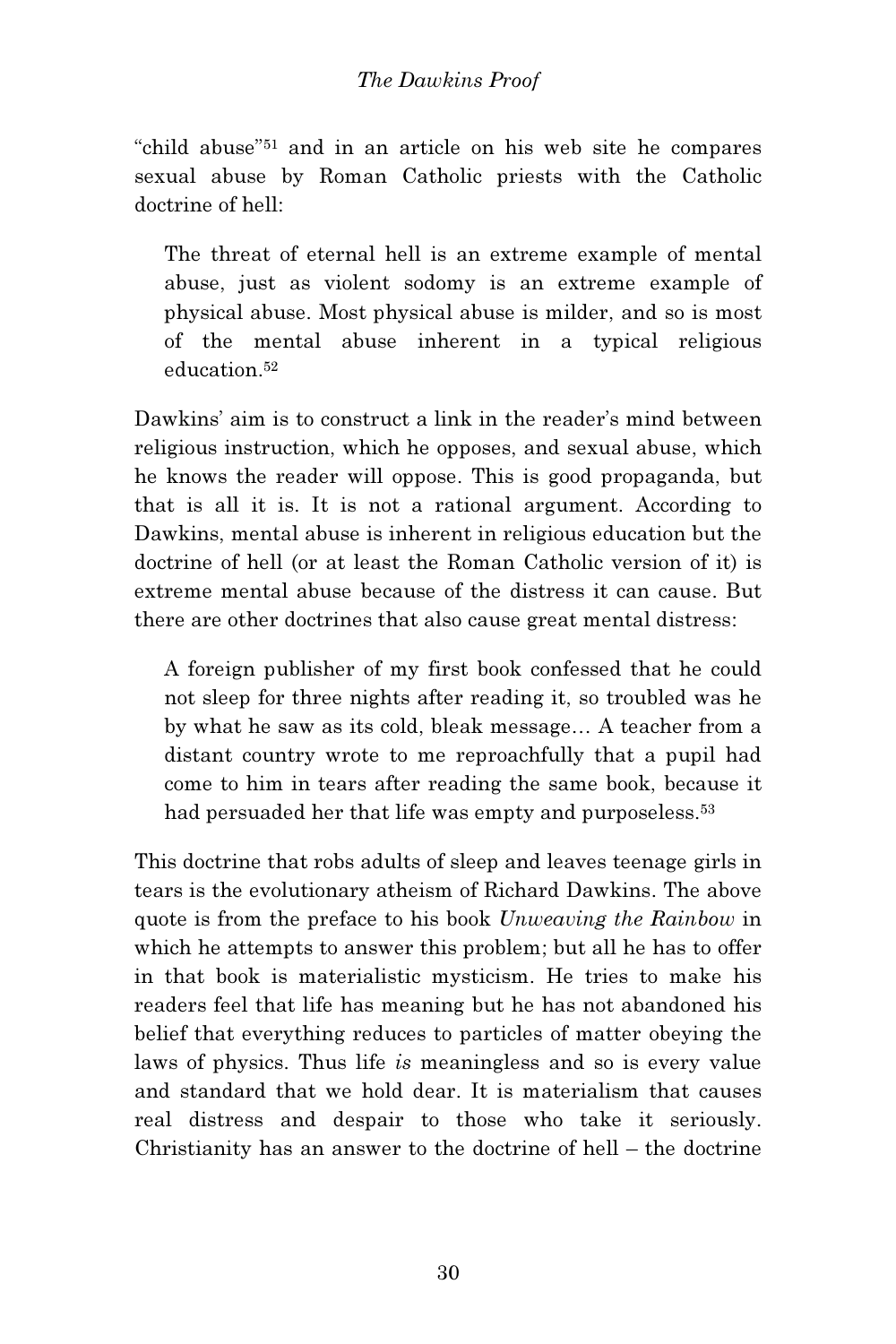of eternal life as the gift of  $God<sup>54</sup> – but Dawkins has no answer to$ the hopeless purposelessness of atheism.

The other line of his attack on religious teaching is that it causes intellectual harm. Here he calls on a lecture by Nicholas Humphrey, an atheistic psychologist, that was given as an Amnesty Lecture in 1997. Dawkins quotes from this lecture and gives over five pages of TGD to commenting on it in a section of chapter nine entitled In defence of children. The lecture itself is titled What shall we tell the children?<sup>55</sup>

Like Dawkins' article above, Humphrey's polemic works by using an analogy that identifies religious instruction with something that people generally oppose, indeed something that distresses and concerns us. As with Dawkins' article the aim is to transfer that opposition and distaste to religious instruction. In this case the analogy is with female circumcision. The link is entirely arbitrary, it exists only in Humphrey's mind as a useful propaganda device. He says that just as female circumcision damages a girl's body so religious instruction damages her mind. We would want to protect her from that physical harm and so we should also want to protect her from intellectual harm. But this is all based on his assumption that religious instruction is harmful. One might equally well make an analogy between religious instruction and something positive, like physical exercise, and say how important it is to ensure that children get enough of it.

Humphrey is quite explicit about his aim, which is "to argue in one particular area… in favour of censorship, against freedom of expression". That particular area is "moral and religious education. And especially the education a child receives at home". He says:

…children have a right not to have their minds addled by nonsense. And we as a society have a duty to protect them from it. So we should no more allow parents to teach their children to believe, for example, in the literal truth of the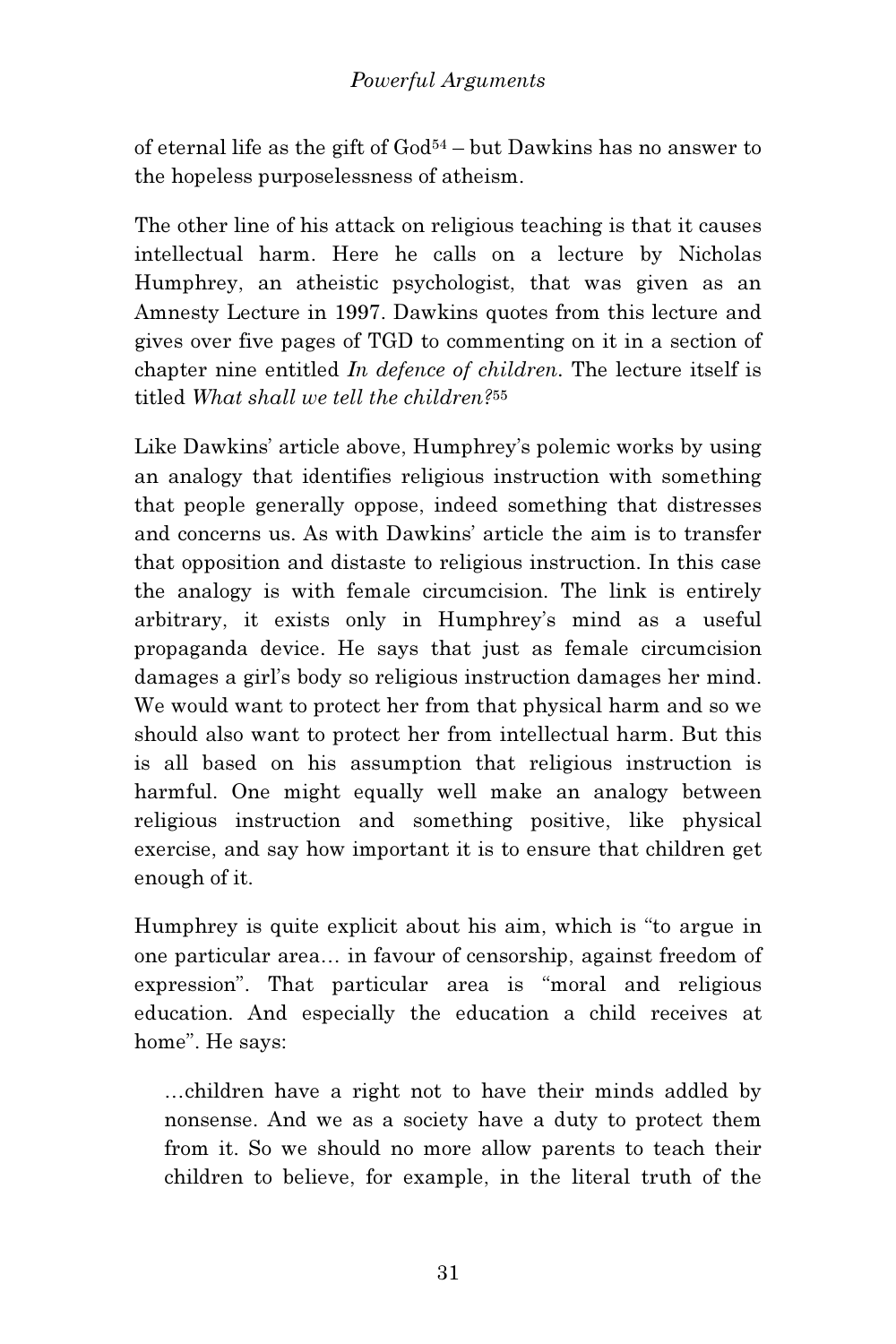Bible, or that the planets rule their lives, than we should allow parents to knock their children's teeth out or lock them in a dungeon.<sup>56</sup>

"We as a society have a duty to protect them." Humphrey never uses the word *state* for the agency that is going to enforce his agenda, but it is perfectly clear what he means. The power of the state should be used to prevent parents from teaching religious ideas to their children.

As well as having the right to be protected from these false ideas children also have "a right to be succoured by the truth". And, of course, "we as a society have a duty to provide it". The power of the state is also to be used to achieve this part of Humphrey's plan which is, he says, to "pass on to our children the best scientific and philosophical understanding of the natural world".57 As Humphrey wants the state to oppose the teaching of religion it is clear that the best philosophy of the natural world is an atheistic one. State imposed teaching of atheistic philosophy was attempted for several decades in the USSR but it did not succeed in eradicating religion because man knows, at heart, that God exists. Perhaps Humphrey hopes to succeed where communism failed by his plan to control religious instruction in the home – something that, as far as I am aware, the Soviets themselves did not attempt.

In effect Humphrey is doing Dawkins' dirty work for him. Dawkins can write a positive commentary in TGD on Humphrey's idea of suppressing freedom of religious instruction without having to express that idea as his own. But it is clear that he does share Humphrey's position because in the article quoted earlier<sup>58</sup> he calls the lecture "a superb polemic on how religions abuse the minds of children" and says "I strongly recommend it". And Humphrey's view fits perfectly with Dawkins' comments to the Rational Response Squad about his desire to use the idea of child protection to control the education that parents give their children. It is disappointing that Dawkins cannot see the danger in Humphrey's position. He ought to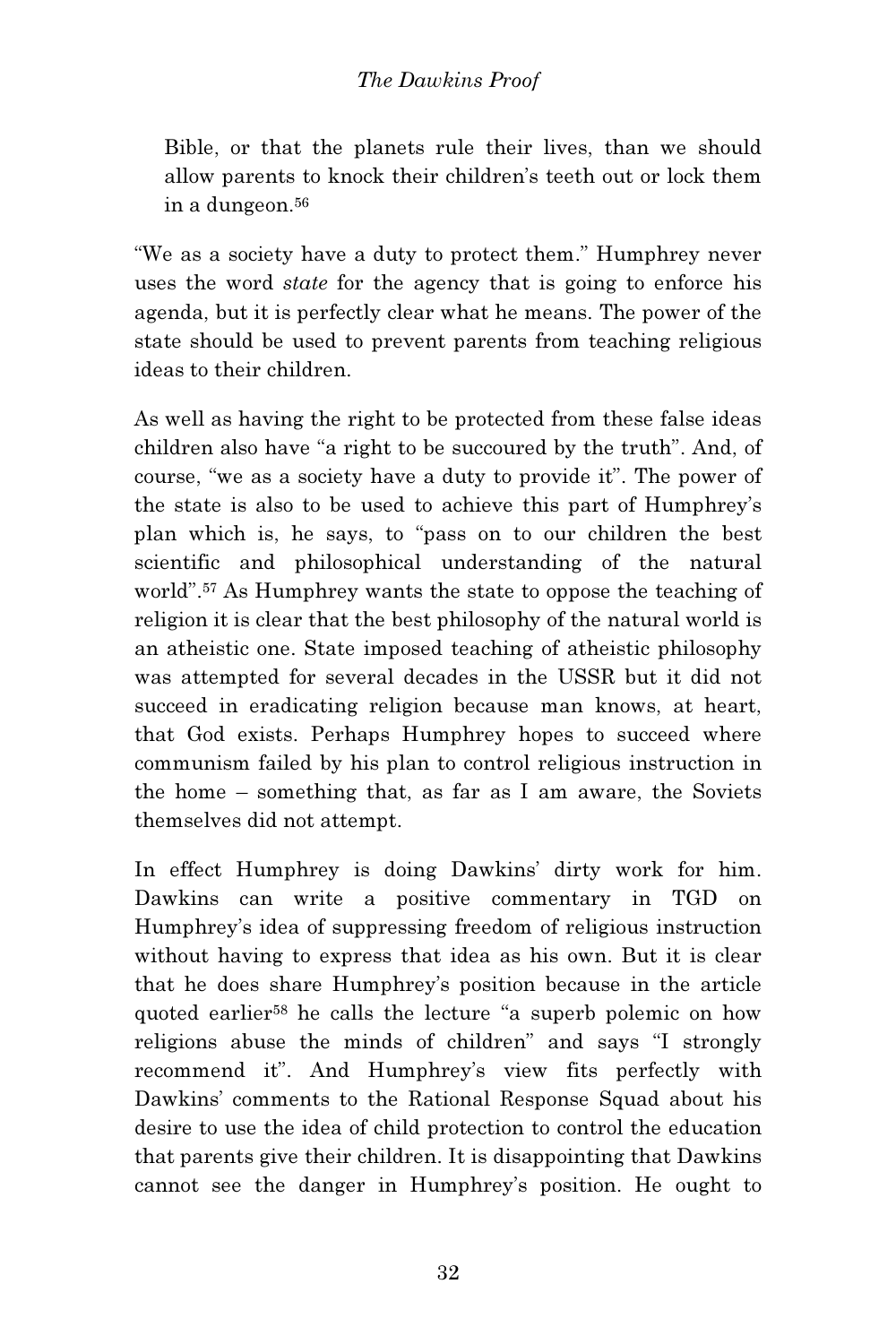#### Powerful Arguments

repudiate it rather than promote it. To put it simply, if it is the duty of the state to protect children's minds from being "addled by nonsense" by their parents then everyone stands in danger of being persecuted depending on the current government's definition of "nonsense". We are all better off not allowing the state to tell us how to think.

In his lecture Humphrey particularly mentions that he wants the state to teach children "the truths of evolution". We noted Dawkins' interest in this earlier. Clearly they both believe that the doctrine of evolution holds an important place in the promotion of atheism. It is to this subject of evolution that we will turn our attention in the following chapter.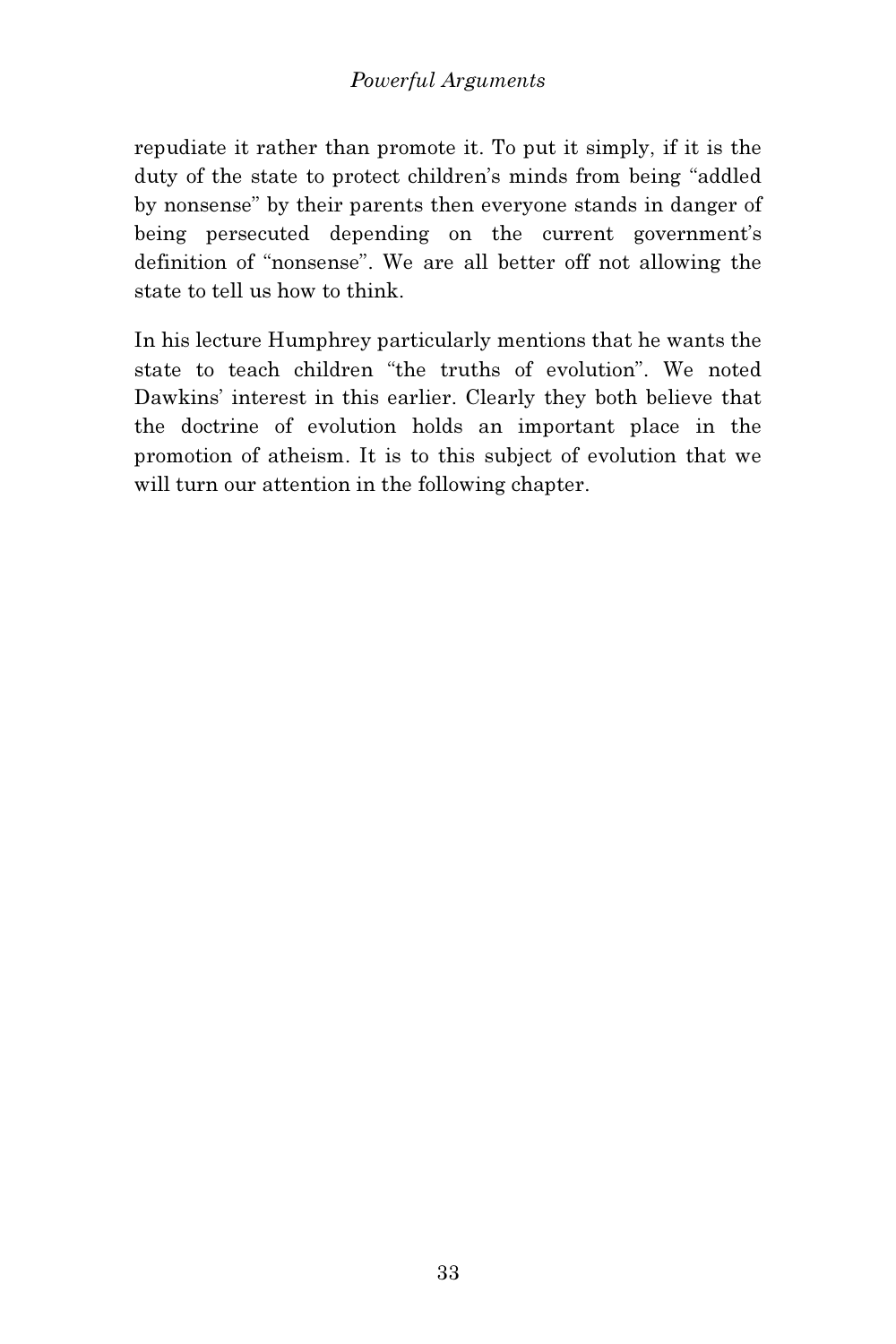# Chapter Three Apparent Design

An evolutionary view of origins is central to Dawkins' atheism. In this chapter we shall examine something of the history and content of the evolutionary idea and the methods used to promote it today.

# The Origin of Evolution

Thales of Miletus (circa 624 BC - 546 BC) is generally regarded as the first western philosopher. However, Moses, writing several centuries earlier, had already answered the basic questions of philosophy. Moses taught that God has always existed. God created and maintains the universe. God's creation of the universe is thus the point of unity for all the distinct particles of matter that exist, and his government of the universe is the source of the order and predictability of their behaviour. God created man in his own image to understand and rule this world, and God gave man laws that he must obey. God's law is thus the source of ethics. Man rebelled against his creator yet God provides a way for man to be reconciled to him. Man's rebellion is the source of the problems of human life and reconciliation to God is ultimately the answer to those problems. Moses wrote in terms of the creator God. The distinctive of Thales was that he was trying to do philosophy without God.

Thales and his two successors, Anaximander and Anaximenes, are known as the Milesian school after their home town of Miletus on the coast of modern-day Turkey. They were particularly interested in the question of what ultimately exists. What is everything made of? Thales answer was simple: all is water. Perhaps he came to this view because we see water all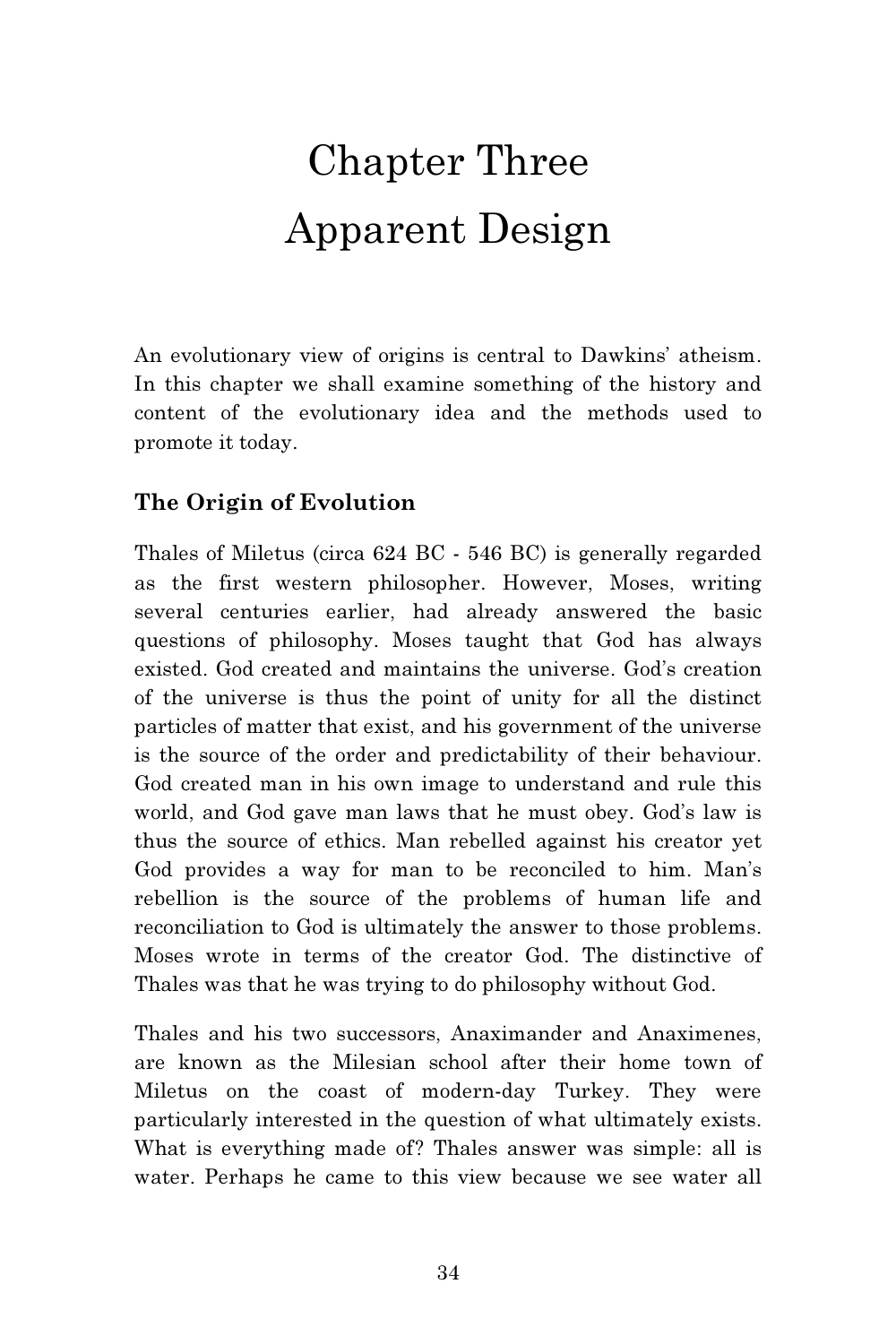#### Apparent Design

around us. It's in the sky and under the earth. Living things all take it in and it can exist as a solid, liquid or gas. However, despite the ingenuity of the idea it is somewhat lacking. How can something dry be made of water? How can fire be made of water?

Anaximander, coming after Thales, therefore came to a different conclusion. According to the Pan Dictionary of Philosophy, Anaximander "apparently suggested that the first principle must be something indeterminate rather than one particular kind of matter, such as water".<sup>59</sup>

An indeterminate something is not much of an answer though and this was perhaps the reason that Anaximenes, coming after Anaximander, promoted the idea that all is air. According to Anaximenes air takes on the different forms of everything we see around us as a result of changes in its density.

We do not know a great deal about the Milesian philosophers as all we have are some brief mentions in later writings. But other points have come down to us. One particularly interesting one is that (again quoting from the Pan Dictionary of Philosophy) Anaximander also believed that "all living things originated from slime, and that mankind must have evolved from some other species".60 Sound familiar? The writers of the Dictionary of Philosophy have perhaps deliberately cast Anaximander's beliefs in terms that will be familiar to modern ears, and if we were to look at the details of his ideas we would find them rather different from today's notions of evolution but nevertheless this was undoubtedly an evolutionary philosophy.

We smile when we think of some of the Milesians' beliefs. All is water, all is air, all is, well, something indeterminate. But the idea that man evolved from slime via other creatures? Now that's an amazing insight. Really though Anaximander's ideas about the origin of man are no less bizarre than any of the other Milesian views about existence. We only feel inclined to take them more seriously because we have been continually indoctrinated with a very similar philosophy.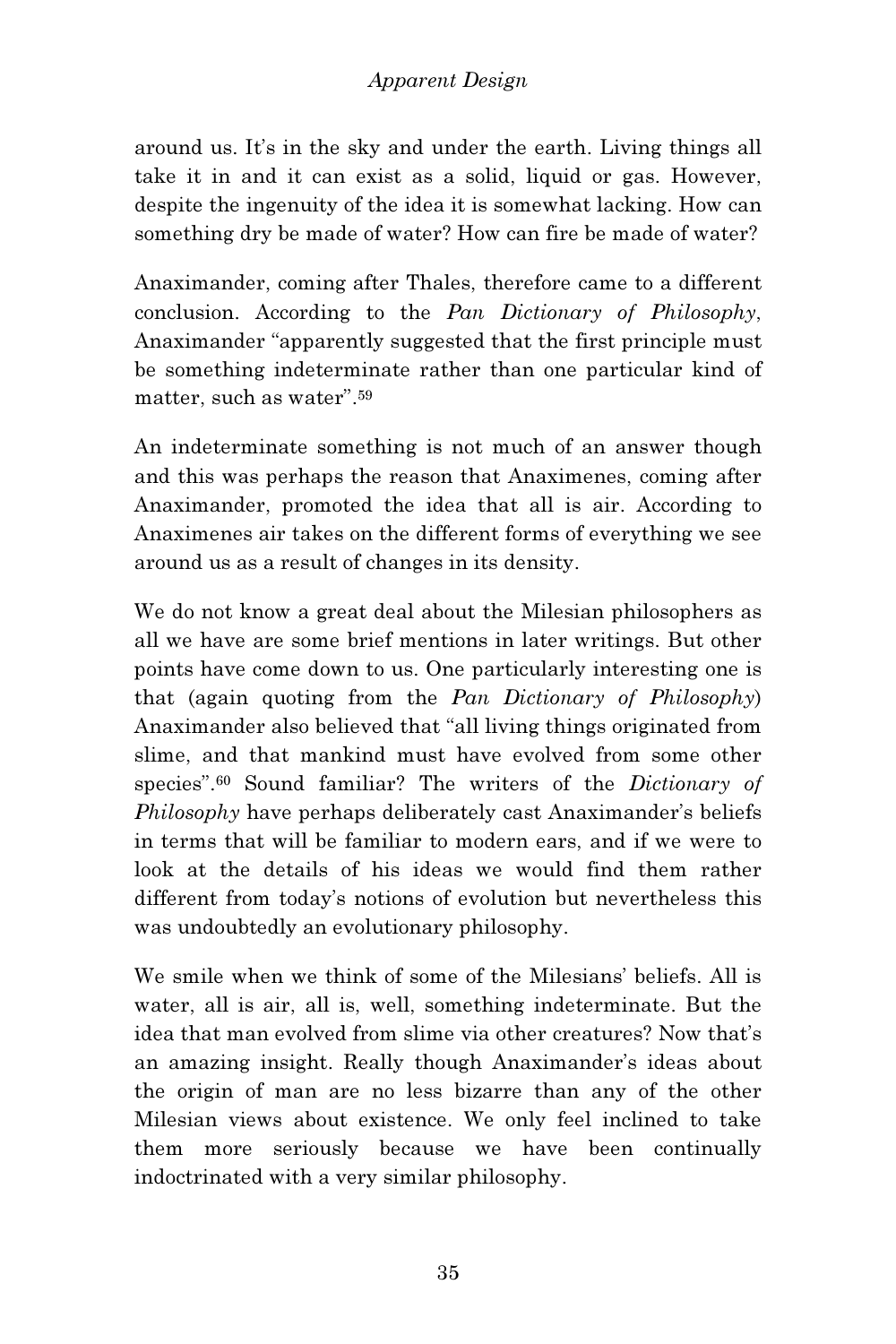The idea of evolution did not die out after Anaximander. The Roman philosopher Lucretius (circa 99 BC - 55 BC) wrote an epic poem entitled De Rerum Natura (On the Nature of Things) which sets out an evolutionary view of both life and the universe. Writing about the "primary elements" from which everything formed Lucretius said:

For assuredly neither the primary elements of things disposed themselves severally in their own order by wisdom or counsel arising from a sagacious understanding; nor, certainly, did they agree among themselves what motions each should produce; but because the primordial atoms of the world, being many, were agitated by concussions, in many ways, through an infinite space of time, and were accustomed to be carried forward by their own weights, and to combine in all modes, and to try all efforts, as if to ascertain whichsoever of them, meeting together, might give birth to some offspring, it from this cause happens that, being spread abroad during a vast period of duration, and attempting all kinds of combinations and movements, those at length came together, which, having suddenly coalesced, became at first, and become now, from time to time, the commencements of great productions, the origin of the earth, the sea, and the heaven, and of every kind of living creatures.<sup>61</sup>

The Stanford Encyclopedia of Philosophy describes Lucretius' account of the origin and development of life thus:

The fertile young earth naturally sprouted with life forms, and the organisms thus generated were innumerable random formations. Of these, most perished, but a minority proved capable of surviving – thanks to strength, cunning, or utility to man – and of reproducing their kind. This account, which has won admiration for its partial anticipation of Darwin's principle of the survival of the fittest, is plainly using a kind of natural selection to account non-teleologically for the apparent presence of design in the animal kingdom.62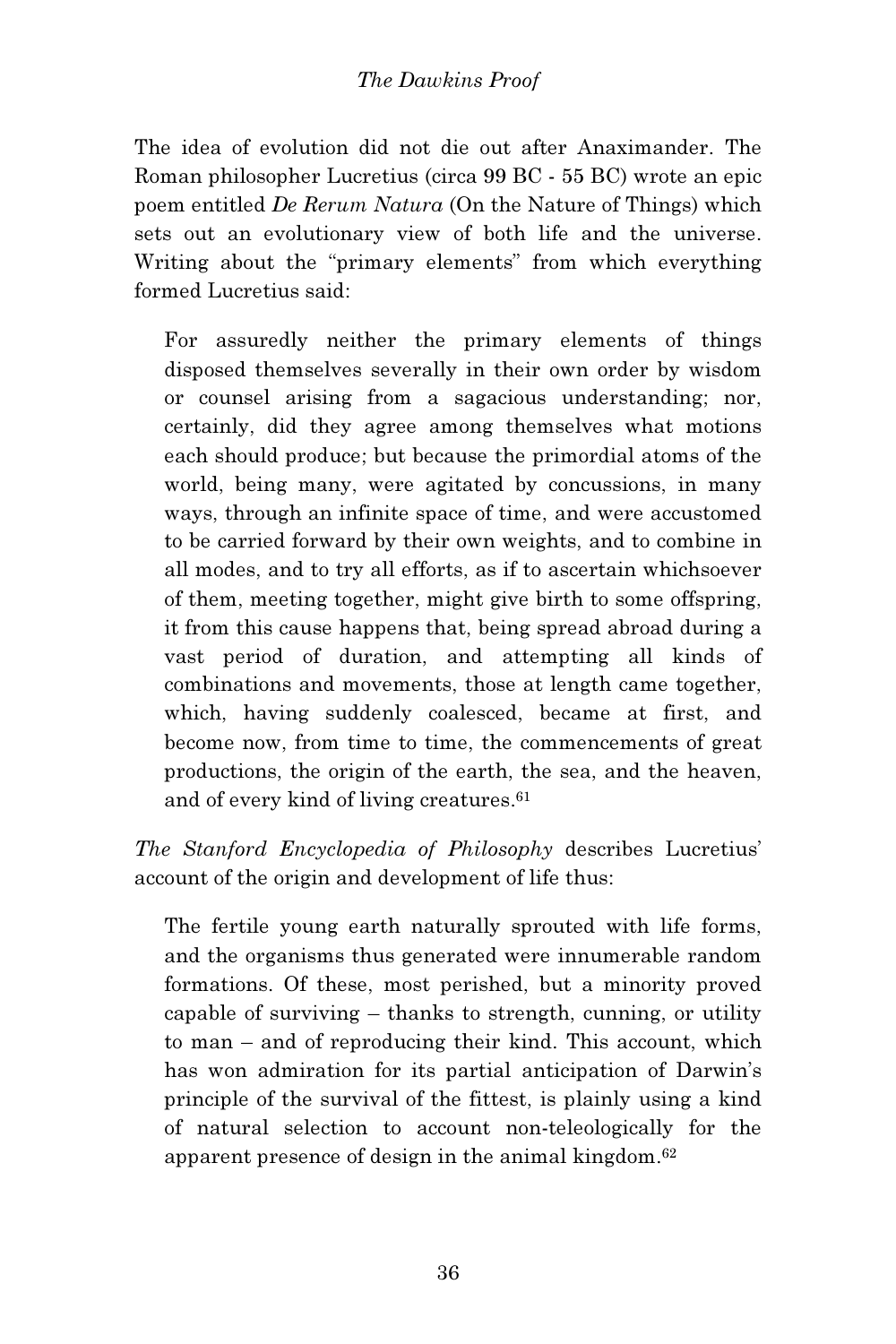How was it that Lucretius writing over two thousand years ago was able to hit on ideas that are so closely related to modern evolutionism? The answer is twofold. Firstly, evolution is not a product of modern scientific discovery it is the product of a desire to explain origins without reference to God. Lucretius' views are similar to those of modern evolutionists because he shared their aim of having a materialistic explanation for things. The Stanford Encyclopedia of Philosophy discusses Lucretius' various explanations for phenomena and says that for him:

What matters is that… they should be exclusively material explanations sufficient to render unnecessary the postulation of divine intervention.<sup>63</sup>

The other reason is that Lucretius himself influenced modern evolutionary philosophy. The Internet Encyclopedia of Philosophy says:

…De Rerum Natura was from the 17th century onward a massive cultural presence and hence a ready source of evolutionary ideas. The poem formed part of the cultural heritage and intellectual background of virtually every evolutionary theorist in Europe… including (though he claimed never to have read Lucretius' epic) Darwin himself.<sup>64</sup>

Evolutionary ideas are the obvious ones to use for a materialistic doctrine of origins. By using the concept of gradual change and development it can be claimed that the origin of all things was something very simple and undeveloped. No grand design, plan or purpose is required because this gradual process of change is said to be the natural result of the properties of matter. The problem with this system is that there is no good reason for anyone to believe it until it has been empirically demonstrated that the properties of matter actually do lead to evolutionary development.

The coming of Christ, and the work of his apostles and their successors in spreading his teachings, in effect brought the philosophy of Moses to the entire western world. Perhaps for this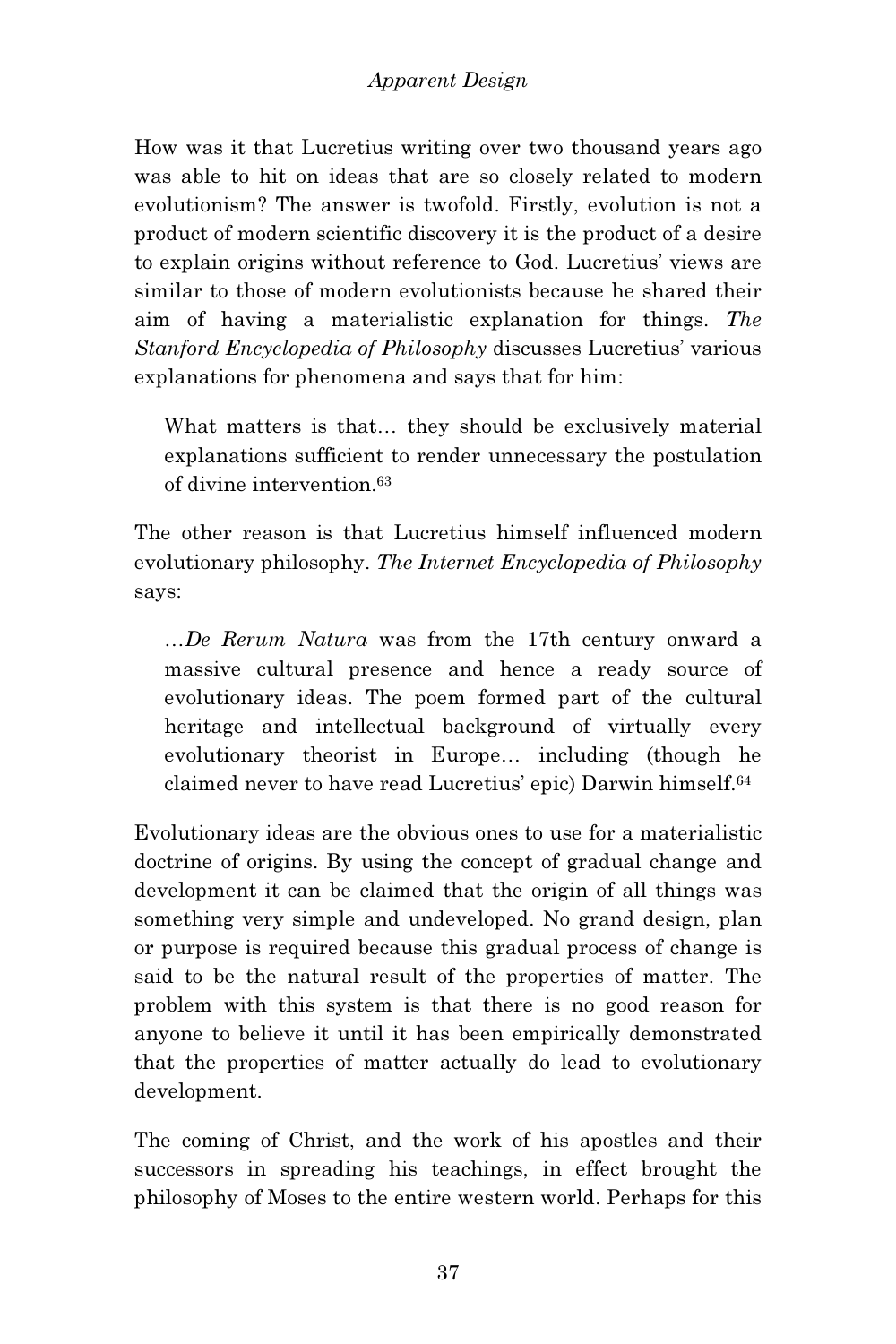# The Dawkins Proof

reason the idea of evolution was not strong in the West. However, with the increasing interest in the ancient philosophers and the growth of Enlightenment thought in the eighteenth century, evolution began to make a comeback. Consider this extract from a poem from the late eighteenth century:

Organic life beneath the shoreless waves, Was born and nurs'd in ocean's pearly caves; First forms minute, unseen by spheric glass, Move on the mud, or pierce the watery mass; These, as successive generations bloom, New powers acquire and larger limbs assume; Whence countless groups of vegetation spring, And breathing realms of fin and feet and wing.<sup>65</sup>

That verse was the work of Erasmus Darwin, Charles Darwin's grandfather.

# Darwin, Evolution and Variation

It is popularly believed that Charles Darwin originated the idea of evolution as a result of his observations of Galápagos finches. But Darwin would have been well aware of evolutionary philosophy before he ever set sail on the Beagle. The finches did, however, have a place in Darwin's development and presentation of his theory. In The Voyage of the Beagle Darwin wrote about the variation in the size and shape of the beaks between the different species and concluded:

Seeing this gradation and diversity of structure in one small, intimately related group of birds, one might really fancy that from an original paucity of birds in this archipelago, one species had been taken and modified for different ends.<sup>66</sup>

The fact that we see a range of similar sorts of finch does not itself give us sufficient reason to believe that they all derived from one original species. We also need to have some evidence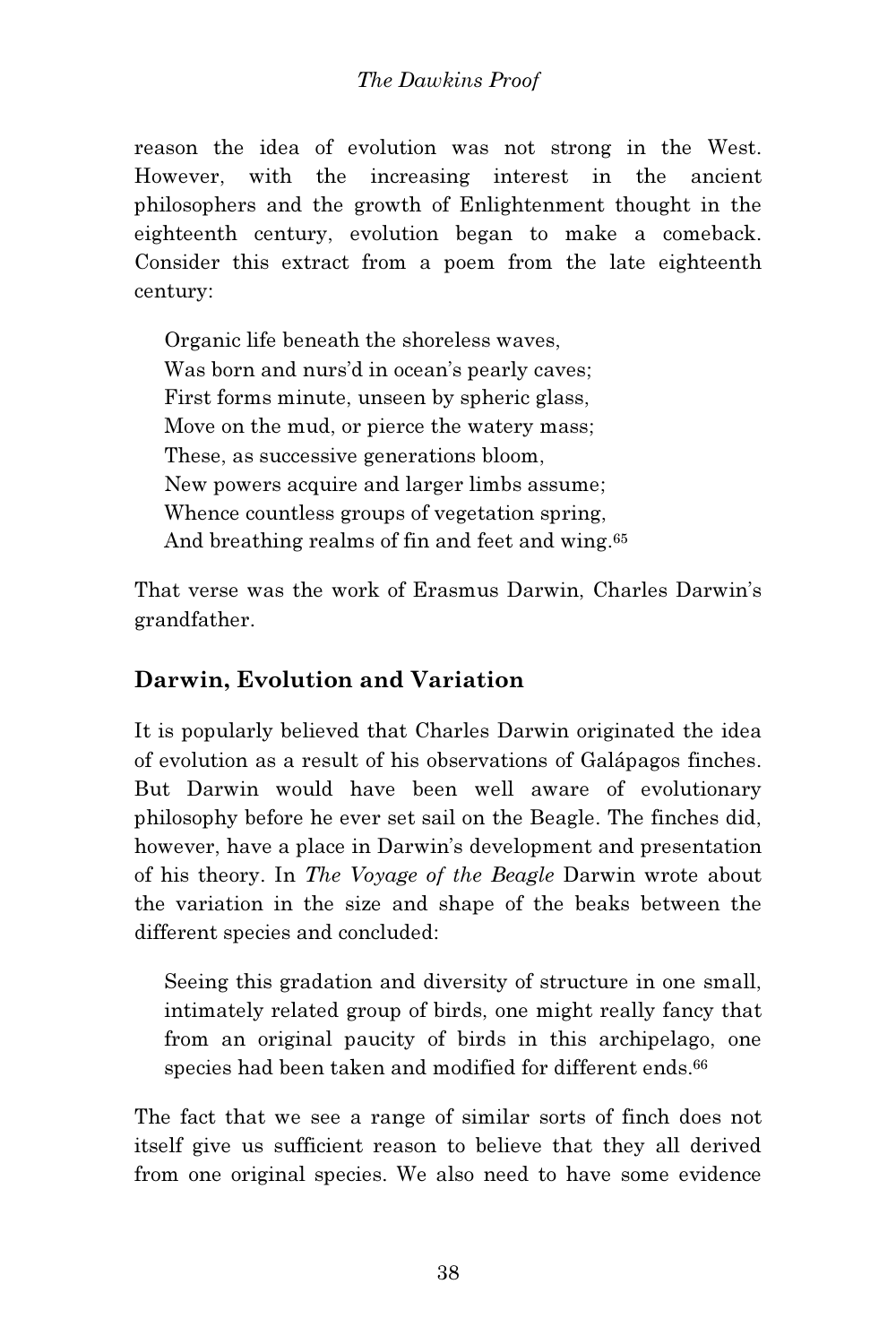that living things can change. We have evidence for this in the different breeds of domestic animals and different varieties of plants that man has been able to produce. This observed ability of organisms to vary, means that a naturally occurring range of similar species such as the Galápagos finches may well have derived from a common parent species. Thus, based on these observations, we might propose the idea of natural variation in living things. Our Theory of Variation would say that living things are not static, that changes occur over generations that lead to a variety of appearances and behaviours and that this results in ranges of similar types of organism.

However, as we all know, Darwin did not propose a Theory of Variation but a Theory of Evolution. The difference is this: our observation of variation shows that living things can experience changes in the parameters that describe existing structures (e.g. shape and size of beak) but evolution teaches that extra complexity can be added to living things in the form of wholly new features and structures and that by this means all life on earth descended from a very simple first organism. By proposing a theory of evolution Darwin was advocating something very different from what the evidence implied. Varying existing features is not the same thing as adding new features. Changes in beaks do not involve extra complexity. But evolution requires the addition of a phenomenal amount of extra complexity to get from some minimal first organism to the vast array of life on earth today.

Darwin used the evidence of variation in living things to promote an evolutionary philosophy of the origin of living things, and the same approach is still being used today. It's easy enough to do. Simply use the same word "evolution" to refer to both variation in existing features and to the addition of new features. Variation in living things is readily observable. So, if variation is evolution then evolution must be true because it can be seen happening. And if evolution is true that means that man has descended from a simple original creature because that is also evolution. This is, of course, a trick argument. It uses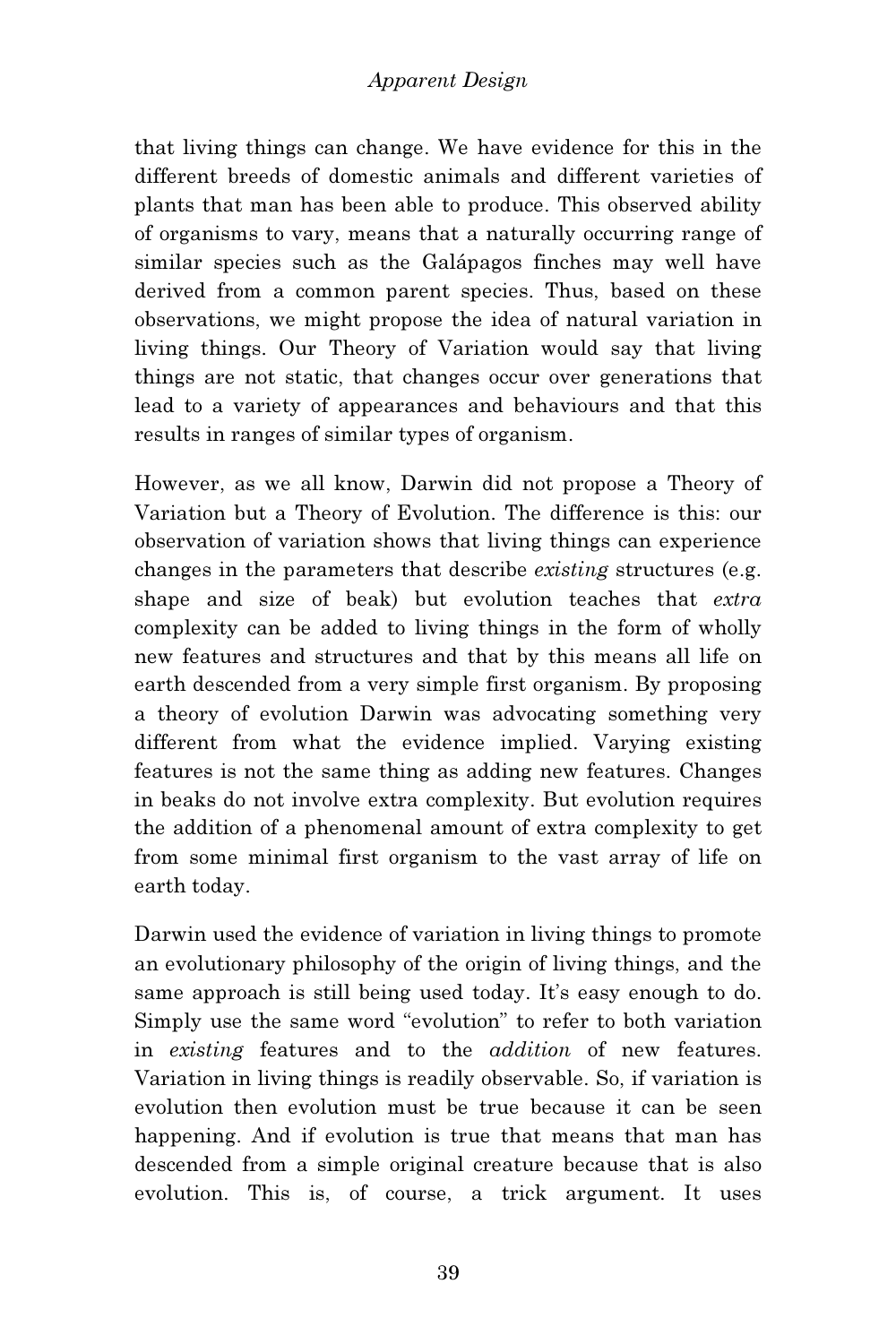## The Dawkins Proof

equivocation – the logical fallacy of using the same word in two different ways – in order to falsely reach the desired conclusion.

A good example of this fallacy in action can be seen in work done on the same Galápagos finches that Darwin studied. A summary of research on these species was published in Scientific American in October 1991. On the article's title page under the heading "Natural Selection and Darwin's Finches" there is a sub-heading which reads:

The finches of the Galápagos – the classic example of how natural selection works over millions of years – have now been observed to evolve in real time. A single drought can change a population.<sup>67</sup>

That last sentence should be enough to warn us that what is happening here is not evolution. The article is principally about population dynamics where larger birds come to predominate after periods of drought. The larger birds have larger and stronger beaks that can break open large seeds that small birds cannot access. The larger birds may also have an advantage in driving smaller birds away when there is competition for food. This is not a process that is ever going to change the finch into a different sort of creature. It is just variation not evolution, but Scientific American is claiming that the birds "have now been observed to evolve in real time".

But what if an organism changes enough to become a new species. Surely the arising of a new species is evidence for evolution? It would be if the speciation arose as a result of the appearing of new features in an organism. If the speciation arose as a result of changes in the parameters that describe existing structures in an organism then it is not evolution but variation.

"Species" is usually taken to mean a set of organisms that will interbreed in the wild and produce fertile offspring. On the basis of this definition it is perfectly possible for new species to form without evolution. Speciation is especially noticeable in insects because of their shorter life cycle. For example in 1998 some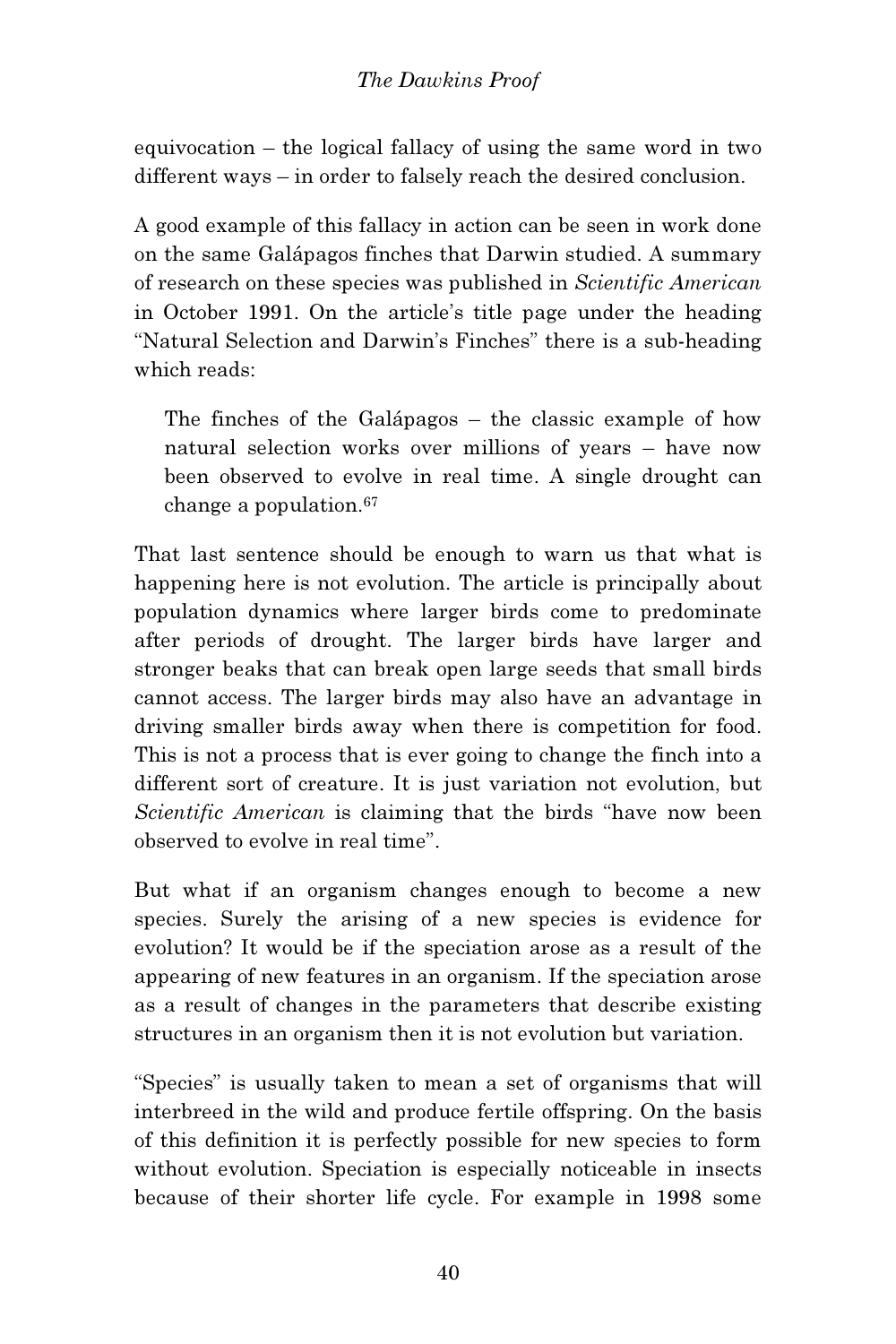work was published regarding mosquitoes that live on the London Underground system. The mosquitoes on the Underground appear to be physically identical to an aboveground variety that preys on birds but their behaviour differs in that they reproduce all year round and, not surprisingly, prey on humans rather than birds. Significantly, as a BBC report stated, "the underground mosquitoes are reluctant to mate with their outdoor cousins, indicating that they have become a separate species".68 What we see here is simply a group of mosquitoes turning into a different variety of mosquito. This does not at all mean that they are in the process of turning into something other than a mosquito. As they have no new biological structures this is just another example of variation.

Proponents of evolution will repeatedly try to pass off evidence for variation as if it is evidence for evolution. Watch them. Every time you hear of "evolution in action", "evolution happening before our eyes" and similar claims you will find that it is simply evidence for variation in the parameters that describe existing structures in an organism. That is not evidence for evolution. Evolution, by which all living things have descended from a first simple ancestor, obviously requires new structures to appear in organisms, yet evolutionists can provide no evidence of this in action. They do, however, have an hypothesis about how it is supposed to happen. That is something we shall examine later, but first we need to take a brief look at the underlying processes and biological mechanisms upon which that hypothesis is based.

# Natural Selection

The obvious process that comes to mind when one thinks of the theory of evolution is natural selection. As we saw earlier there were evolutionary philosophies long before the time of Darwin. However, Darwin was particularly successful in his promotion of evolution because he linked evolution to the idea of natural selection and claimed that this was the mechanism by which evolution progressed. Natural selection refers to the selective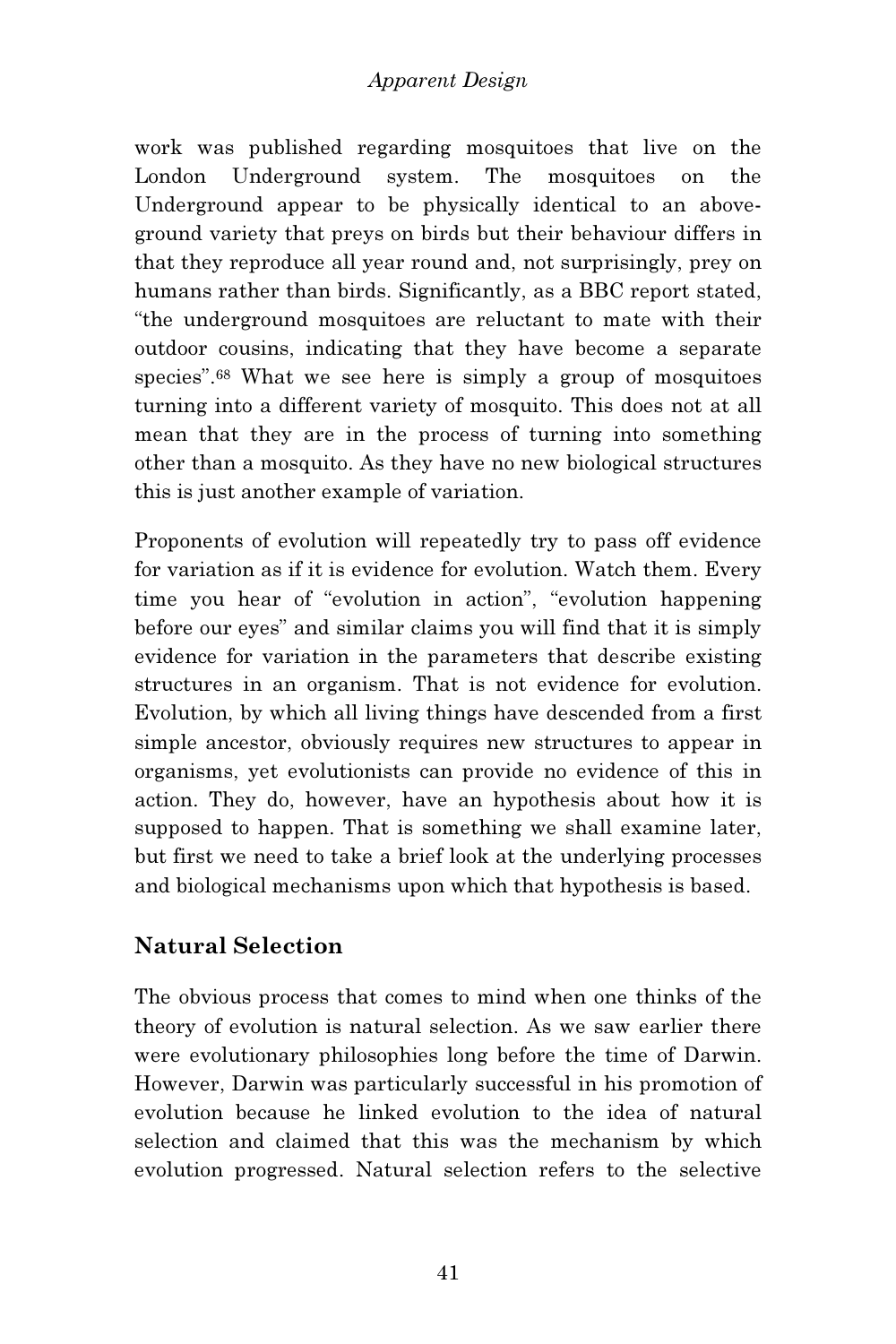effect of the natural environment. Organisms that have features that make them better equipped to survive are (by definition) more likely to survive and therefore to reproduce and thus increase in number. Organisms less well equipped to survive are obviously less likely to survive and less likely to reproduce. This is the process responsible for the change in the population levels of finches with different sized beaks. The significance of natural selection for evolutionary theory is that if an organism could somehow gain a beneficial *new* feature then natural selection would retain that feature in the population.

It is important to understand the limits of natural selection. It is only a selecting process. It cannot add a new feature to an organism. Nor can it keep features of an organism that have no immediate benefit but that might be useful as part of some future new structure. Natural selection selects only for immediate survival advantage. It is not a "goal-seeking" process, it has no future plan or aim. Dawkins makes this point in his book The Blind Watchmaker where he describes a computer program that selects from randomly varied phrases those that are closest to a desired target phrase. He goes on to say that as a model of evolution the program is misleading because it selects based on resemblance to a distant target. And he adds, "Life isn't like that. Evolution has no long-term goal."<sup>69</sup>

Although Dawkins knows that natural selection does not work towards a future goal, when he needs to convince his readers that evolution has some credibility he falls back on using analogies that incorporate precisely this feature. There is a good example in The Blind Watchmaker that not only presents an intelligent, planned, goal-seeking process as analogous to evolution, but also incorporates the variation-is-evolution equivocation fallacy. This is Dawkins' well-known presentation of dog breeding as evidence for evolution. Having referred to the eye evolving "its present complexity and perfection from nothing" over hundreds of millions of years he goes on to talk about the change that man has made in dog breeds by artificial selection. "In a few hundreds, or at most thousands, of years we have gone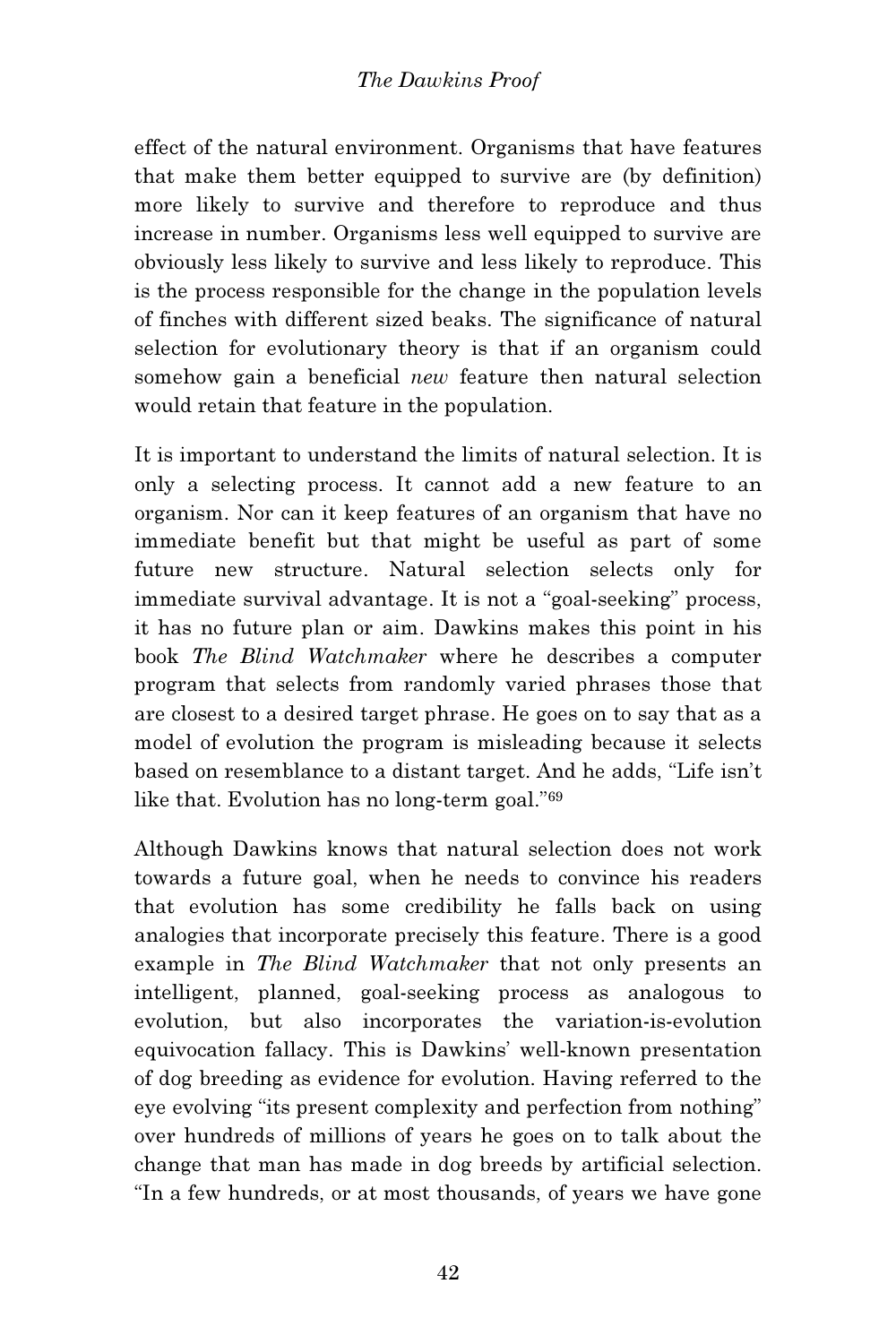from wolf to Pekinese, Bulldog, Chihuahua and Saint Bernard."<sup>70</sup> And he says it is just playing with words to point out that these are still all dogs. His argument is that there is much more time available for evolution than was required for producing the different dog breeds, and that if the time taken to "evolve all these breeds of dog from a wolf" were represented by one walking pace then the time back to the famous "Lucy" hominid fossil would be two miles and the time back to the start of evolution on Earth would be the distance from London to Baghdad. He concludes:

Think of the total quantity of change involved in going from wolf to Chihuahua, and then multiply it up by the number of walking paces between London and Baghdad. This will give some intuitive idea of the amount of change that we can expect in real natural evolution.<sup>71</sup>

Let's begin with the obvious logical error in this argument. Dawkins says that if we take the change that artificial selection has achieved in going from wolf to Chihuahua in about a thousand years and multiply this by the total time available then this will give us an idea of the amount of change that we can expect from evolution by natural selection. But, of course, it will do nothing of the sort. It will rather give us an idea of the amount of change that we could expect from artificial selection over that time span. If we want to draw a conclusion about natural selection from the example of dogs then we need to look at the amount of change that natural selection has achieved in wolves over the past one thousand years or so and multiply that by the time available. It is fairly obvious why Dawkins did not use that as his argument.

We should also note the important difference between artificial selection and natural selection. Artificial selection is able to produce a wide variety of dog breeds because it is an intelligent, planned process with a future aim – the very thing that natural selection is not. Natural selection has no plan, it does not work towards a goal. Natural selection selects only for immediate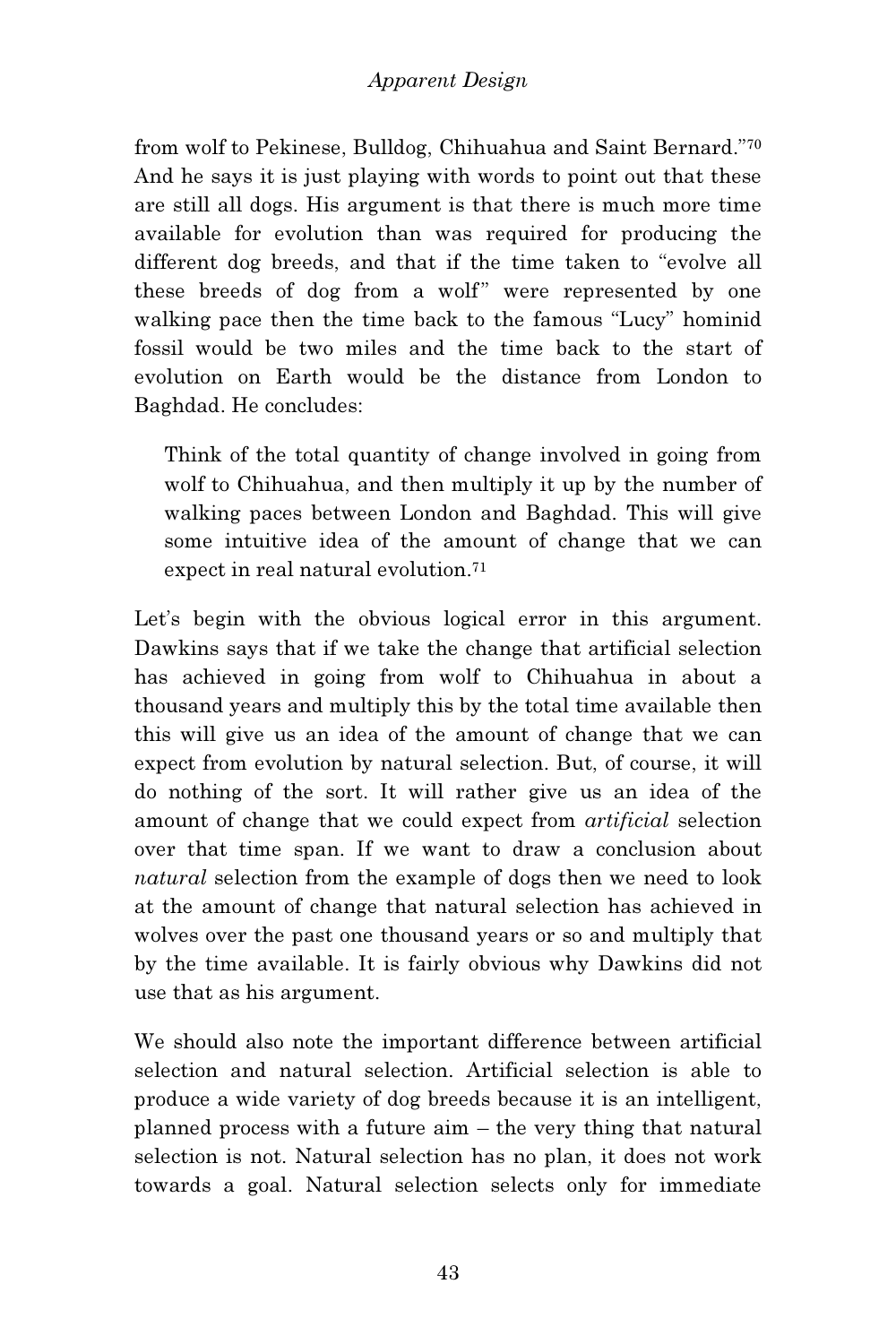survival advantage. In artificial selection, however, the breeders are aiming to produce a certain result. They have a long-term end in view and they select and breed animals in order to achieve this end. In each generation the breeders evaluate the dogs according to their goal. They then choose those which best meet the goal criteria and use these to breed the next generation and so on. It is not that artificial selection is a speeded up version of natural selection. Rather it is a very different process because, unlike natural selection, it is working to achieve a known future goal. Although artificial selection shows us that organisms can be made to vary over generations the effects of artificial selection are not a guide to what can be achieved by natural selection. Artificial selection also shows us that there are limits to variation. Despite intensive, directed selection the dogs are, indeed, all still dogs.

That brings us to the equivocation fallacy. Dawkins attacks those who point out that the dogs are still dogs by claiming that they are playing with words. But it is he who is playing with words. He talks about "the total time it took to evolve all these breeds of dog". He is saying that the change that occurs in dog breeding is evolution. But evolution requires not change but addition. It involves the addition of new structures to living things. All we see in dog breeding are changes in the parameters describing existing structures (length of hair, length of legs, size of body, length of muzzle etc). There is no new complexity in the dogs, there has simply been selection for or against already-existing traits. Dog breeding is thus just another example of variation and is not evidence for evolution. It does not matter how much time you have – if you multiply the amount of extra complexity that appears in dog breeding (i.e. zero) by the amount of time available you will not get a different kind of animal. If you take the process that turned wolves into Pekinese, Bulldogs, Chihuahuas and Saint Bernards and run that process for a vast period of time what you will get is a very great variety of dog breeds. If, for example, you spend many years over many generations selecting for dogs that can dive and swim you may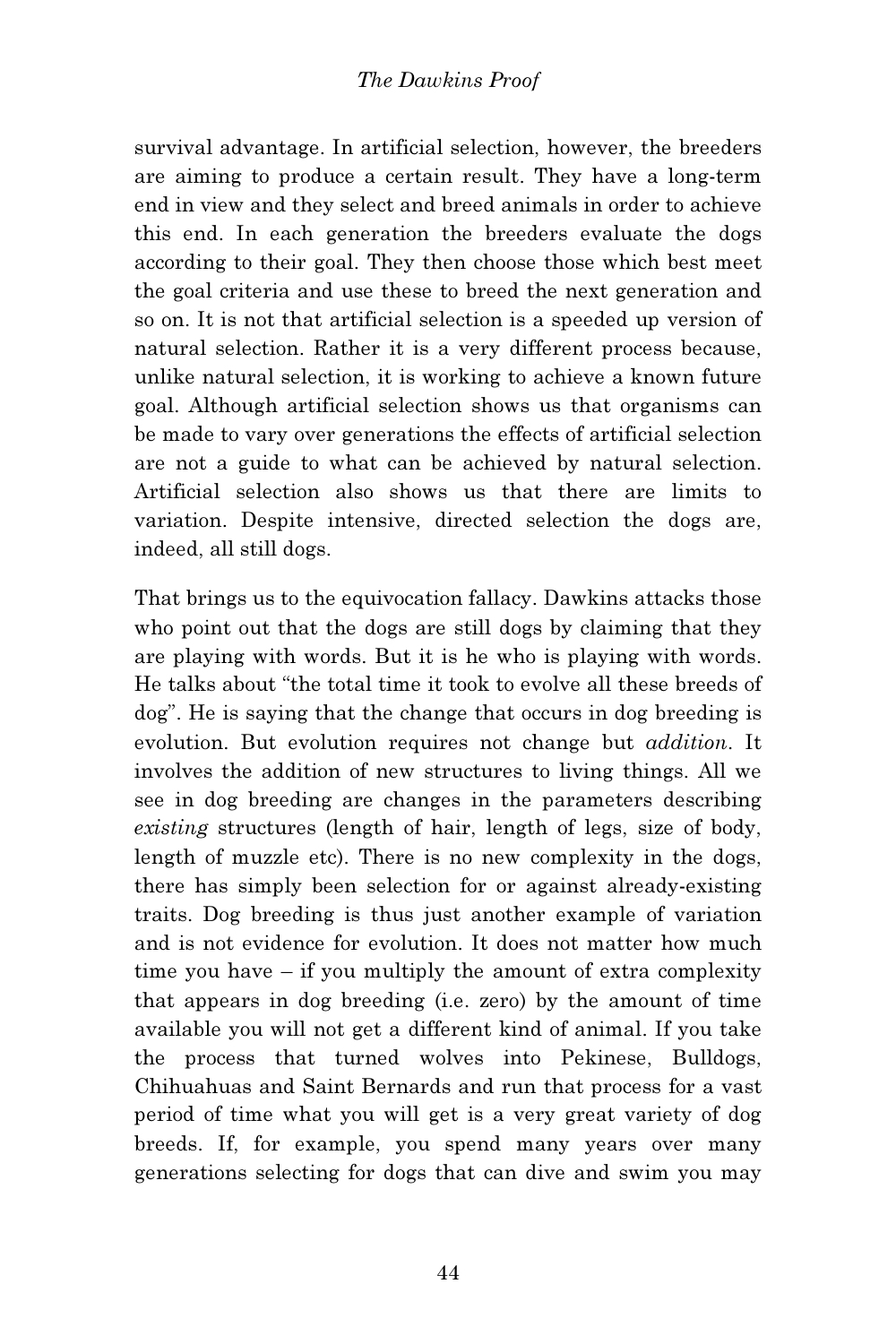well get a dog that is very good at diving and swimming but you will never, even if you spend millions of years doing it, turn that dog into a fish with scales and gills. Yet this is exactly the sort of thing that evolution requires to happen. It requires the creation of new structures that were not there before, because it claims that all biological structures arose starting from zero via natural selection.

Dawkins just cannot stop himself from giving analogies of evolution that rely upon intelligent government and control working towards a known end. Back in The God Delusion he gives an analogy based on a bank vault combination lock. The likelihood of opening the lock by chance is infinitesimal but if a badly designed lock caused the safe to leak a little money as the dial neared the correct setting then the burglar would soon find the solution, like children following the "getting warmer" clues in a game of Hunt the Slipper. And he concludes:

The combination lock of life is a 'getting warmer, getting cooler, getting warmer' Hunt the Slipper device.<sup>72</sup>

The problem with this analogy is fairly obvious. The children's game of Hunt the Slipper with its "getting warmer" and "getting cooler" is a system in which there is an end in view, and this end is known at the very beginning. Someone knows where the slipper is and is able to give direction to the random movements of the hunters. Similarly with the combination lock. The lock "knows" what the combination is that the process has to reach at the end. But evolution has no long-term end in view, it is not working towards a known target, and there is no-one to direct it. The amusing thing is that if this is an analogy of evolution then it is not an analogy of atheistic evolution at all, but of theistic evolution! Theistic evolution is the view that evolution takes place but that there is a god governing over it, directing it and controlling it so that it will reach the desired end. In the analogy the god is represented by the person directing the hunters or the lock giving out clues. It is very telling that Dawkins is here unable to give an accurate analogy of what he believes about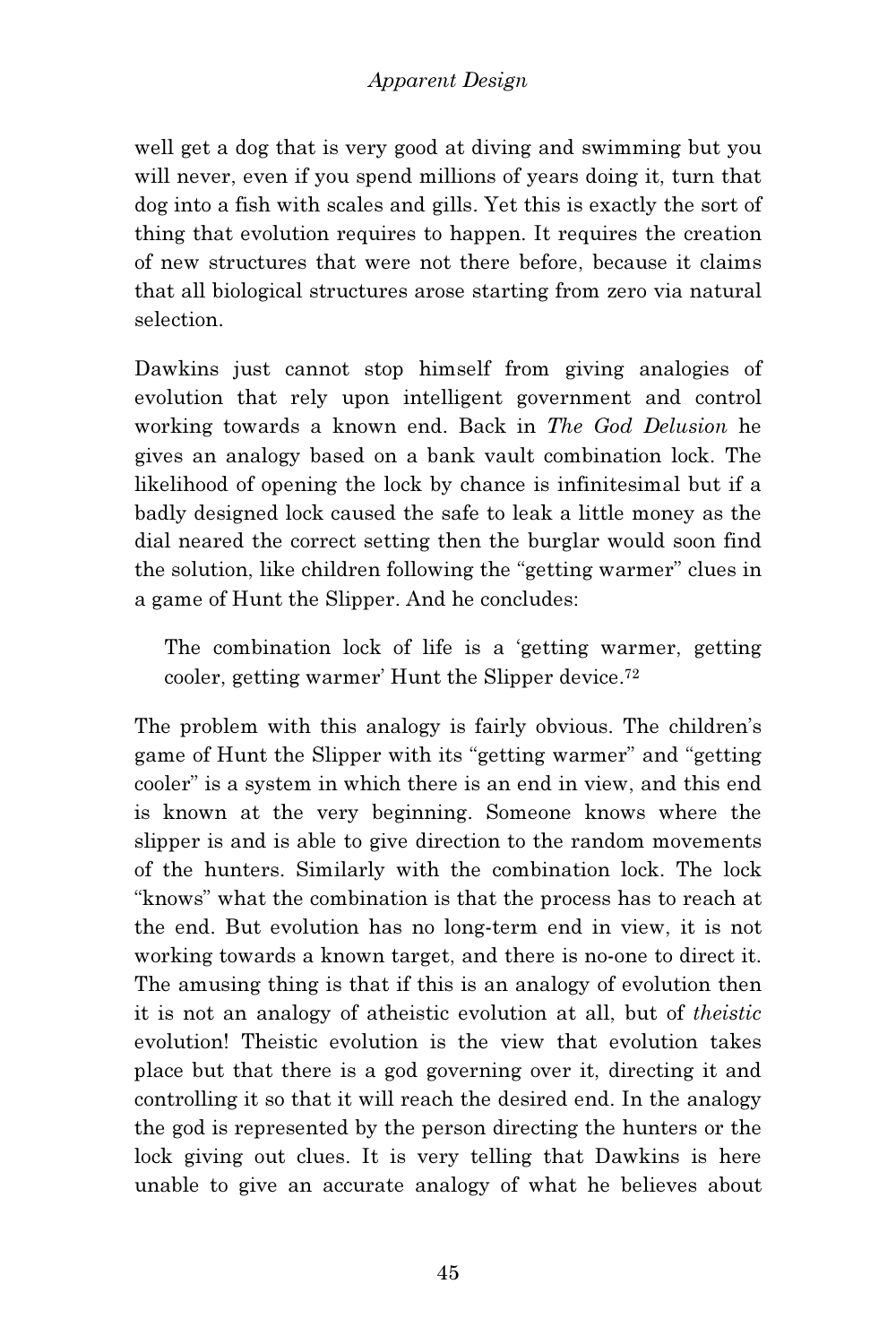evolution, and rather wonderful that in attempting it he scores such a magnificent own goal.

Natural selection is not a process that plans and works towards a future aim. Nor does natural selection itself make organisms better equipped to survive – it doesn't make anything – it is just a term to describe the fact that, in general, the less well equipped don't survive. The slow antelope gets eaten and the slow house-fly gets swatted. This means that natural selection reduces variety in organisms. Because of the selective effect of the natural environment there is not a wide range of speed and agility in house-flies. Now if natural selection reduces the variation in living things where does the variation come from in the first place? To understand this we need to know a little about genetics.

# DNA

DNA (deoxyribonucleic acid) is a long chain molecule that is found in every cell of every living thing. It is composed of units called nucleotides which can be any one of four chemicals: adenine, thymine, cytosine and guanine. For brevity these are often referred to by their initials A, T, C and G and are known as genetic "letters". The sequence of these letters in the DNA is very significant because cells use DNA as a set of patterns from which to construct proteins. The sequence of the letters controls the type and form of the proteins that the cell produces and thereby controls the function of the cell. As DNA controls every cell in the organism it thus establishes the form and function of the organism as a whole.

DNA is an amazingly complex thing. Human DNA has around three billion of these genetic letters. And as Francis Collins, director of the US National Human Genome Research Institute, says, it "somehow carries within it all of the instructions necessary to take a single-cell embryo and turn it into a very complex biological entity called a human being".73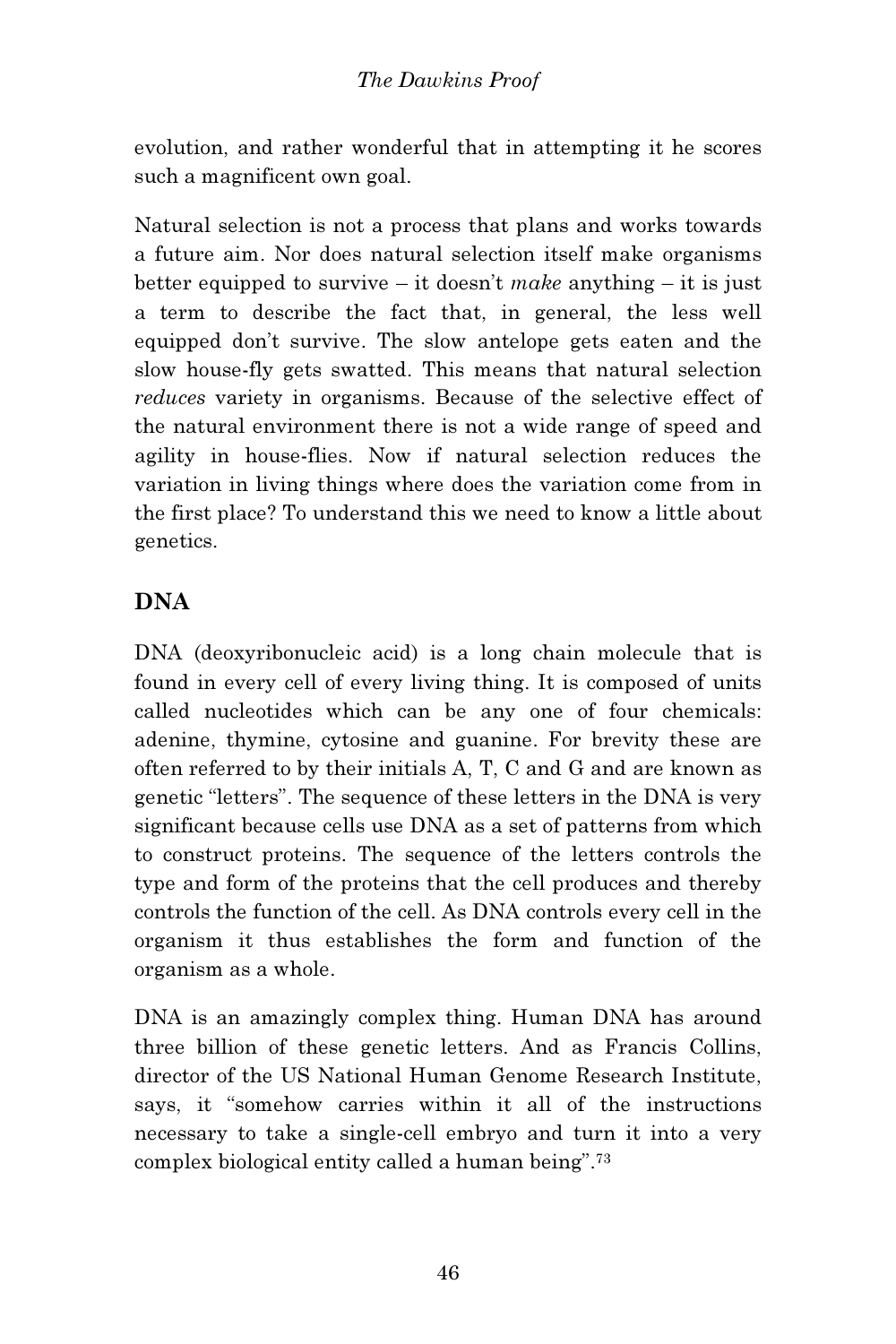Each species has its own distinctive form of DNA. DNA describes how a man (or a finch) is made. It is like a comprehensive design, construction and operation manual. To make changes to a particular species it is therefore necessary to make changes to its DNA.

# Mutation

Making changes to DNA is essential for evolution. According to Dawkins:

We, like all other animals, are descended from an ancestor which, were it available for our study today, we'd classify as a bacterium.<sup>74</sup>

Without the addition of a vast array of new features it would be impossible for us to be descended from this simple ancestor. So how did all the extra features, functions and structures of all living (and extinct) animals get added to that first simple bacterium? Evolution's answer is that this happened as a result of genetic mutation. In The Blind Watchmaker Dawkins describes the process:

Evolution occurs because, in successive generations, there are slight differences in embryonic development. These differences come about because of changes (mutations – this is the small random element in the process that I spoke of) in the genes controlling development.<sup>75</sup>

Mutations are genetic errors caused by such things as mistakes in copying DNA or damage inflicted by radiation or chemicals.<sup>76</sup> Because mutations randomly alter DNA there is obviously a potential for them to harm the organism. Living things therefore have mechanisms to repair damaged DNA, but even so some mutations persist. Evolutionists believe that these accumulated errors have, via natural selection, caused a bacterium to become a man.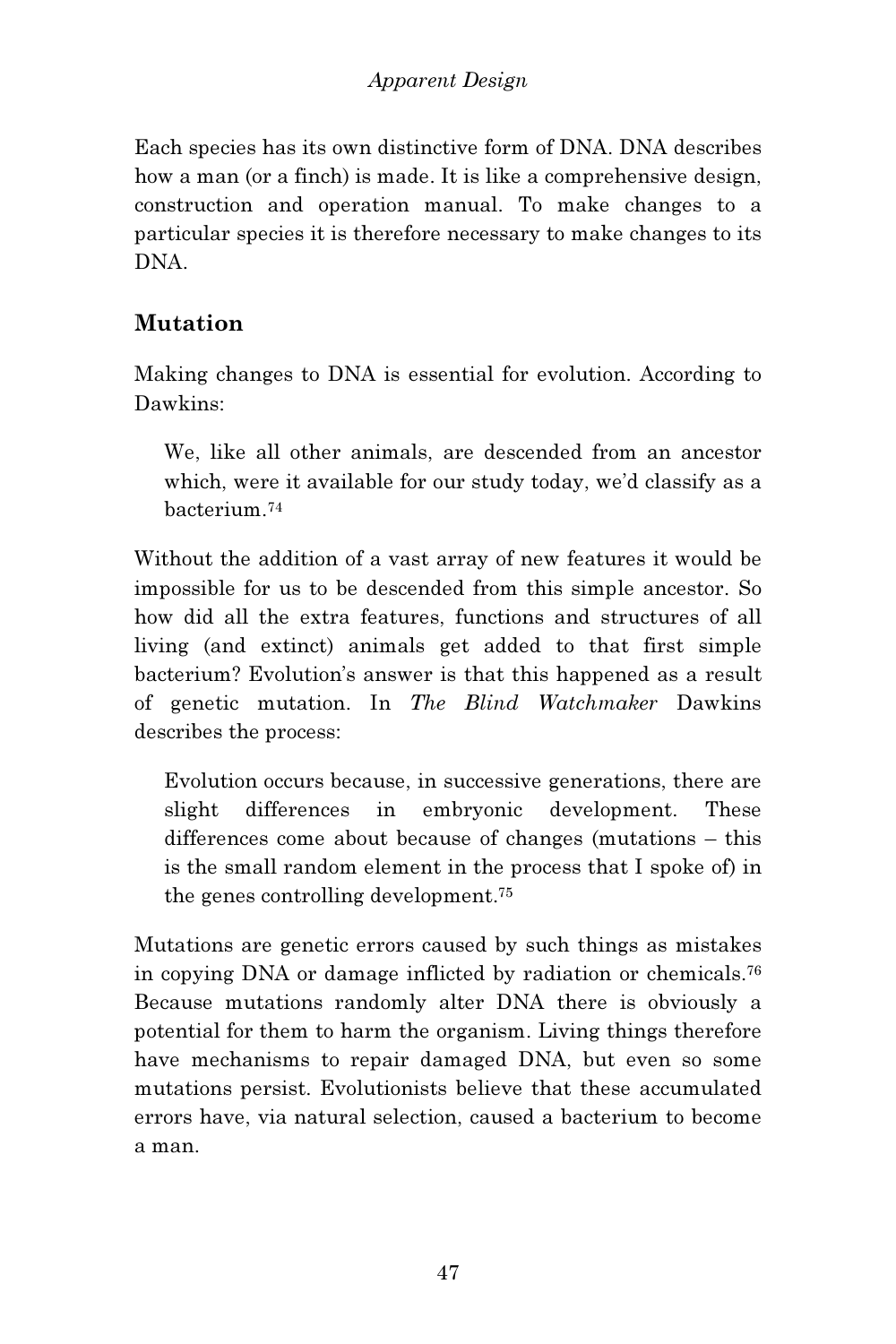# The Crucial Process

If the features of an organism are described by the genetic information of its DNA then a human being is going to require much more complicated DNA than that first simple ancestor. But how are the genetic errors of mutation going to add the extra details needed to describe all these additional features?

Interestingly, in 1997 Dawkins was asked a similar question in an interview. This interview was filmed and was later published as part of the creationist video From  $\alpha$  Frog to  $\alpha$  Prince.<sup>77</sup> In the interview Dawkins was asked to:

…give an example of a genetic mutation or an evolutionary process which can be seen to increase the information in the genome.

The question is perhaps a little vague. We need to be clear exactly what we mean by "information". For example it is easy to increase the information content of a string of digits by random processes. If we randomly add extra digits to a number we still have a meaningful number and as the string is longer it could be argued that there is more information in it. However the information in the genome is not like a sequence of numbers, the genome contains instructions. As we read earlier about the human genome, it "carries within it all of the instructions necessary to take a single-cell embryo and turn it into a very complex biological entity called a human being". Genetic information is a set of instructions, and so the question for evolution is: how can meaningful instructions be produced by the random errors of mutation? Given the nature of the problem Dawkins' reaction in the film is not surprising. Following the question he can be seen to pause for an embarrassingly long time before giving an answer saying that we can't see fish starting to turn into reptiles today but that we could have done so if we had been there 300 million years ago.<sup>78</sup> He does not give any example of a process that can be seen to increase genetic information. In the video the question is posed by a presenter who was not there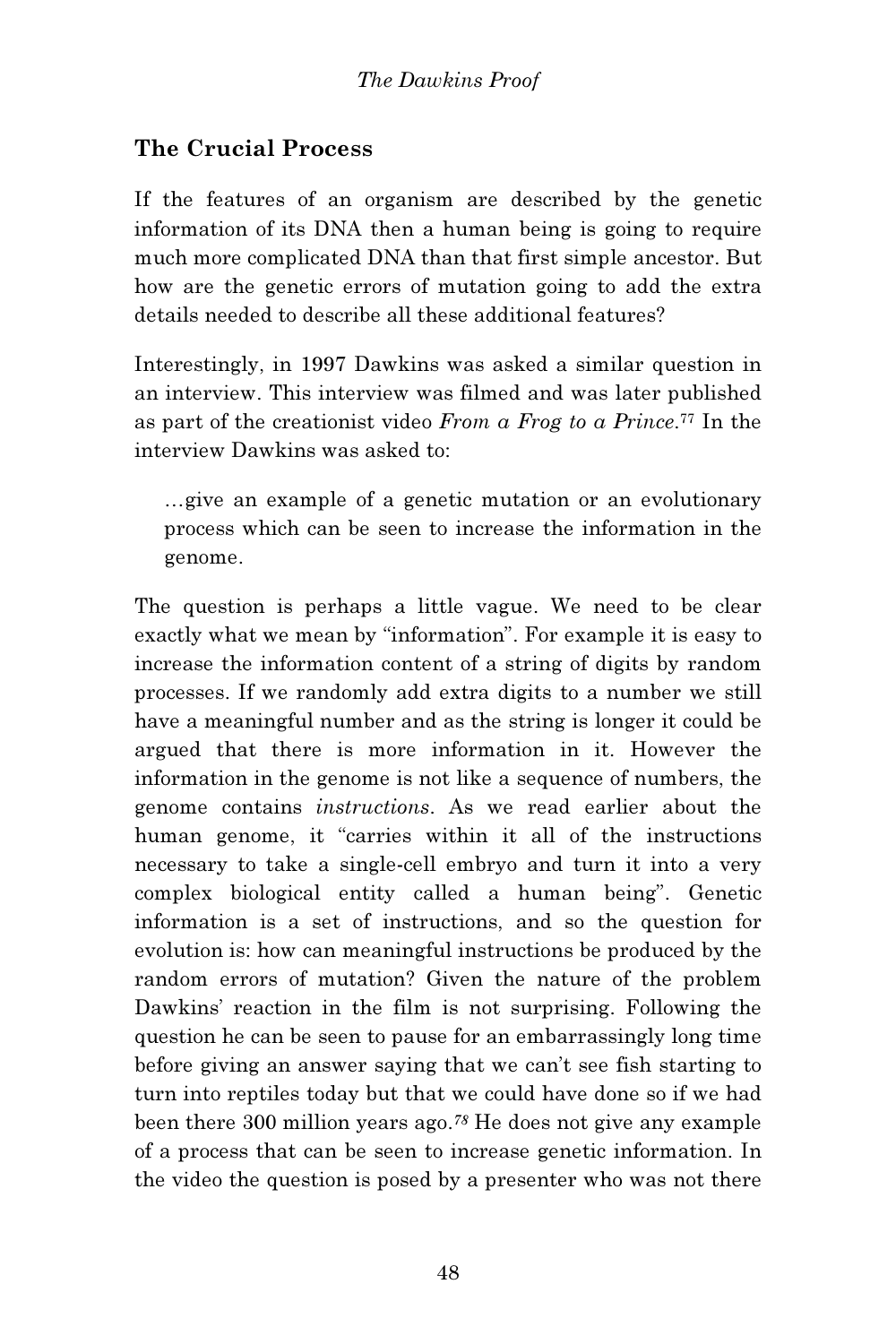at the filming of the interview. This is fairly standard practice but, coupled with Dawkins' failure to answer the question, it led to accusations that he was the victim of deceitful editing. Indeed Dawkins himself said that the film:

…had been edited to give the false impression that I was incapable of answering the question about information content.<sup>79</sup>

Well, you can see the original *unedited* footage on YouTube<sup>80</sup> and you can hear that the original question was not changed in the edited version, and you can see Dawkins pause for even longer than in the video and ask for the camera to be stopped while he thinks before he gives his irrelevant answer. Then you can decide for yourself whether or not he was capable of answering the question. And if you have an hour or two to spare you can read the many accusations and rebuttals that have been made on the Internet concerning this interview. But what is more interesting is that Dawkins subsequently wrote an article81 (from which the above quote is taken) in which he sets out to give a thorough answer to what he calls the "information challenge". If you are interested in a full response to that article there is one from the Intelligent Design camp available on-line.82 What I want to do here is to home in on Dawkins' answer to how all those extra instructions got into the genome. In the article he says:

New genes arise through various kinds of duplication.<sup>83</sup>

This is referring to mutations that cause a gene (or part of a gene) to be duplicated. That provides extra genetic material but it is only a copy of something that already exists. It doesn't provide any new instructions. For evolution to happen that copy must turn into the instructions for making a beneficial new feature. Dawkins believes that subsequent random mutations can cause the duplicated gene to turn into instructions for a new feature in the organism. When this happens natural selection then selects the beneficial new feature and the organism thus increases in complexity. This hypothetical ability of random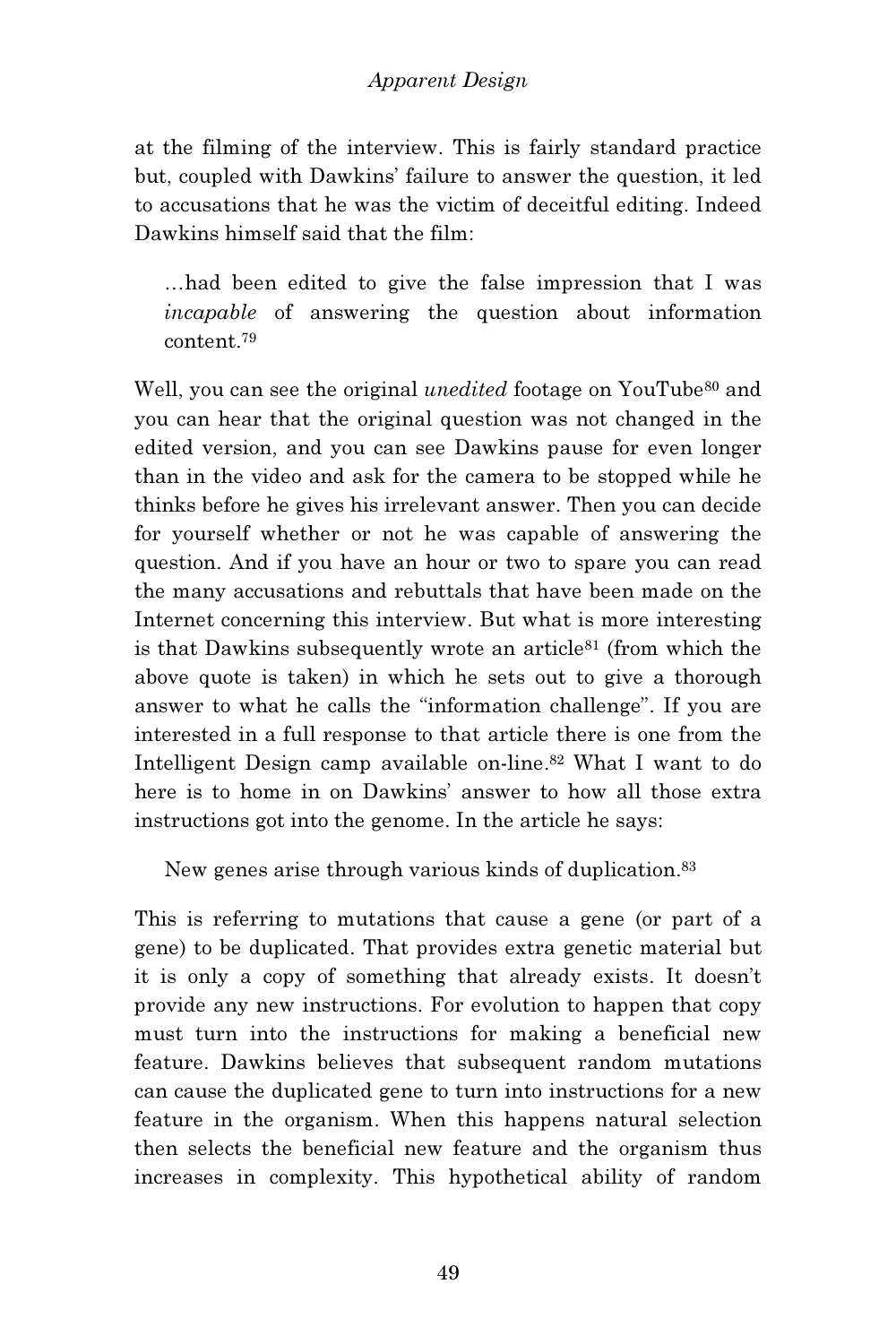## The Dawkins Proof

changes to generate new genetic instructions is the engine that drives the evolutionary system.

Dawkins' discussion of gene duplication centres around the various different globin genes that describe the proteins of haemoglobin. What Dawkins should be doing here is demonstrating the existence of a naturalistic process, by which this complex system of interdependent parts that transports oxygen through blood could have arisen from nothing. Instead he offers us only a claim that this already-existing system was modified by such a process. He says that the different globin genes all arose from one original globin gene which was duplicated 500 million years ago, with subsequent duplicates duplicating again at other stages in history. And he continues:

Careful letter-by-letter analysis shows that these different kinds of globin genes are literally cousins of each other, literally members of a family.<sup>84</sup>

But all this shows is that the genes are similar which is hardly surprising given that they have related functions. The idea that they arose through duplication is an assumption. It is only an evolutionary story about how the genes came to be, not a demonstration that this actually happened. The description of globin genes is, therefore, not an answer to the challenge to show a process that can increase genetic information. It is only a claim that such a process exists.

From discussing duplication Dawkins moves on to talk about "information in the genome" – the amount of the genome that is translated to produce proteins – and then to "information in the body".85 The complexity of the body of an organism gives a good idea of the amount of information needed to produce it. For example the body of a lobster is more complicated than the body of a millipede. There is therefore more information in the DNA of a lobster than in that of a millipede. It is at the end of this section that Dawkins gives his main answer to the information challenge: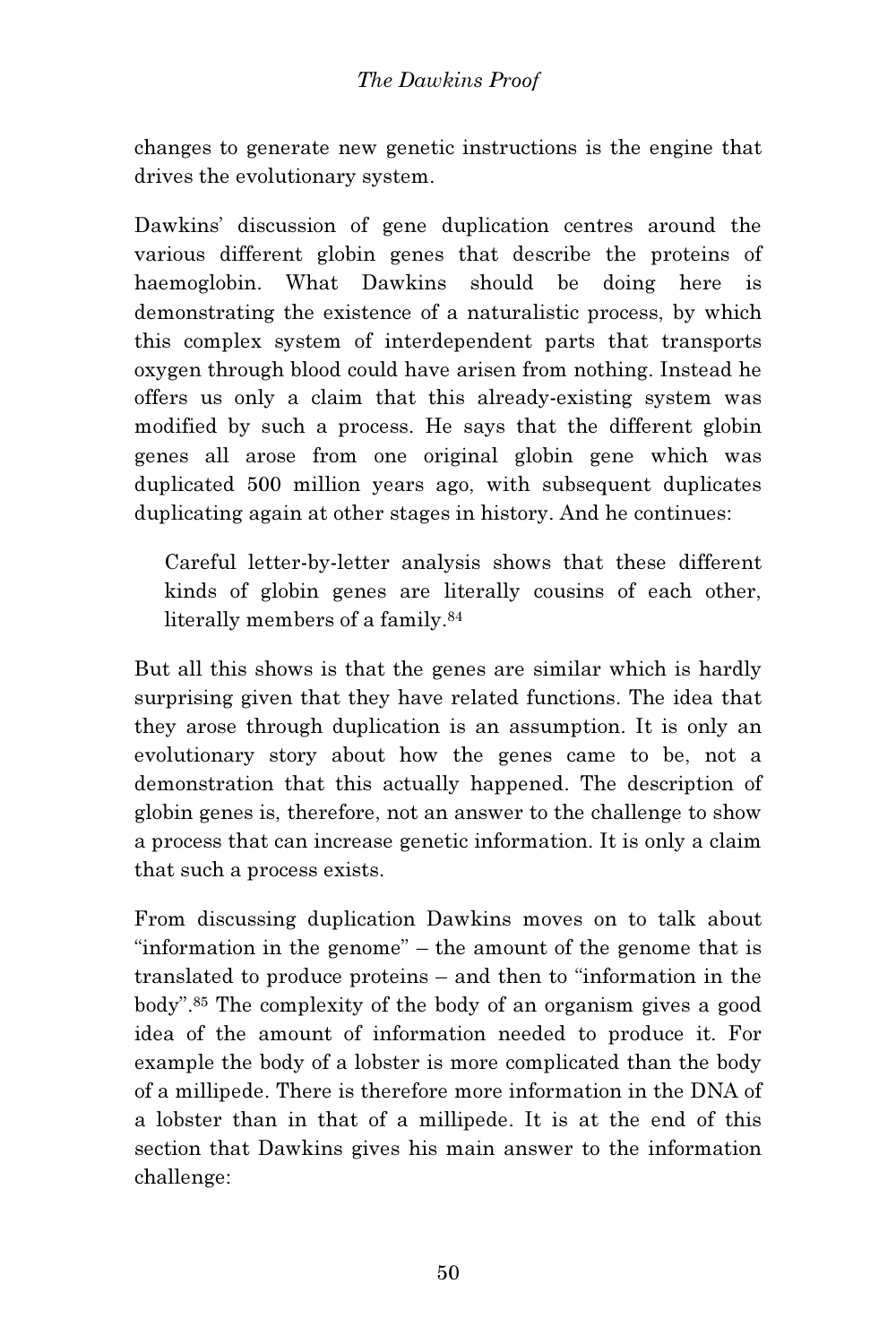…the information content of a biological system is another name for its complexity. Therefore the creationist challenge with which we began is tantamount to the standard challenge to explain how biological complexity can evolve from simpler antecedents, one that I have devoted three books to answering, and I do not propose to repeat their contents here.<sup>86</sup>

Dawkins says that the challenge to give an example of a process "which can be seen to increase the information in the genome" is answered by his explanation of how biological complexity can evolve. This is to miss the point entirely. Dawkins' explanation does not answer this challenge, it gives rise to it. The argument of Dawkins' books depends entirely on there existing in nature a process by which extra instructions can be added to the genome. The challenge simply asks him to show that such a process actually exists. The practical demonstration of hypotheses is what science is all about, but Dawkins' response to the request for empirical evidence is to refer us back to his hypothesis!

It is clear that Dawkins cannot prove the existence of a process that increases the instructions in the genome. Evolution is impossible without such a process. So why should anyone believe in it? Evolutionists will argue that the process takes so long that it cannot be observed; but this only serves to emphasize the lack of evidence, it doesn't give us any reason for believing that evolution actually happens.

Not only is the central process of evolution unobservable we also have to ask whether the process is even credible. What is particularly noticeable here is the degree to which evolutionary theory relies on chance. Chance mutations causing random changes to duplicated genes are supposed to turn them into the instructions necessary to create new features in an organism. Natural selection is not involved in this process. Natural selection only comes into play once beneficial new instructions have been produced but those new instructions must first come into being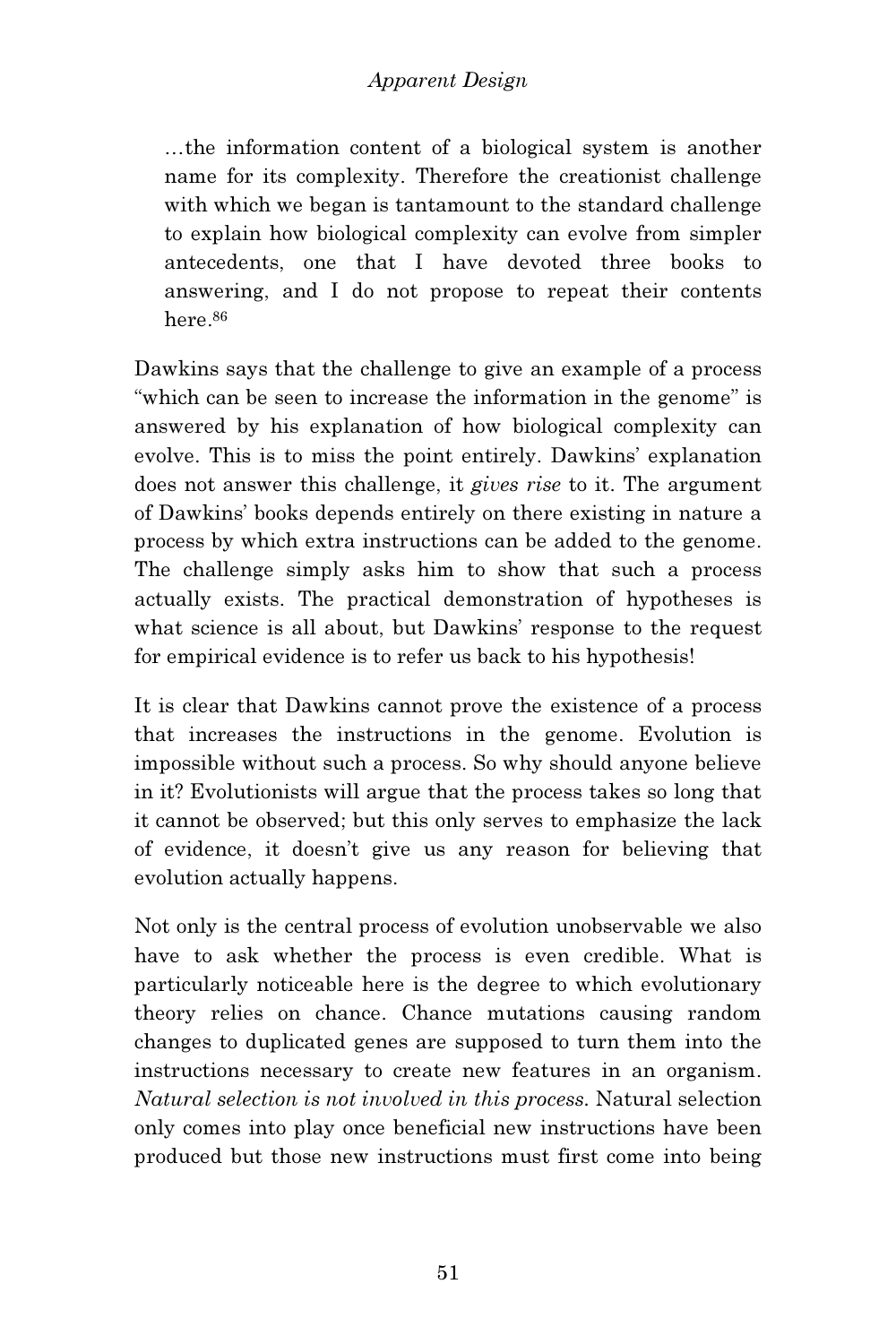### The Dawkins Proof

by chance. Evolution therefore requires us to believe that random corruption can produce meaningful information.

Here's an experiment you can do at home to test the idea of producing new instructions via chance mutation. Copy out a sentence and start making random changes to it. What will be the result? A new meaningful sentence? Remember there is no process involved that knows what the result should be. There are just random changes. There is no process that will recognise that some letters will be useful as part of a future sentence and will protect them while changing the others. There is no knowledge, no plan, nothing that will select and retain something that is part way towards useful new information. There are just random changes that have to hit, by chance, on beneficial new information. But random changes do not produce information. They produce nonsense.

As we noted earlier Dawkins claims that man is descended from something like a bacterium. Such an organism has no bones, limbs, liver, kidneys, hair, heart, brain, blood, toenails… These are all wholly new features, for which genetic descriptions have to be added to our bacterial ancestor to produce us. And according to evolution those new genetic instructions all have to be produced by chance mutations acting on chance duplicated genes.

Not surprisingly Dawkins often plays down the role of chance in evolution. For example in TGD, talking about explanations for what he calls the "improbability" of living things, he says:

Chance is not a solution, given the high levels of improbability we see in living organisms…<sup>87</sup>

And an article in The Daily Telegraph quotes him as saying:

Obviously life… is not the result of chance… Any fool can see that. Natural selection is the very antithesis of chance.<sup>88</sup>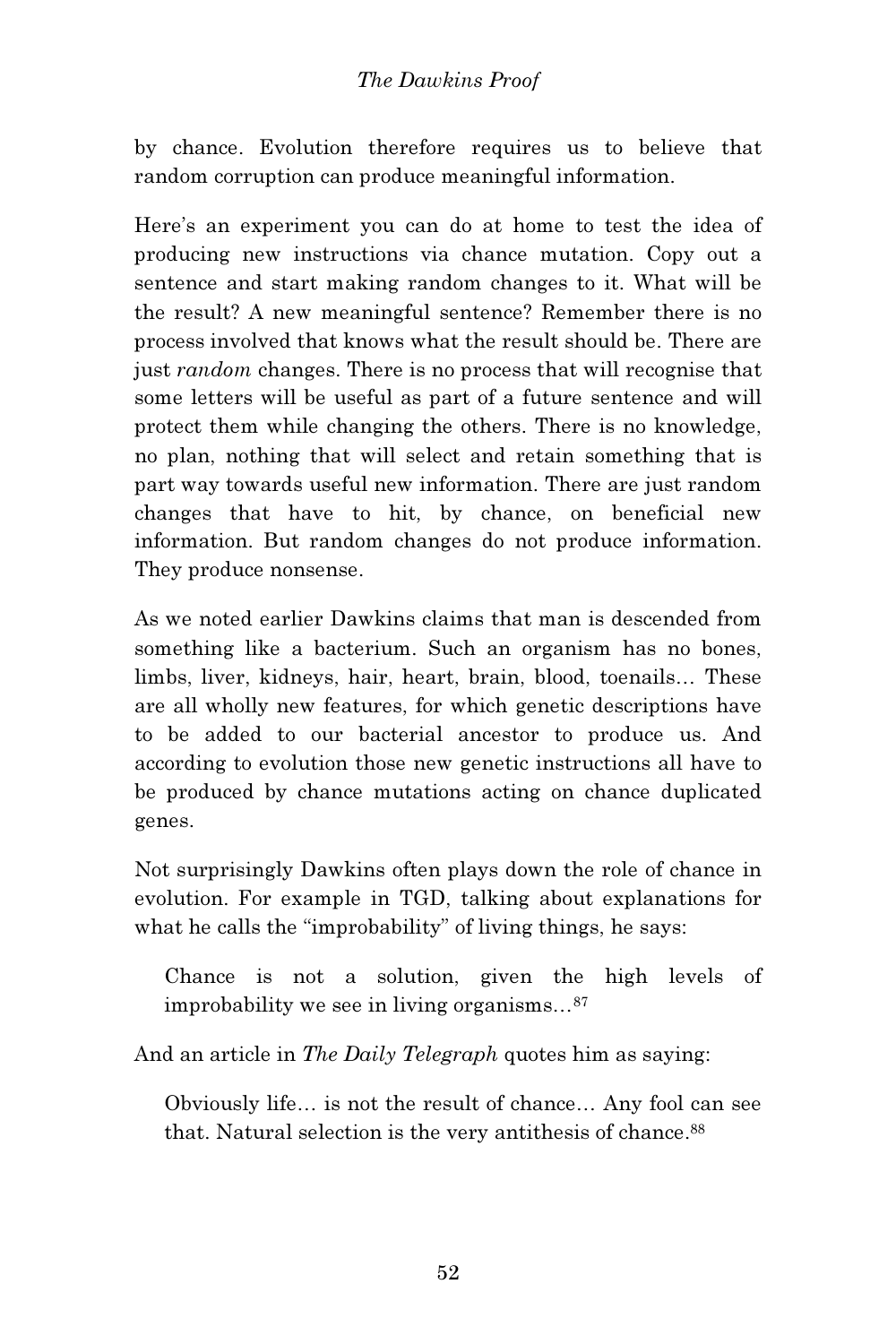But, as Dawkins knows, the idea of evolution is just as dependent on chance as it is on natural selection. In TGD he describes natural selection as:

…a cumulative process, which breaks the problem of improbability up into small pieces.<sup>89</sup>

The idea is that while livings things couldn't possibly form by chance in one go they could form as the product of many accumulated small changes. And each of these small changes has to happen by chance. Dawkins claims that "Each of the small pieces is slightly improbable, but not prohibitively so". But consider what each of these "small pieces" actually involves. To get from a bacterium to a man requires the addition of a vast array of new genetic instructions to the genome. If we break that process down into steps then each step that contributes to the addition will, if it is to be selected by natural selection, have to be the description of some beneficial new, or more complex, feature for the organism. The instructions for making that step must somehow be produced by the random corruption of genetic material. But the nature of random changes is to destroy meaning not create it. Each step that requires genetic errors to produce meaningful new instructions is not "slightly improbable", it is very very improbable indeed. And such unlikely events have to happen at every step along the way. Natural selection does not solve Dawkins' "problem of improbability". Even if we assume that natural selection always assures the survival of a beneficial new feature we still need vast numbers of these new features and the instructions to produce these features all have to appear by chance. When we string together the requirement for this immense number of incredibly unlikely events to happen we are left with a scheme that is so improbable as to be beyond belief.

# The Self-Replicating Molecule

Dawkins says that man evolved from "an ancestor which… we'd classify as a bacterium". This leads to the obvious question –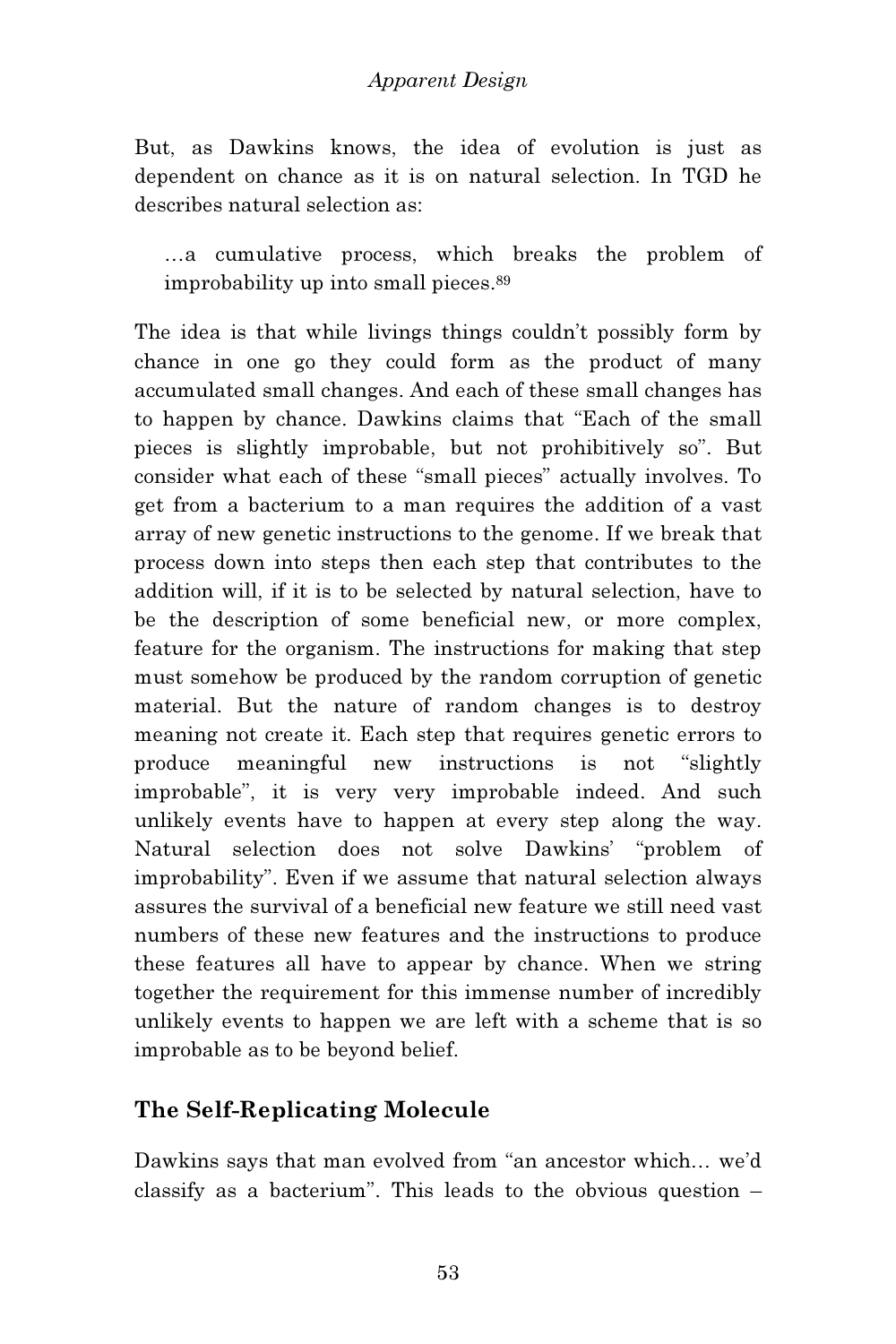where did that bacterium come from? For the early Darwinian evolutionists the origin of the first organism was easy to explain. They believed that single-celled creatures were very simple. Ernst Haeckel, the nineteenth-century German proponent of Darwinism, believed that a cell was a "simple little lump of albuminous combination of carbon".90 Given their desire to believe the evolutionary system it was not hard for them to convince themselves that such basic life forms could come about by chance. Today we know better. Even the simplest single-celled creature is incredibly complicated. Mycoplasma genitalium is one of the simplest known bacteria. A cut-down version of its DNA has recently been synthesised – built by man in the laboratory. It is a painstaking task, as Craig Venter, the research leader, explains:

Aware of how even a single mistake in the DNA code can be lethal to the functioning bug, we had to read the 580,000 "letters" of the Mycoplasma genome at an unprecedented level of accuracy.<sup>91</sup>

This simple organism has 580,000 genetic letters. If you counted one letter a second and worked twenty-four hours a day non-stop it would take almost a week just to count them. No evolutionist today believes that such an organism could form by chance. So what is their alternative? Not surprisingly they claim that cellular life evolved from something simpler. But what? Viruses are simpler but they cannot reproduce themselves without infecting a more complex organism so they cannot be the original form of life. There doesn't seem to be any option for getting the evolutionary system started. Hence today's Darwinists have had to invent a new kind of life that doesn't actually exist in order to get their system off the ground. They imagine an independent, non-cellular, reproducing, hereditary form of life. In short they propose a self-replicating molecule (or SRM) as the first life. There is no evidence that such a thing has ever existed but evolutionists need it to have existed in the past and for that sole reason they claim that it did once exist. And how did this self-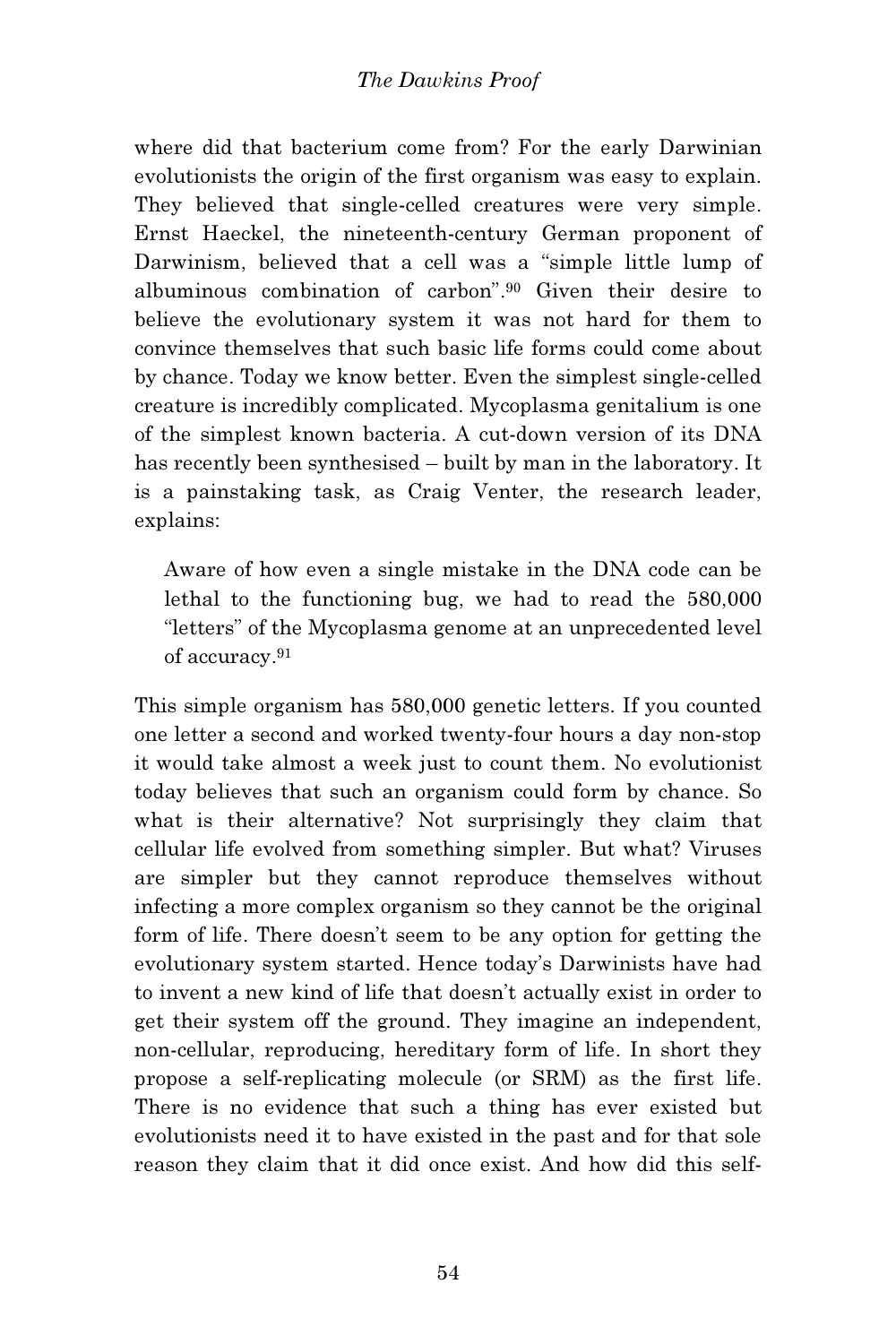replicating molecule come into being? Not surprisingly it happens by chance. Dawkins refers to:

…the origin of life, the spontaneous arising of something equivalent to DNA…<sup>92</sup>

Both DNA and the related molecule RNA have been proposed as the first form of life. But we don't find DNA or RNA living and reproducing in the environment. These molecules have a function in living things but they do not have an independent existence. It is possible to take RNA and make it replicate in carefully controlled conditions in a test tube.93 This is not surprising as RNA is designed to replicate. But it does not provide the independent, free-living, sustainably self-replicating molecule that evolution requires.

Despite his confident talk of "something equivalent to DNA", Dawkins doesn't actually know what his proposed SRM is, he doesn't know how it could possibly form by chance, and he can't even show that an independent SRM is a viable entity in the first place. Yet without it the whole atheistic, evolutionary doctrine of origins is finished – he has to believe in the SRM in order to save his system. He believes that this unknown thing came into being by unknown chance processes and that this eventually resulted in his existence. And yet he insists that "atheists do not have faith"!<sup>94</sup>

Although he, quite literally, doesn't know what he is talking about, Dawkins is prepared to argue for the chance origin of life. He says that with up to 30 billion planets in our galaxy and 100 billion galaxies in the universe then a billion billion is a conservative figure for the number of planets in the universe. He continues:

Now, suppose the origin of life, the spontaneous arising of something equivalent to DNA… was so improbable as to occur on only one in a billion planets… even with such absurdly long odds, life will still have arisen on a billion planets…95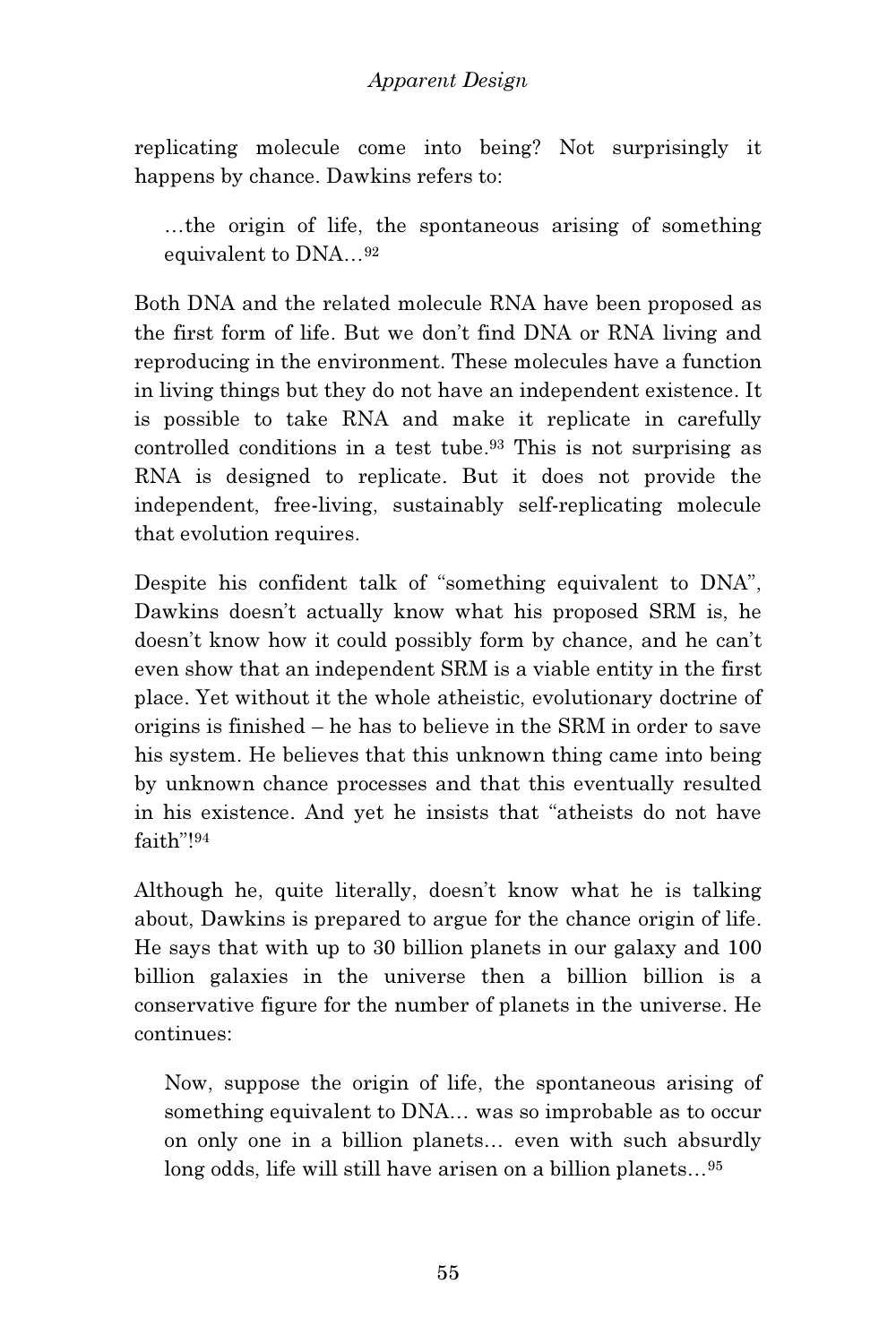And he concludes:

Even accepting the most pessimistic estimate of the probability that life might spontaneously originate, this statistical argument completely demolishes any suggestion that we should postulate design to fill the gap.<sup>96</sup>

Statistical argument? How can a trained scientist seriously claim that this is a statistical argument? Dawkins has absolutely no idea what the odds are of an SRM forming by chance so he cannot possibly make any calculation about the likelihood of it happening. Yet he even claims that he is "accepting the most pessimistic estimate of the probability that life might spontaneously originate". He is certainly not accepting the most pessimistic estimate because the most pessimistic estimate is that it is impossible. On the contrary, he is optimistically and arbitrarily asserting that an SRM can form by chance, which is something that he does not know at all. And he then tries to pass this off as hard-nosed pessimism. Does he really think that people will be fooled by this sort of thing?

The chance arising of an SRM is crucial for Dawkins because without it his whole system falls and shatters to pieces. It just has to be possible for such a thing to form by chance. But he has no evidence that this can happen; he is basing his whole doctrine of origins, and ultimately his whole worldview, on this arbitrary, optimistic assertion.

# **Conclusion**

Dawkins agrees that living things look as if they are designed:

We live on a planet where we are surrounded by perhaps 10 million species, each one of which independently displays a powerful illusion of apparent design.<sup>97</sup>

But if living things look like the products of design, why aren't they the products of design? Dawkins claims that he has an alternative, and better, explanation for their origin. What is the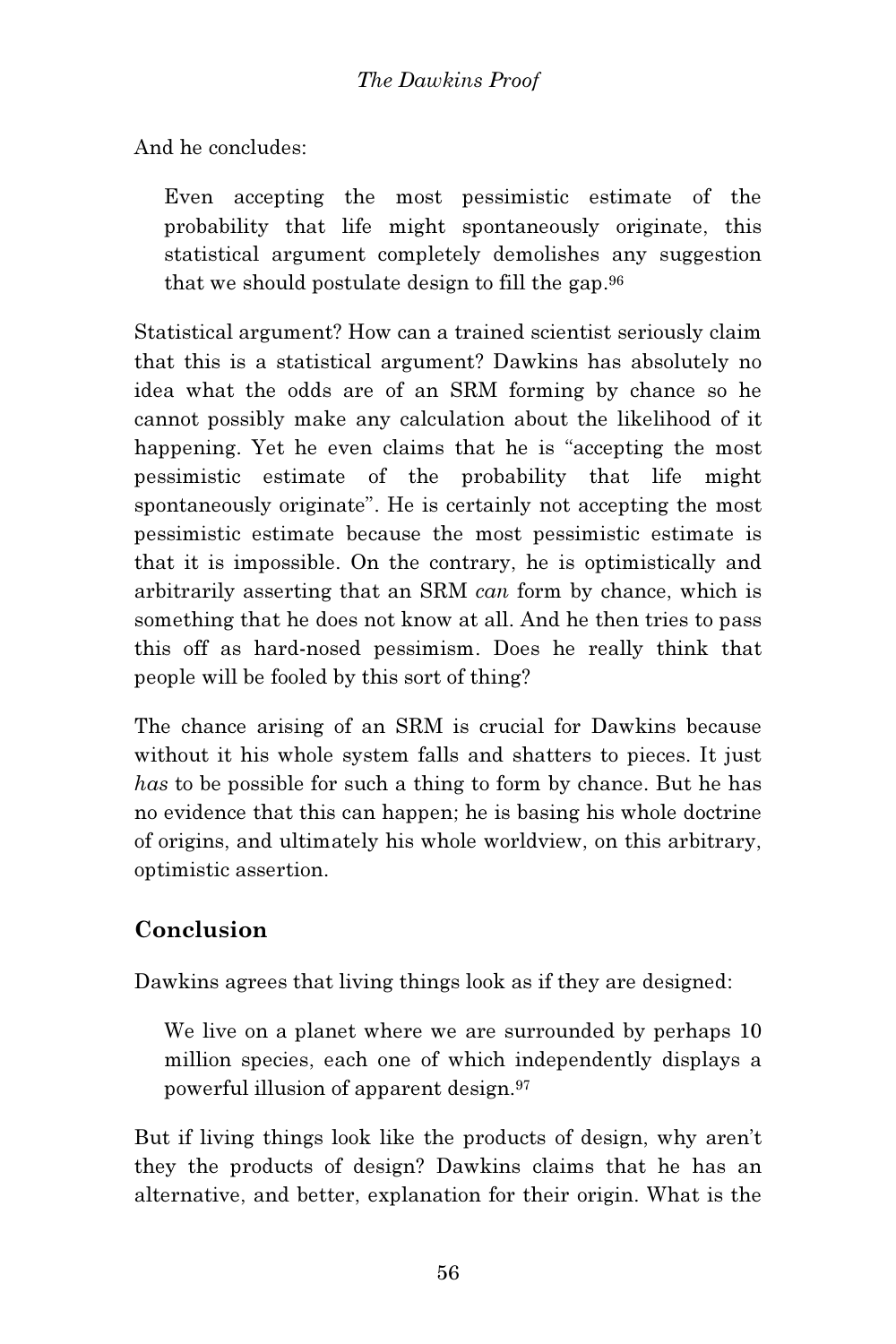alternative that he thinks is so convincing that it should cause us to abandon the obvious belief in a designer? Dawkins' alternative explanation is this: it all happened by chance. Of course he denies that this is his explanation, in fact he denies it repeatedly, but that doesn't make any difference. An appeal to natural selection cannot deliver his system from reliance on chance. It relies on chance to get it started and chance to move it on. If chance does not produce the right genetic instructions then evolution cannot advance even one tiny step. Natural selection is not involved in the production of those instructions. All that natural selection can do is to retain beneficial genetic information if chance could produce such a thing. But random mutations can only produce random results, not the instructions needed to describe every feature of every living thing.

In the end one has to wonder if Dawkins really believes that the evolutionary system is credible. Why else would he play down its reliance on chance and give analogies that present it as an intelligently directed process when he knows it is nothing of the sort? Perhaps, at heart, even he realises that it is absurd to believe that chance processes could produce the wealth of design that we see in every living creature.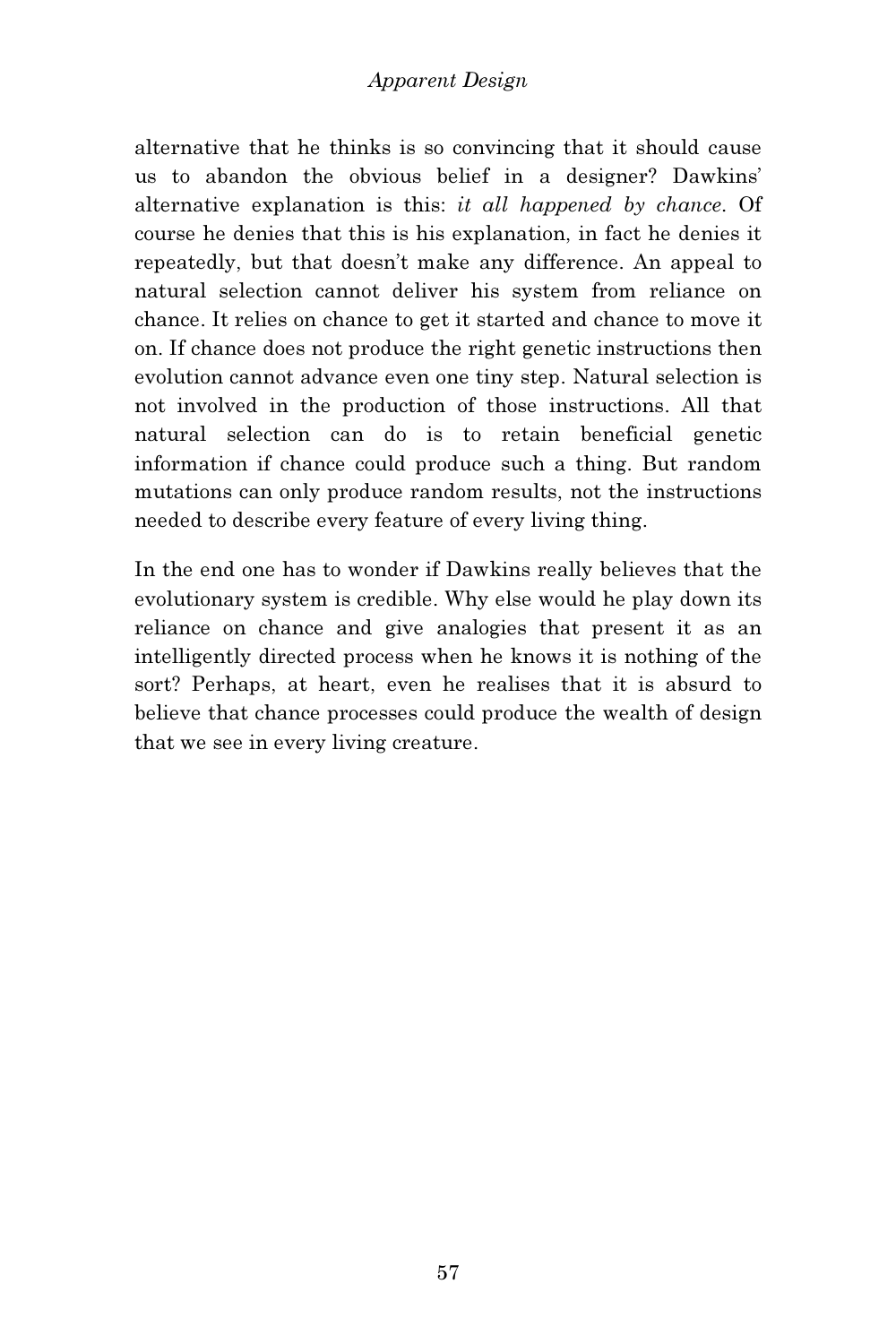# Chapter Four The Entirely Unwarranted Assumption

# Why Are We Here?

Why are we here? Why, for that matter, is anything here? In chapter two of TGD Dawkins quotes from Our Cosmic Habitat by Martin Rees:

The pre-eminent mystery is why anything exists at all. What breathes life into the equations, and actualized them in a real cosmos? Such questions lie beyond science, however: they are the province of philosophers and theologians.<sup>98</sup>

As you can imagine, this is not a popular idea with Dawkins and he quotes it only in order to reject it saying, "What expertise can theologians bring to deep cosmological questions that scientists cannot?"99 The answer is that theologians should be able to answer such questions because theology concerns itself with ultimate issues beyond our material universe in a way that science does not. Science is the study of material cause and effect and it can be used to answer questions in that whole vast realm; but if we trace the chain of cause and effect backwards we come to a question that science cannot answer: what started it all? A number of possibilities come to mind as potential answers to the question of how the universe came to be:

- it has always existed
- it sprang into being spontaneously and without cause
- it was caused by something that was itself uncaused
- it was caused by something that was itself caused by something else and so on infinitely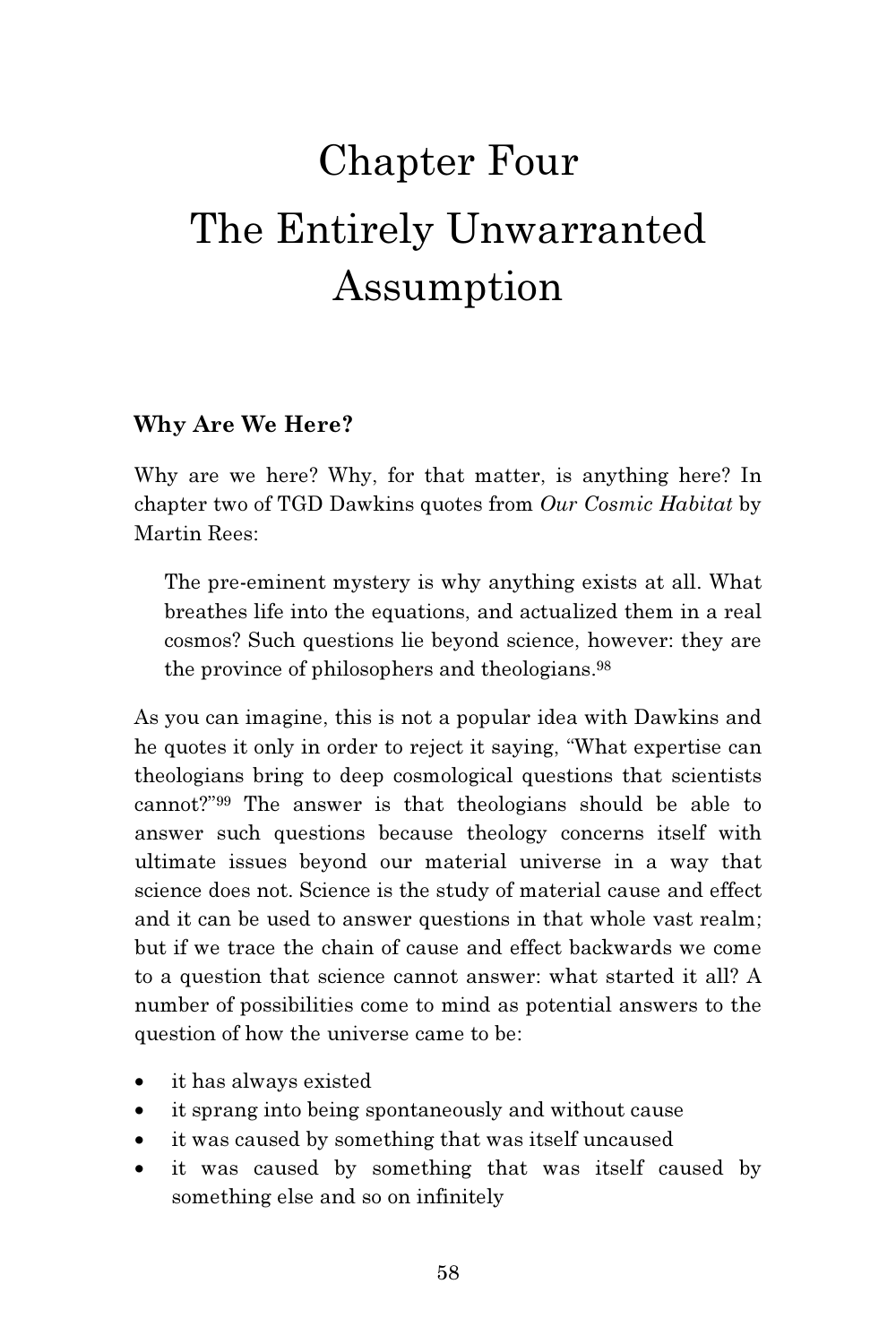These are all variations on two basic ideas. Ultimately the universe must have its origin in one of these two alternatives:

- something uncaused
- an infinite series of causation

Clearly both of these options lie outside the domain of science. An uncaused entity is something entirely beyond our experience but so is an infinite series of events that has no beginning. Neither of these things can be investigated or understood in terms of our experience of this material universe. Either way the answer to the origin of the universe is, as Martin Rees says, "the province of philosophers and theologians". In western thought it is the first of the two options – an uncaused beginning – that has particularly captured men's attention. And it is this that is of interest to us here because it provides the background for Dawkins' principal argument against the existence of God.

One of the best known philosophical considerations of the issue is that given by Aristotle. Aristotle believed that there must be a first cause for the motions of the cosmos – something that causes movement but is not itself moved by some prior cause. He reasoned that the only thing that can cause movement in this way is thought. The thought of something that we desire causes us to move towards it. And so, as The Internet Encyclopedia of Philosophy explains, Aristotle held that:

…the only possible unmoved source for the endless circlings of the stars is an eternal activity of thinking. Because it is deathless and because the heavens and nature and all that is depend upon it, Aristotle calls this activity God.<sup>100</sup>

Aristotle's philosophical god is very different from the usual theistic concept; but the idea that the universe needs a cause can clearly also form the basis for a theistic proof of some kind. Probably the most influential proponent of a theistic argument based on this idea was the mediaeval theologian (and Aristotelian scholar) Thomas Aquinas. He formulated a famous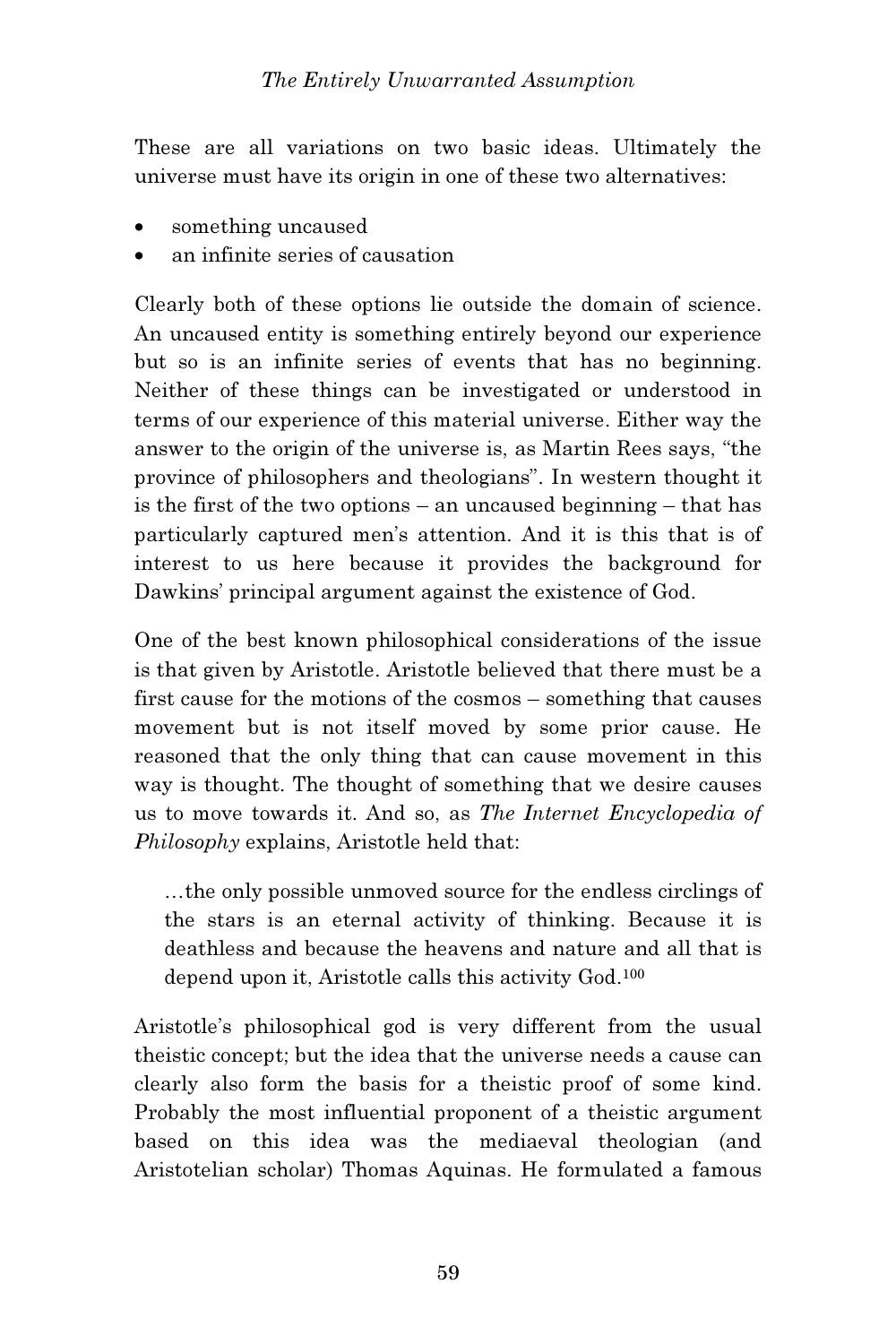set of five proofs for God's existence known as the Five Ways and the first three of these are to do with origins. For example the second "way" is an argument based on causation:

The second way is from the nature of the efficient cause. In the world of sense we find there is an order of efficient causes. There is no case known (neither is it, indeed, possible) in which a thing is found to be the efficient cause of itself; for so it would be prior to itself, which is impossible. Now in efficient causes it is not possible to go on to infinity, because in all efficient causes following in order, the first is the cause of the intermediate cause, and the intermediate is the cause of the ultimate cause, whether the intermediate cause be several, or only one. Now to take away the cause is to take away the effect. Therefore, if there be no first cause among efficient causes, there will be no ultimate, nor any intermediate cause. But if in efficient causes it is possible to go on to infinity, there will be no first efficient cause, neither will there be an ultimate effect, nor any intermediate efficient causes; all of which is plainly false. Therefore it is necessary to admit a first efficient cause, to which everyone gives the name of God.<sup>101</sup>

The force of this argument is based on the denial of the possibility of that second basic option that we noted above, namely an infinite chain of causation. "Now in efficient causes it is not possible to go on to infinity…". If an infinite chain of causes is impossible, Aquinas argues, then there must be an uncaused first cause "to which everyone gives the name of God".

In chapter three of TGD Dawkins responds to the arguments of Aquinas. Referring to the first three of the  $Five\,Ways$  he says:

All three of these arguments rely upon the idea of a regress and invoke God to terminate it. They make the entirely unwarranted assumption that God himself is immune to the regress.102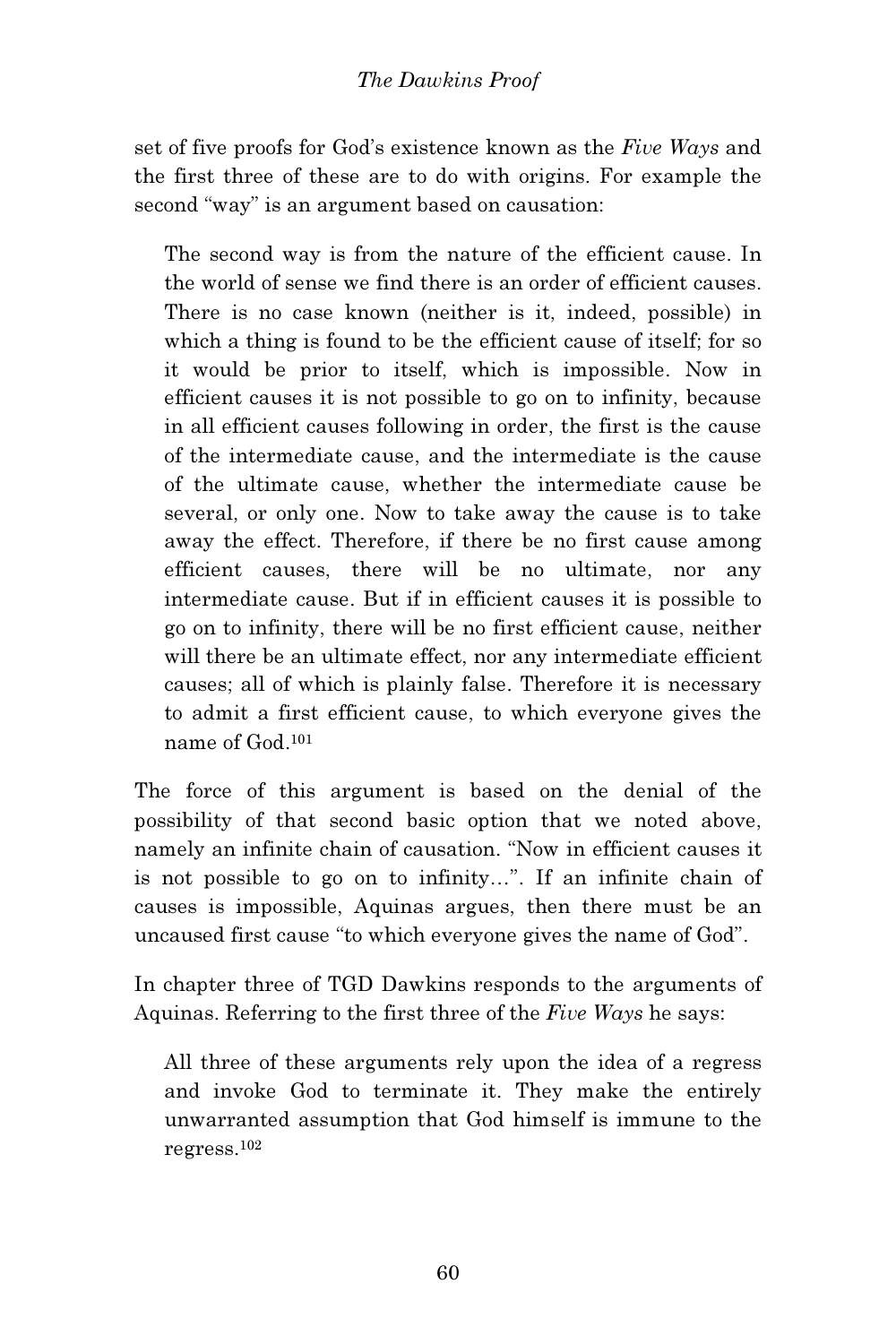Dawkins' main answer to Aquinas is that he assumes that God is "immune to the regress". But of course Aquinas makes no such assumption. It is clear to anyone who actually reads the Five Ways that Aquinas does not assume that God is "immune to the regress", rather he argues that an infinite regress is logically impossible and that therefore there must be a first cause. If you read the second way you will see that Aquinas states, as we noted above, that "in efficient causes it is not possible to go on to infinity" and gives reasons for it. It is not an assumption that God is immune to the regress, it is an argument that there cannot be an infinite regress. It is hard to see how it could be any plainer.

Dawkins, however, does make an assumption. He assumes that God is susceptible to the regress – as if God were like any event or entity in the material universe. What ground does Dawkins have for thinking that he can take what is true of material things in this universe and apply that to a spiritual being outside the universe? The fact that material objects are caused tells us nothing about the origins of a spiritual God. It is Dawkins who has made an entirely unwarranted assumption and that is very significant as we shall see in the next chapter.

On one point however Dawkins is right. He goes on to point out that Aquinas has not demonstrated that his first cause has the personal attributes of the Christian God.103 But this is not the only problem. Even if we accept the validity of Aquinas' argument against infinite chains of causation, he has not proved that there is only one chain. What if there were many parallel chains? What if there were thus many first causes? A first cause for people, another for plants and another for planets? Aquinas' arguments don't prove that a single point of origin is a necessity. Although Aquinas' arguments are serious and not to be simply dismissed, the fact is that while they are entirely compatible with the existence of God and his creation of the universe they do not prove the existence of God.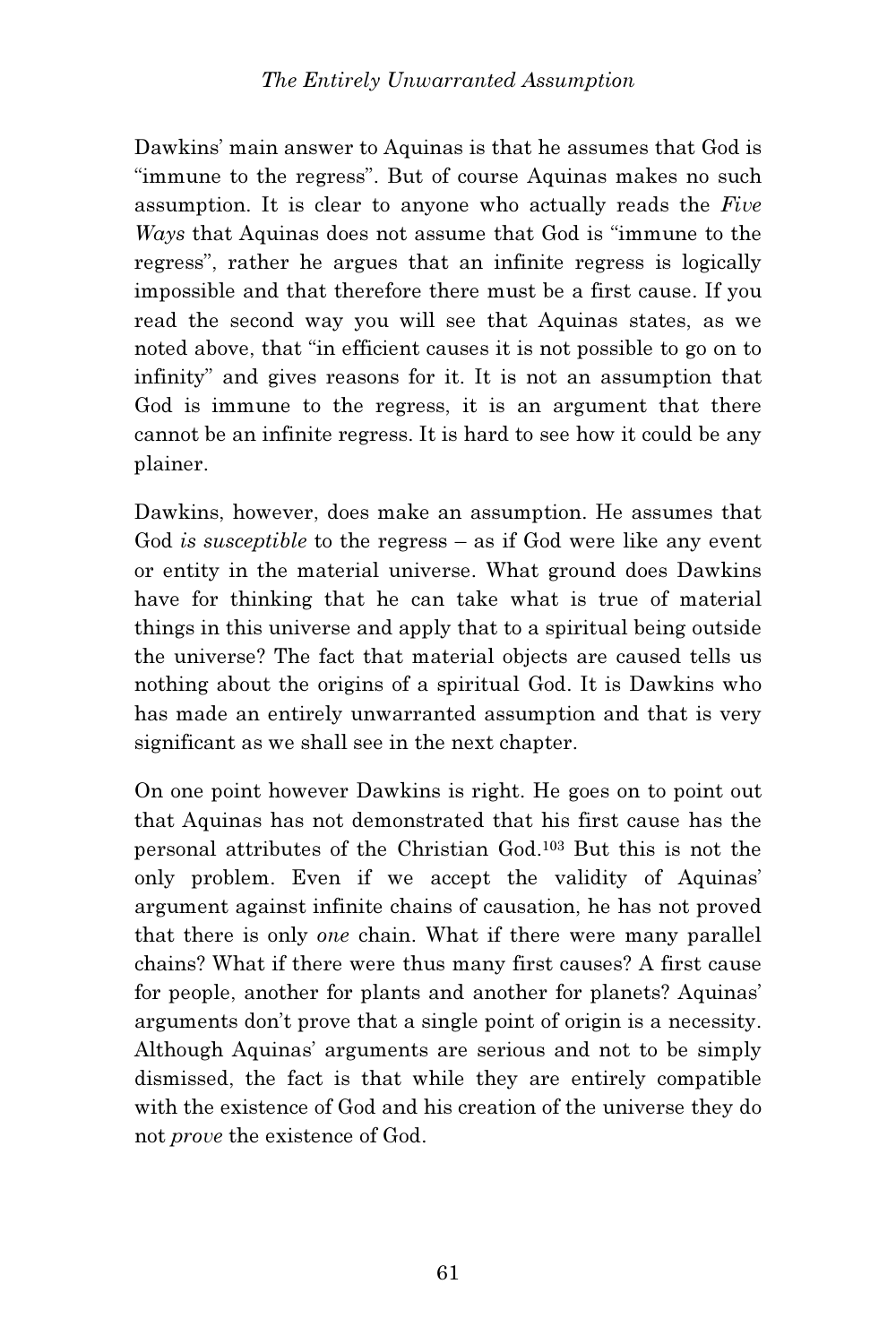Aquinas' approach is not the way to prove God. He presents the existence of God as the conclusion of a series of arguments. But the existence of God is far more important than that. Without God there is no workable starting point. Consider: if atheism is true then only matter exists and there can be no immaterial things like laws, rules and standards. No rules of behaviour and no laws of thought. Just material particles interacting in space. But if God exists then his perfect nature and character give rise to authoritative standards. As we shall see in later chapters, the existence of God is not a questionable conclusion, it is the necessary foundation for human life and thought.

# Believing in Invisible Things

Before we leave the issue of the ultimate origin of the universe there is another question that we need to consider. Along with "why does the universe exist?" we need to ask "why is the universe so ideally suited to life?" Although science can no more answer this question than the former one it can teach us a great deal about how surprisingly special the universe is. As Dawkins says:

Physicists have calculated that if the laws and constants of physics had been even slightly different, the universe would have developed in such a way that life would have been impossible.<sup>104</sup>

Dawkins' response to the amazing suitability of the universe is to invoke the "anthropic principle"105 and say that of course the universe is suited to us because otherwise we wouldn't be here to be amazed by the suitability of it. But isn't it a bit much to believe that a universe that exists for no reason should turn out to be just the right sort of universe for life? Dawkins is ready with his answer:

This objection can be answered by the suggestion… that there are many universes, co-existing like bubbles of foam, in a 'multiverse'…106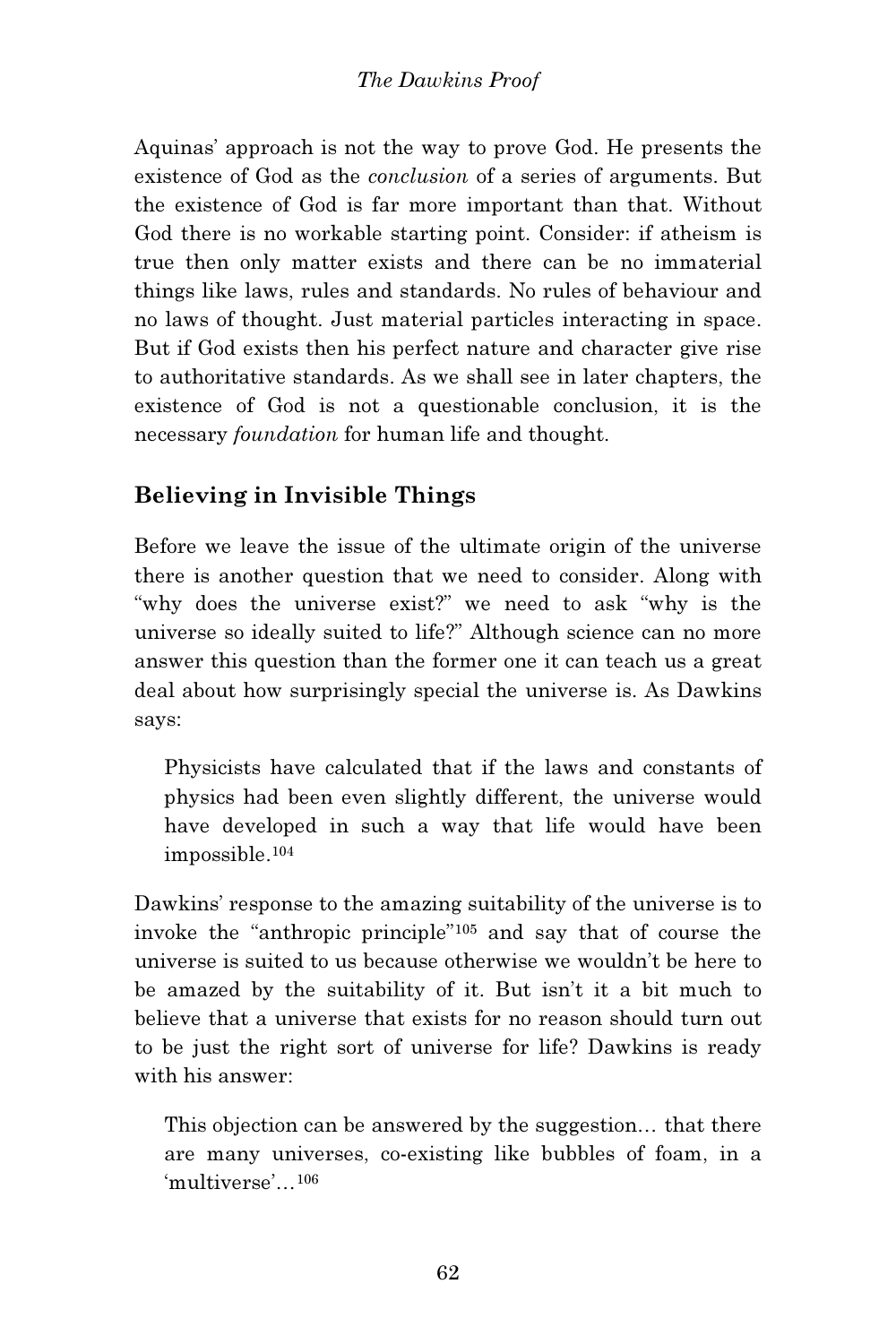All those different universes have different laws of physics and we are in one of those that have physics compatible with life. The significant thing about this is that it is all simply invented to solve the problem of the improbability of this universe. It is highly improbable that an undesigned universe should happen to be ideally suited to life; therefore, in order to solve the improbability problem, Dawkins claims that there is a huge number of universes. But there is no evidence that other universes exist, Dawkins is just pretending that they do in order to get himself out of a hole.

We have seen this sort of thing before. In the previous chapter we saw Dawkins' belief in an undetectable and unverifiable ancestral, self-replicating molecule. There is no evidence that any such thing has ever existed but Dawkins believes in it anyway. He believes in these things not because of evidence but because of ideology – they are needed to prop up his worldview. Indeed he is even prepared to give serious consideration to bizarre ideas that are not forced on him by necessity. For example theoretical physicist Lee Smolin's idea that "daughter universes are born of parent universes… in black holes".107 In Smolin's "theory" the laws of physics in the daughter universes are mutated forms of the parent's ones, and you can guess what comes next. Universes giving birth to daughter universes and evolving over the eons! What more could Dawkins want? Of course this is just a product of the imagination, a fairy story. But Dawkins is quite prepared to take this fairy story seriously, not because there is any evidence for it, but because it promotes the ideology that he believes in.

It is worth mentioning here that there are a number of arguments that atheists have produced to attack or mock theists for holding to what they claim is an arbitrary and unprovable belief in God. There are the Flying Spaghetti Monster and the Invisible Pink Unicorn for example, but the one with the best pedigree is the Celestial Teapot put forward by Bertrand Russell. Russell was one of the major atheistic philosophers of the twentieth century. His Celestial Teapot argument is quoted by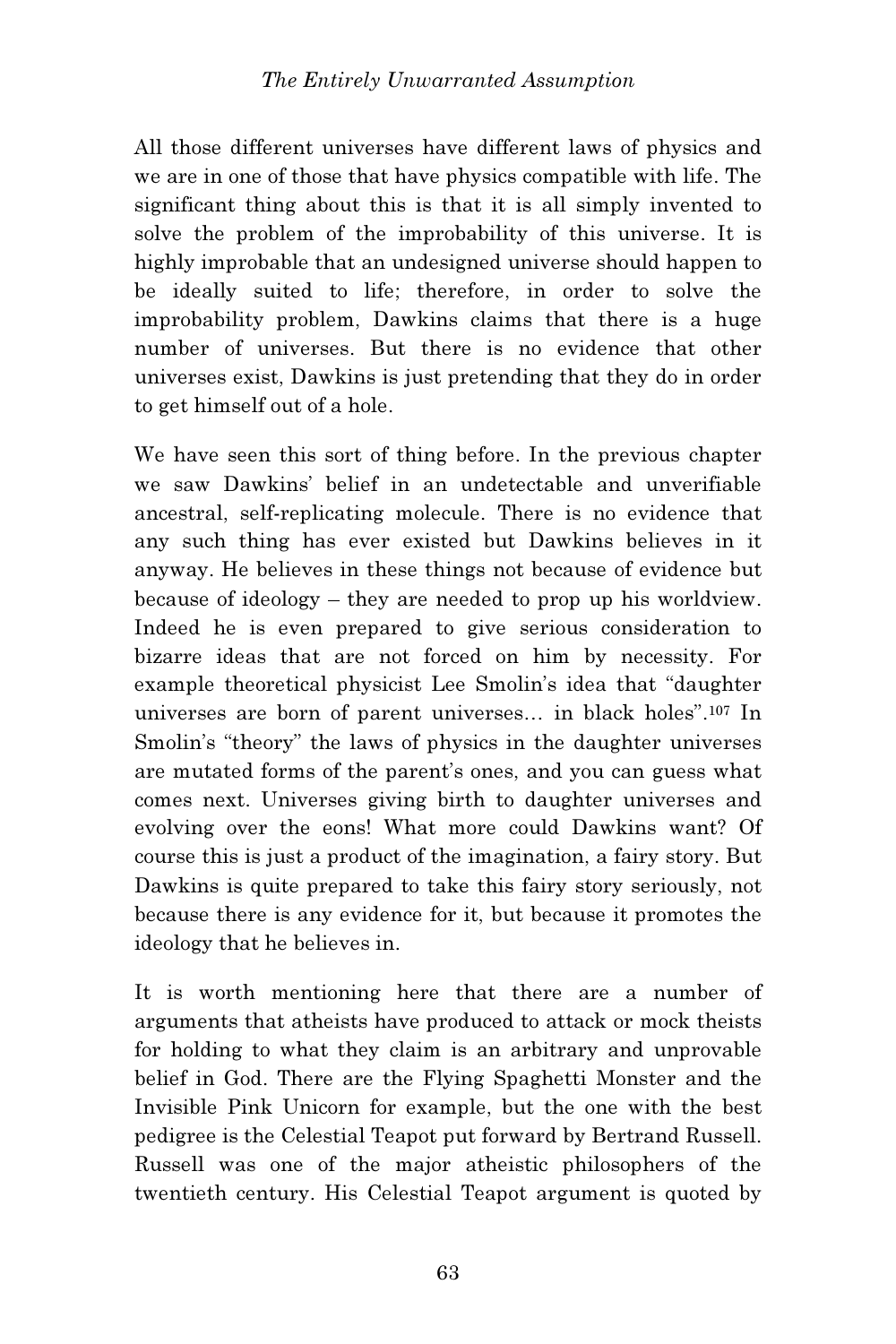## The Dawkins Proof

Dawkins in TGD. Russell said that if he claimed there was a teapot, too small to be seen by any telescope, orbiting the sun between Earth and Mars, no one would be able to prove him wrong. His point was that the burden of proof lies with believers:

Many orthodox people speak as though it were the business of sceptics to disprove received dogmas rather than of dogmatists to prove them. This is, of course, a mistake.<sup>108</sup>

If it is the task of dogmatists to prove dogmas where then does that leave Smolin's pregnant universes, the bubbles-of-foam multiverse and that evolutionary essential, the self-replicating molecule? Dawkins doesn't really take the Celestial Teapot argument seriously. He is quite happy to hold to and promote arbitrary and unprovable beliefs.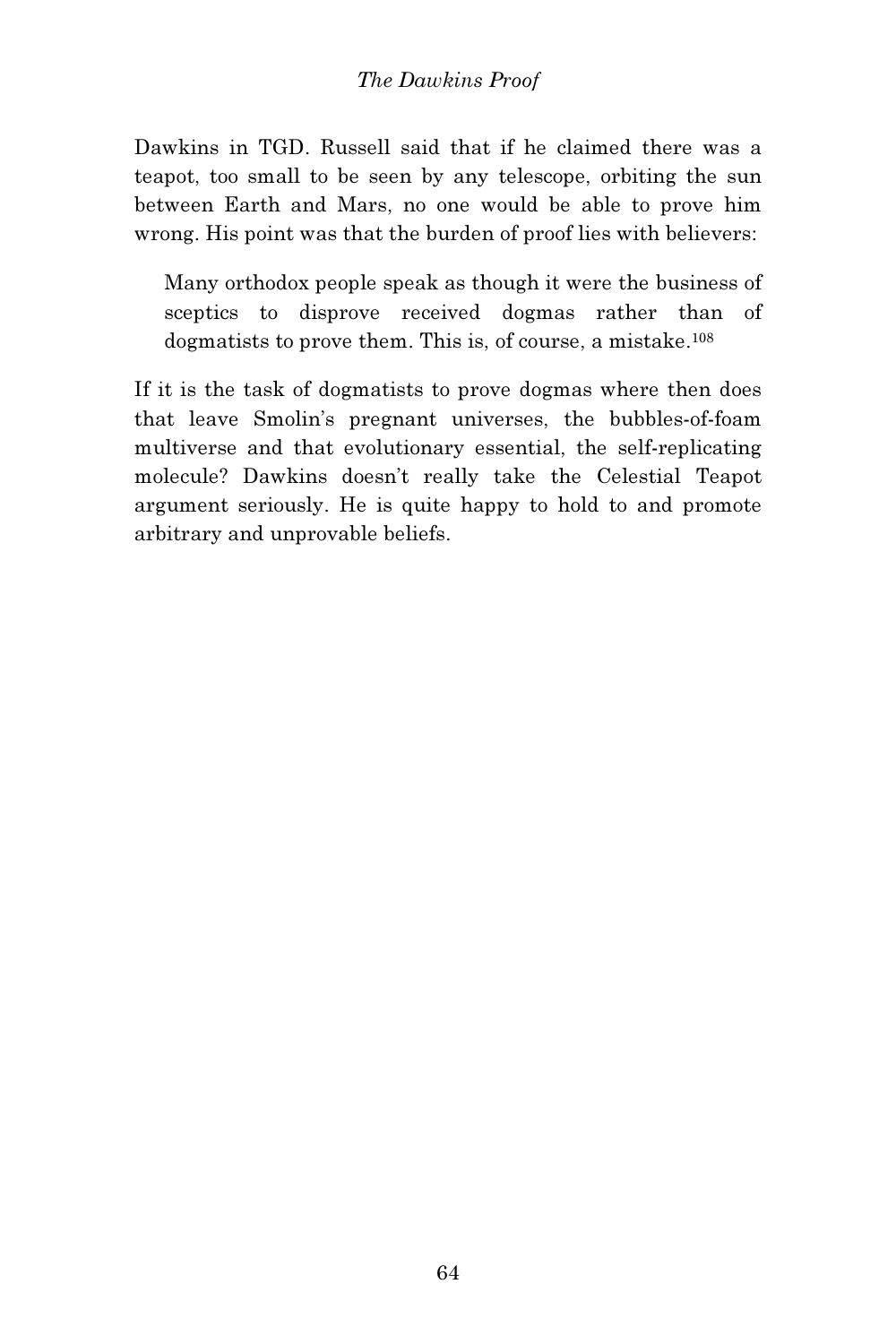# Chapter Five An Unrebuttable Refutation

## The Design Argument

Dawkins says of chapter four of TGD, Why there almost certainly is no God, that "This chapter has contained the central argument of my book".109 There are two themes to the chapter. One is that evolution by natural selection explains the design of living things. We have already looked at this in chapter three. The other is an attempt to turn the design argument against theism. Before we look at this we ought first to review the design argument itself. Perhaps the best known exposition of it is William Paley's argument based on the design apparent in a watch.

…when we come to inspect the watch, we perceive… that its several parts are framed and put together for a purpose; that is to say, that they are so formed and adjusted as to produce motion, and that motion so regulated as to point out the hour of the day; that, if the different parts had been differently shaped from what they are… or placed after any other manner, or in any other order than that in which they are placed, either no motion at all would have been carried on in the machine, or none which would have answered the use that is now served by it… the inference we think is inevitable, that the watch must have had a maker… who formed it for the purpose which we find it actually to answer; who comprehended its construction and designed its use.<sup>110</sup>

Paley went on to a detailed discussion of the characteristics and behaviours of living things which, he observed, were also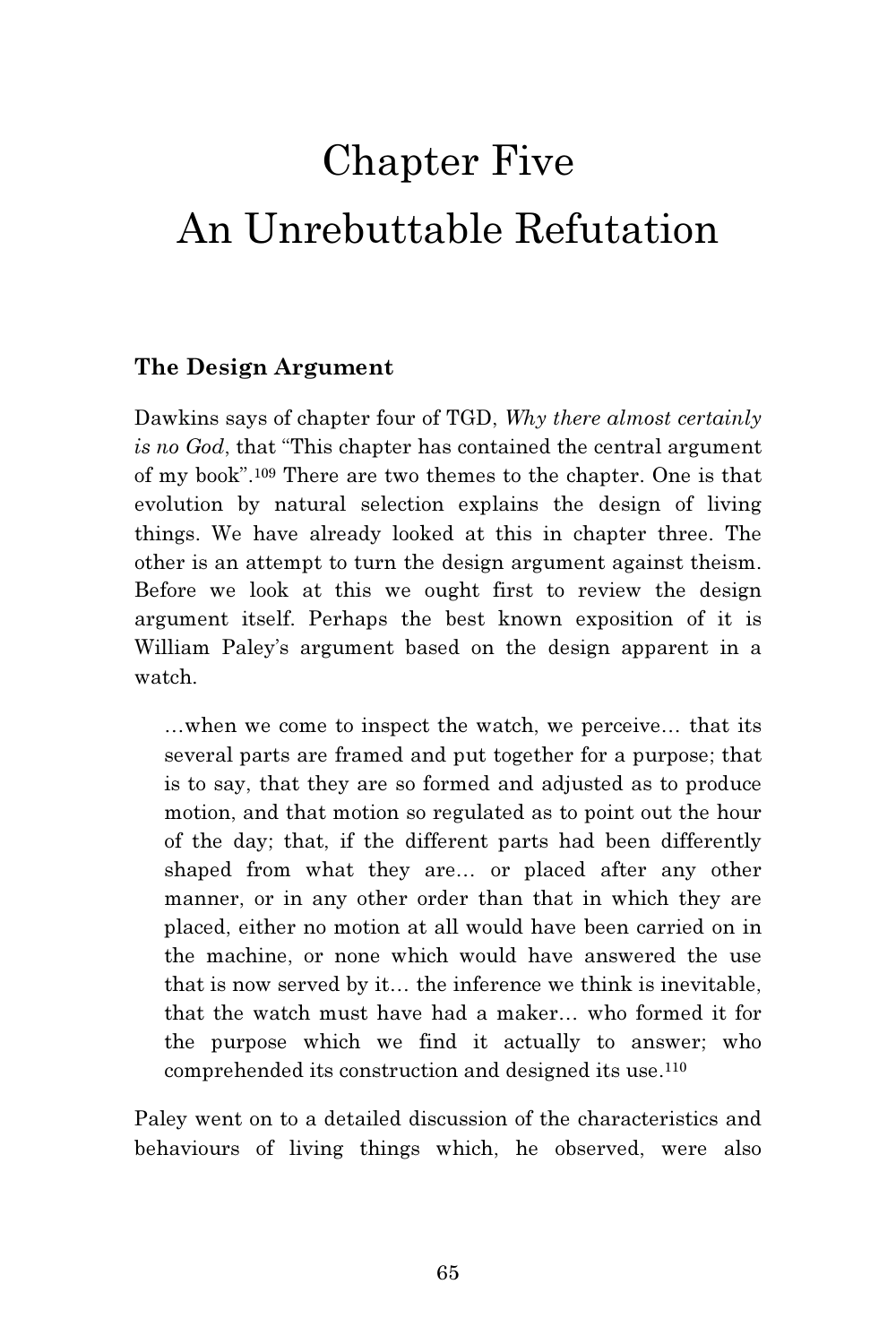constructed in a precise way so as to perform their particular functions. And he concluded:

The marks of design are too strong to be gotten over. Design must have had a designer. That designer must have been a person. That person is God.<sup>111</sup>

In summary, the design argument says that in man-made artefacts we see a carefully designed order and structure that lead to them performing their specific functions. Thus, when we see these same features of order, structure and consequent function in the natural world, and particularly in living things, we can conclude that they also have been designed and made by an intelligent creator.

# Who Designed the Designer?

A common atheistic response to the design argument is to ask, "who designed the designer?" As Dawkins says:

Indeed, design... raises an even bigger problem than it solves: who designed the designer?<sup>112</sup>

The idea is that if complex living things require a designer then the designer himself must also require a designer as he must also be a complex living thing. Thus the design argument can supposedly be turned against theism and be used to oppose the existence of an uncreated God. What Dawkins does in TGD is to take the idea of "who designed the designer" (WDTD) and express it in terms of mathematical improbability in an attempt to produce a formal argument against the existence of God. It is, it seems, a very good argument. It "demonstrates that God, though not technically disprovable, is very very improbable indeed."113 It is "a very serious argument against the existence of God"114 and "Dan Dennett rightly describes it as 'an unrebuttable refutation'".<sup>115</sup>

In order to set out WDTD in mathematical terms Dawkins first presents the design argument itself as being an argument based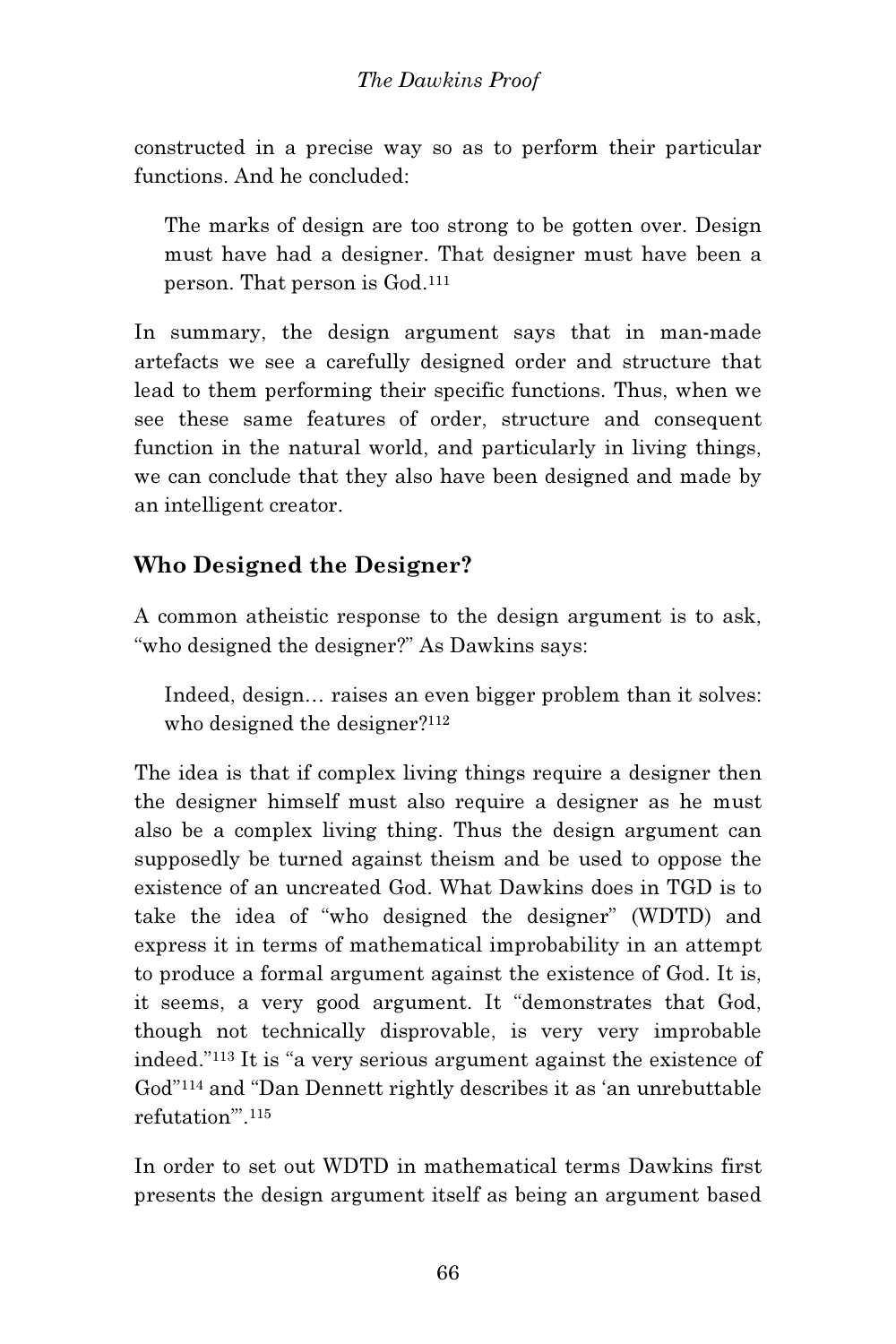on probability. He calls it "the argument from improbability"<sup>116</sup> and he starts his discussion of it by referring to a comment attributed to the astronomer Sir Fred Hoyle that the probability of life appearing on earth was no greater than that of a hurricane in a scrapyard producing a Boeing 747.117 Dawkins refers to this when summarising his form of WDTD:

However statistically improbable the entity you seek to explain by invoking a designer, the designer himself has got to be at least as improbable. God is the Ultimate Boeing 747.<sup>118</sup>

It suits Dawkins to present the design argument as being about improbability so that he can express his response in the same terms. But the design argument is not an "argument from improbability" it is an argument by analogy from observation. We observe order and structure leading to function in objects designed by man so when we see these features in living things we conclude that they also are designed. Improbability only comes into the design argument as a response to alternative explanations, that is: given that we see the features of design in living things it is improbable that living things have come about by chance. Dawkins keeps referring to improbability in his discussion of the design argument but he does not always make clear what it is an improbability of. This vagueness turns out to be a necessary part of his argument against God's existence. Once we start to ask for a little more precision the thing falls apart. Based on his summary quoted above and bringing in his point that improbability is due to complexity<sup>119</sup> we can set out Dawkins' argument like this:

- 1. Living things are complex.
- 2. Therefore living things are improbable.
- 3. A creator must be at least as complex as his creation.
- 4. Therefore a creator must be at least as improbable as his creation.
- 5. Therefore God very probably does not exist.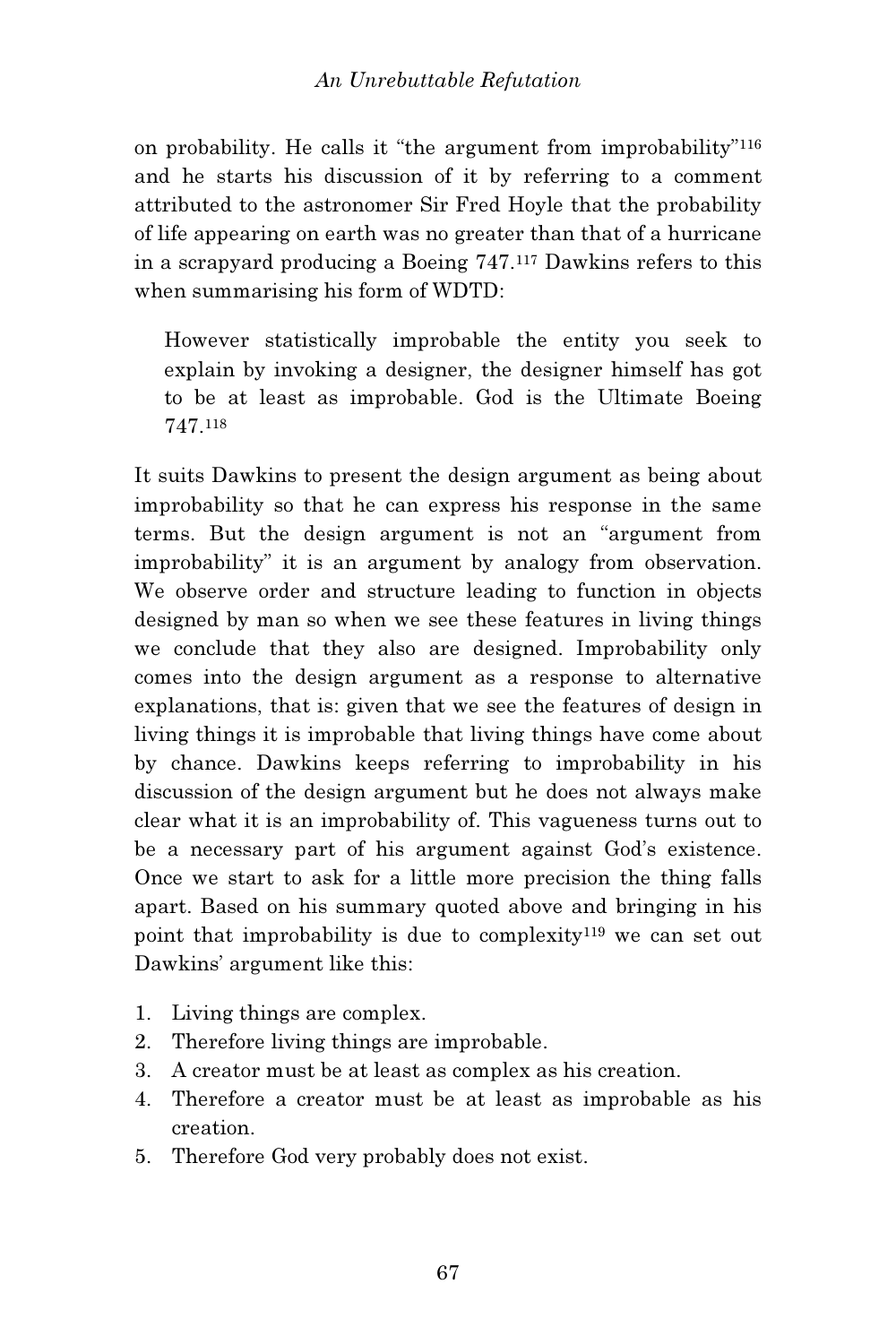This is Dawkins' central argument against the existence of God, and it is fatally flawed in two important ways. Firstly the argument is logically fallacious. It relies on the fallacy of equivocation – a word is used in two different ways in order to falsely reach a desired conclusion. In this case the culprit is the concept of probability which is represented by the words "improbable" and "probably" in lines two, four and five. The sort of probability that we are talking about in line two has changed by the time we get to line five. This is easy to see if we remove the vagueness and make the implicit meanings explicit.

- 1. Living things are complex.
- 2. Therefore it is improbable that living things could have come about by chance.
- 3. A creator must be at least as complex as his creation.
- 4. Therefore it is at least as improbable that a creator could have come about by chance.
- 5. Therefore God very probably does not exist.

By restating it in this form we can easily see the false move. If the meaning of probability in line two (i.e. the probability of coming about by chance) is to be used consistently then the conclusion must fit with it. Thus line five would have to say "Therefore God very probably did not come about by chance". This is a view with which every theist would wholeheartedly agree, but it is hardly what Dawkins wants.

The sense in which living things are improbable as a result of their complexity is that it is improbable that they are the products of chance. It is not improbable that they exist – on the contrary, it is certain that they do exist. Therefore we cannot conclude that their designer does not exist as a result of his supposed greater complexity. Dawkins' argument against God's existence is thus illogical and achieves nothing.

It is worth looking further at Dawkins' argument and examining the second problem with it as it is a problem common to all forms of WDTD. Both Dawkins' argument and the standard WDTD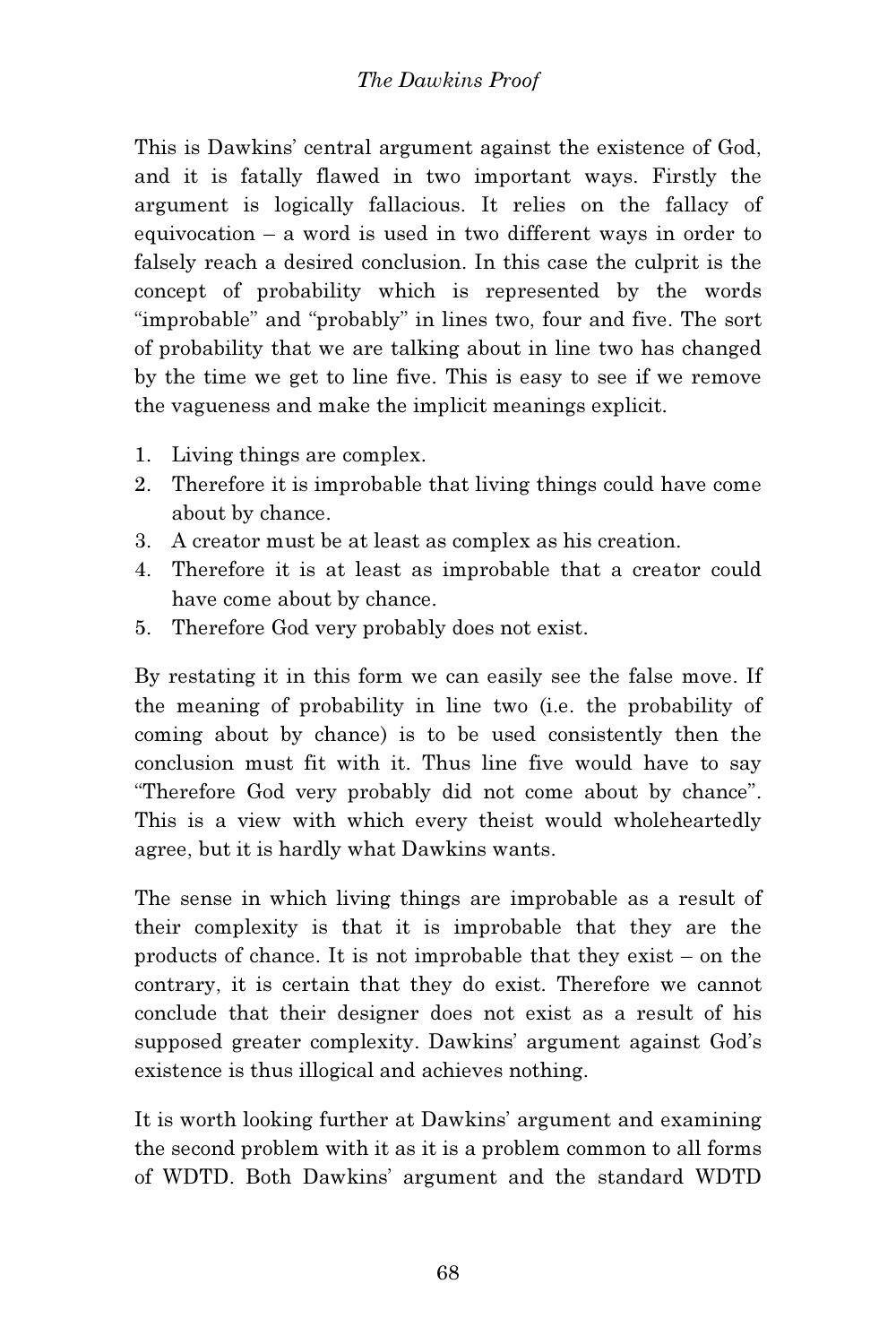rely on the idea that God's existence will need to be explained in the same way as the existence of material things. In WDTD it is assumed that if the characteristics of living things imply they are designed then the characteristics of God must also imply that he is designed. In Dawkins' argument it is assumed that living things are "improbable" because they are complex and that God must be at least as improbable because he must be at least as complex. Dawkins repeatedly asserts that God must be complex120 and he says:

God may not have a brain made of neurones, or a CPU made of silicon, but if he has the powers attributed to him he must have something far more elaborately and non-randomly constructed than the largest brain or the largest computer we know.<sup>121</sup>

This would very probably be true were God physical. But God is not physical. He is not composed of the matter of this universe nor of the matter of any of the many other universes that Dawkins believes in. He is a spirit. The reason Dawkins says that God would have to be complex is that a material being who does what God does would have to be complex, but God is not a material being. What we know of this material universe and how the things of this material universe are constructed in relation to their functions tells us nothing about the spiritual essence of God. We have no reason to believe that God is "complex". But even if we somehow knew that God was complex that would still tell us nothing about whether God himself required a designer, or was in some way "improbable". All that we know about design, complexity and probability derives from our experience of this material universe. It tells us nothing about the nature of a spiritual being outside this universe. Therefore WDTD arguments can only be used to oppose the existence of a physical designer, they are useless as arguments against theism.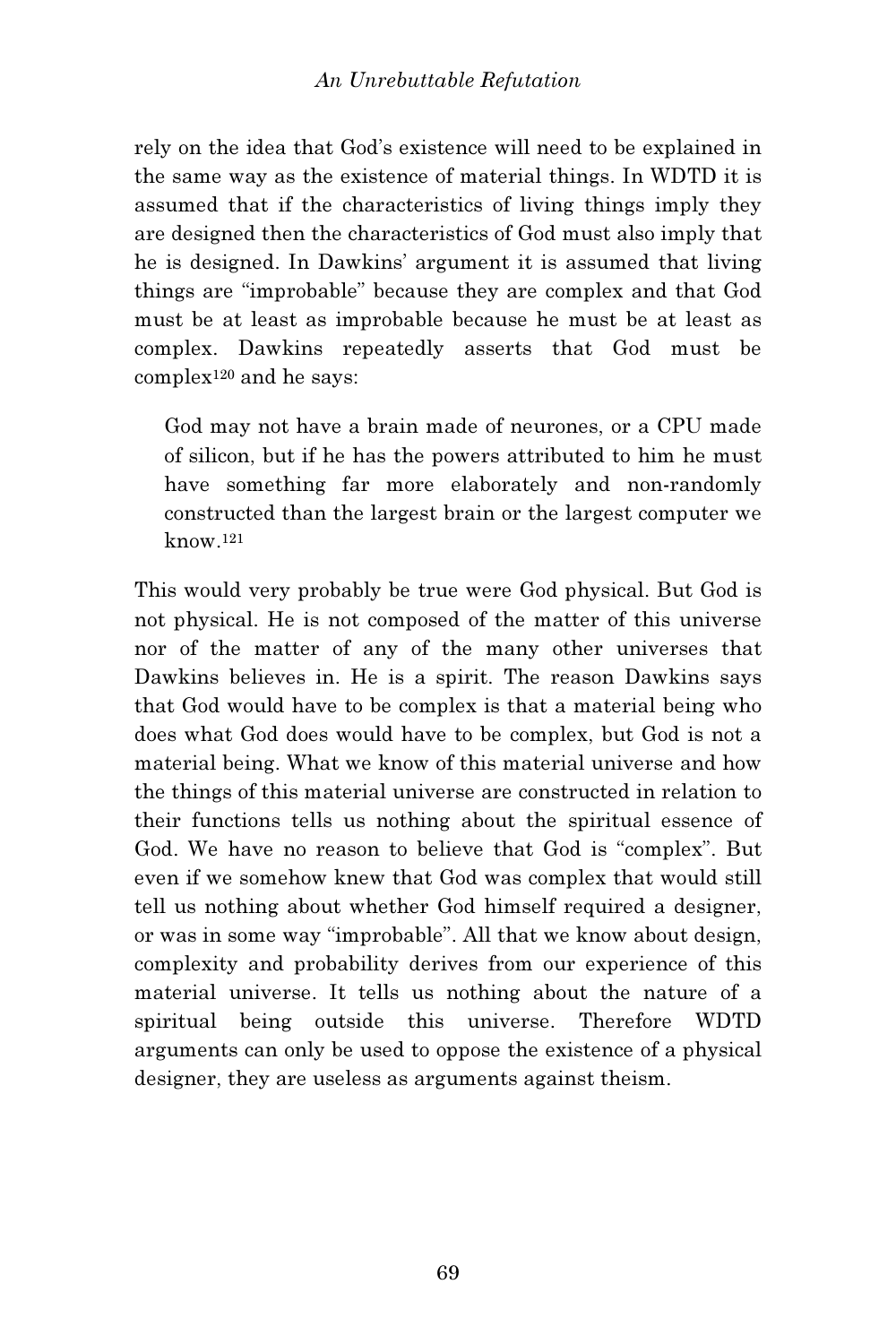# If You're Convinced by that Kind of Thing, You're Welcome

It is instructive to watch Dawkins as he tries to deal with an argument based on the spiritual nature of God. At the time of writing it was possible to watch a short video clip on YouTube<sup>122</sup> where Dawkins is answering written questions submitted by a college audience and this issue comes up. The question refers to a point made earlier in the meeting:

Question:

The problem is they are applying natural laws to God whereas he claims to exist outside of them. Therefore he does not necessitate a beginning unlike matter, on the other hand, which necessitates a beginning.

## Dawkins:

Well isn't that just too easy. [laughter] You talk your way out of having to provide a rational argument by just decreeing by fiat that God, [applause] that God simply declares himself outside matter and therefore doesn't need the same kind of argument as anything else. If you're convinced by that kind of thing, you're welcome.

Some of the audience laugh and applaud but they have failed to think critically about what Dawkins says. Dawkins provides no rational response to the point raised by the questioner, he just denounces the question. Worse still, in his denunciation he does the very things that he accuses the questioner of doing.

Firstly, Dawkins dismisses the argument as being "just too easy". But the fact that an argument is easy in no way indicates that it is false. Indeed, to dismiss an argument as too easy is itself too easy. It is not a rational response, it is a cop-out tactic for avoiding reasoning.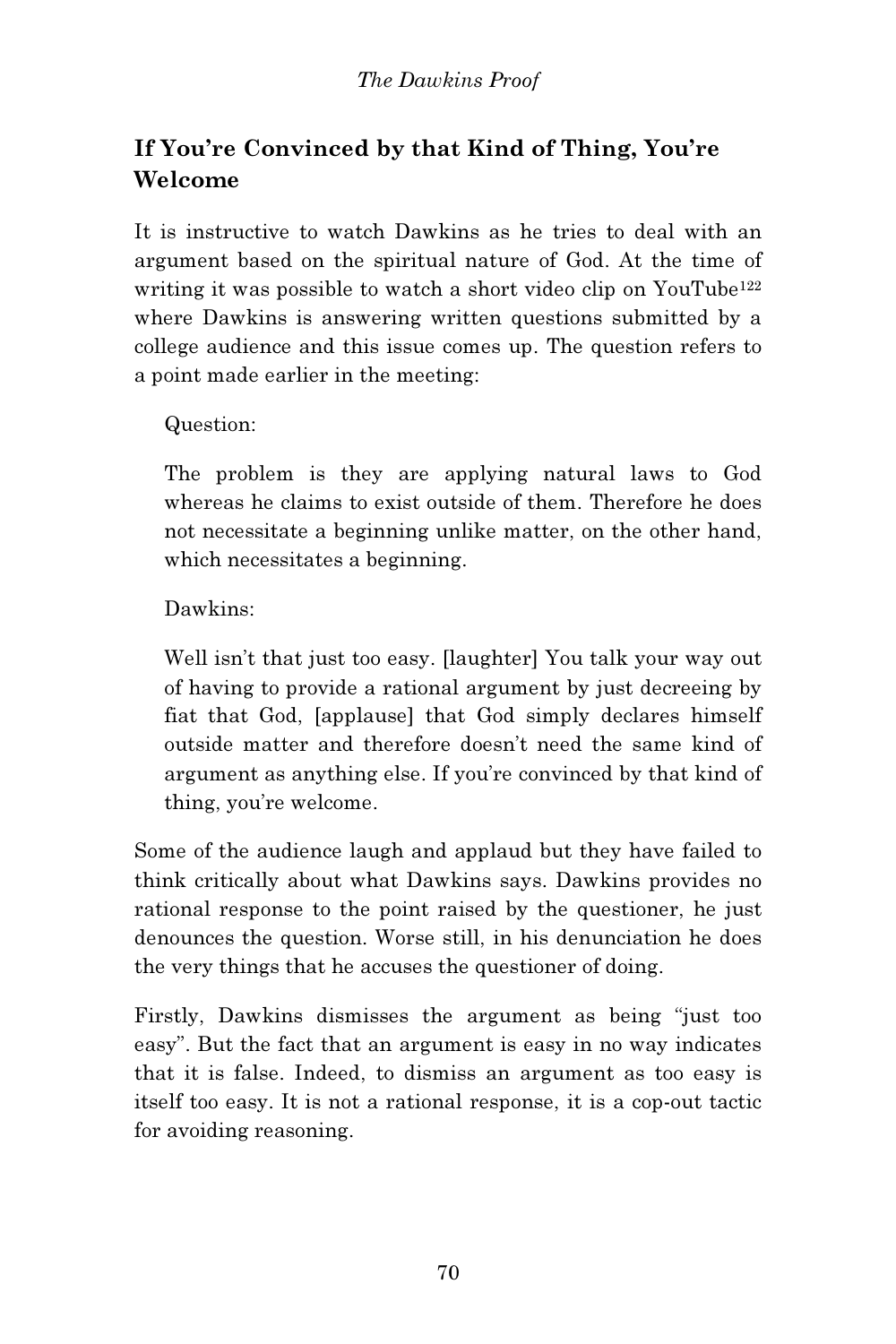Secondly, he claims that believing that God is not physical is an attempt to avoid "having to provide a rational argument". But raising the issue of God's spiritual nature is a rational point and it is Dawkins who is unwilling to give a reasoned argument in response to it. It is perfectly rational to say that if God is a spirit then it cannot be assumed that his origin needs to be explained in the same way as the origin of material things. If Dawkins thinks it is unacceptable to say that God is a spirit then he needs to show that only matter exists. If Dawkins had an argument for materialism then this would be the place to give it – but there is nothing. He does not give reasons to support his position, he simply behaves as if it is the only option. It is he who is avoiding rational argument and trying to decree by fiat that he is right.

Finally, Dawkins ends with an "if you're convinced by that kind of thing, you're welcome" response which is the stock-in-trade last resort of someone who cannot answer an opponent.

This brief interchange tells us a great deal. The fundamental assumption of Dawkins' philosophy, his belief that only matter exists, is directly challenged and he has no rational response. He has to resort to rhetorical tricks to avoid answering because he has no reasoned argument with which to defend his position.

# Conclusion

Dawkins claims that he has produced "a very serious argument against the existence of God". But his argument is not even logical. It relies on the fallacy of equivocation. Also it shares the problem common to all WDTD arguments in that it treats God as if he were a material being. It is not an argument against a spiritual God. What Dawkins has produced is a fallacious argument for the non-existence of a material God.

Belief that God is spiritual is not an arbitrary idea invented for the purpose of avoiding Dawkins' arguments. God's spiritual nature is inescapable because he is the source of the *immaterial* standards that human thought and action depend on. Indeed, the reality of God's existence is unavoidable for everyone, whether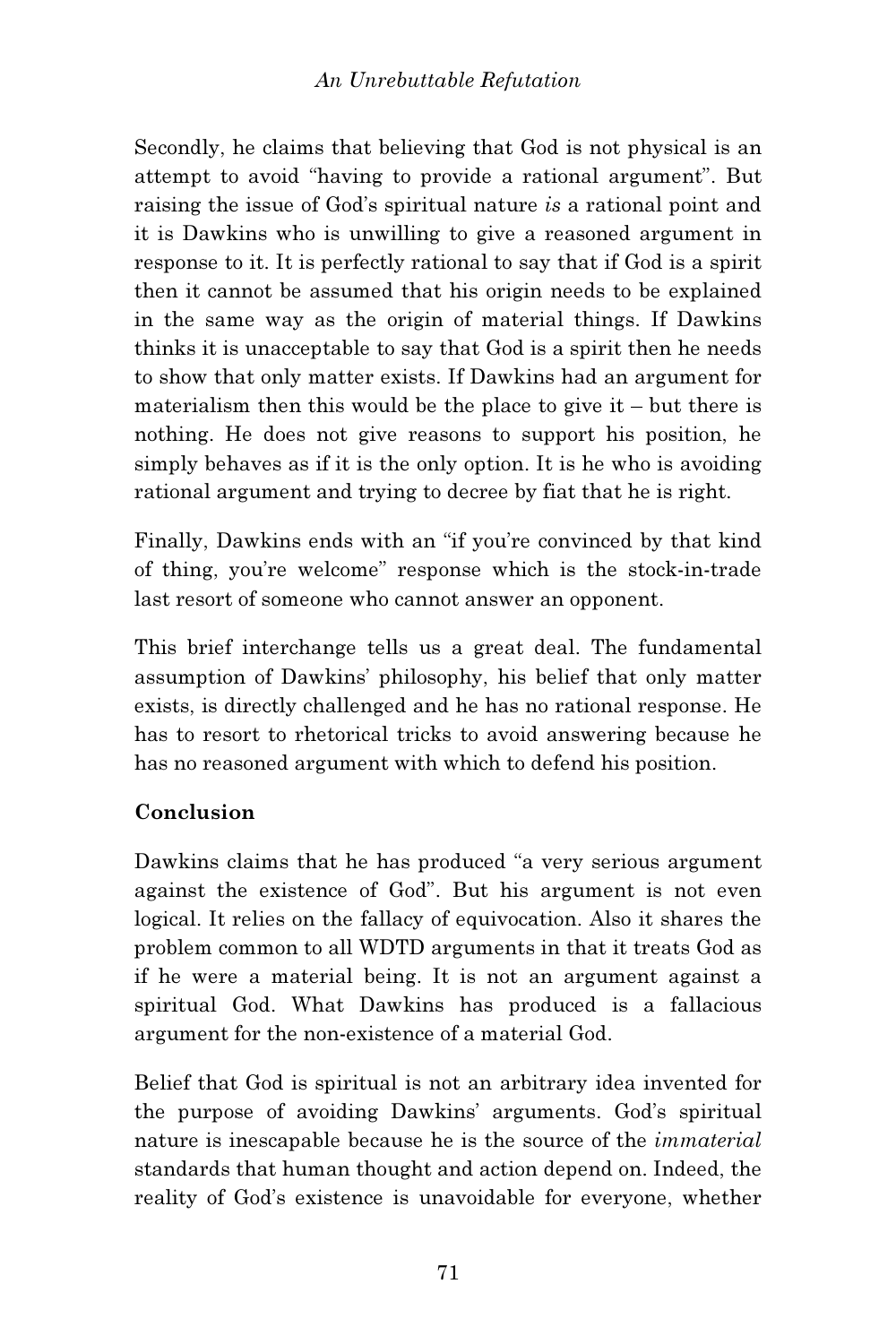# The Dawkins Proof

theist or atheist, because without those standards it is impossible for us to function as human beings. For example, we have seen that Dawkins likes to talk about rational argument, but if only matter exists where does that leave reason and the rules of thought that reason depends on? If only matter exists then what becomes of rational argument? That is something that we will examine in chapter seven. First, though, we must look at what Dawkins' materialism means for morality.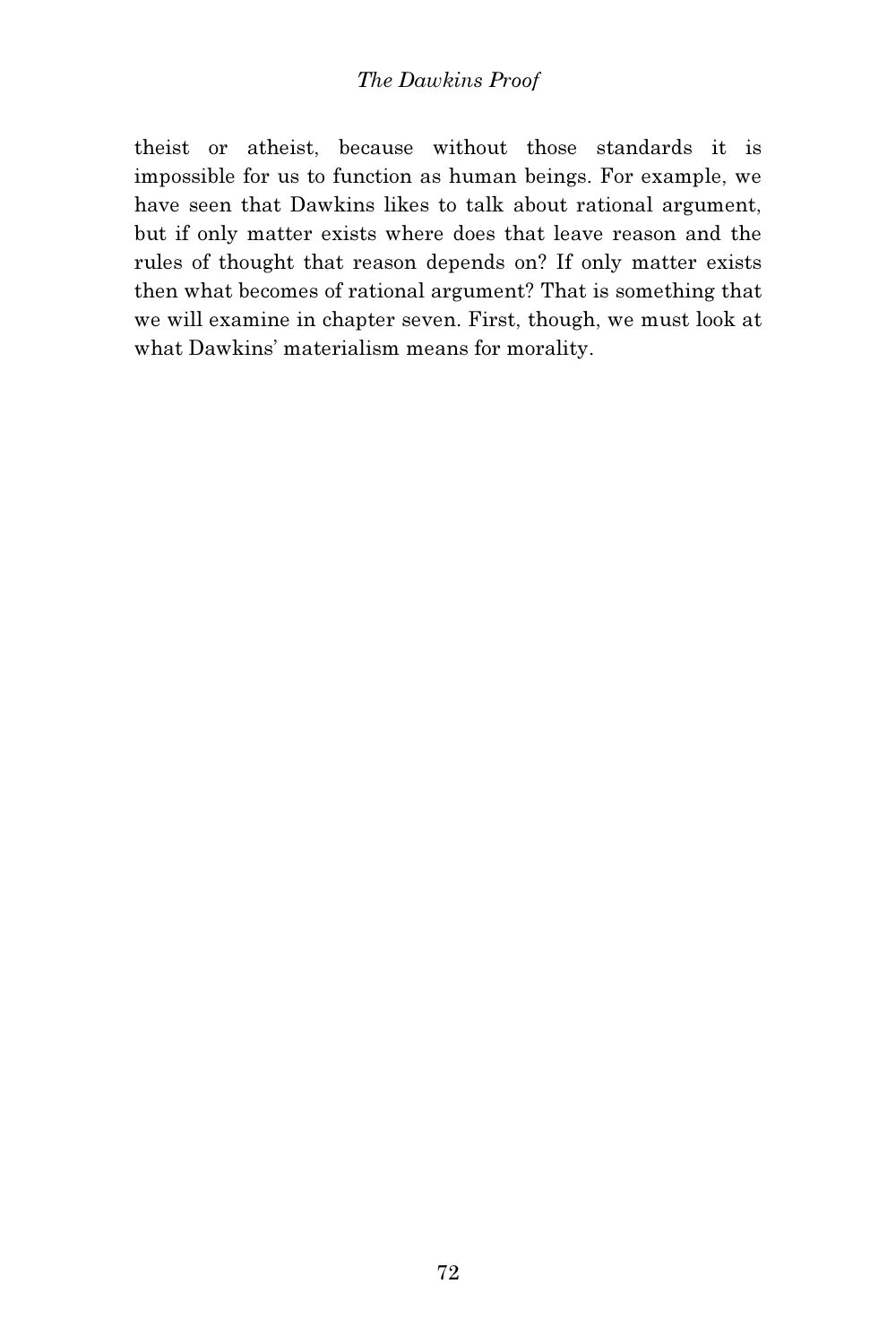# Chapter Six The Manifest Phenomenon of Zeitgeist Progression

Everyone lives as if God exists. Even Richard Dawkins lives as if God exists. One area where this is very apparent is that of morality. Everyone lives as if there are laws governing human behaviour. But Dawkins denies the existence of the lawgiver and hence the possibility of there being any actual *laws* that require our obedience. As we saw in the first chapter, if only matter exists then there can be no concept of "ought". There just is whatever there is; particles of matter reacting with one another according to the laws of physics. We are like rocks rolling down a hill, and it is meaningless to say that the rocks ought to land in this pattern and not that pattern. Why then does man behave as if morality is meaningful?

## A Darwinian Explanation for Morality

In chapter two we looked at Dawkins' attempt to explain how evolution had caused the spread of religion. Here we are going to examine his evolutionary story about why man has morals. This forms the body of chapter six of TGD and chapter seven follows this up by attempting a moral attack on the Bible. Firstly we will look at Dawkins' speculations about the origin of morality. How is it that selfish genes can cause us to behave unselfishly? Dawkins starts with what he calls the "twin pillars of altruism".123 These are, firstly, kin altruism, "A gene that programs individual organisms to favour their genetic kin is statistically likely to benefit copies of itself."124 And, secondly, reciprocal altruism. Our genes will reap some selfish benefit if they cause us to help those who are likely to help us in return,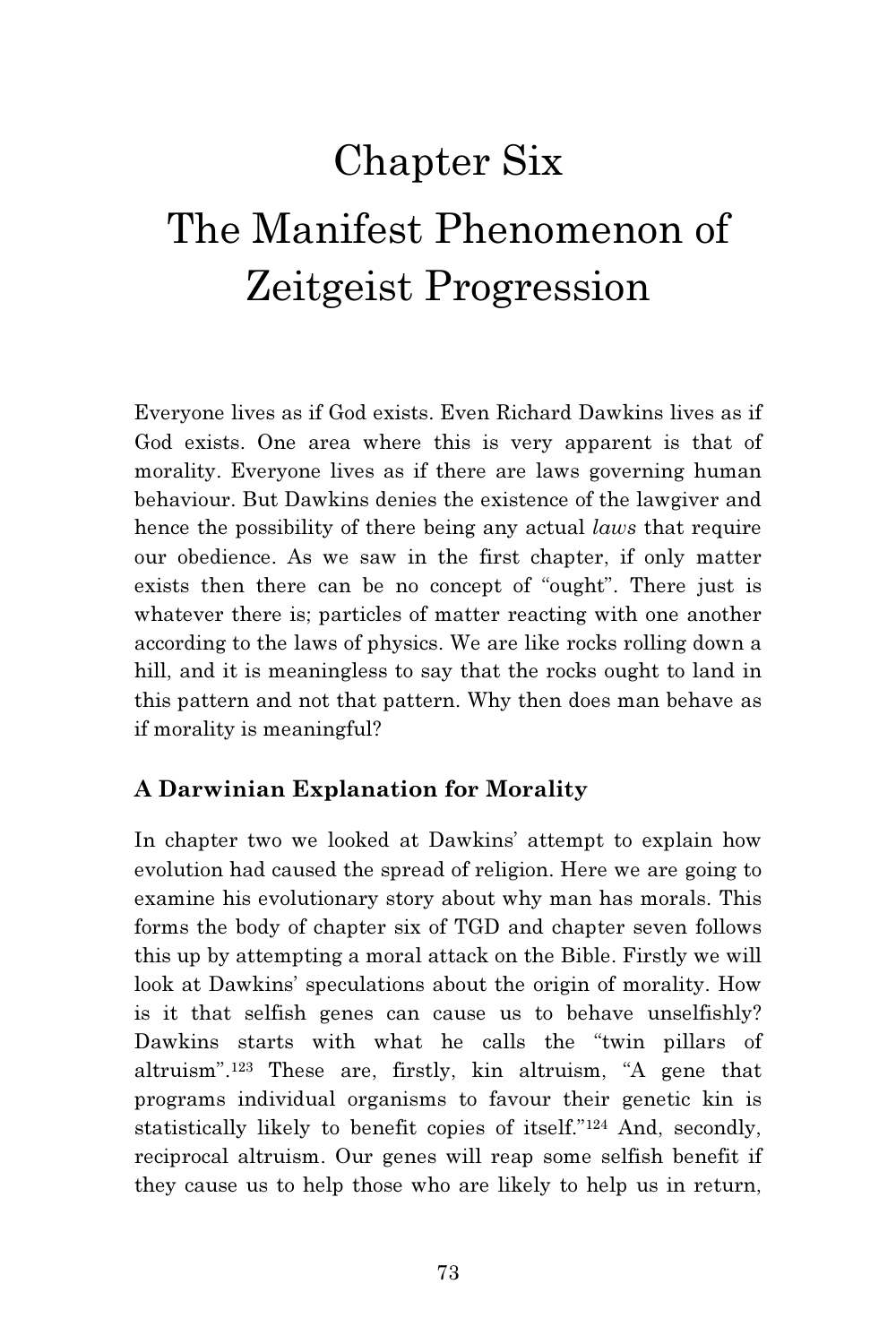"You scratch my back and I'll scratch yours".125 In addition to these two Dawkins adds that in human society there would be survival benefits in "fostering a reputation as a good reciprocator"126 and that "Altruistic giving may be an advertisement of dominance or superiority".<sup>127</sup>

It is interesting that Dawkins tries to find a number of methods by which evolution can be said to favour altruism. But the count is artificially inflated. Reputation is an aspect of reciprocal altruism and altruism-as-a-demonstration-of-superiority is a speculative idea based on research on one particular species of bird (the Arabian babbler).128 Really Dawkins just has his "twin pillars" of kinship and reciprocation, the other two options are thrown in to pad out the list. The reason that the list needs padding out is to de-emphasize kin altruism. The problem with the kin altruism idea is that although it is easy to understand it has some rather unpleasant corollaries. If we have evolved to favour our near relatives then what could be more natural than nepotism, xenophobia and racism? If these characteristics convey an advantage on what Dawkins calls evolution's "one-way street to improvement"129 then in what sense are they wrong? And yet Dawkins insists that they are wrong. In his book A Devil's Chaplain he says:

…I am a passionate anti-Darwinian when it comes to politics and how we should conduct our human affairs… I have always held true to the closing words of my first book, 'We, alone on earth, can rebel against the tyranny of the selfish replicators.'<sup>130</sup>

But Dawkins fails to understand his own philosophy. If we rebel against the tyranny of the selfish replicators then it is only because the selfish replicators have made us do so for some selfish reason. As Dawkins himself says in his book River Out of Eden: "DNA neither cares nor knows. DNA just is. And we dance to its music."131 We are not free, we cannot rebel, we are the mechanistic, deterministic outworking of the laws of physics and the laws of Darwinism.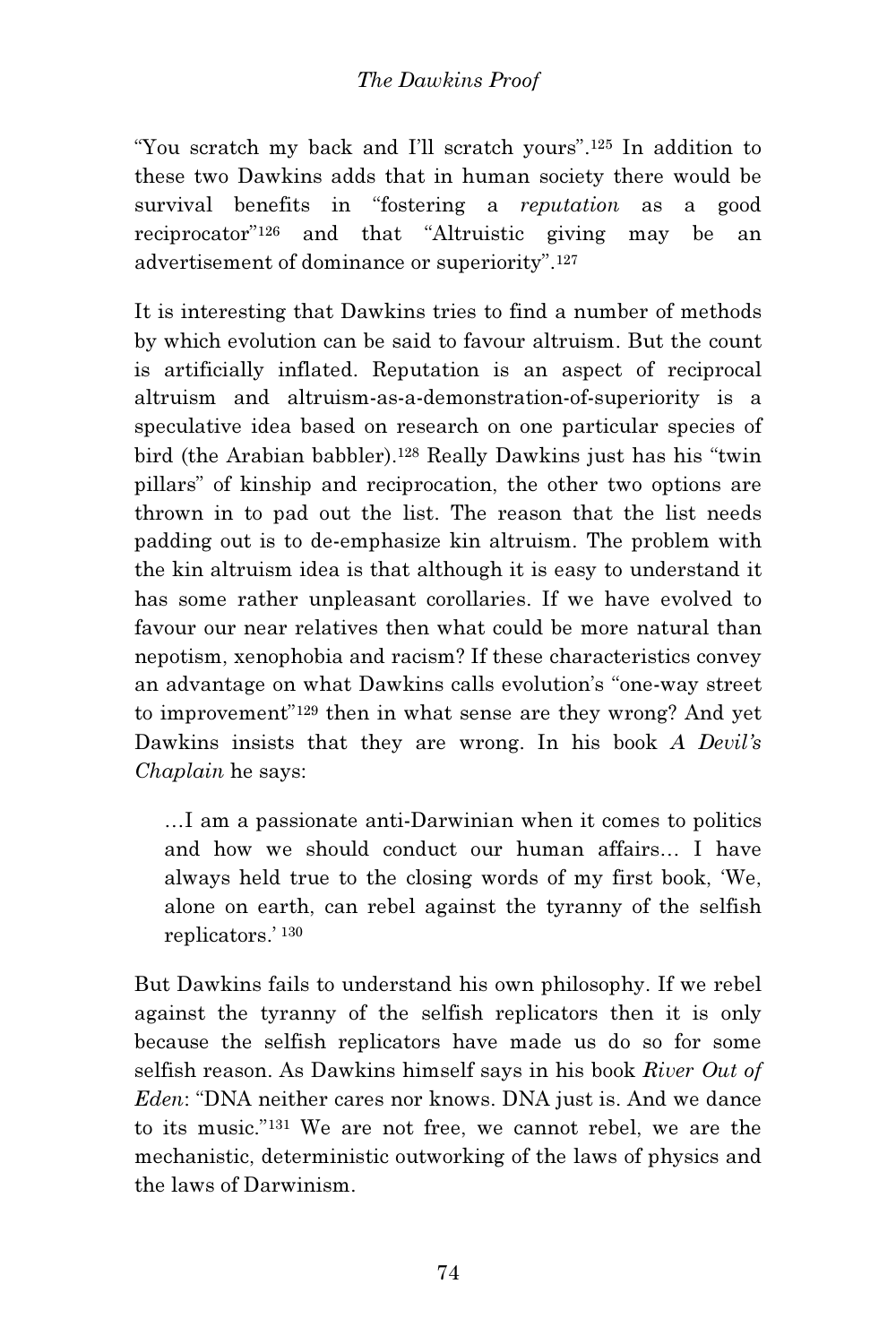If only matter exists then there is no escape from the control of DNA. The fact that we can think about morality and evaluate the morals of Darwinism and decide that we don't like them does not in any way mean that we are free. If we do evaluate and reject the morality of Darwinism it is only because our genes have made us do so because our doing so brings some selfish benefit to them. On the other hand, if God exists then his law gives us good reason to reject the morals of Darwinism.132 But why should Dawkins want to reject Darwinian morality? Where are the standards that tell him that racism is wrong? If only matter exists then there are no standards of anything. There are no rules at all. In rejecting the morals of Darwinism, Dawkins is acting as if God exists.

But to get back to Dawkins' story about the origin of morality. Referring to his view of our evolutionary past he says, "We lived in villages, or earlier in discrete roving bands like baboons".133 As those bands were largely kin based and as we would have repeatedly come into contact with the same individuals this would, he says, have provided the conditions necessary for the evolution of both kin and reciprocal altruism. But this leads to a question:

…now that most of us live in big cities where we are no longer surrounded by kin… why are we still so good to each other…<sup>134</sup>

We evolved to be good to those around us because those around us were either our genetic kin, and so helping them would promote our genes, or if they were not they would at least have the opportunity to return any favour and so benefit our genes. But why today do we help those who are not our kin and why do we expend our resources to provide for the starving poor in another nation when we know they will never be able to do anything for us? Dawkins says the reason we still do good is that our behaviour is still governed by the genes that evolved in that earlier situation: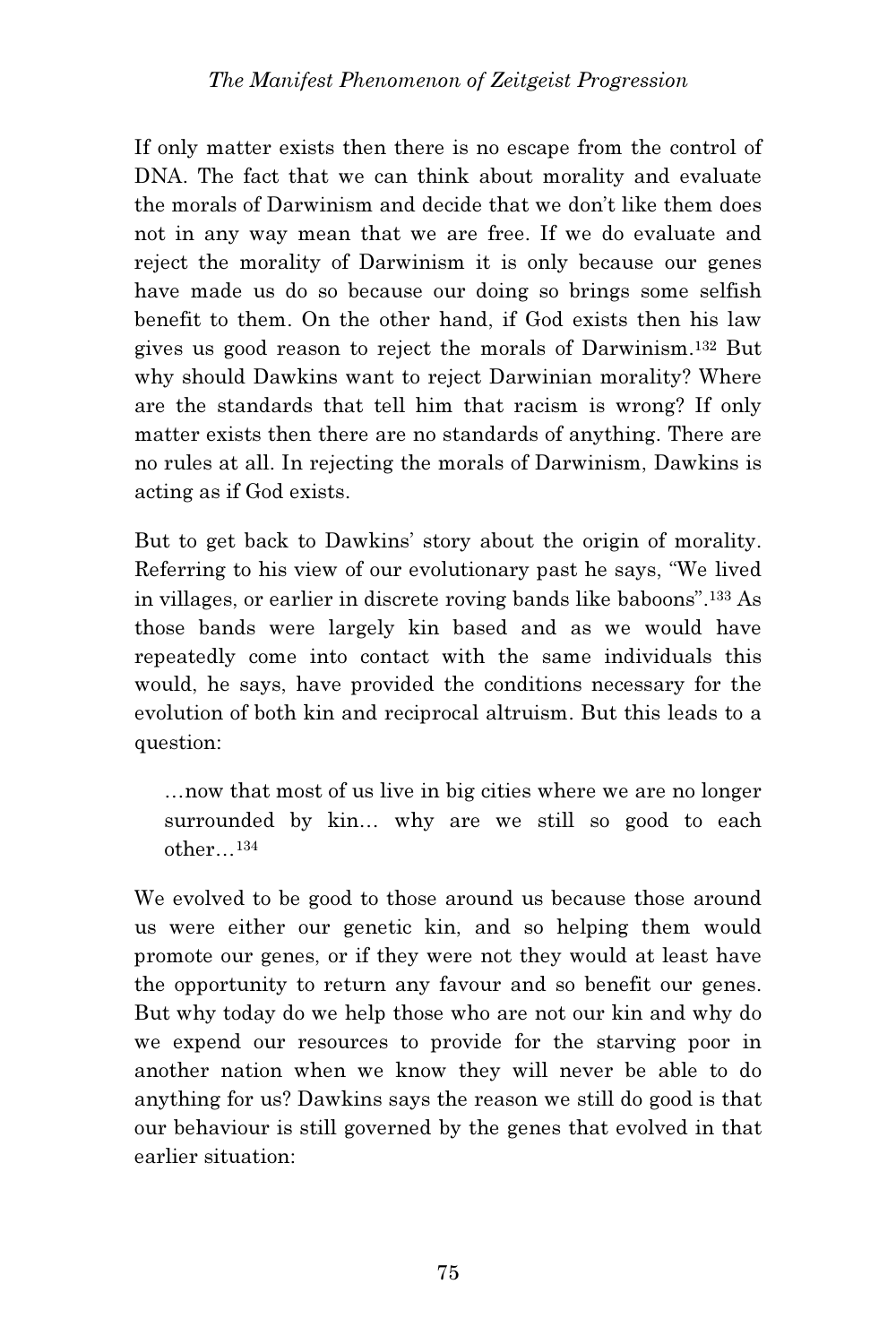In ancestral times, we had the opportunity to be altruistic only towards close kin and potential reciprocators. Nowadays that restriction is no longer there, but the rule of thumb persists. Why would it not?<sup>135</sup>

Notice how Dawkins is trying to force what he has previously said into a different mould. In the past we only had the opportunity to be altruistic to our close kin, as if we were yearning for the chance to be free of that restriction. But according to Dawkins the restricted social environment (when our distant ancestors lived with their close kin) was the very reason that we evolved to be altruistic in the first place. If we had earlier had greater social opportunity for altruism (through a varying social environment) then we would probably never have evolved that behaviour. Thus the social changes we now experience are not the liberation from a restriction; they are a new set of evolutionary pressures which will lead to new forms of human behaviour.

Dawkins says that the rule of thumb (i.e. altruistic behaviour) persists in the new social environment and asks "Why would it not?" This is a question that any evolutionist can easily answer: because it no longer provides a survival advantage to our genes. Maybe social changes have happened too rapidly for us yet to have evolved out of the altruistic behaviour pattern, but if evolution is true and the environmental changes are widespread and persistent then no doubt we eventually shall. As Dawkins points out, natural selection favours animals who devote their energy to survival and reproduction above those who expend it on useless activities.136 The same principle applies to us wasting our resources on helping those who are not our close genetic relatives and who are unable to ever pay us back. So why does that altruistic rule of thumb persist? Dawkins says:

It is just like sexual desire. We can no more help ourselves feeling pity when we see a weeping unfortunate (who is unrelated and unable to reciprocate) than we can help ourselves feeling lust for a member of the opposite sex (who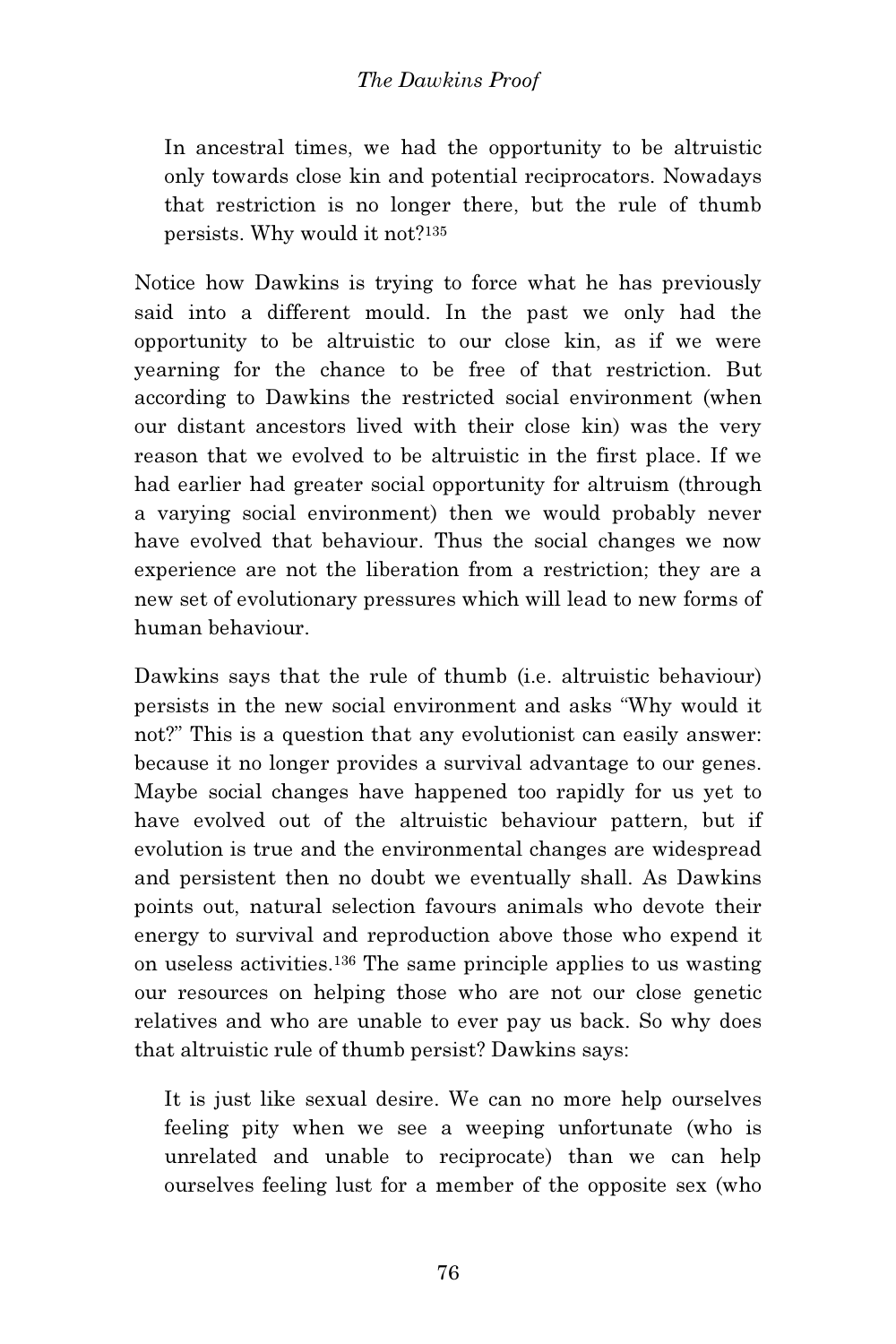may be infertile or otherwise unable to reproduce). Both are misfirings, Darwinian mistakes: blessed, precious mistakes.<sup>137</sup>

"It is just like sexual desire" says Dawkins but his analogy is false for two very obvious reasons. Firstly, in terms of evolution, it is perfectly possible for our genes to survive without us being altruistic; indeed, when we live in a varying social environment it is more likely for our genes to survive if we do not waste our time, energy, and possessions on helping others. But it is not more likely for our genes to survive if we do not attempt to reproduce. Altruism therefore is susceptible to eradication by evolutionary change whereas the reproductive instinct is not. Secondly he is answering an issue raised by a change in general conditions (with respect to altruism) by an analogy with varying individual conditions (with respect to sexual desire). We are now in a social environment where most people we encounter are not our close relatives but we are not in an environment where most of the opposite sex are unable to reproduce. In evolutionary theory varying individual conditions have no effect but persistent changes in general conditions do.

But what is more interesting than the errors in Dawkins' analogy is that while he admits that altruism is a mistake he claims that it is a "blessed, precious" mistake. The question is: where do the standards come from by which this mistaken behaviour can be judged to be blessed and precious? Yet again Dawkins is being inconsistent to his atheism. There can be no standards of anything, there is just matter in motion, interacting according to the laws of physics.

When we consider Dawkins' story about the origin of morality it is important to note that although we can understand how his idea is supposed to work, that doesn't in any way prove that it is true. Dawkins' story of the origin of morality is entirely speculative – a piece of make-believe. Even if Darwinism were true he would still have no way of knowing how morality had arisen because it involves past events that are untestable and unverifiable. And what does his story boil down to? At some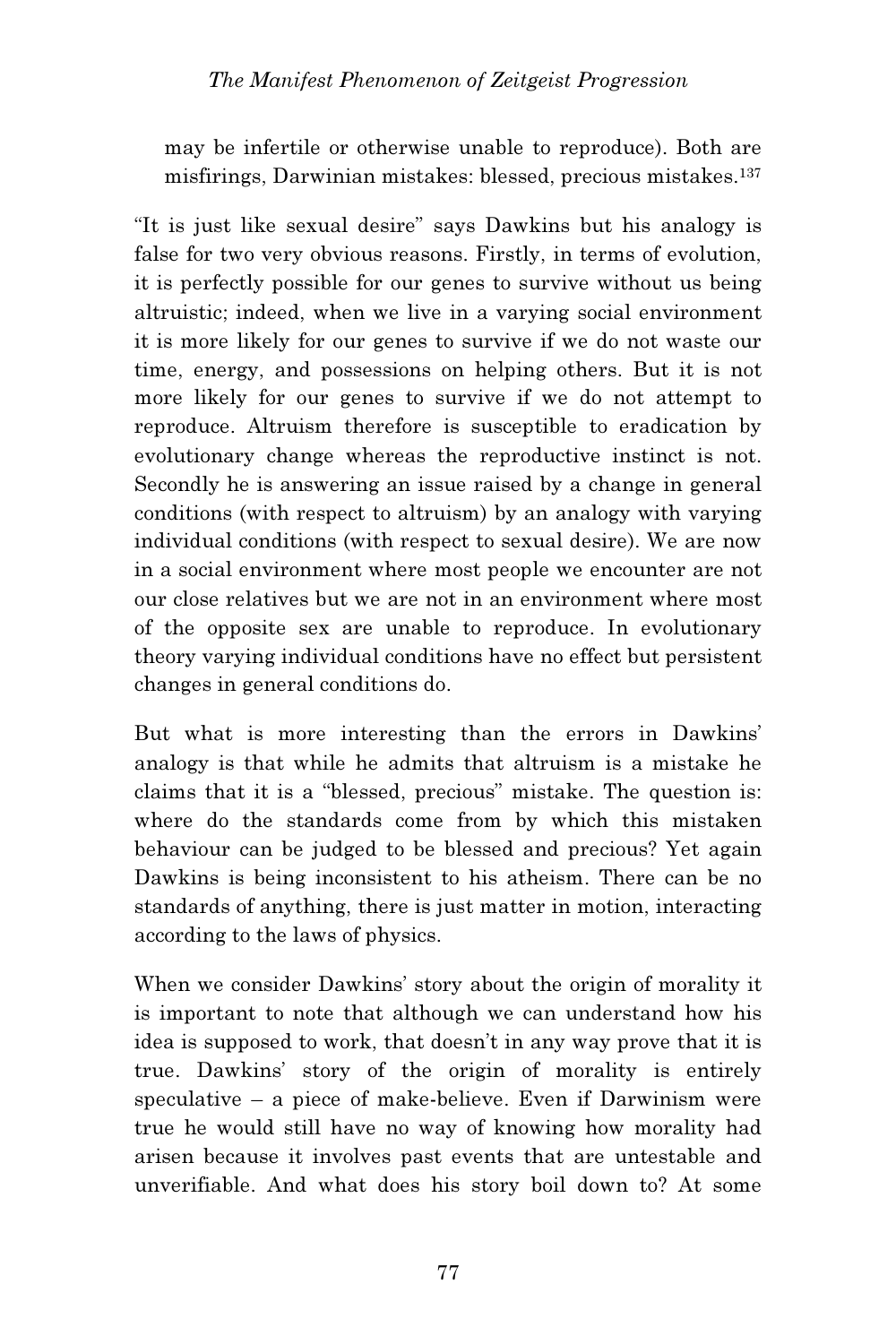point in the distant past a mutation of a particular gene (perhaps caused by ionising radiation or a genetic copying error) resulted in an organism behaving in a way that we term altruistic. This behaviour turned out to convey an advantage for the survival of that particular form of the gene. And so that form became increasingly prevalent and that is the reason that we are kind to each other – because of an ionised particle altering a gene in a cell millions of years ago. Isn't it good that that happened? No it is not! If only matter exists there can be no standards to judge that event by. Kindness has no real value, it just happens to work to the preservation and promotion of the particular segment of nucleic acid that causes that behaviour.

Having set out a Darwinian model for the origin of morality Dawkins devotes most of his time on morals to these things:

- claiming that we generally share a common "enlightened consensus" morality
- claiming that this morality changes over time always progressing in a direction that most of us consider good
- criticising the Bible in the light of that morality

## The Moral Consensus

With Dawkins' evolutionary view of history comes the idea that religion is a recent phenomenon and that if morality had a Darwinian origin we would expect to find "some moral universals, crossing geographical and cultural barriers, and also, crucially, religious barriers".138 Dawkins goes on to describe, under the heading A case study in the roots of morality, $139$  some rather contrived moral-dilemma thought experiments involving stories about runaway trucks on railway lines where a character in the story causes the death of one person to save the lives of many. The participant in the experiment is then asked whether the action is morally permissible. These scenarios are unreal because one can never know that an action to save many will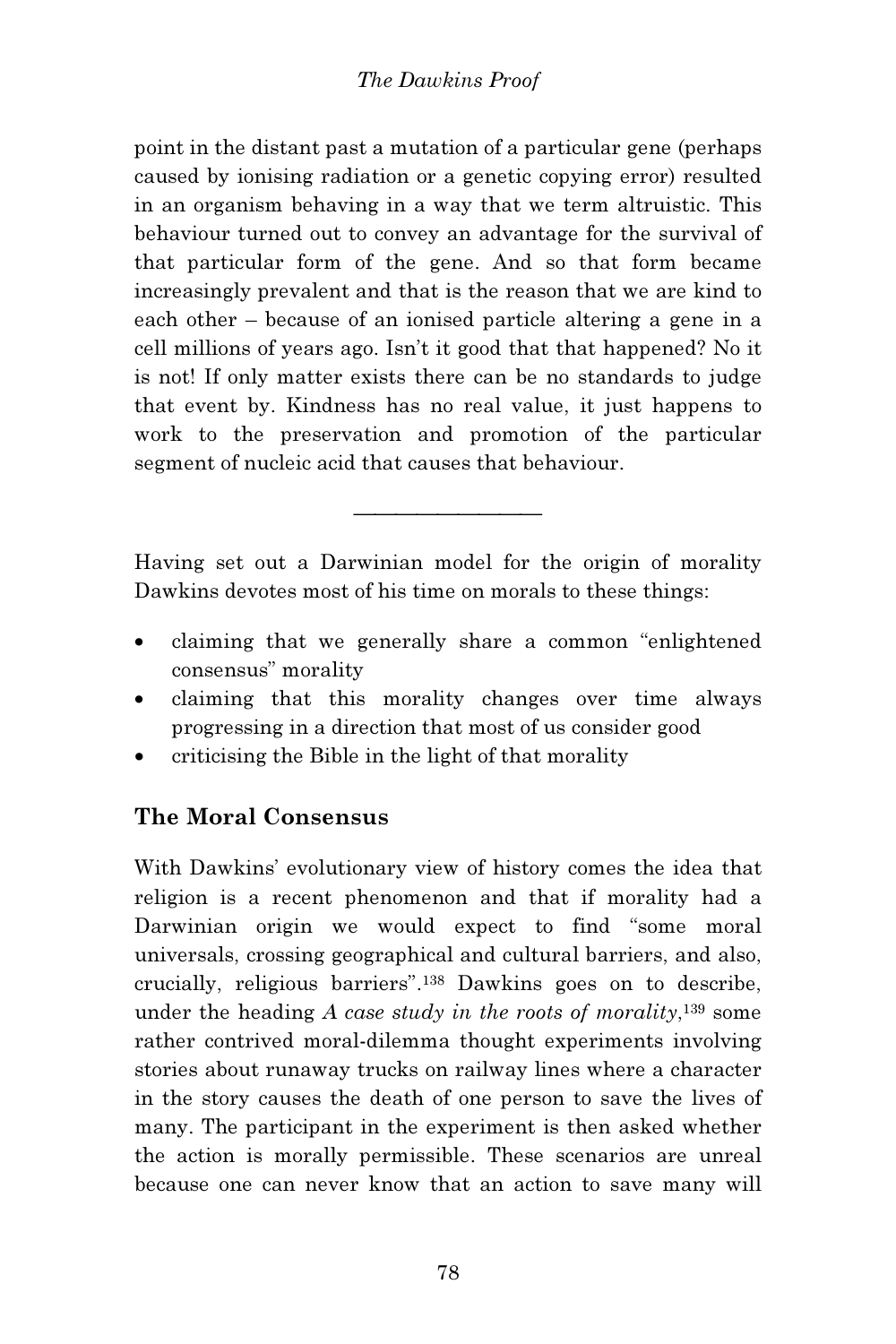certainly save them nor that it will certainly result in the loss of someone else's life. Also the cross-cultural testing seems to have been limited – Dawkins mentions one Central American tribe it was tested on, with similar results to westerners.<sup>140</sup> These tests were also done on people identified as either atheists or theists and in the results there was "no statistically significant difference" between the two groups.141 Dawkins concludes:

This seems compatible with the view, which I and many others hold, that we do not need God in order to be good – or evil.<sup>142</sup>

This is all very interesting but it is a complete waste of time on Dawkins' part. Firstly it offers no support for his view of an evolutionary origin for man and man's morality. It is just as compatible with us having a common moral nature that is the product of our created, yet fallen, origin. In fact these findings are compatible with any view that gives a common origin for man's morality. Secondly, it is entirely irrelevant to the real moral problem of atheism. The moral argument against atheism is not that "we need God in order to be good" in the sense that we need belief in God in order to formulate morals or to act morally. Man is made in the image of God and he has a moral nature. Therefore man thinks and acts in terms of morals whether he believes in God or not – he cannot help doing so. The moral argument against atheism is not that atheists have no morals and it is not that atheists cannot formulate moral systems. The moral argument against atheism is that atheists do have morals and they do formulate moral systems but atheism makes those moral systems meaningless.

We saw Dawkins' story about the origin of morality earlier, and what it comes down to is that moral behaviour only exists because it happened to give a survival advantage to a particular mutated gene that caused it. Thus morals don't really *mean* anything, there are no moral standards that one has to follow, all that exist are particles of matter interacting according to the laws of physics. While it is quite possible for Dawkins to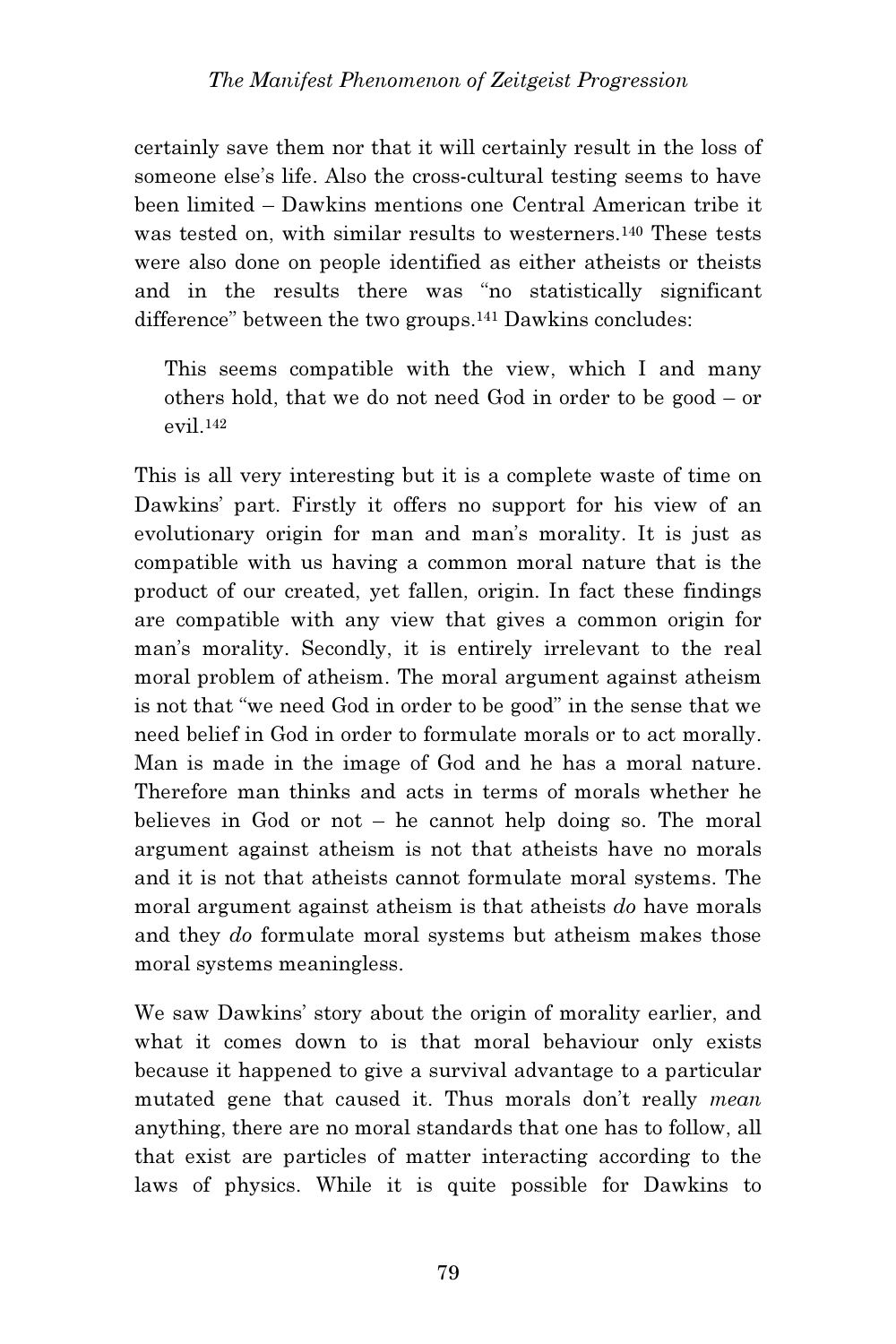construct an atheistic story about why we have morals, that story does not make morals meaningful – it makes them meaningless.

In the theistic worldview morality is real. God has given moral laws that he requires us to keep and he has created us with a knowledge of those laws. Though we may corrupt and suppress that knowledge we still, at heart, know that there is such a thing as authoritative moral law. All of us live in the light of that knowledge. This is why we see Dawkins on the one hand asserting that only matter exists and on the other hand saying that he passionately opposes Darwinian morals in politics and human affairs. He knows that there are standards for human behaviour and yet by reducing reality to material interactions he renders the existence of such standards impossible. This selfcontradiction indicates very clearly the falsity of his beliefs. The conflict is unavoidable because what he believes he is, the product of purposeless material interactions, is not compatible with what he really is, a man made in the image of God.

## The Changing Moral Consensus

Dawkins wants to use the idea of morality to criticise religion. Look, for instance, at his descriptions of the Christian God as "arguably the most unpleasant character in all fiction",<sup>143</sup> an "evil monster",144 and a "cruel ogre".145 These criticisms are meaningless if there are no moral standards, and atheism cannot provide such standards. What is Dawkins to do? He needs morality to at least seem to make sense on the basis of atheism. He cannot appeal to fixed standards of behaviour as that would immediately raise the question of where those standards came from and who or what gave them authority. So instead he constructs a system with a changing morality that he hopes can also provide absolutes for use in moral criticism. It is ingenious but futile because no form of morality can have meaning in a system where everything, including man's moral behaviour, reduces to the laws of physics.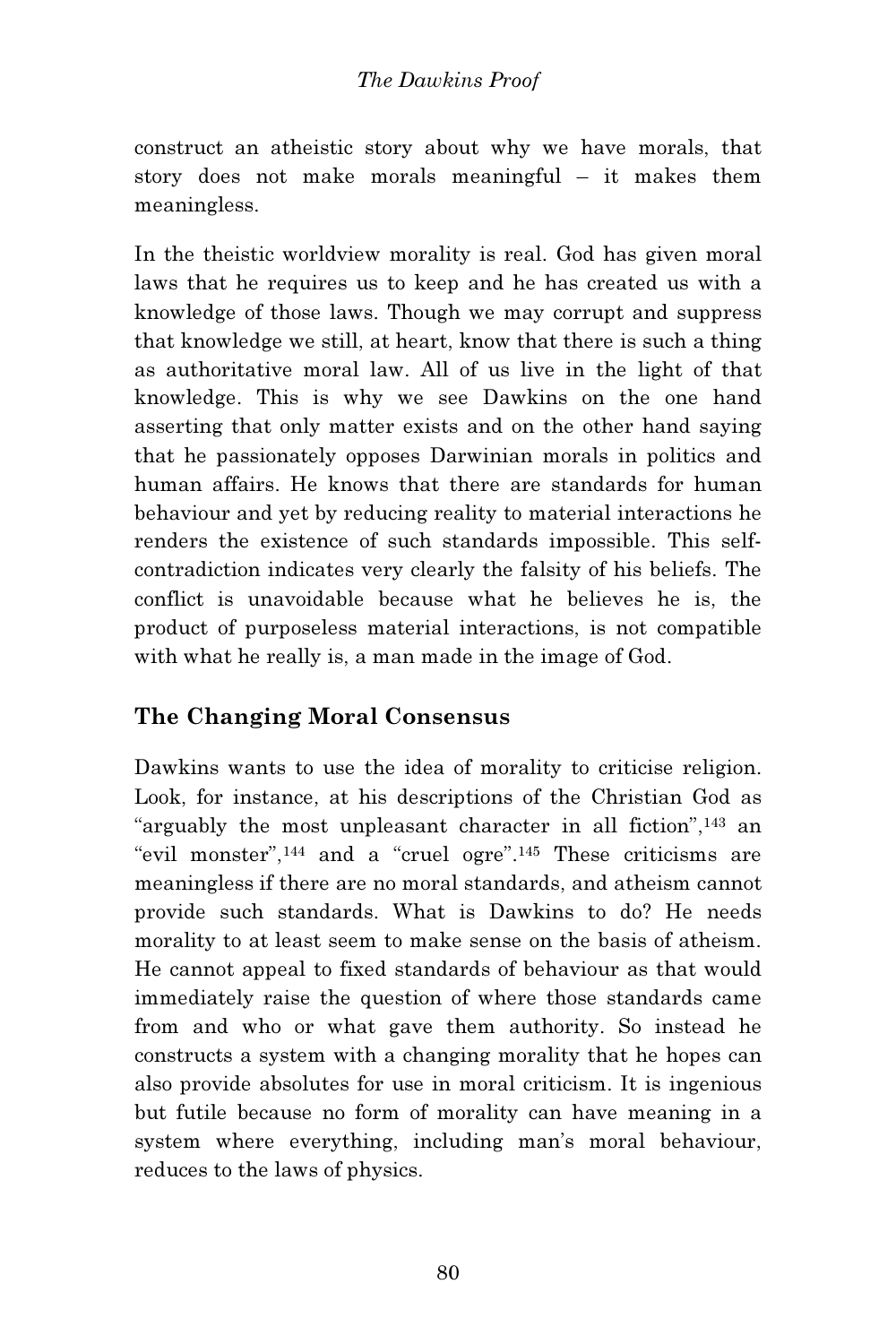Dawkins system is based on his idea that societies have a "somewhat mysterious consensus" about morality that changes over time and which he calls the "Zeitgeist".146 Although Dawkins asserts the existence of a moral consensus, it is very plain that in any society there is a wide range of moral opinion. For example in chapter eight of TGD Dawkins refers to the teachings of "American 'rapture' Christians" and then quotes from Sam Harris' Letter to a Christian Nation which says "nearly half the American population apparently believes this".<sup>147</sup> Yet immediately following this Dawkins goes on to say:

There are, then, people whose religious faith takes them right outside the enlightened consensus of my 'moral Zeitgeist'.<sup>148</sup>

Given that a population contains a variety of opinions it is clear that if these rapturists make up a bloc of nearly fifty percent of the US population then in that country their view is the zeitgeist.<sup>†</sup> Clearly there is an issue here as to who gets included when Dawkins works out what the consensus is. And what happens if we look at global society? There are very different views of morality in different nations – see, for example, Dawkins' comments on the treatment of women in Saudi Arabia.149 But Dawkins says that although the zeitgeist changes "it moves in parallel, on a broad front, throughout the educated world".<sup>150</sup> Presumably, in Dawkins' eyes, nations that don't follow his consensus are not properly educated. Dawkins' zeitgeist is an incredibly chauvinistic concept. It is a consensus by definition. People who disagree with him are simply excluded as unenlightened or uneducated.

But let us pretend that Dawkins' consensus exists and see where it leads us. He claims that this zeitgeist changes with time. Not

-

<sup>†</sup> Dawkins always refers to this zeitgeist with a capital 'Z' and although I know it is a German noun I really cannot bring myself to keep on capitalising it, so I will save the capitalised form for when I am directly quoting him.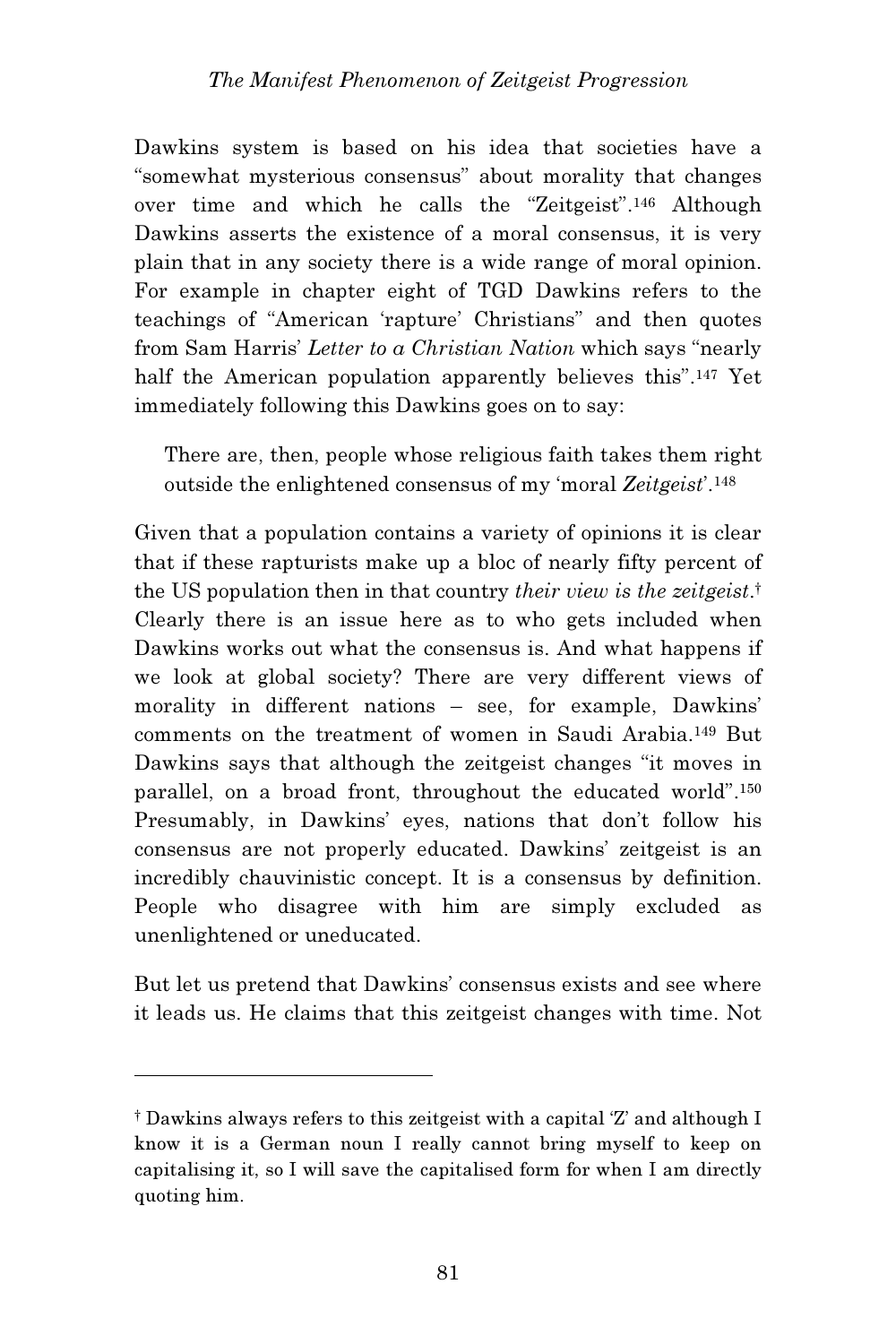only does it change with time it also (and this is important) changes in a fixed direction:

The shift is in a recognizably consistent direction, which most of us would judge as improvement.<sup>151</sup>

His evidence for this idea starts with a list of the dates that women were given the vote in different countries during the twentieth century. He then proceeds to list various practices of the past that are no longer considered acceptable: 152

- In the seventeenth century sailors killed dodos for sport.
- In the eighteenth century George Washington and Thomas Jefferson kept slaves.
- In the nineteenth century people went big game hunting.
- In nineteenth and twentieth centuries Abraham Lincoln, T. H. Huxley, H. G. Wells and others held views that were clearly racist.

Dawkins has chosen this list carefully to include things that almost everyone agrees with him on. Presumably this is to give the impression that virtually everyone is part of his great consensus. If he had chosen other social indicators that have changed over time such as the liberalisation of divorce, abortion and euthanasia then it would have been much more obvious that while there are many people who agree with him there are also many who disagree. It would also have been harder for him to characterise these changes as "improvement". An increasing number of broken families and dead babies is not a very positive image to most people.

Even if Dawkins were absolutely right about his zeitgeist how would that provide him with a basis for moral criticism? What if morality does change in a fixed direction? What if it does change in a way that most people consider good? If "there is nothing beyond the natural, physical world"153 then moral laws do not exist. And if morality is the result of "exceedingly complex interconnections of physical entities within the brain"154 then all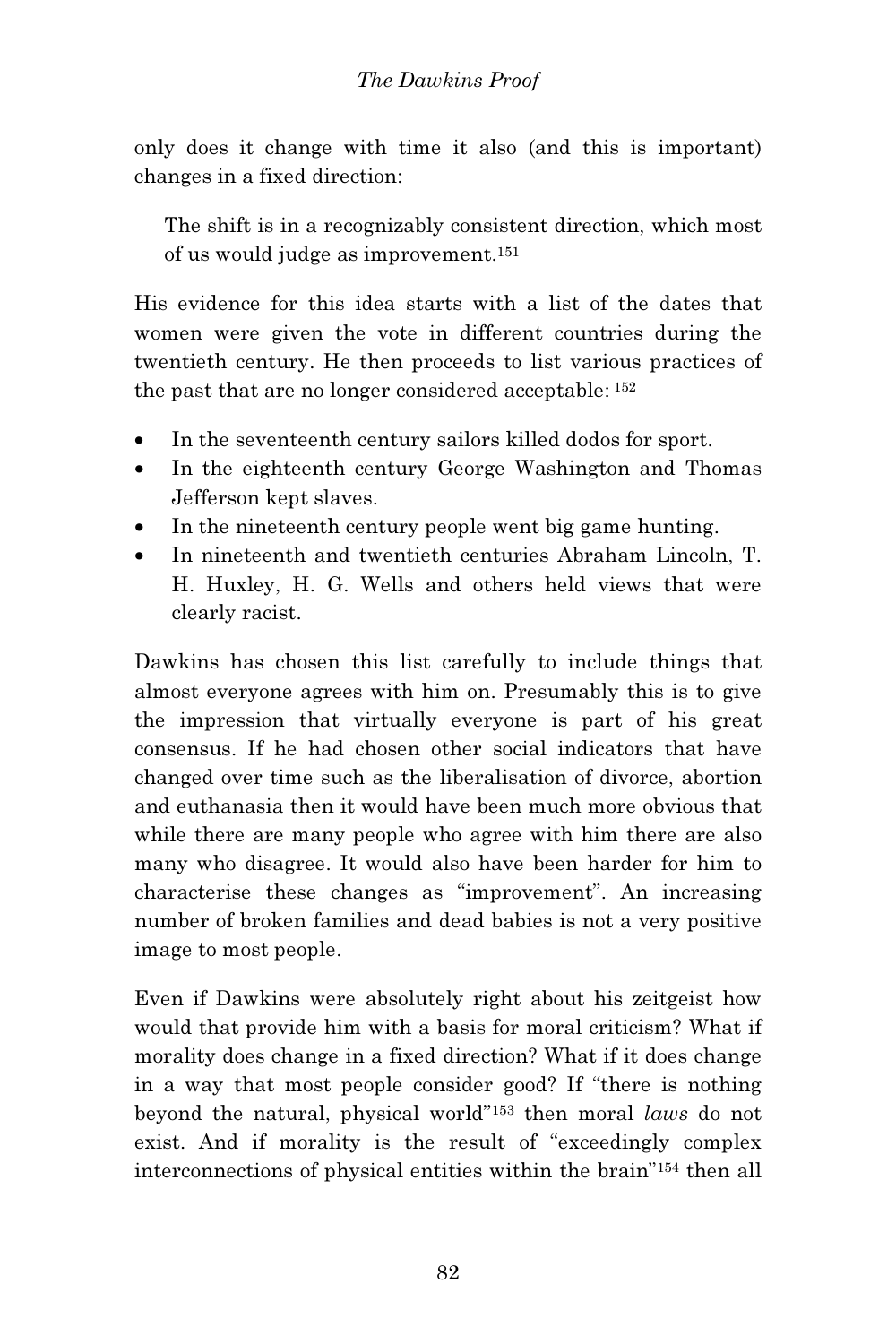our moral ideals are just the outworking of the laws of physics. Morals don't mean anything, they don't stand for anything, they have no value. Yet Dawkins behaves very much as if his moral views do have value, because he uses them to make moral criticism. Although he says that morality is changing, his claim that it is always changing in a consistent direction of improvement gives him a place to pin his absolute values. Morality is changing, but the direction is fixed. And this morality is always getting better. Therefore the morality of today (or at least Dawkins' morality of today) must be the best morality ever, and so it can be used to make moral criticisms of anything in the past. Dawkins thus thinks that he has been able to construct a foundation for moral values. He says:

Whatever its cause, the manifest phenomenon of Zeitgeist progression is more than enough to undermine the claim that we need God in order to be good, or to decide what is good.<sup>155</sup>

As we saw earlier, this is not the issue – atheists can construct their own moral systems, as can anyone else. Atheists can decide what they want to call good. The problem is that atheism makes the idea of "good" meaningless.

## Using the Changing Moral Consensus to Criticise the Bible

In "Zeitgeist progression" Dawkins thinks he has a foundation from which he can launch a moral attack on the teaching of the Bible. A good part of this attack is based on the mistaken idea that the major characters of the Bible are meant to be good examples whom we are always supposed to emulate. But, when the Bible tells us that Lot offered his daughters to the men of Sodom in an attempt to protect his guests<sup>156</sup> it does not do so in order to give us an example to follow, nor is it to teach us that women are expendable. It is to show us the condition into which Lot had fallen. Similarly the account in Judges chapter nineteen where a Levite hands his concubine over to a mob in a city of Israel<sup>157</sup> is there to show us the moral condition to which the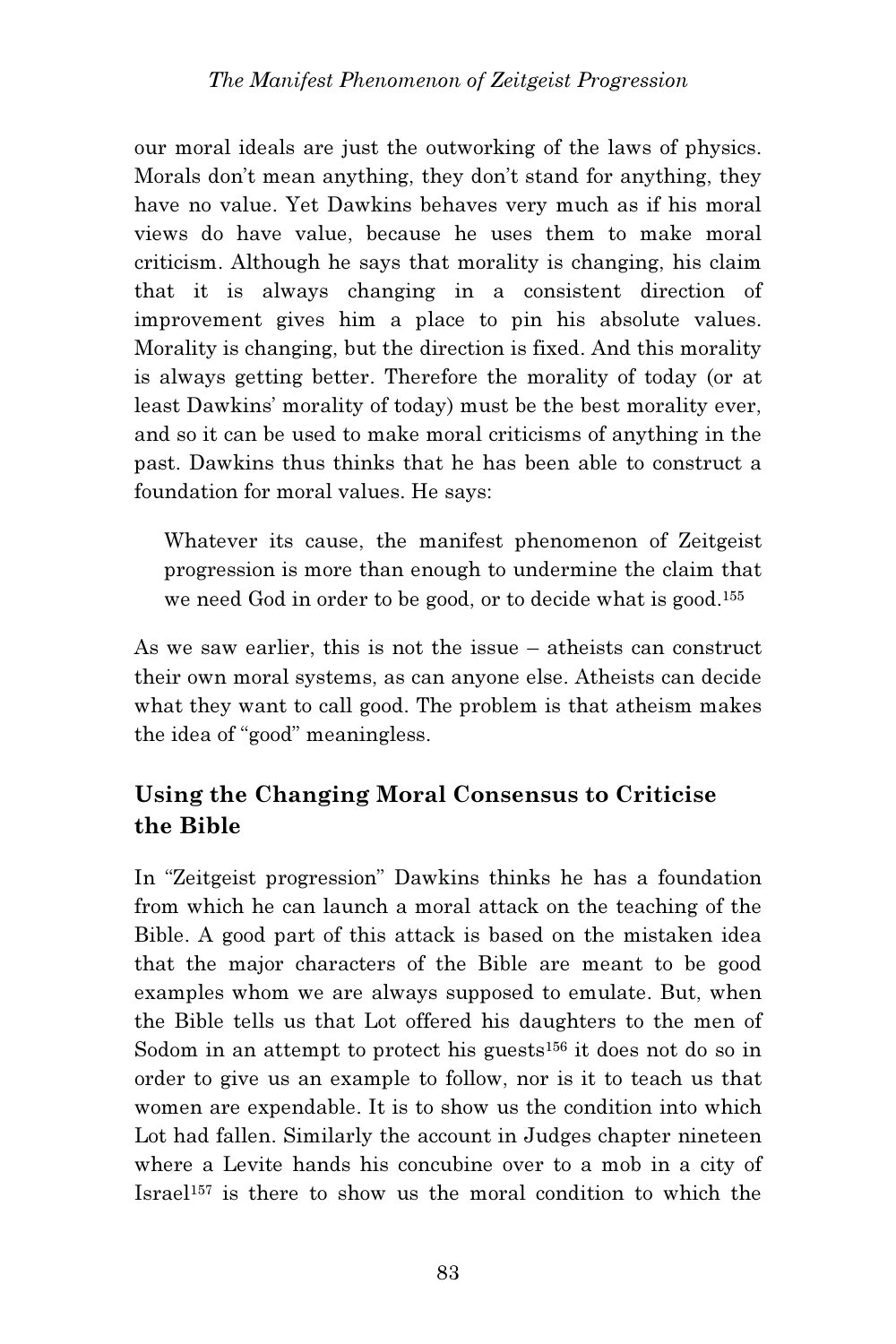people of Israel had sunk at that time – on a level with that of Sodom. The Bible records the horrible reality of men's sins. It is not a work of hagiography. The Bible records the sins even of its chief characters. Thus we read of Abraham claiming that his wife was his sister in order to protect himself.158 (He thought that he might be killed by those who wanted his wife whereas if they thought she was his sister they would take her and leave him alone.159) He did this on two occasions and his son Isaac followed his example.160 The Bible records this to show us Abraham's and Isaac's failings, not to give us an example to follow.<sup>161</sup>

A different class of event is where something was done at God's command, for example when Abraham was told by God to sacrifice Isaac. Dawkins denounces this, yet anyone who reads the Bible will notice that Abraham had already been told that his descendants would come through Isaac.162 So Abraham knew that somehow Isaac would survive. This is why he said to the men who had come with him, "I and the lad will go yonder and worship, and come again to you"163 and when Isaac asked about the sacrifice Abraham replied, "God will provide himself a lamb for a burnt offering",164 as indeed happened.165 Dawkins, however, comments that today Abraham would have been prosecuted for child abuse or, if he had sacrificed Isaac, for murder. And he adds:

Yet, according to the mores of his time, his conduct was entirely admirable, obeying God's commandment.<sup>166</sup>

This is an excellent example of how Dawkins' zeitgeist progression idea is supposed to work as a ground for moral criticism. Abraham's actions were in tune with the zeitgeist of his time but not with the zeitgeist of our time (for which we can hardly blame him). But, you see, the zeitgeist of our time is so very much better than that of Abraham's time, so that Abraham's actions that were admirable then are evil now. As Dawkins says, "what kind of morals could one derive from this appalling story?"167 But the obvious question is: by what standard is this story appalling? The answer is: by the standard of our new,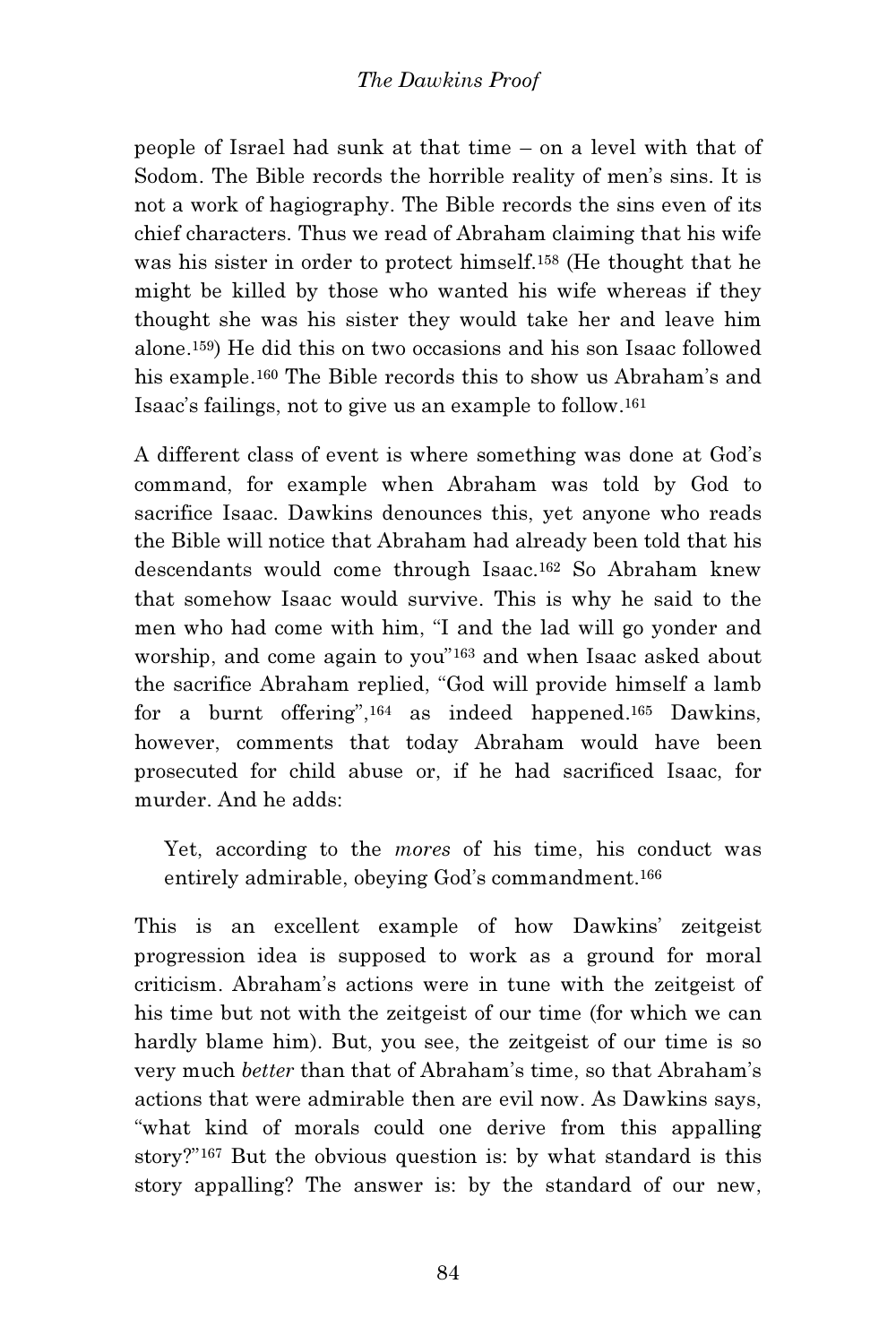super-improved zeitgeist (or at least Dawkins' appropriation of it). But the zeitgeist is not a standard. If it is anything at all it is just an example of animal social behaviour. If Dawkins wants to criticise Abraham then he needs to have some real standards to criticise him by. And there is his problem. What standards does he have to offer? Where do they come from? Why do they have authority? And how can such a thing as a moral standard exist when only matter is real? There is nothing in existence apart from material particles obeying the laws of physics. Immaterial things like moral standards cannot exist. Nor does it make any sense to say that things ought to be other than they are. If atheism is true then there are no standards. People behave as if there are only because it brings (or at least used to bring) survival benefits to the gene that causes that behaviour.

Another area that meets with Dawkins' disapproval is that of God's acts of judgement, whether directly as in Noah's Flood or indirectly as in the destruction of Jericho by the Israelites under Joshua. On both occasions these acts of devastation are recorded as being for judgement on sin.168 The Bible repeatedly refers to the fact that God judges sin, and that there will be an ultimate judgement on sin.169 But Dawkins does not like these judgements:

…the moral of the story of Noah is appalling. God took a dim view of humans, so he (with the exception of one family) drowned the lot of them…<sup>170</sup>

Again we have to ask why Dawkins is labelling the account of the Flood "appalling". Where is the standard by which it is being judged? It is just that Dawkins doesn't like it and he hopes that other people won't like it either. But even if everyone were to agree with him what difference would that make? There still would be no moral standards. There can be no moral standards if materialism is true – there is just matter in motion. There is no right, no wrong, just the physics of material interactions. This is the crucial thing: Dawkins' atheism makes moral standards meaningless and yet he cannot help behaving as if moral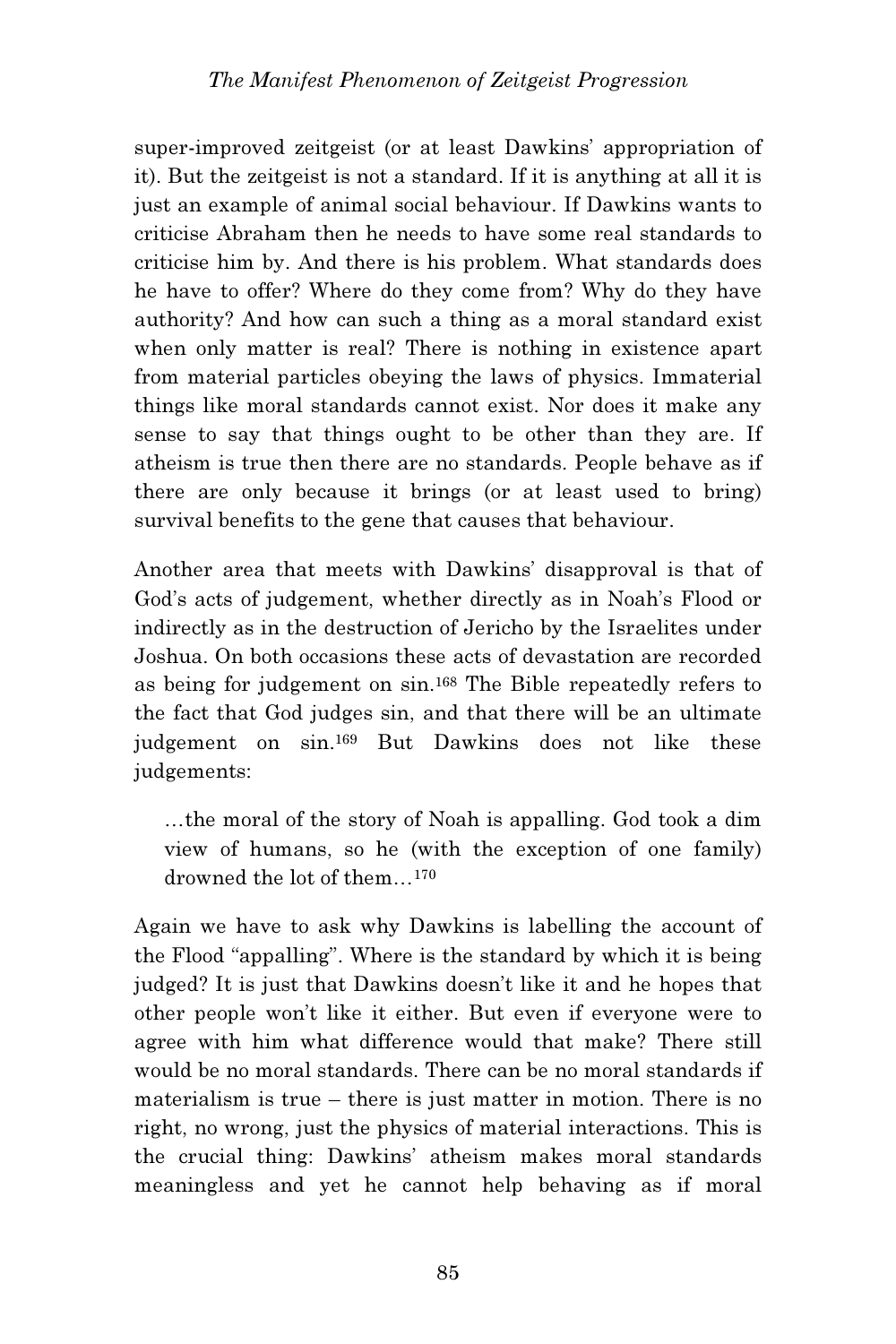standards are real. He cannot help behaving as if atheism is false. Every time he makes a moral complaint about the Bible, or anything else, he is just hammering another nail in atheism's coffin.

In chapter seven of TGD, The 'Good' Book and the changing moral Zeitgeist, Dawkins is supposed to be criticising the morals of the Bible so it is strange that he rarely mentions its moral teaching. Perhaps he thought that if people read what the Bible says about providing for the poor, about caring for widows and orphans; or the warnings to judges not to accept bribes, nor to be biased against the poor and the injunction to love even our enemies171 then they might not be as opposed to the Bible as he wants them to be. Where he does report the Bible's moral teaching he often misrepresents it. For instance he claims that "thou shalt not kill"172 only means you shall not kill Jews. How does he know this? Because, he says, it is what Moses Maimonides taught.173 Well, Maimonides is not the Bible. He was a mediaeval Jewish teacher who lived about 2500 years after that commandment was written and what he says about it is of no more significance than what Dawkins says about it. The commandment stands on its own and its meaning is clear. Similarly Dawkins says "love thy neighbour"174 just means "love another Jew".175 But it is clear that this is not the Bible's meaning because the Jews were explicitly commanded to love the foreigners living among them:

Love ye therefore the stranger: for ye were strangers in the land of Egypt.<sup>176</sup>

Dawkins claims that the Bible promotes what he calls "in-group" morality and "out-group" hostility<sup>177</sup> – that is caring for those who are members of the in-group and rejecting or opposing those in the out-group. He even goes so far as to say (referring to a work by an anthropologist called John Hartung) "Jesus limited his in-group of the saved strictly to Jews".178 This is so manifestly false that it is surprising that Dawkins would be prepared to go into print with it.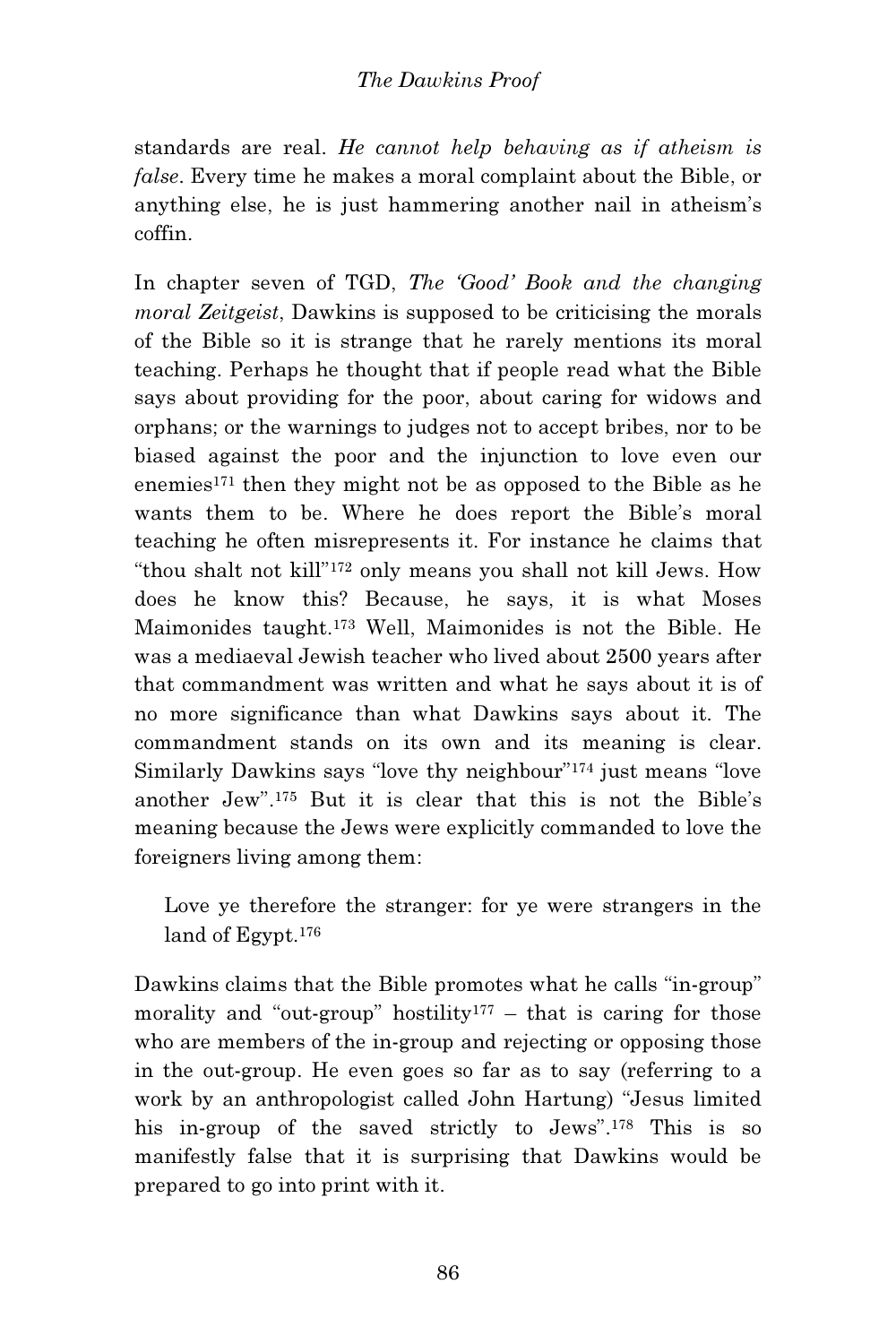Jesus certainly said that his mission was to the Jews, "I am not sent but unto the lost sheep of the house of Israel".179 Yet it is perfectly clear that he readily accepted faithful Gentiles. Jesus often commented on people's faith, rebuking his disciples for their lack of faith180 and commending the faith of those he healed.181 But there were only two people whom he commended for having great faith and both of them were Gentiles. One was a Roman centurion and the other was a woman from the region of Tyre and Sidon. It was to this Gentile woman that Jesus said that he was only sent to the lost sheep of Israel, yet when she persisted in her request for her daughter to be delivered from an evil spirit Jesus both granted her request and commended her faith:

Then Jesus answered and said unto her, O woman, great is thy faith: be it unto thee even as thou wilt. And her daughter was made whole from that very hour.<sup>182</sup>

The Roman centurion showed his faith when he recognised that Jesus had the power to heal his servant just by speaking the word:

The centurion answered and said, Lord, I am not worthy that thou shouldest come under my roof: but speak the word only, and my servant shall be healed… When Jesus heard it, he marvelled, and said to them that followed, Verily I say unto you, I have not found so great faith, no, not in Israel.<sup>183</sup>

Jesus praised this Gentile as having greater faith than he had found in Israel. This hardly fits with Dawkins' claim. And Dawkins' error becomes even more apparent when we read what Jesus said next:

And I say unto you, That many shall come from the east and west, and shall sit down with Abraham, and Isaac, and Jacob, in the kingdom of heaven. But the children of the kingdom shall be cast out into outer darkness: there shall be weeping and gnashing of teeth.184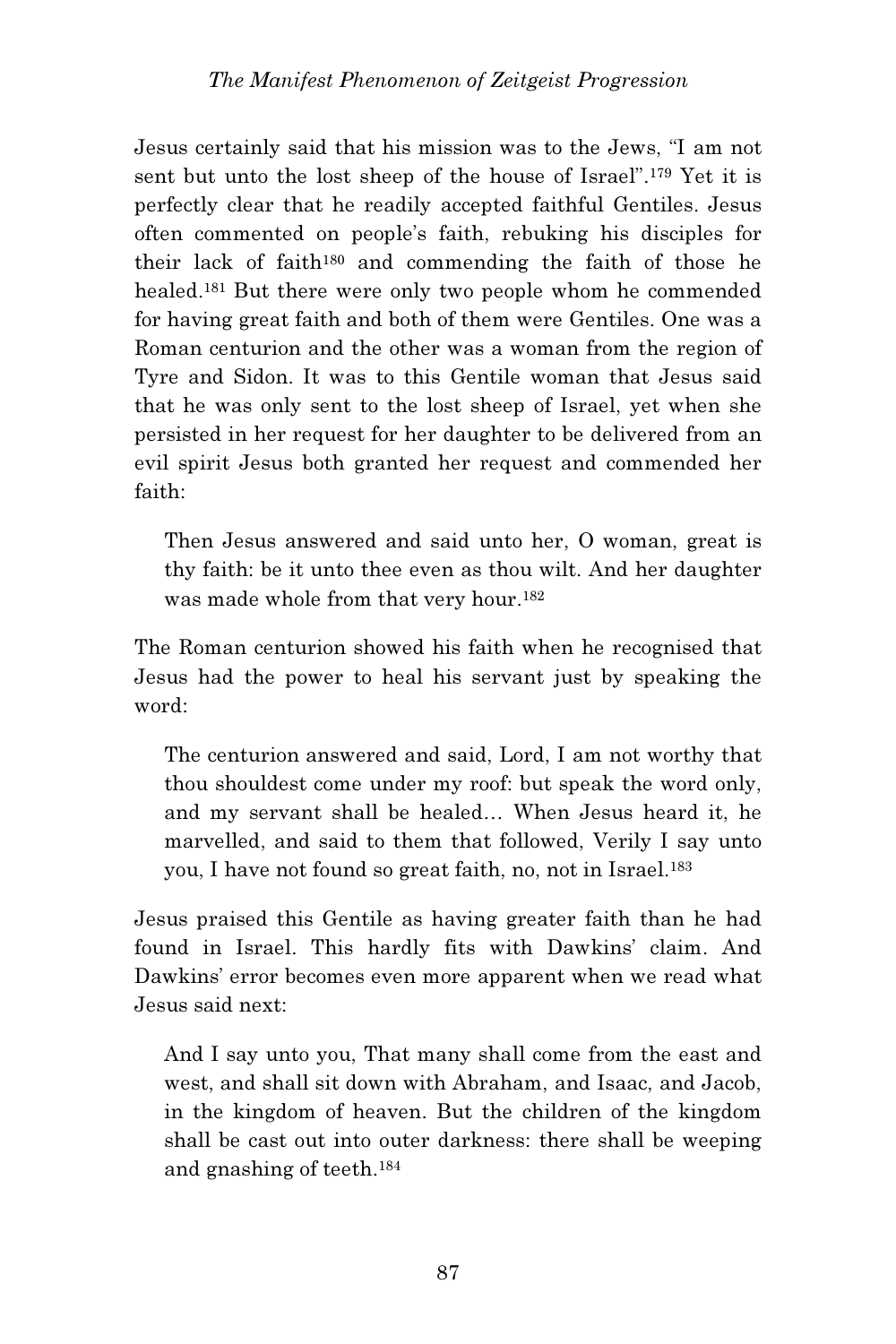Jesus told the Jews of his day that they were going to be cast out of the heavenly kingdom into judgement while Gentiles were going to be brought in. Yet Dawkins tells us that Jesus "limited his in-group of the saved strictly to Jews"! There is so much more that could be said on this topic. For example Jesus' opposition to in-group morality is the reason that we have the parable of the Good Samaritan rather than a parable of the Good Jew. The Jews of Jesus' day certainly did practice an in-group morality in opposition to God's commandment to love the stranger, and they were particularly prejudiced against the Samaritans.185 In his parable of the Good Samaritan,186 Jesus deliberately presented this member of an out-group as an example of obedience to God's command to love one's neighbour; while in the same parable he also presented members of the respected classes of Jewish religious society as uncaring and disobedient to God.

Another bizarre claim of Dawkins' is that the apostle Paul "invented the idea of taking the Jewish God to the Gentiles".<sup>187</sup> Again Dawkins ascribes this notion to John Hartung, but that does not excuse Dawkins for putting this nonsense in his book. The reality is that there were already many adherents to the Jewish God among the Gentiles before Paul ever set out on his missionary journeys. They would attend the synagogue<sup>188</sup> and Paul often encountered them on his travels. Some of them supported him<sup>189</sup> and some opposed him.<sup>190</sup> Paul did not even think up the idea of taking Jesus' teaching to the Gentiles. Jesus himself told his disciples that they were to go to the Gentiles;<sup>191</sup> and it was Peter, not Paul, who was the first apostle to preach to a gathering of Gentiles.<sup>192</sup>

There are more errors like this but the above is enough to show that Dawkins is not a reliable guide to the teaching of the Bible.

## The Zeitgeist Progression in Practice

According to Dawkins his "moral Zeitgeist" is on a path of continual improvement.193 It will be interesting then to see if we can measure the effects of its progression. What has happened to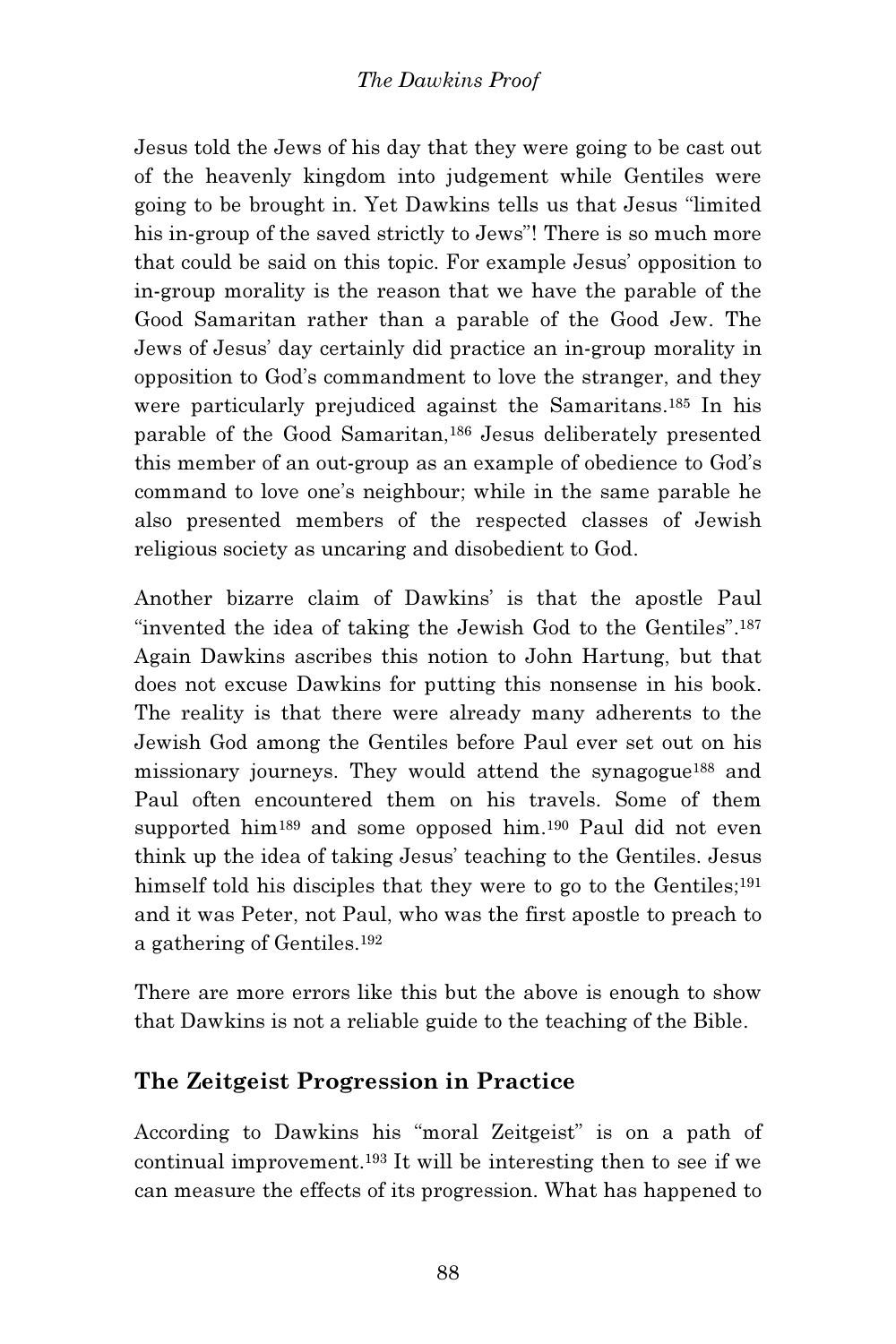society as Dawkins' zeitgeist has advanced? Certainly, over the last century, society has benefited from a growth in wealth and the development of technology, but those aren't moral issues. What has happened to society morally? That all depends on what one thinks is moral good. And here we face the problem that there isn't a real moral consensus. For example, if one thinks that divorce and abortion are bad then their increase over the past century will be interpreted as moral decline whereas if one thinks that the freedom to have abortion and divorce is good then their increase will be heralded as a sign of moral progress. The divorce and abortion figures are good examples of the fact that there has been moral change but that there is dispute as to whether that change is good. To avoid that dispute I want to look at something that most of us can agree on as a moral indicator, namely the incidence of crime. How has this been affected by the advance of the zeitgeist?

A good source of information on this topic can be found in the figures for recorded crime in England and Wales which are available as an Excel spreadsheet from the Home Office web site.194 It is a large spreadsheet and I cannot cover all of the data here, but I will concentrate on crimes that show something of the way that people treat one another and the respect, or lack of it, that they have for their fellow man. The graphs on the following pages show the historical trends in three categories of crime over the century from 1898, when the records began, to 1998.<sup>195</sup> Firstly, there is violent assault. This is composed of the figures for "More serious wounding or other acts endangering life" (which increased from 271 instances in 1898, to 12,833 in 1998) and "Other wounding etc" (1,086 in 1898, 231,360 in 1998). Secondly there is the graph for sexual assault which is composed of the figures for "Indecent assault on a male" (49 in 1898, 3,885 in 1998), "Indecent assault on a female" (798 in 1898, 18,979 in 1998) and rape (236 in 1898, 6,898 in 1998). Finally there is the graph for robbery, referring to stealing by force from a person (354 in 1898, 62,652 in 1998). The graphs show the trends more clearly than numbers can: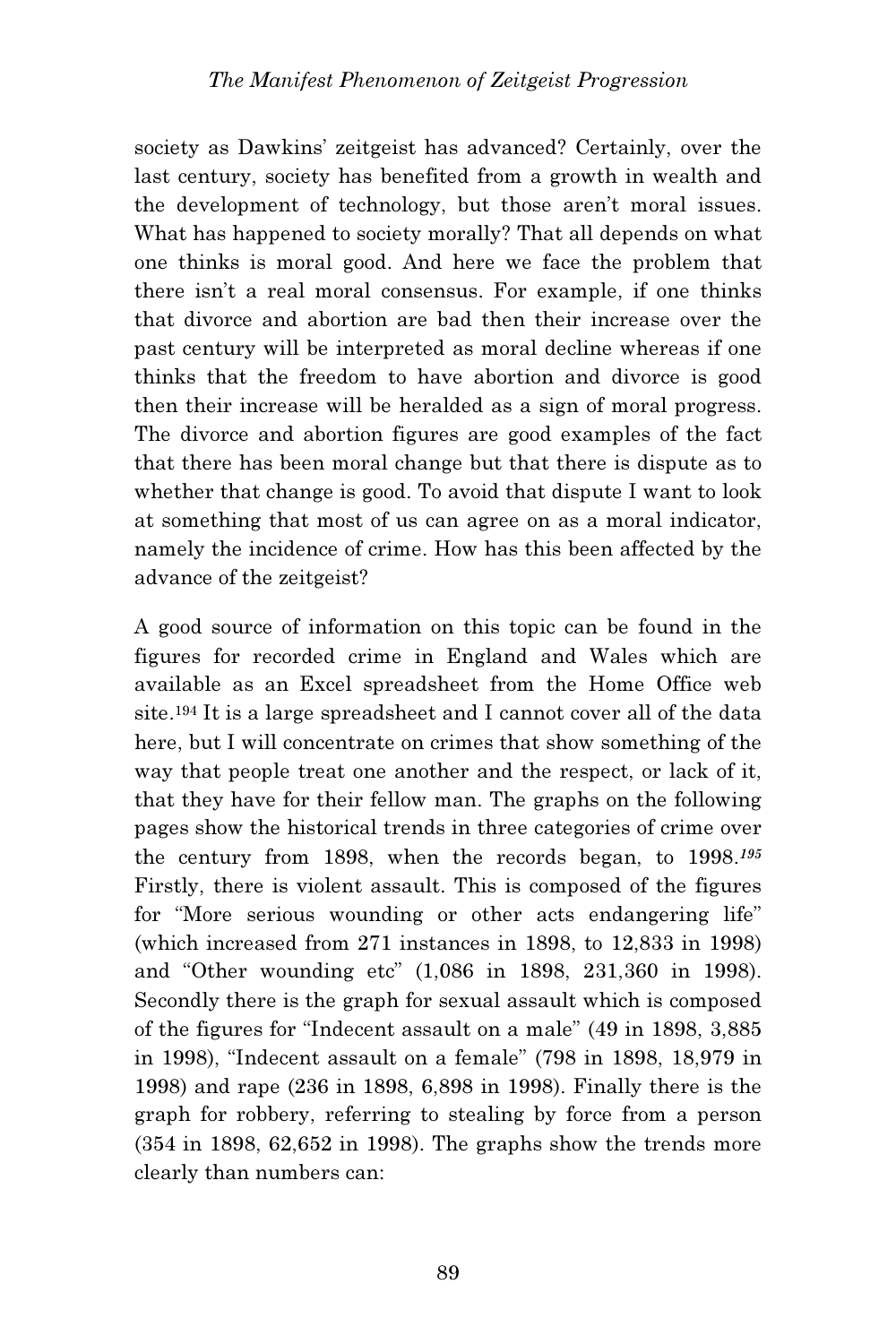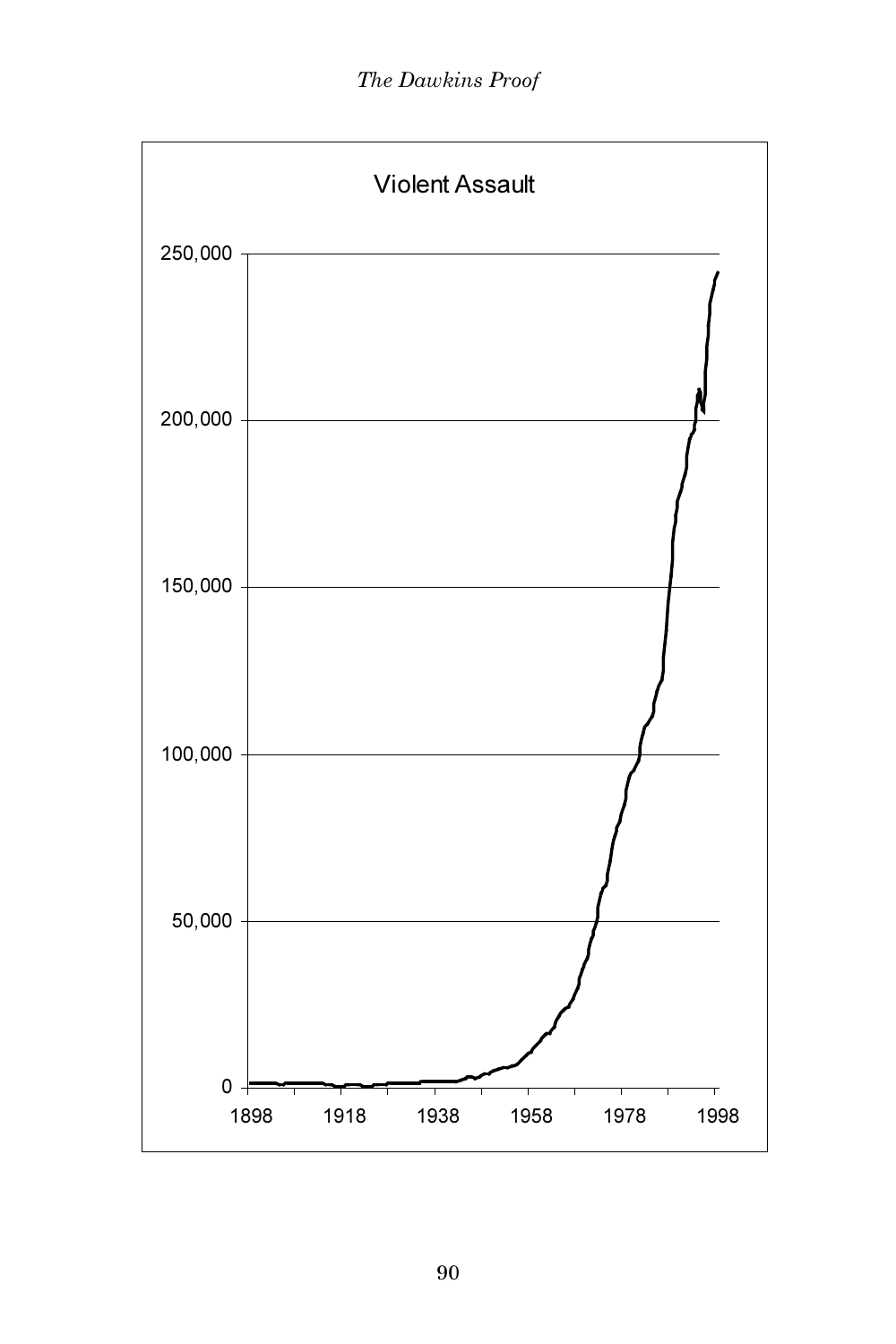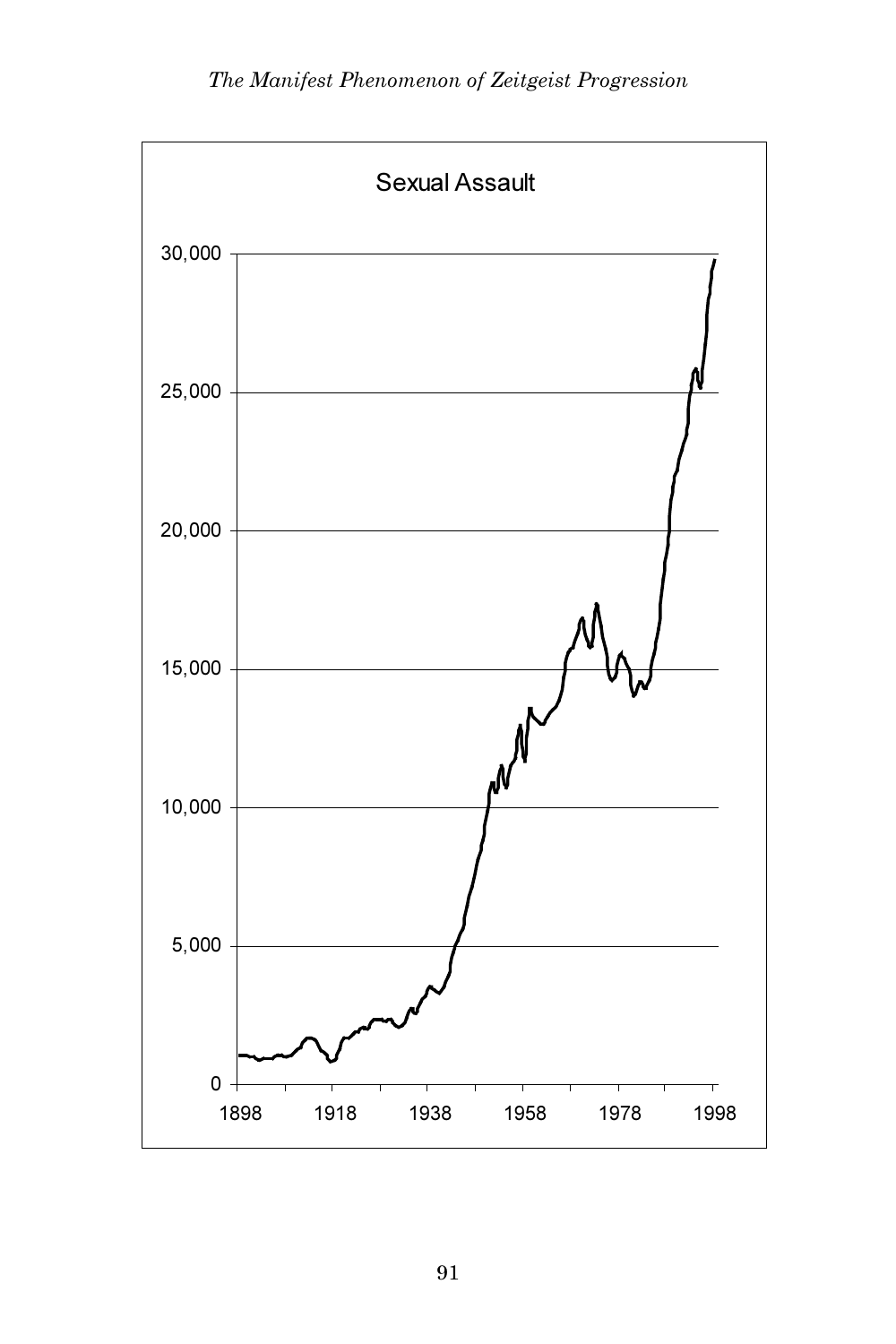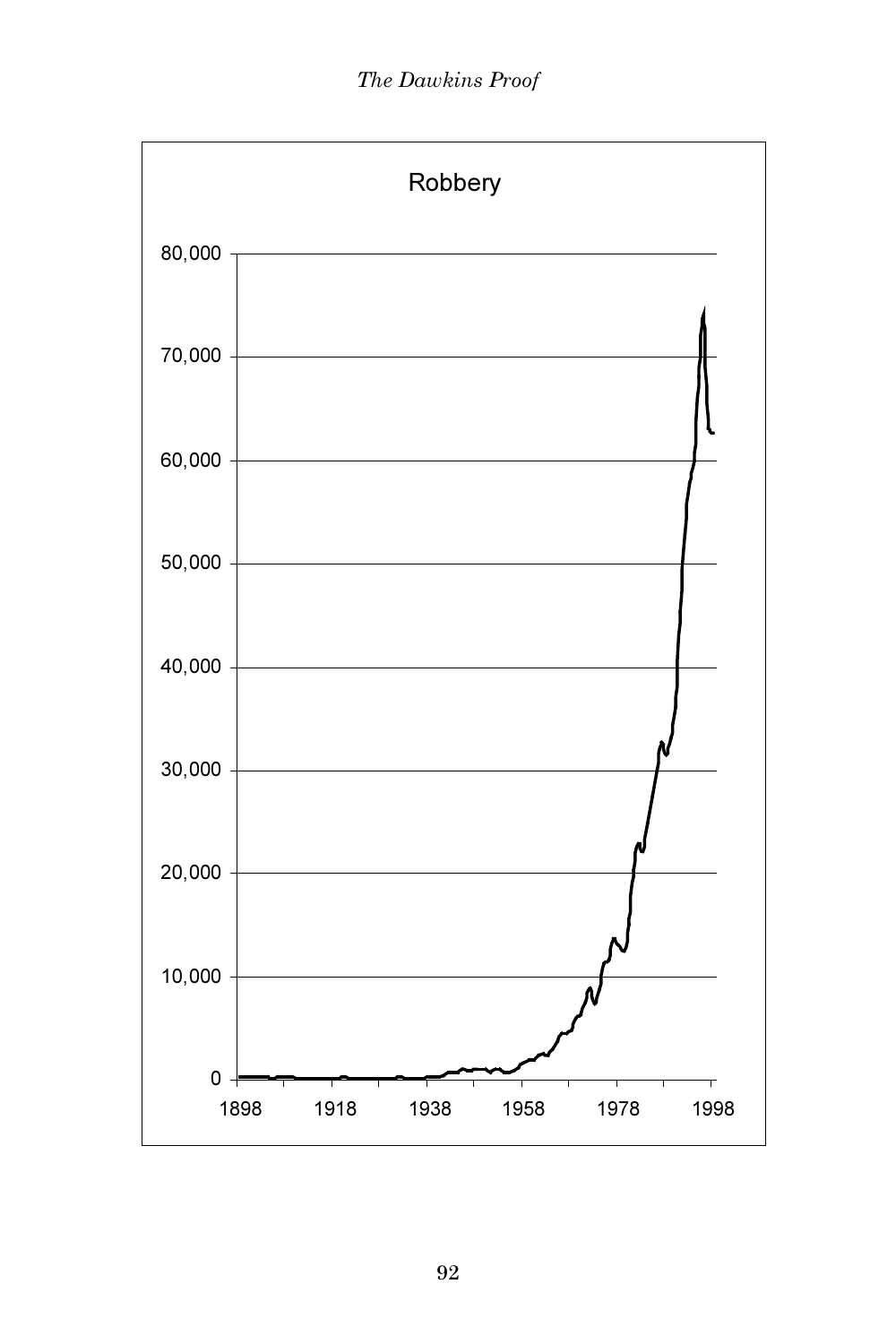That is Dawkins' "Zeitgeist Progression". As his "enlightened consensus" has advanced over the last century the result has not been a society of peace and love but one of rapidly increasing violence. These figures are not a mistake, they are the official UK Government statistics which you can check for yourself. Dawkins' idea of social moral advance is completely untenable in the light of these data.

The categories of crime in the graphs are not the only ones that show a shocking increase. Other crimes have also increased phenomenally as you can verify from the spreadsheet. But these particular figures show how people treat each other. They are not about fraud against insurance companies or theft from empty buildings but the blood and hatred of direct violence against another person.

The graphs show very starkly what has happened over the last century as society has turned away from a Christian foundation and an increasing number of people have rejected the idea of God's absolute moral law. If there are no absolute moral standards then it is easy to ignore and argue away any moral inclinations that we may have in order to do something contrary to them; and so anger turns to violence, lust turns to rape and greed turns to robbery because there are no real moral laws that forbid these things.

In the light of Dawkins' opposition to the religious instruction of children it is interesting to note that this social moral decline has happened as the serious Christian education of children has declined. In the nineteenth century churches set up schools that taught the Christian faith along with the other lessons they gave, as did the early state schools.<sup>196</sup> In his book The Uncertain Trumpet, Norman Dennis describes the changes in the Christian content of school education. Referring to the Committee of the Privy Council for Education set up by the prime minister, Lord John Russell, in 1839, Dennis notes that: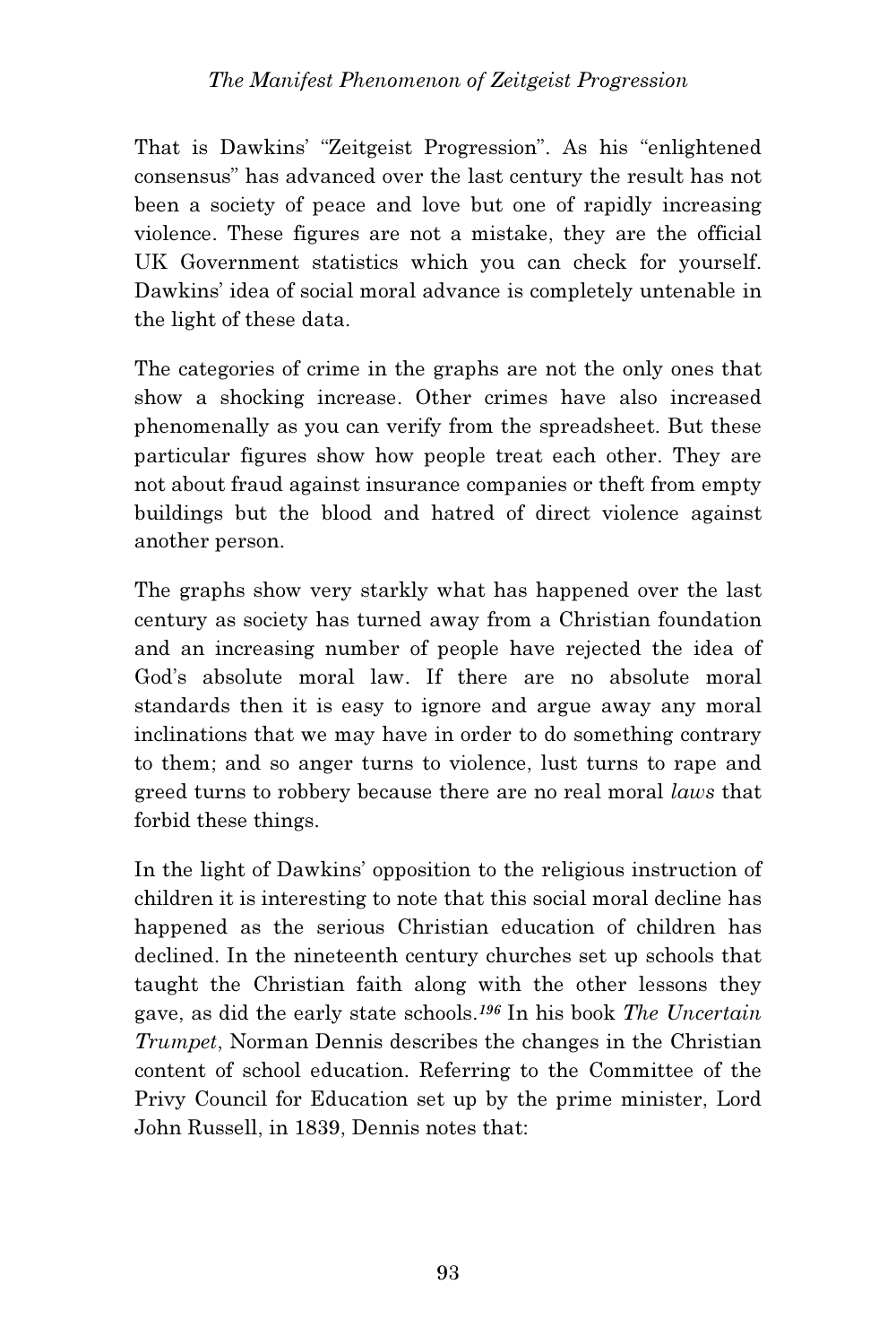One of the Committee of Council's important assumptions was that instruction in Protestant Christianity was 'the main element of their work'.<sup>197</sup>

Contrast that with the situation 140 years later when, as Dennis records:

In his 1978 Reith lectures, Edward Norman, at that time Dean of Peterhouse, Cambridge, drew attention to what he saw as the 'marked similarity' between the typical school course on religion in the Soviet Union and the new courses in Britain. In the Soviet Union the courses were deliberately aimed at fostering 'scientific atheism' as an essential component of communism.<sup>198</sup>

Religious instruction of children, the very thing that Dawkins describes as "mental abuse",199 had a profoundly beneficial effect on society. It taught children that life has real meaning and value, that it is not just the mechanistic outworking of the impersonal laws of physics. That in itself was very significant as it removed the frustration of a meaningless existence that drives many to personally and socially destructive behaviour. Secondly it taught that there are real moral laws given to us by our creator, not just an arbitrary, changing social consensus that is devoid of any authority. It also provided the respect for marriage that gave stability to family life and hence stability to society as a whole. As serious Christian education has declined and as serious Christian belief has declined so these foundations have been undermined with a resultant decline in personal selfgovernment and thus of social order. This is not at all to say that atheists are criminals but that the absence of Christian education leaves a moral vacuum. Atheism is unable to fill this vacuum because there is nothing in atheism to provide for an idea of moral law that actually is law in any real sense.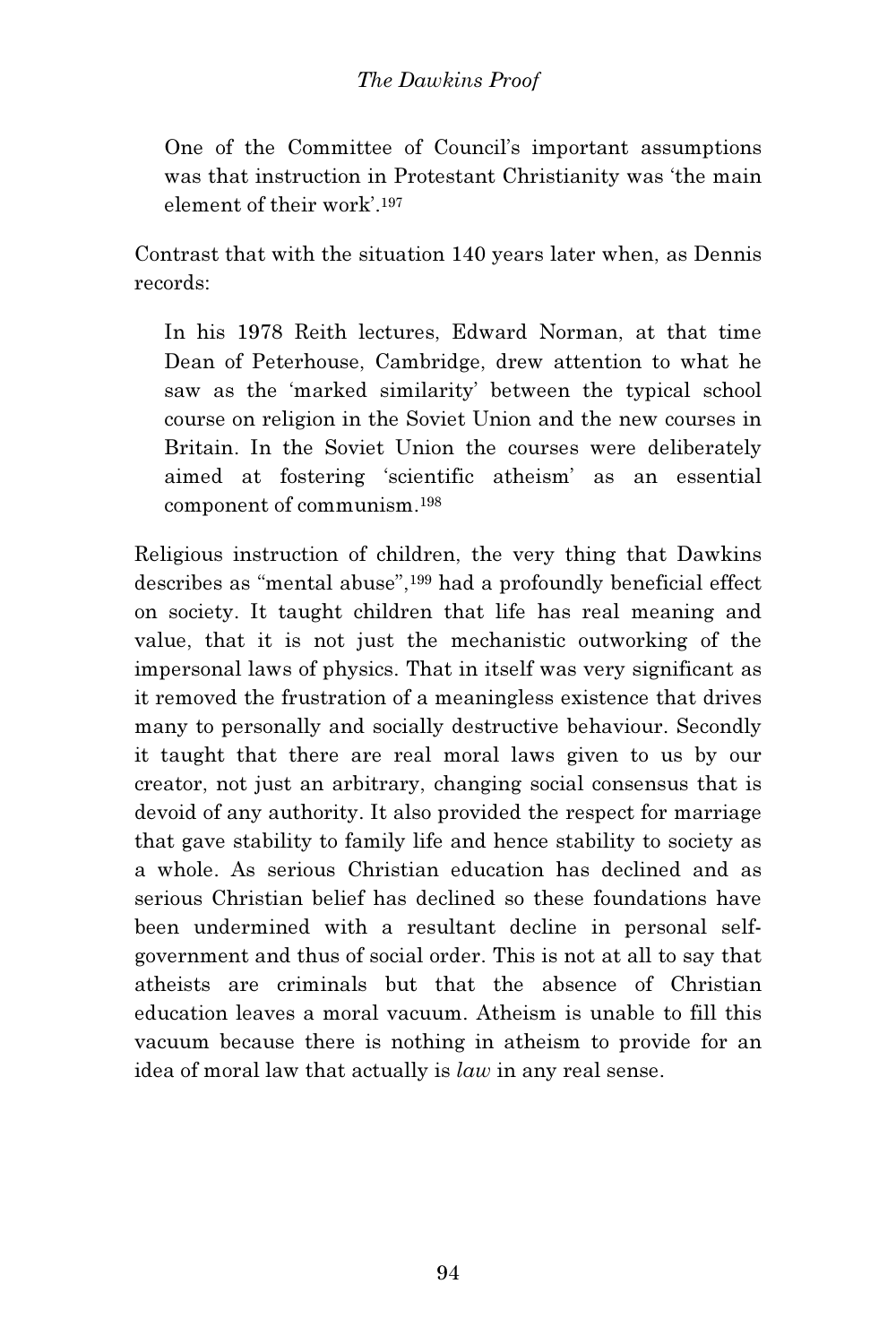## In the Name of Atheism

Before we leave the topic of morality it is worth referring to Dawkins' view that while religion is a force for evil, atheism is not. He says that there have frequently been wars fought in the name of religion but that he doesn't know of any fought in the name of atheism.200 But this is not to compare like with like. There may not, strictly speaking, have been wars fought for the belief that God does not exist, but nor have there been wars fought for the belief that God does exist. There have been wars fought in the cause of theistic belief systems but there have also been wars fought in the cause of atheistic belief systems. In fact, far more destructive than any religious war has been the wholesale extermination of tens of millions of people by the leaders of their own nations (Mao, Stalin, Pol Pot) all done in the cause of promoting an atheistic belief system.

Not only is terrible evil done in the cause of atheistic ideologies but evil is also done in the name of atheism itself. While most atheists would be appalled by this, Dawkins simply denies that the problem exists. "Individual atheists may do evil things but they don't do evil things in the name of atheism",201 he says. But there can be no doubt that this happens. Take, for example, the well-known case of Georgi Vins: In April 1979 Vins arrived in the USA as part of a Cold War prisoner exchange.<sup>202</sup> He and four political dissidents were being exchanged with the Americans for two convicted Soviet spies. But Georgi Vins was not a spy nor would he have considered himself a political dissident. He was a prisoner because he was involved in organising a group of churches that wanted to stay free from state control.

Vins' father was a missionary who had been arrested in the mid 1930s and never seen again – the family was later informed that he had died. In the late 1950s the church that Vins attended gave in to pressure from the government and prohibited children from accompanying their parents to church. (The Soviet authorities obviously shared Dawkins' concern to protect children from mind viruses.203) As a result of this and related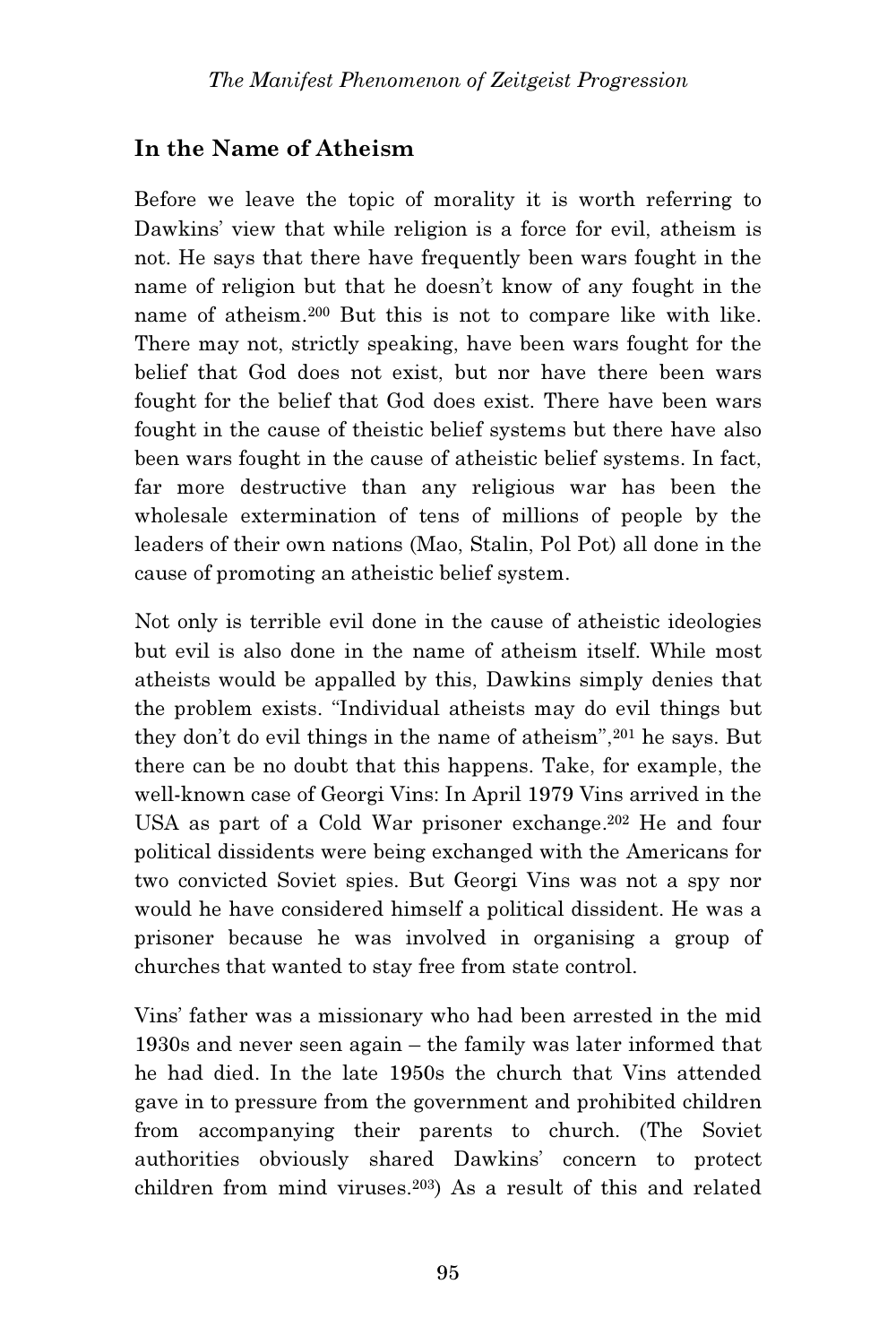changes Georgi Vins became involved with the underground church movement.

Vins' daughter Natasha has written a book, Children of the Storm, describing the family's experiences:

In October of 1962, a long article criticizing Christians appeared in the Evening Kiev newspaper. My parents' names were mentioned in it… As a result of the article in the Evening Kiev, Mama lost her job. Papa was demoted from his position as the department head to an ordinary engineer… At school I was summoned twice a week… for "atheistic instruction."<sup>204</sup>

Apparently the principal's assistant, after several sessions with me, had sent a report to the regional office stating, "Natasha Vins is not responding to re-education, and the school requests that city officials take appropriate action." As a result, a court case was opened to deprive my parents of their parental rights.<sup>205</sup>

Although the Vins children were not taken from their parents the threat was real enough for it had happened to other families. It was also used to try to induce Natasha to join the Young Pioneers (the Soviet atheist youth organisation):

"…if you become a Young Pioneer, you will remain at home with your parents and little brother and sister."<sup>206</sup>

In 1966 Georgi Vins was sentenced to three years imprisonment because of his work with the unregistered churches. After his release he returned to working for the churches and had to go into hiding to avoid arrest. In 1971 Natasha's grandmother was put on trial for her part in documenting persecution and petitioning the government over it. For complaining about persecution she was sentenced to three years imprisonment for slander of the Soviet State.207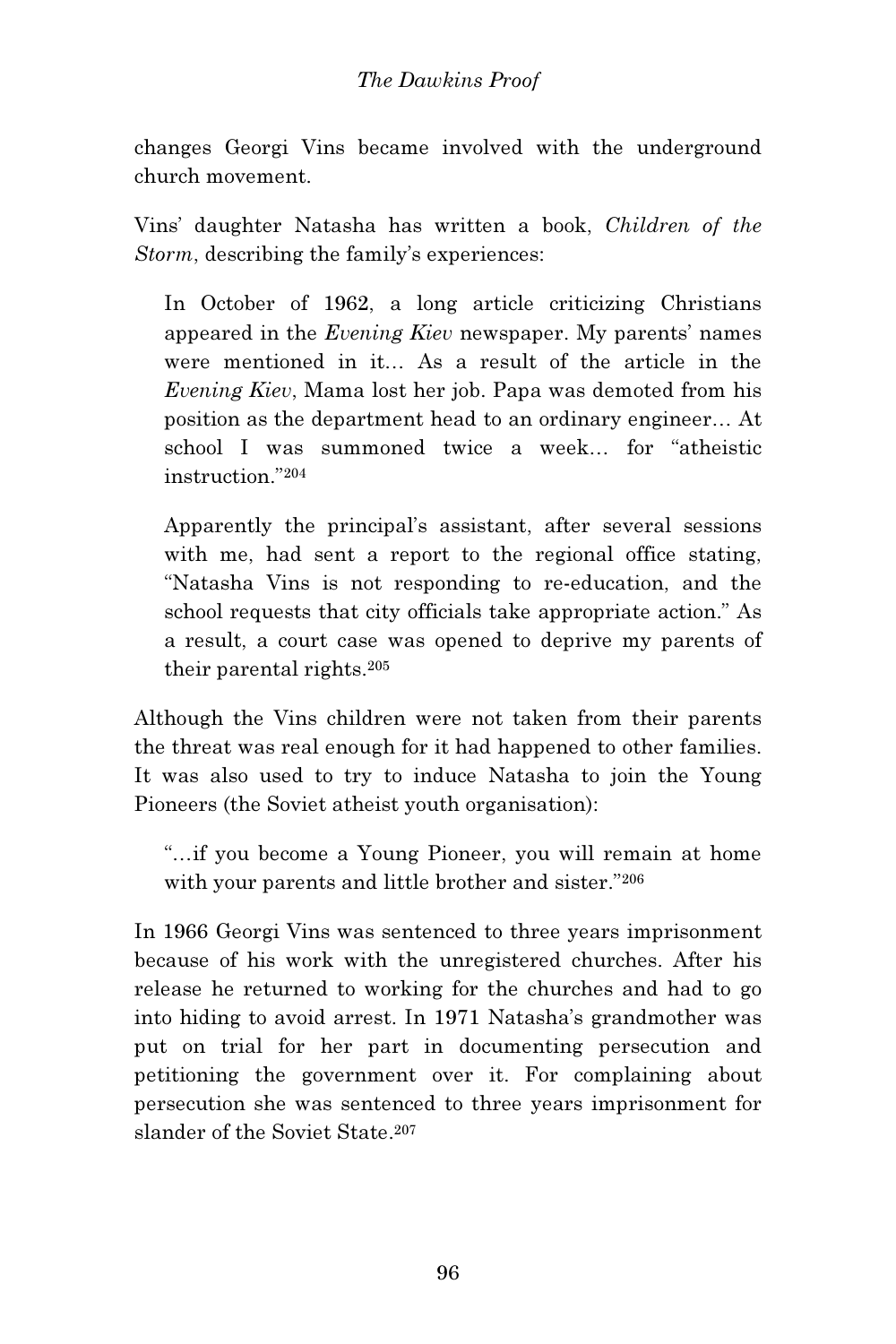In 1974 Vins was captured and in 1975 sentenced to five years in a labour camp to be followed by five years internal exile in Siberia. As a result of international pressure he was, in 1979, stripped of his citizenship and expelled from the country as described above. In 1990 Mikhail Gorbachev restored Vins' citizenship and he was able to return to visit his homeland. In 1995 he finally gained access to his father's KGB file and found that he had been executed in 1936.

This is an example of the persecution suffered by one family. The same sort of thing happened over and over again to other innocent people whose only crime was that they were not atheists. This was not an isolated event and it was not the result of a lone persecutor abusing the system. Rather it was the purpose of the system to persecute religious believers in order to promote atheism. Though Dawkins denies that it can happen, this was deliberate, systematic evil committed in the name of atheism.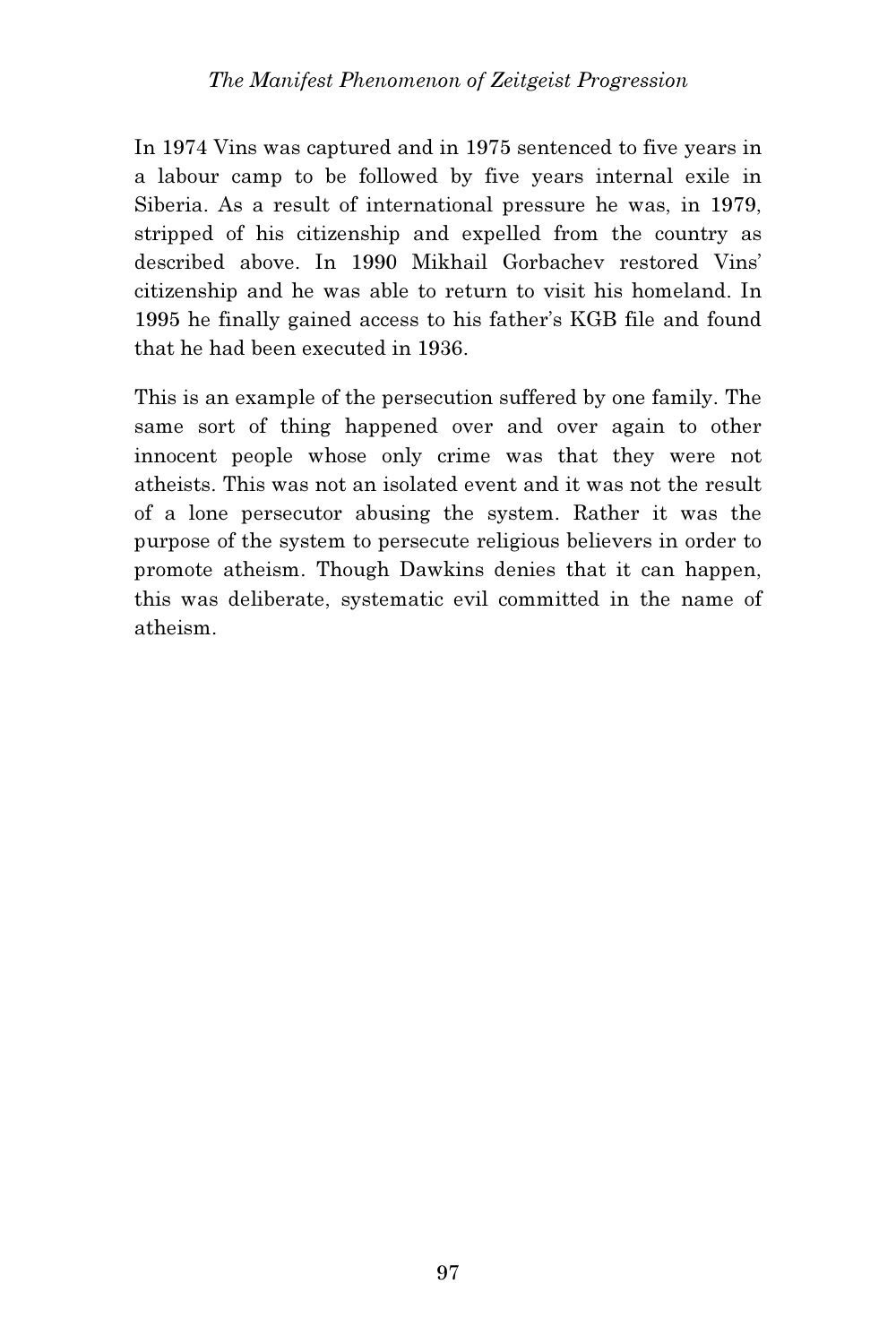# Chapter Seven Completely Superseded by Science

Dawkins is very dismissive of the explanatory role of religion. He says that religion once aimed to explain man's existence and the nature of the universe but that, "In this role it is now completely superseded by science".<sup>208</sup>

According to Dawkins science is the great explainer. But that raises a question: how do we explain science and, more particularly, how does atheism explain science? For science to be possible two things are necessary. Firstly the universe needs to behave in an orderly and predictable way and secondly there need to be standards of reason that will enable us to think reliably about our observations.

How does Dawkins' view of the world account for these things? How can we predict the future behaviour of matter? How can there be laws that tell us how we ought to think? Dawkins doesn't tell us how atheism explains these foundations of science. He seems to naively believe in science without thinking about whether or not it is compatible with his underlying worldview. The closest he comes to explaining science is when he responds to cultural relativists who promote other views of truth as valid alternatives to the western scientific approach. When such people suggest that the scientist's use of evidence is a fundamentalist faith Dawkins points out that while these relativists may philosophically deny the validity of evidence, in practice we all rely upon it.209 He deals with this issue of cultural relativism at greater length in the essay What is True? which appears in A Devil's Chaplain. He points out that science works: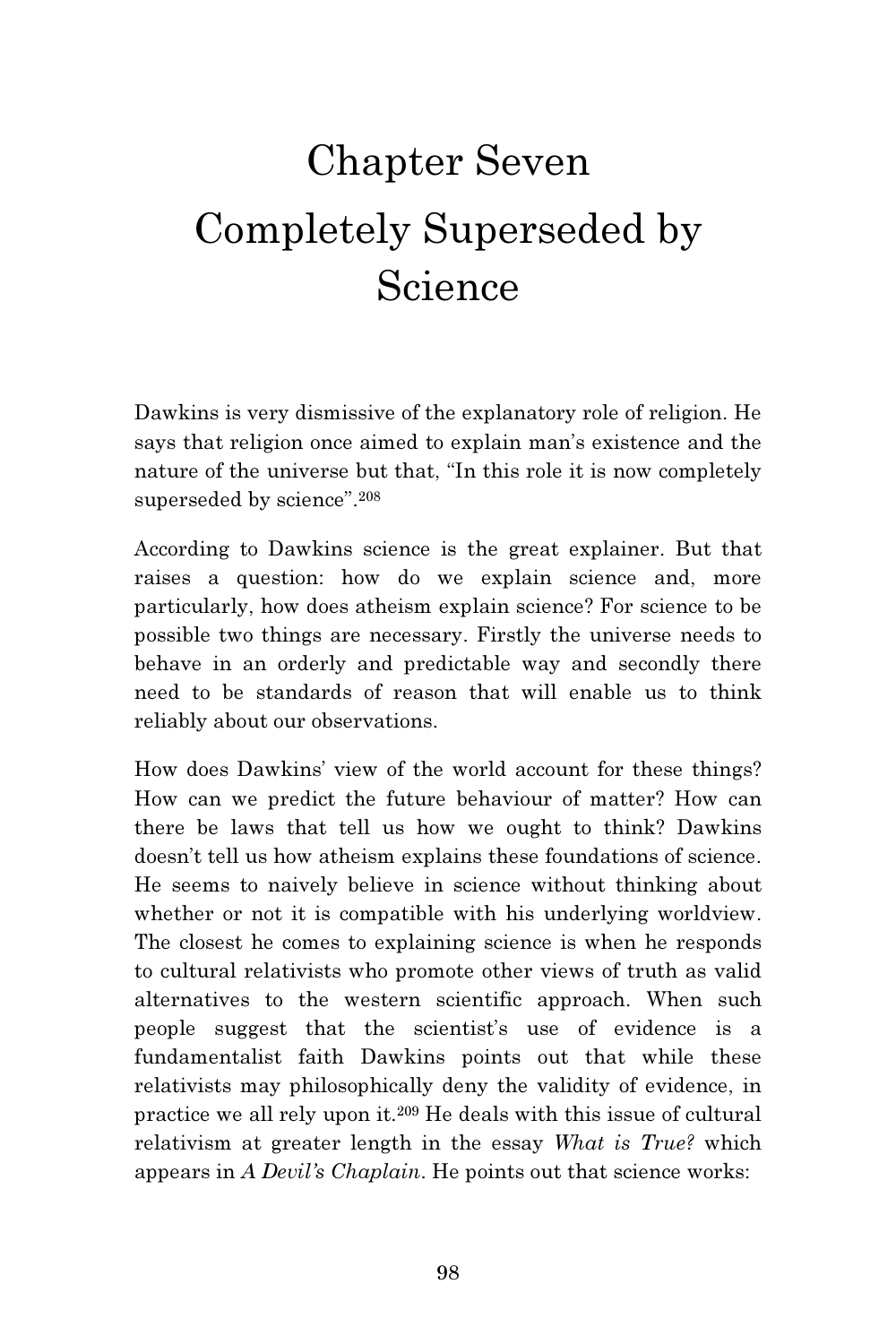Science boosts its claim to truth by its spectacular ability to make matter and energy jump through hoops on command, and to predict what will happen and when.<sup>210</sup>

And he says that if we were to consider scientific truth as just one view among many, "Trobriand truth, Kikuyu truth, Maori truth,… feminist truth, Islamic truth, Hindu truth…" then scientific truth is the only one that regularly wins converts from the others.<sup>211</sup>

That last point is debatable. People do convert to a western scientific view of the world but others convert from the western view to its competitors – for example to eastern mystical religions. The other points are true enough though: we do all use evidence and science does enable us to control and predict nature. But, even if we grant all Dawkins' points it doesn't explain anything. It merely tells us that there is this powerful phenomenon of science to account for. How does atheism account for it? Dawkins doesn't say.

Here is the Charles Simonyi Professor for the Public Understanding of Science who has written a book to promote atheism and yet in that book he doesn't tell us how atheism accounts for the reality of science. This is disappointing to say the least, but it needn't stop us from examining the matter and asking how those two foundational requirements for science – predictability and reason – fit with the atheist worldview.

## The Predictability of Nature

Firstly the predictability of nature. Science is possible because the universe behaves in an orderly way. Events happen as the result of prior causes and a given set of causes will always produce the same result, time after time after time. Science is built on this orderliness of nature. The laws of motion, and the law of gravity, for example, have been formulated as the result of careful investigation in the past and they now enable us to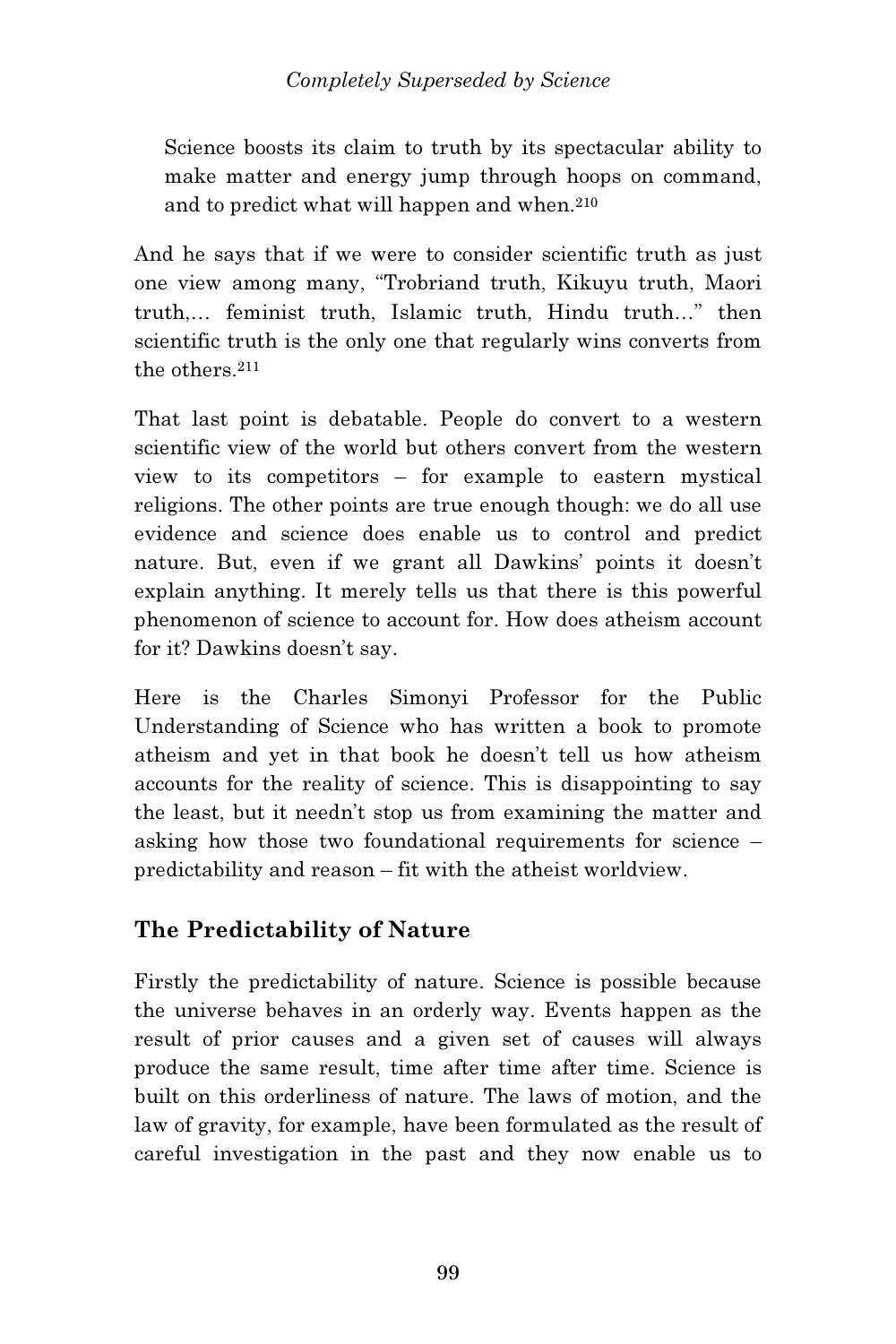accurately predict the future movement of an apple falling or a spacecraft orbiting a planet.

As a result of these laws formulated in the past we can confidently predict the movement of objects in the future. But why are we so sure that these laws will apply in the future? Why should things in the future behave in the same way that they have in the past?

It may seem that the question is very easy to answer. We can know that things in the future will behave in the way they have in the past because our past experience has always proven this to be the case. Whenever we have predicted that the apple will fall if we release it it has always fallen and never hovered in space nor risen. Whenever we have drunk a glass of water we have never found that the properties of water have changed so that it has become deadly poison.† We see this consistency in all our daily experiences and in every scientific experiment. Over and over again we have seen that our predictions and expectations have proven true. Over and over again we have seen that things in the future behave in the same way that they have in the past. Therefore we can know that they will continue to do so in the future.

However, a little thought will show that this is not a valid answer. The fact that the future has been like the past in the past does not tell us that the future will be like the past in the future, unless we assume the principle that the future will be like the past. But this is to assume the very thing that needs to be proved. This answer therefore begs the question and proves nothing.

Another attempt to answer the question might be to say that we can know that the future behaviour of things will match their

j

<sup>†</sup> I am not talking about harmful substances being added to water but the properties of water itself. We assume those properties are unchanging.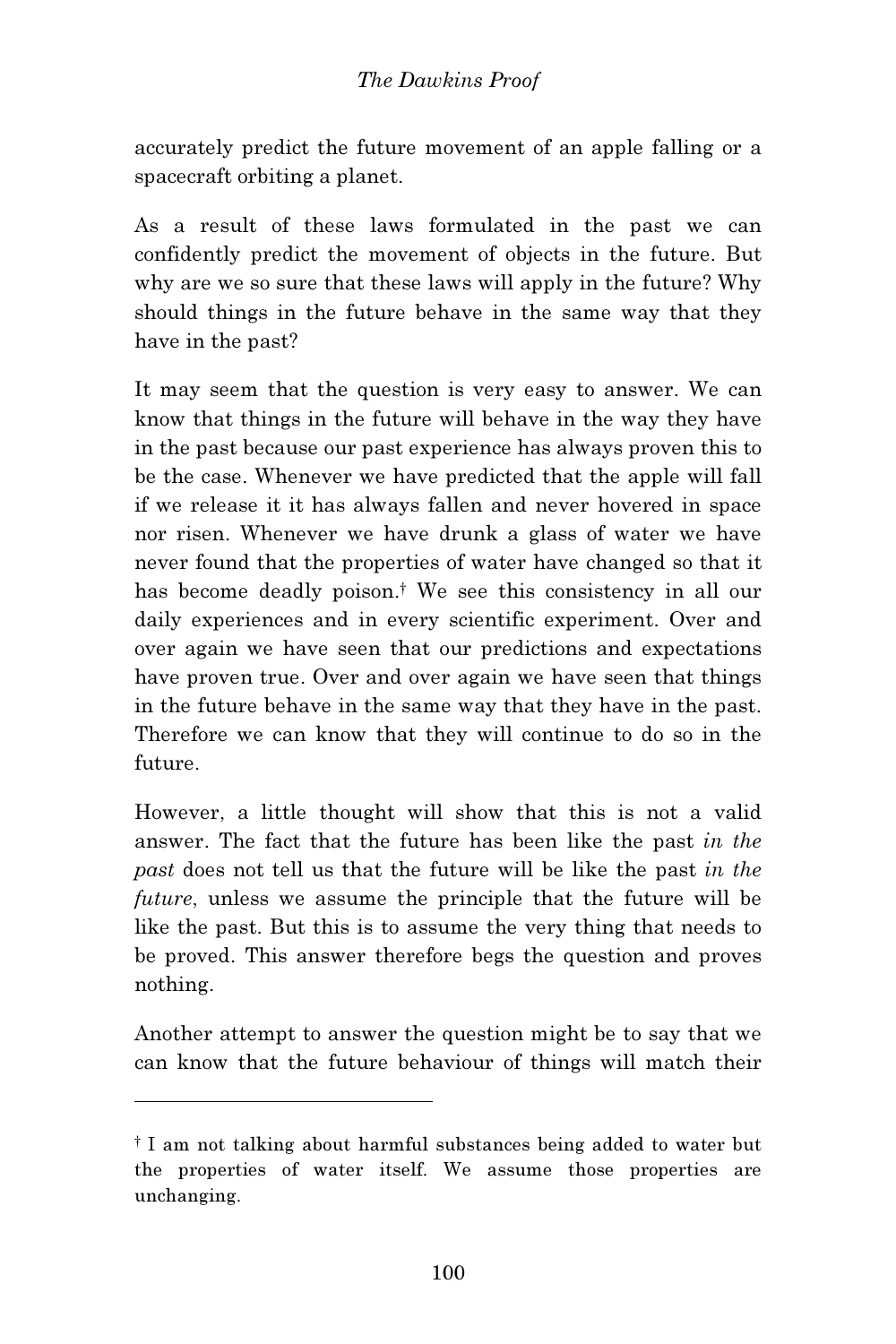past behaviour because the properties of matter are unchanging. Again this sounds fine until we start to think about it. Then we soon find that it doesn't answer the question at all. All that we know about the properties of matter is that they have been unchanging in the past but that tells us nothing about the future unless we assume that the future will be like the past. This again means assuming the truth of the thing that we are trying to prove and so proves nothing.

There is, in fact, no way that the belief that the future will be like the past can be proved by experience of the past. Any attempt to do so will be found to be assuming the principle that it is trying to prove. But, on the basis of atheism, all that we can have access to is transient experience of the present and recollections of the past. From that experience we can never produce an explanation of why things in the future will behave in the way that they have in the past. In short atheism cannot account for the predictability of nature and thus it cannot account for science.

This doesn't mean that atheists can't do science. In the previous chapter we noted that atheists do have moral standards even though atheism cannot account for the reality of moral standards. Similarly atheists do expect the future to be like the past even though atheism cannot explain why it should be. Atheists can do science, the problem is that atheism cannot account for science.

The predictability of nature is something we automatically take for granted. It is essential not only for science but for every action of everyday life, and I am not at all denying its reality. Nature is predictable and it will continue to be predictable. Atheism cannot explain this, but Christian theism can. The predictability of nature follows naturally from Christian teaching. The facts that God created the world, that he sustains the existence of his creation and that his character is unchanging212 mean that we do have a basis for expecting the future to be like the past.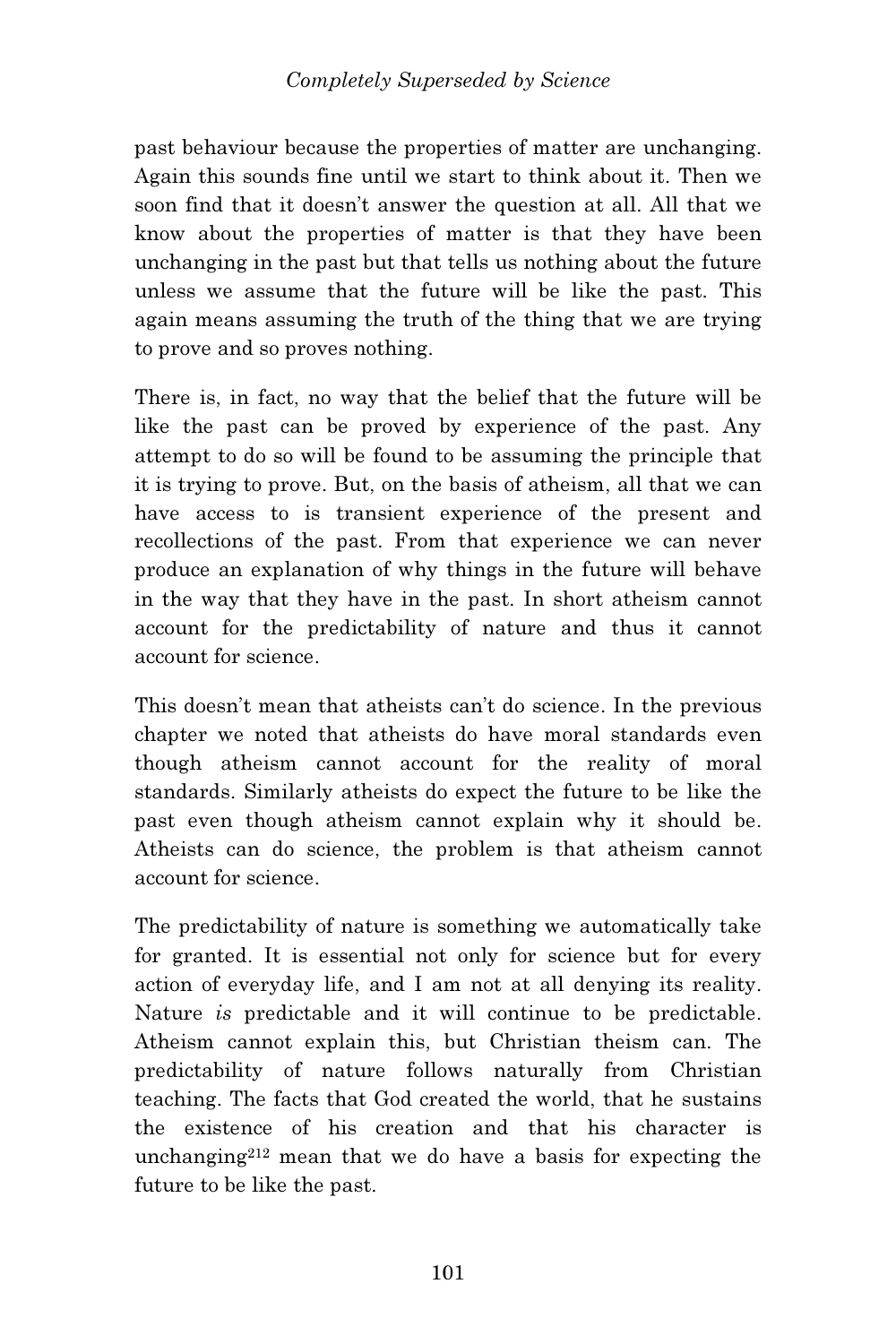When Dawkins talks about the power of science to predict the behaviour of matter he is emphasizing something that atheism cannot account for. When he expects the future to be like the past he is living as if God exists.

## Reason

Alongside the predictability of nature the other essential foundation of science is reason. We cannot make any use of scientific evidence unless we can reason about it. Dawkins certainly believes that his worldview is based on reason. In fact he views it as rationalism *per se*. In TGD he quotes a comment by geneticist Jerry Coyne:

To scientists like Dawkins… the real war is between rationalism and superstition. Science is but one form of rationalism, while religion is the most common form of superstition.<sup>213</sup>

Has it ever struck you how strange it is that atheists, who are materialists, often present themselves as the defenders of reason, which is immaterial? There is a manifest need for Dawkins to explain how there can even be such a thing as reason if all that exist are material particles interacting in space. Sadly, he attempts no such explanation though he does assure us that thought is a physical thing:

Human thoughts and emotions emerge from exceedingly complex interconnections of physical entities within the brain.<sup>214</sup>

Thought is a product of the interactions of physical entities in the brain. In other words thought is a result of the laws of physics. But this doesn't explain reason. The entities in the brain don't always react in a way that produces a rational result. Reason therefore requires the existence of standards of reason. There must be laws of logic that tell us what is valid reasoning and what is not. In other words there must be laws that tell us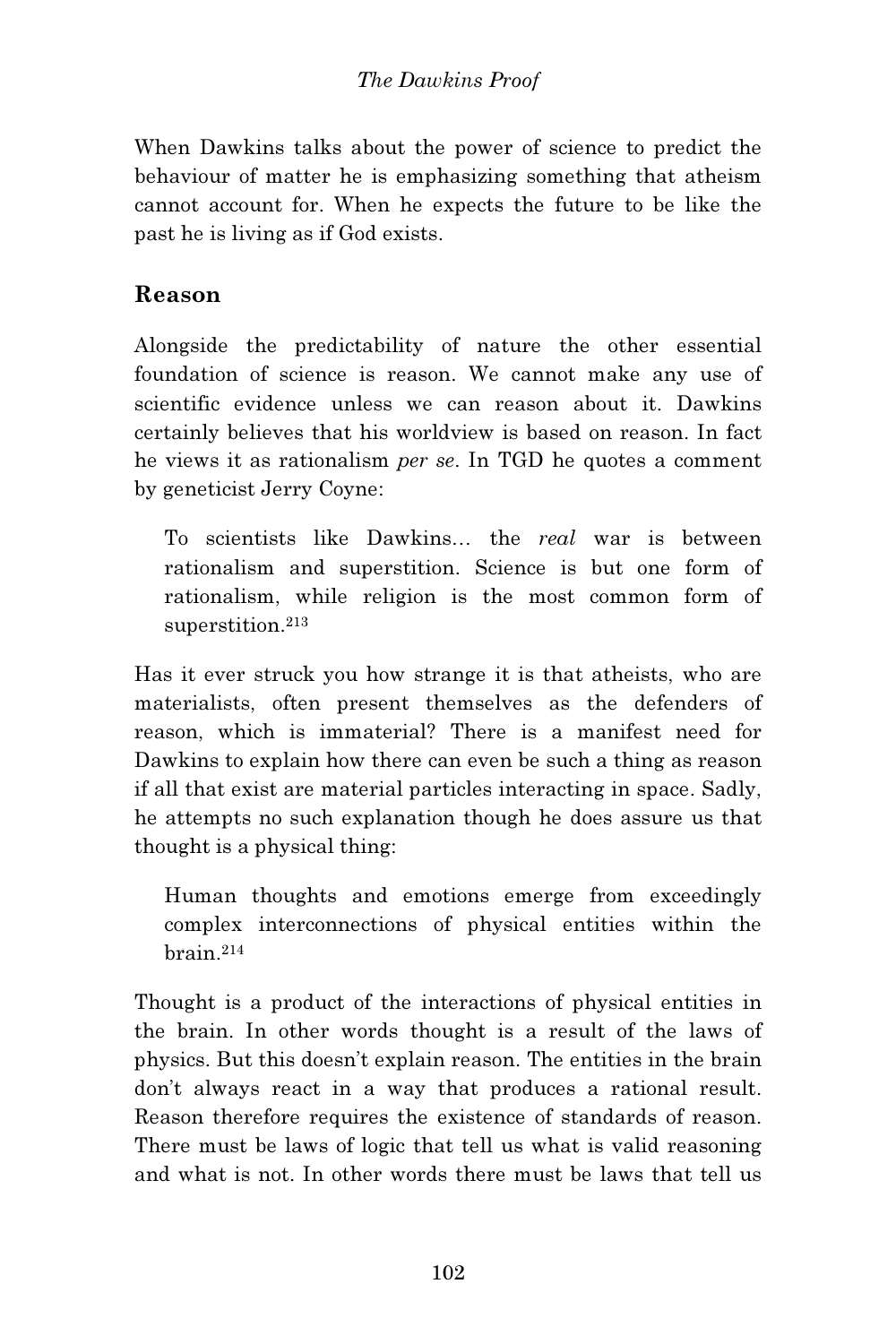what the physical entities in the brain *ought* to do, as opposed to what they actually do. For example in the previous section we looked at attempts to prove the predictability of nature based on an evaluation of past experience and we noted that such attempts always commit the fallacy of begging the question. It is not valid reasoning to include as a premise that which we are trying to prove. This is a law of reasoning. But do such laws really exist? Accounting for the existence of any sort of universal standard or value is always a problem for atheism because such things obviously cannot be made out of material particles. Dawkins insists that only matter exists, so how can the laws of logic exist?

One answer would be to say that the laws of logic are a manmade idea – an individual preference or a social convention. They are a set of rules that men choose to use when they discuss, research and reason about a subject. Of course, if the laws of logic are just a preference or a convention then different individuals and different societies will have different preferences and along with western scientific truth there will also be "Trobriand truth, Kikuyu truth, Maori truth,… feminist truth, Islamic truth, Hindu truth". Such a view makes truth and proof meaningless because any individual or group can define their own laws of thought and thus make their own beliefs "true" by definition. As we've seen, Dawkins rightly rejects that possibility.

The alternative is to try to find a material foundation for the laws of logic. For example it could be claimed that the laws of reason exist as a pattern of behaviour in the human brain. But there is no such thing as "the human brain". There is no singular, universal, standard human brain. Rather, there are nearly seven billion distinct human brains. And, as we have noted, people do not always think rationally. There are clearly different patterns of behaviour within a person's brain at different times and different patterns in different brains. And so there is a need for standards of reason to say which patterns are right. But if only matter is real how can such universal standards exist?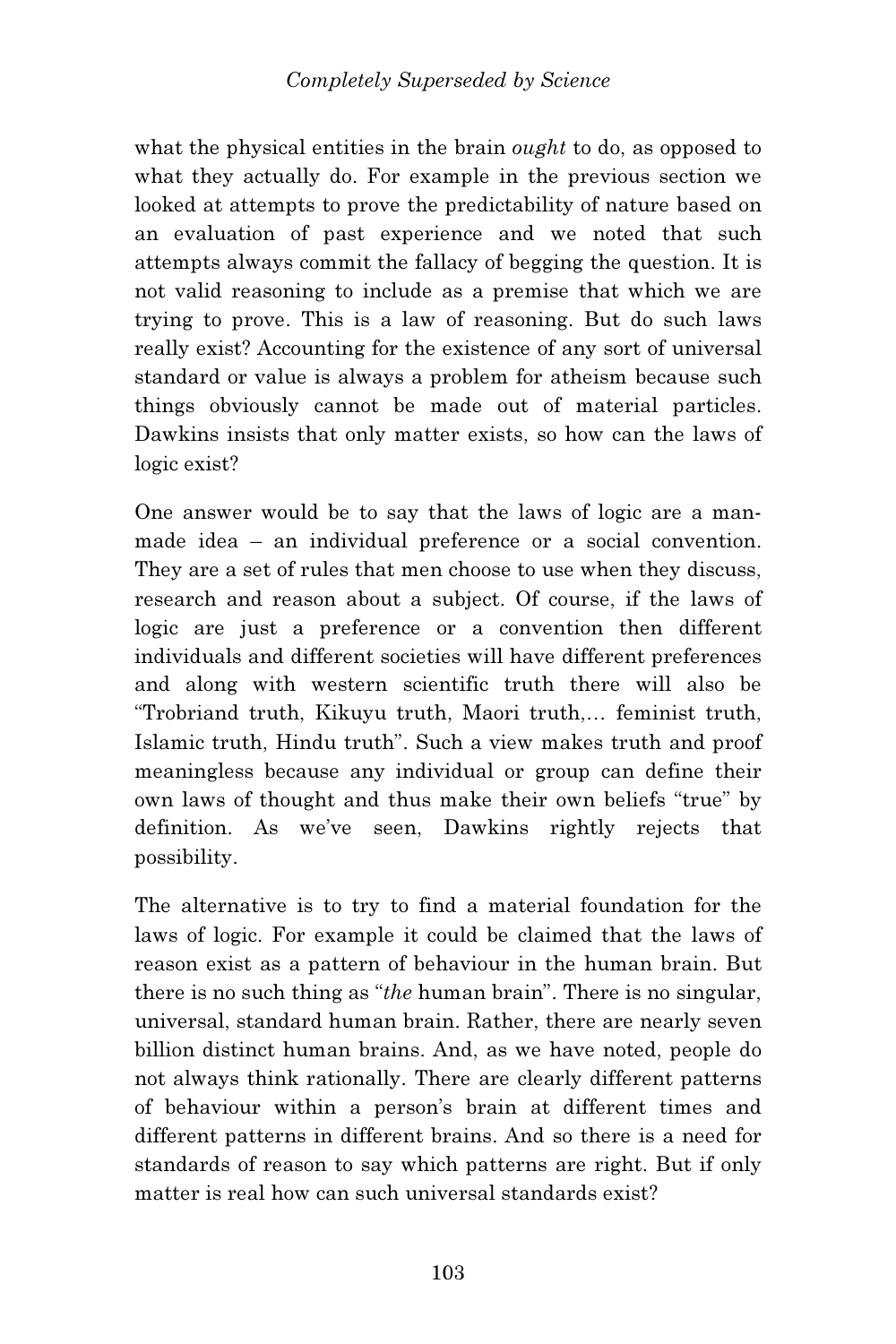The materialist's answer would have to be that matter itself provides the standards that show which ways of thinking are right. The correct rules of thought are the ones that enable our reason to "tie in" with the behaviour of the material world so that we can understand it and thus predict and control it. But we do not have access to "the behaviour of the material world" in a general sense. All we have is our limited experience of matter here and now and recollections of past experiences. In order to base laws of thought on the behaviour of matter we have to be able to make general, law-like statements about the behaviour of matter. We can only do this if we know that nature is predictable. But we have already seen that atheism is unable to explain how we can know this. An atheistic explanation of logic that relies on the predictability of matter is therefore no explanation at all because it is dependant on something that atheism cannot explain.

There is another problem with this approach that becomes apparent as we look at it more carefully. In this view the laws of logic are rules of thinking that enable us to control the material world because they reflect its behaviour. But if the laws of logic are an abstraction of the behaviour of matter we still have to answer the question: how can abstract things exist? If only matter exists then how can something abstract exist? The answer would have to be that abstract things exist in thought, which is a material process in the brain, and in material records such as books. Now if this is the case then which of these things are the laws of logic themselves? Is it the state of the cells in this person's or that person's brain? Is it the paper and ink in one book or another? Or is it the sum of all of them? Clearly none of these can be the laws themselves. They are instances, records of the laws of logic, not the things themselves. If all these records and memories were destroyed the laws of logic would still exist. These thoughts and writings are only representations of the common concept behind them. But the concept itself does not have material existence, and so, if atheism is true, it cannot exist. Therefore this approach is unable to explain how the laws of logic can exist.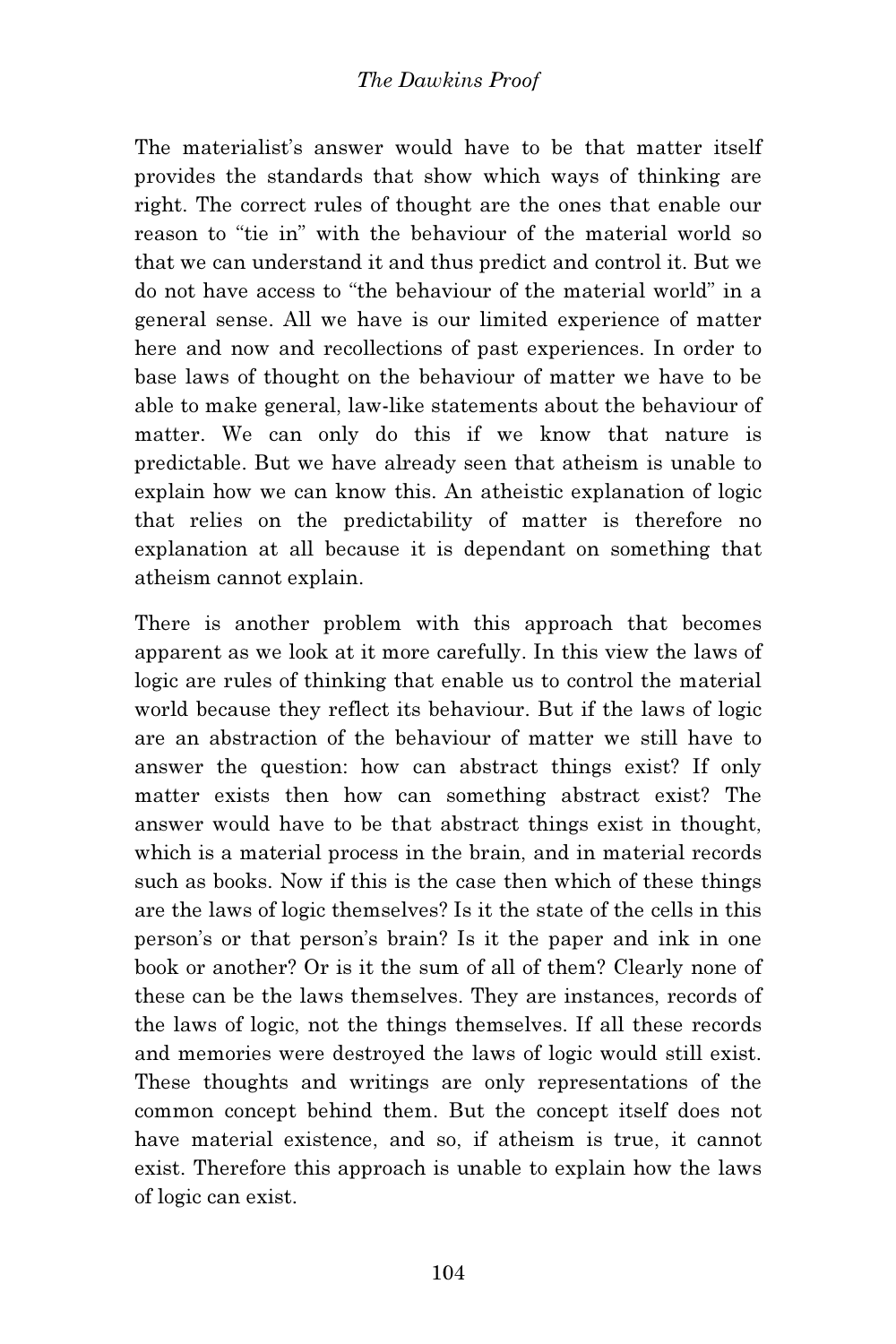Material particles cannot provide us with universal laws of thought and so atheism is unable to explain how such laws can exist. As before, this doesn't mean that atheists can't reason. Atheists do reason, the problem is that atheism cannot account for the reality of the rational standards they are using. Yet the reality of rational standards follows naturally from the Christian view. In the Christian worldview there can be, indeed there must be, laws of thought because God is personal and he thinks. Moreover, God is perfect and his perfect thought represents the universal standard for thinking. As we are made in God's image it is possible for us to understand that there are laws of thought and to learn what those laws are. Also, because God has given man the role of subduing the earth, $2^{15}$  it follows that predicting and controlling nature is one of the purposes of thought. Science is therefore a Christian objective.

It is Christian theism, not atheism, that makes sense of science. If Christianity is true it is possible to know that nature is predictable and it is possible for laws of logic to exist. If atheism is true then it is not possible to know that nature is predictable and it is not possible for laws of logic to exist. When Dawkins acts as if science is possible – when he believes that there are laws of logic and that nature is predictable – then he is living as if God exists.

How then can Dawkins seriously claim that atheism is true when it cannot account for the necessary fundamentals of human life and thought?

Atheism is true but it can't account for the reality of morals. Atheism is true but it can't account for the predictability of nature.

Atheism is true but it can't account for the laws of logic.

This is not an impressive record for a view that is supposed to be the true explanation about man and the universe. It is an explanation that is unable to explain anything important.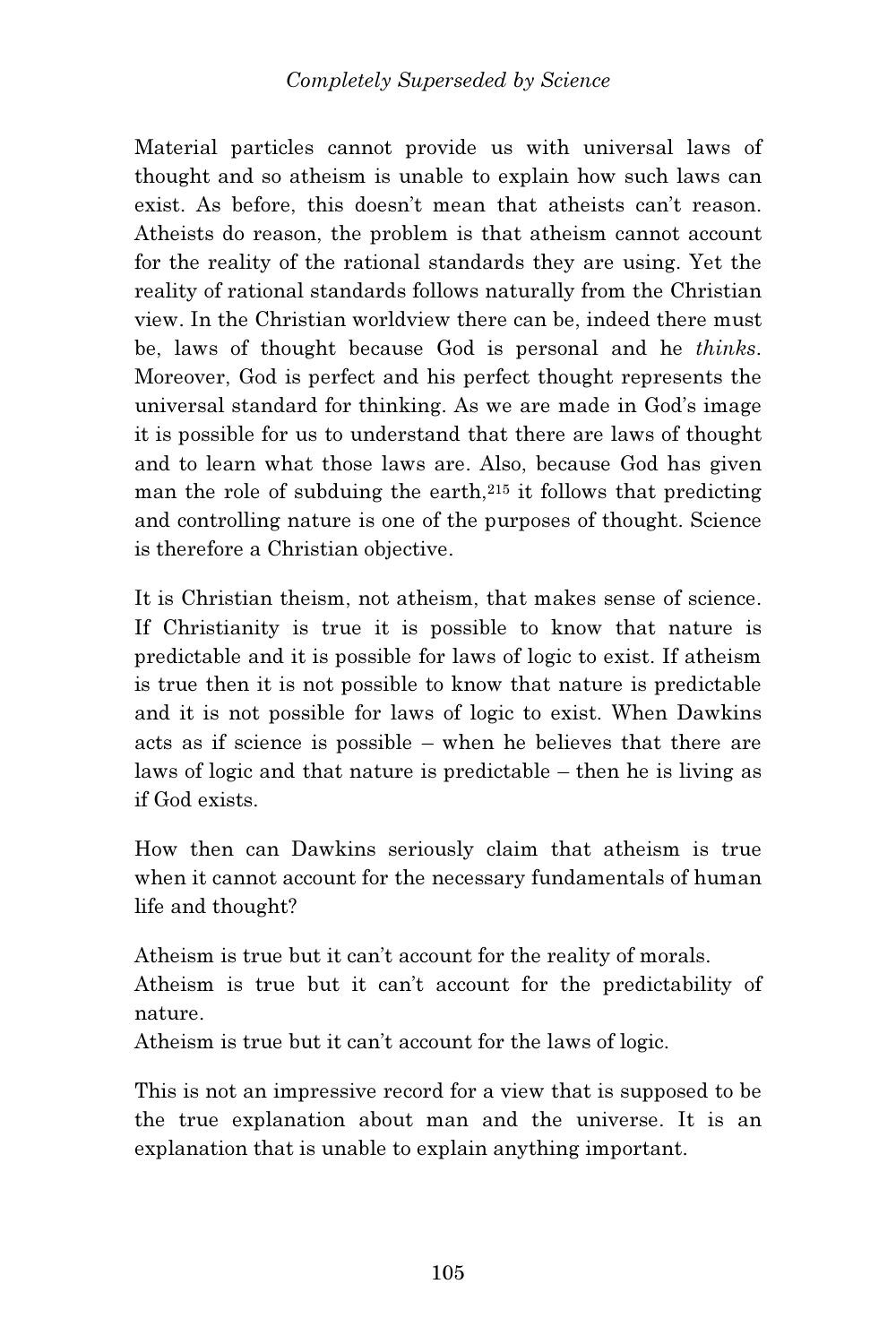# Chapter Eight A Meaningful, Full and Wonderful Life

## The Dawkins View of Life

According to Dawkins we exist because a chance event somehow brought a self-replicating molecule into existence. He talks about "the origin of life, the spontaneous arising of something equivalent to DNA".216 We looked at all this back in chapter three. Now we come to consider one of the consequences of it: if this is our origin how can life have any meaning? If we derived from this self-replicating substance by materialistic processes then life cannot have any purpose – it just happened for no reason. Yet Dawkins claims that he can make life meaningful. He says that it is "infantile" to look for a God-given purpose and continues:

The truly adult view, by contrast, is that our life is as meaningful, as full and as wonderful as we choose to make it.<sup>217</sup>

But this is empty bluster. Life either has some meaning and value or it does not. If life is ultimately meaningless then man cannot give his life meaning – he can only pretend it has meaning. If atheism is true then life is just the outworking of the laws of physics. It has no purpose and it has no value. It is merely the interacting of material particles. Pretending it has meaning is a pathetic – in the true sense of the word – sham.

Let's look at one of those adult ways in which Dawkins gives meaning to life. Under the heading Inspiration he writes that of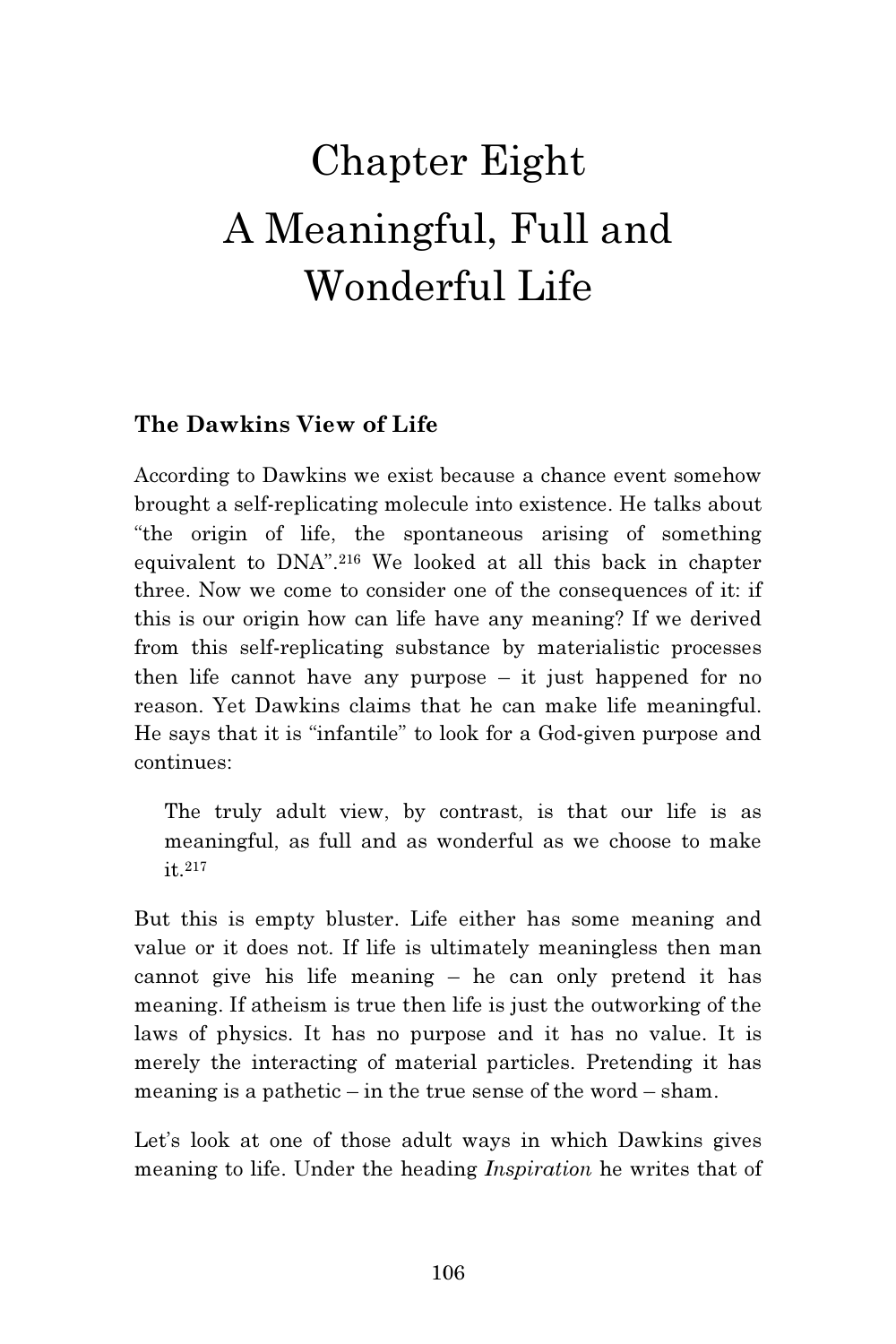the huge number of people that DNA could potentially describe most of them will never exist, and therefore:

However brief our time in the sun, if we waste a second of it, or complain that it is dull or barren or (like a child) boring, couldn't this be seen as a callous insult to those unborn trillions who will never even be offered life in the first place?<sup>218</sup>

But those unborn trillions don't exist. They never have existed and they never will. How can the way that one lives be an insult to a non-existent person? And how can imagining that it is give meaning to life? But, more than this, how can Dawkins even talk about "wasting" life? Life has no meaning or value. To talk of waste is absurd. How can it be a waste for particles in the body to interact in a way that results in one type of behaviour but not a waste for them to interact in ways that result in other types of behaviour? Both are just material reactions that happen according to the laws of physics. That is all life is. There is no right, wrong, good or bad and there is no question of wasting even a second of one's life because it has no value to waste in the first place. Yet Dawkins continues:

…the knowledge that we have only one life should make it all the more precious. The atheist view is correspondingly lifeaffirming and life-enhancing…<sup>219</sup>

But the idea that we have only one life does not give life any value. It would only enhance appreciation of life if life had a value to appreciate in the first place. According to atheism life is only a very complex chemical reaction. It has no priority or superiority to any other interaction of material particles. It is no more significant than rocks rolling down a hill.

Dawkins talks about giving meaning to life, avoiding the waste of life and affirming the value of life. These are not things that a consistent atheist should say. Life just happened for no reason, it has no purpose and it has no value. To live as if it does is to live as if God exists. God created us with a purpose – to know him,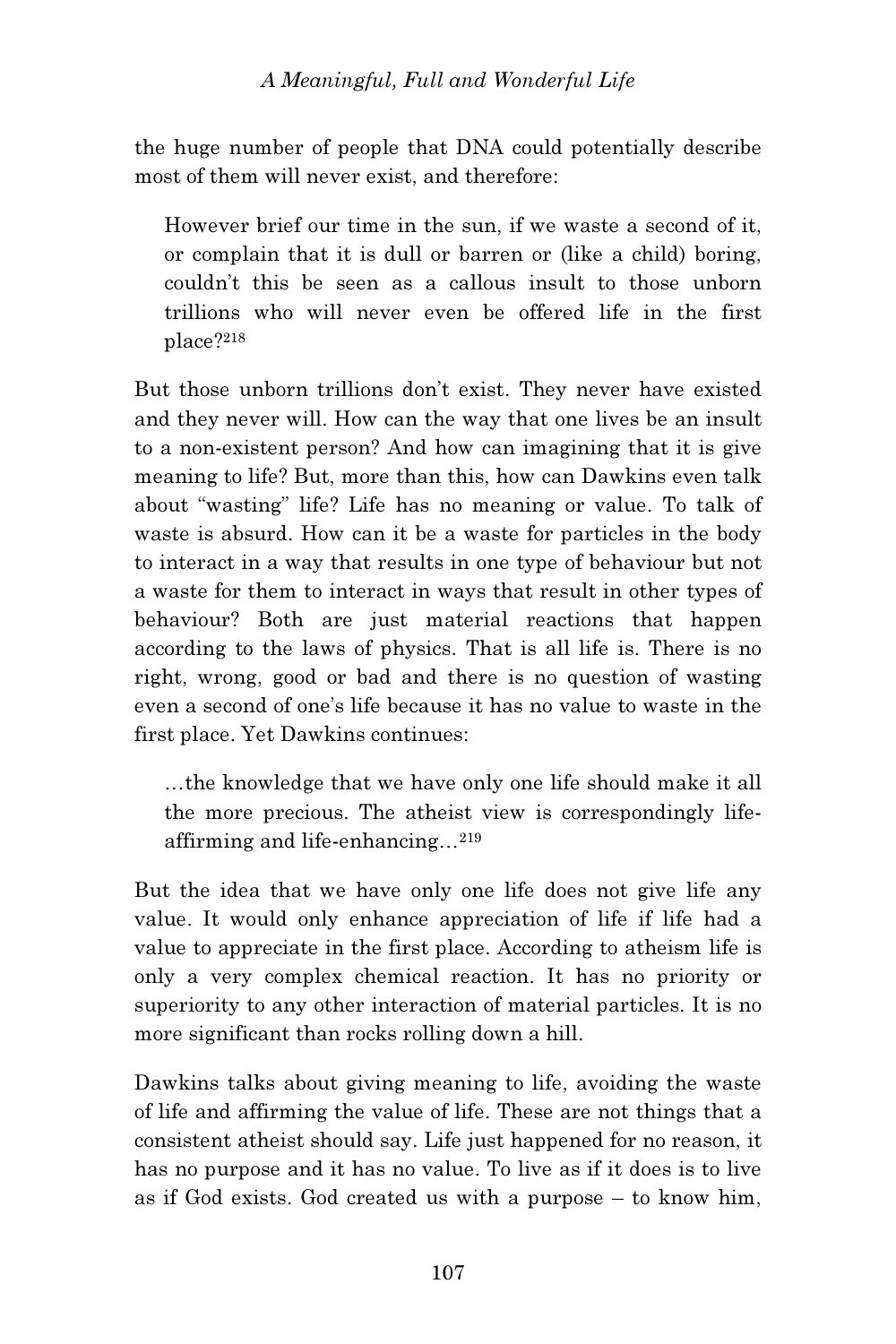our creator. Knowledge of that purpose is built into us and it is very hard to escape from it. Dawkins denies the God who made us but he still wants to find or make a substitute purpose for his life. But no purpose, value or meaning of any kind makes sense if atheism is true. Any attempt to tack meaning onto the deterministic materialism of atheism is a manifest pretence. Thus some atheists come to despair of life. But even those who despair despair because they believe life is not meaningful when they know that it should be. We all know that life does have a purpose, and we all need to find that purpose.

Atheism not only means that life has no value but, as we saw in the preceding chapters, there can be no standards of behaviour, nor even laws of thought. If there is no God then there are no immaterial, universal standards of anything. Now, even if you are the most determined atheist, you simply cannot live according to this. Richard Dawkins cannot live according to it. It is contrary to everything that makes us human. Yet Dawkins makes a bold declaration about his approach to life. Quoting from his book A Devil's Chaplain he says:

There is more than just grandeur in this view of life, bleak and cold though it can seem from under the security blanket of ignorance. There is deep refreshment to be had from standing up and facing straight into the strong keen wind of understanding: Yeats's 'Winds that blow through the starry ways'.<sup>220</sup>

But Dawkins is not standing up and facing straight into anything. He will not face up to the implications of atheism for morality. He does not even consider the implications of atheism for science. And he is in denial over the effect of atheist belief on the value of life. He is ducking, diving and squirming to avoid being consistent to his atheism. And who can blame him? Consistent atheism means a life that is not only futile, but one in which there are no laws of behaviour and no laws of thought either. There are very few who would want to build their lives on that foundation.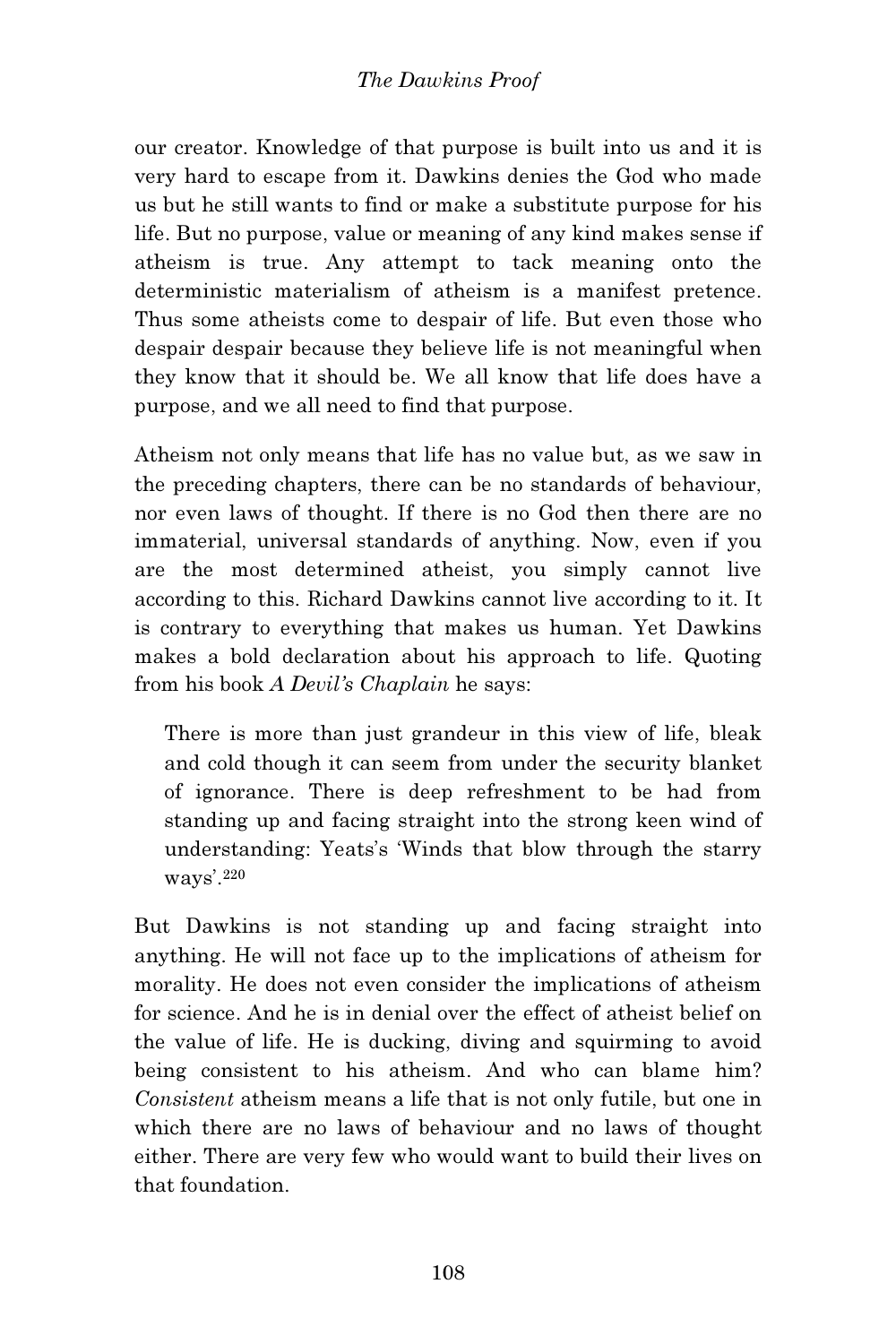# A Meaningful, Full and Wonderful Life

Dawkins' attempts to put some meaning into life conclude his book with a section intended to "convey the power of science to open the mind and satisfy the psyche".221 His aim is to create in the reader a sort of mystical awe at the vast breadth of material phenomena – many of which are beyond the grasp of our senses and some of which are beyond our comprehension. For example, he mentions the following:<sup>222</sup>

- we can only perceive (as light) a tiny portion of the electromagnetic spectrum
- we can only understand middle-sized things moving at moderate speeds
- quantum theory makes very accurate predictions but is extremely hard to understand
- objects that we perceive as hard and solid are mainly composed of empty space
- the material content of our bodies changes, such that none of the atoms of which of we were composed in childhood are in our bodies by adulthood

There are all these great mysteries out there, but science is the revealer of such hidden things. Through "calculation and reason" it expands our understanding.223 And, concluding his book, Dawkins asks whether it is possible to go further, beyond that scientific knowledge:

Could we, by training and practice… achieve some sort of intuitive – as well as just mathematical – understanding of the very small, the very large, and the very fast? I genuinely don't know the answer, but I am thrilled to be alive at a time when humanity is pushing against the limits of understanding. Even better, we may eventually discover that there are no limits 224

This is all he has to offer – a hope of increasing our understanding of material phenomena. But these phenomena have no meaning or value if atheism is true.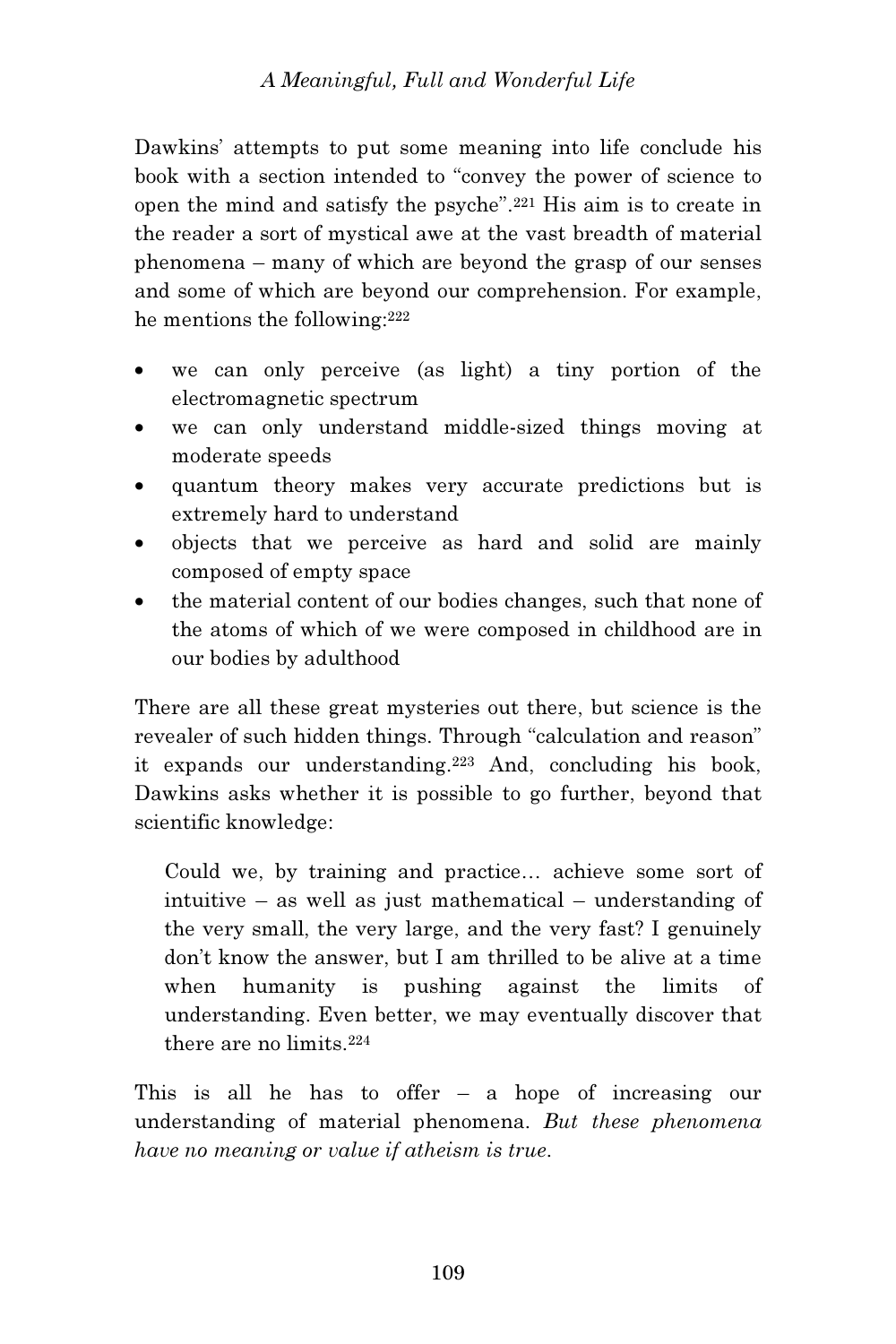What is fascinating about Dawkins' statement is the parallel with mystical religion. The master knows the hidden secrets and he will initiate the novice into them via a process that usually involves some altered state of consciousness. Dawkins' conclusion is a hope that by training and practice man will be able to achieve that altered state and understand the things that are hidden. It may well be that the parallel with mysticism is a deliberate one on Dawkins' part, but the interesting question is why he feels the need to do it. Why does he want to create an air of awe, mystery and the hope of revelations to come? If atheism is true then all these feelings are meaningless. They are just the product of certain chemical changes in the body, they have no more significance or value than indigestion. None of the things that Dawkins describes can ever give any purpose, meaning or value to life – they may create certain emotions in the reader, but if atheism is true emotions are just a meaningless material phenomenon, a product of "exceedingly complex interconnections of physical entities within the brain".<sup>225</sup>

If, on the other hand, atheism is false then awe does have a meaning. This is the irony of it all. The examples Dawkins gives are indeed awe-inspiring if what we are looking at in the world around us is the work of the creator God who made us to know and worship him. Then it does make sense to stand amazed at this vast, intricate and precisely crafted universe. But even then, when it does have value, we do not derive the meaning of our life from a sense of awe. The meaning of life comes from knowing God.

# The Christian View of Life

The Christian view of life is the very opposite of Dawkins' materialistic atheism because at the heart of existence there is not an assortment of sub-atomic particles but the living God. Spiritual life and not inanimate matter is therefore the essence of being. Dawkins likes to talk about "the human spirit"226 but there can be no human spirit in his view of life. In the Christian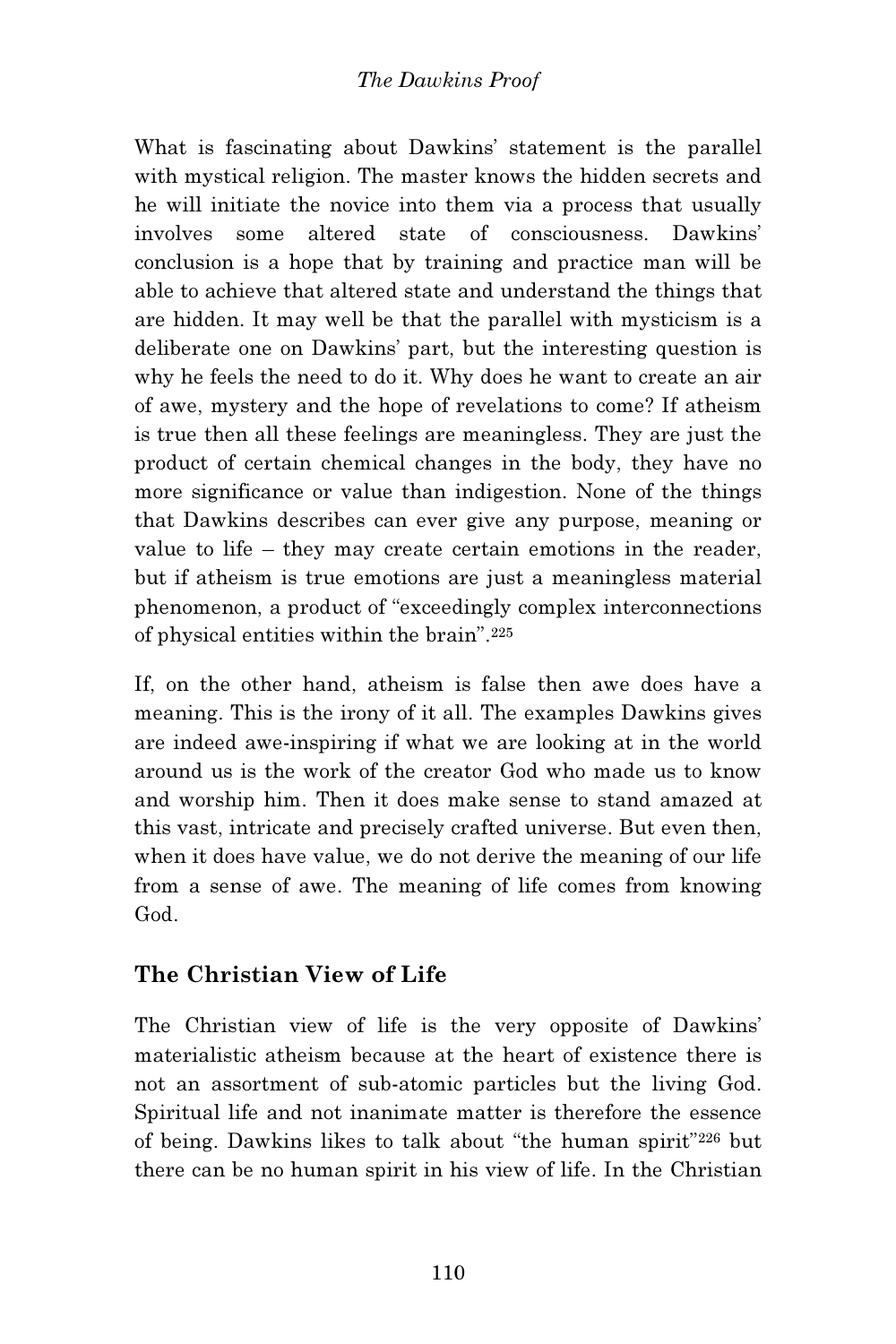### A Meaningful, Full and Wonderful Life

view of life the human spirit is real. Man has a spiritual nature because he is made in the image of God. We think, we desire, we plan, we create, we make moral judgements – all these things are real and meaningful because they reflect the nature of God – they are not just the outworkings of the laws of physics.

This Christian doctrine of the nature of man is not something that is discovered by deduction – it is known by revelation. This is an important distinction between Christianity and many other views of life and it needs to be mentioned here because it tells us something about the character of God and his relationship to man. Many worldviews start by assuming a central idea from which beliefs are then constructed by deduction. Dawkins' atheism, for example, starts with the idea of materialism. He then has to account for human life and thought on the basis of this foundational idea – though, as we have seen, he is unable to do so. Christianity is not constructed by a series of deductions from a central principle, rather it is the product of the life and teaching of Jesus Christ and the written revelation of the Bible. And the point is this: in the Christian view man does not try to work out what God is like and how to know him, rather God takes the initiative and reveals himself to man. More than this, God takes the initiative in reconciling men to himself.

Man is estranged from God. The problem is not a lack of knowledge, nor man's finite nature, nor his physical body. It is not to do with man's being, it is a moral problem. We are separated from God because of moral guilt – because we have broken, and continue to break, his law.

Throughout the Bible God makes covenants with men to reconcile them to himself. They will be his people and he will be their God. These covenants build up to the ultimate covenant – the new covenant, or new testament, made through Jesus Christ. Jesus set out the heart of this covenant when he established the Lord's Supper, in which the bread and the wine are figures for his body and blood in his death on the cross: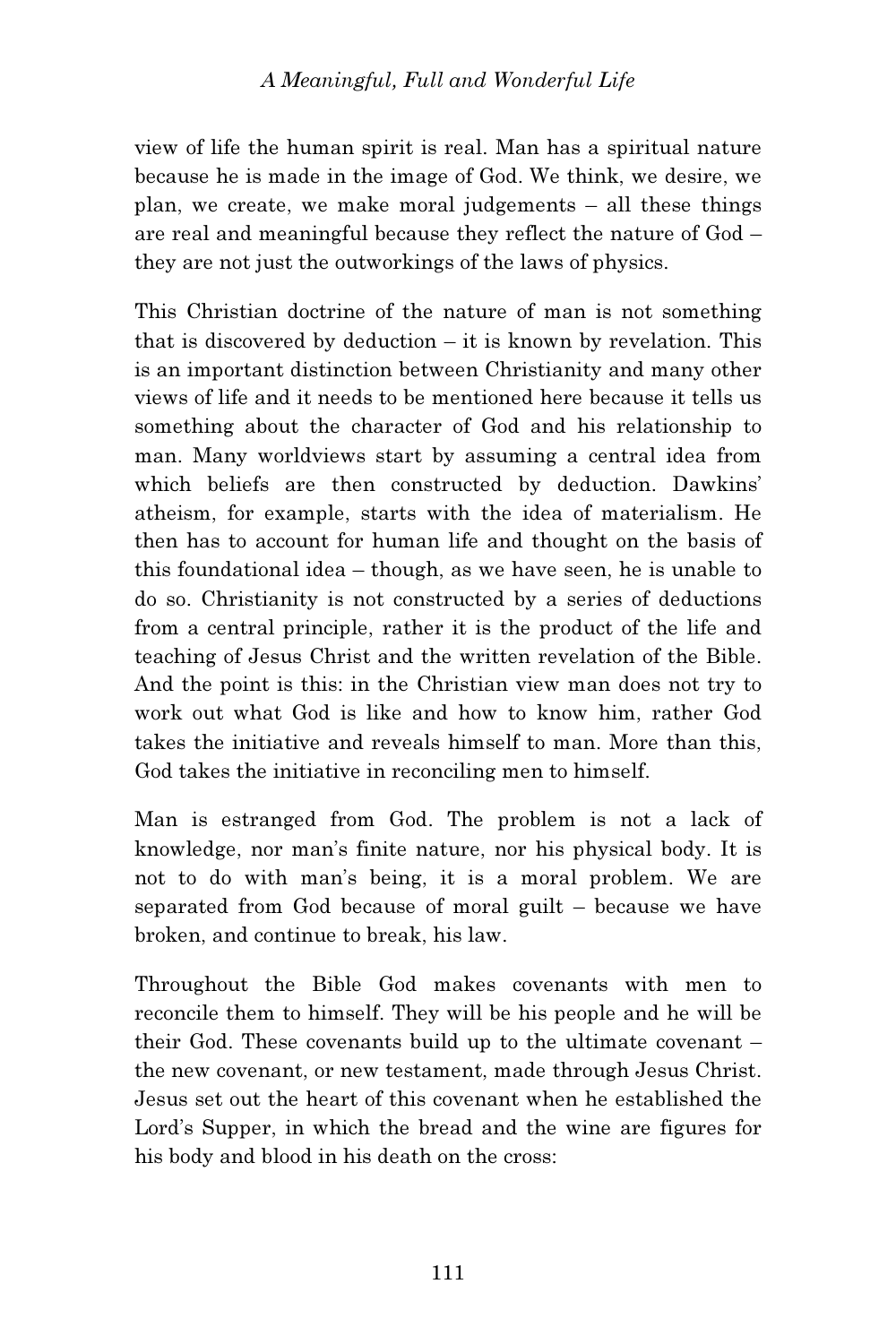And as they were eating, Jesus took bread, and blessed it, and brake it, and gave it to the disciples, and said, Take, eat; this is my body. And he took the cup, and gave thanks, and gave it to them, saying, Drink ye all of it; For this is my blood of the new testament, which is shed for many for the remission of sins.<sup>227</sup>

The forgiveness of sins through Jesus' death is essential for reconciliation to God. God is holy and we are not and it is our sin that separates us from him. Dawkins rejects the atonement made by Christ in his death as something evil<sup>228</sup> because he recognises that it is the heart of Christianity. And it is also the heart of the Christian view of life: man has turned away from God, man disobeys God but God takes the initiative to reconcile men to himself. As the apostle Paul says:

But God commendeth his love toward us, in that, while we were yet sinners, Christ died for us.<sup>229</sup>

In the new covenant God accepts those who believe in Jesus Christ. He takes them to be his people, he accepts them in Christ. He accounts Christ's death as the punishment for their sins and Christ's holiness as theirs. He forgives their sins, he writes his law on their hearts and leads them in the way of life.<sup>230</sup>

Those who come to God through Jesus Christ then have a purpose in life: to know and love God, their creator and redeemer. As Jesus said when asked what was the greatest commandment:

Thou shalt love the Lord thy God with all thy heart, and with all thy soul, and with all thy mind. This is the first and great commandment. And the second is like unto it, Thou shalt love thy neighbour as thyself. On these two commandments hang all the law and the prophets.<sup>231</sup>

This is the sum of the Christian view of life and the way to live that life. This is a life that truly can be lived to the full.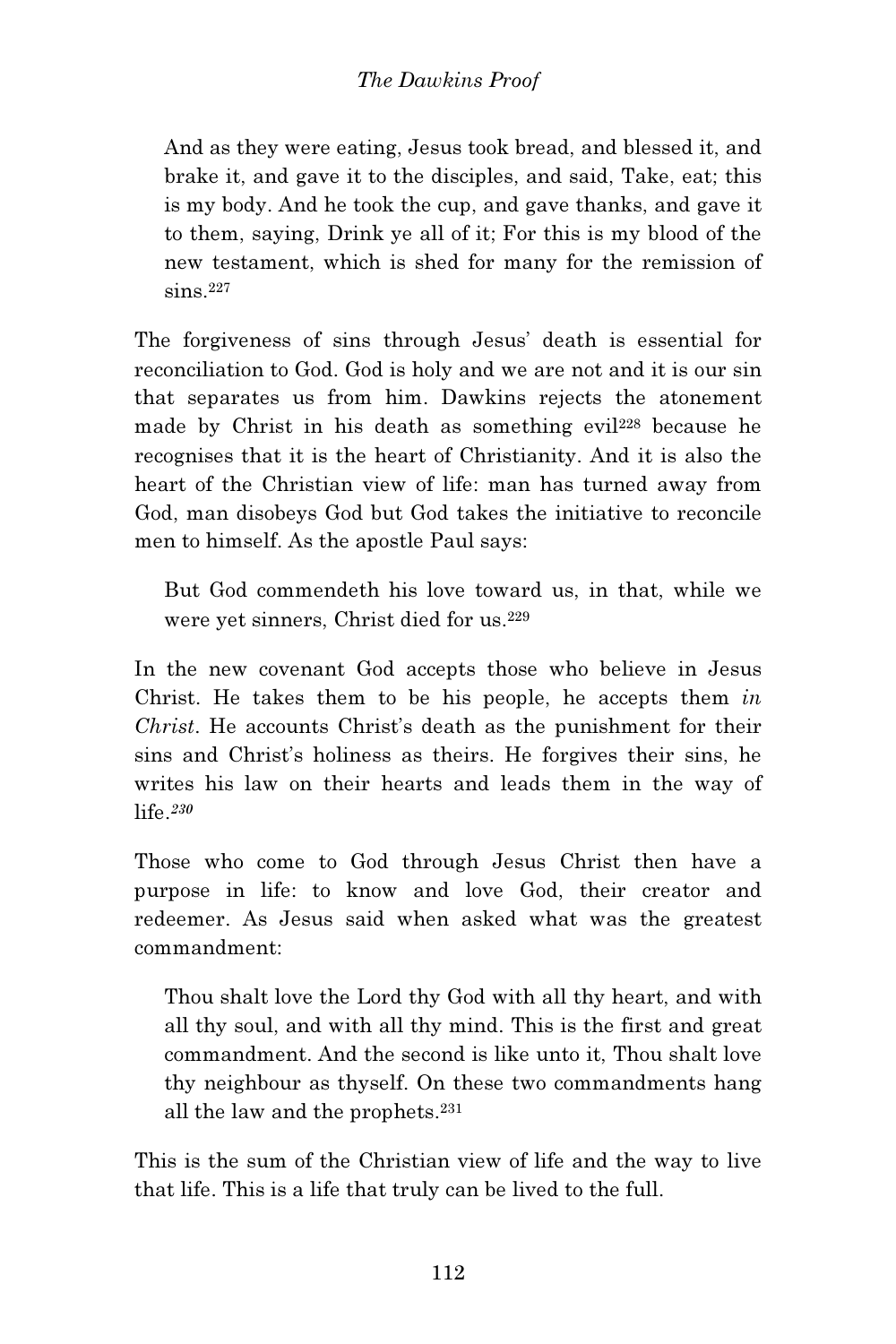#### A Meaningful, Full and Wonderful Life

At this point atheists, or indeed anyone who has a worldview constructed by deduction from a principle, may want to raise an objection: It is all very well making arguments for the existence of God but how do you get from that to all these details about Jesus? The answer is the point I made above: the Christian view is not built up by man trying to work out what God is like. It starts from God's revelation and on this foundation it is able to explain human life and thought, including the human condition and man's need for redemption through Christ.

Every system of belief has a starting point upon which it is built. Christianity starts with God and his revelation; atheism, as I mentioned earlier, starts with the principle of materialism. I know that some atheists will dispute this and say that atheism starts with reason, but the fact is that one cannot start from reason alone, one must also know what exists in order to know that reason can exist. As we saw in the preceding chapter, reason requires the existence of universal standards. But such standards cannot exist if materialism is true. Therefore it is not possible to start with reason and come to the conclusion of materialism because the two are mutually contradictory. Thus I think that it is more accurate to say that the atheist worldview starts with materialism and then tries to explain things on the basis of that assumption.

Both Christianity and atheism have their starting assumptions but such assumptions are not simply assertions that we have to accept or reject according to personal preference, they can be tested. Throughout this book I have been applying those tests. The Christian worldview can make sense of morality, predictability and reason, and it shows that life has a purpose worth living for. How does atheism fare when tested? It cannot explain how there can be real moral laws that we have a duty to obey, it cannot show why we should believe that nature is uniform and predictable, nor even how there can be rules of thought. And it cannot give any purpose or value to life. A purposeful life flows naturally from knowing God. It makes sense to live for your creator. No one can live for atheism because if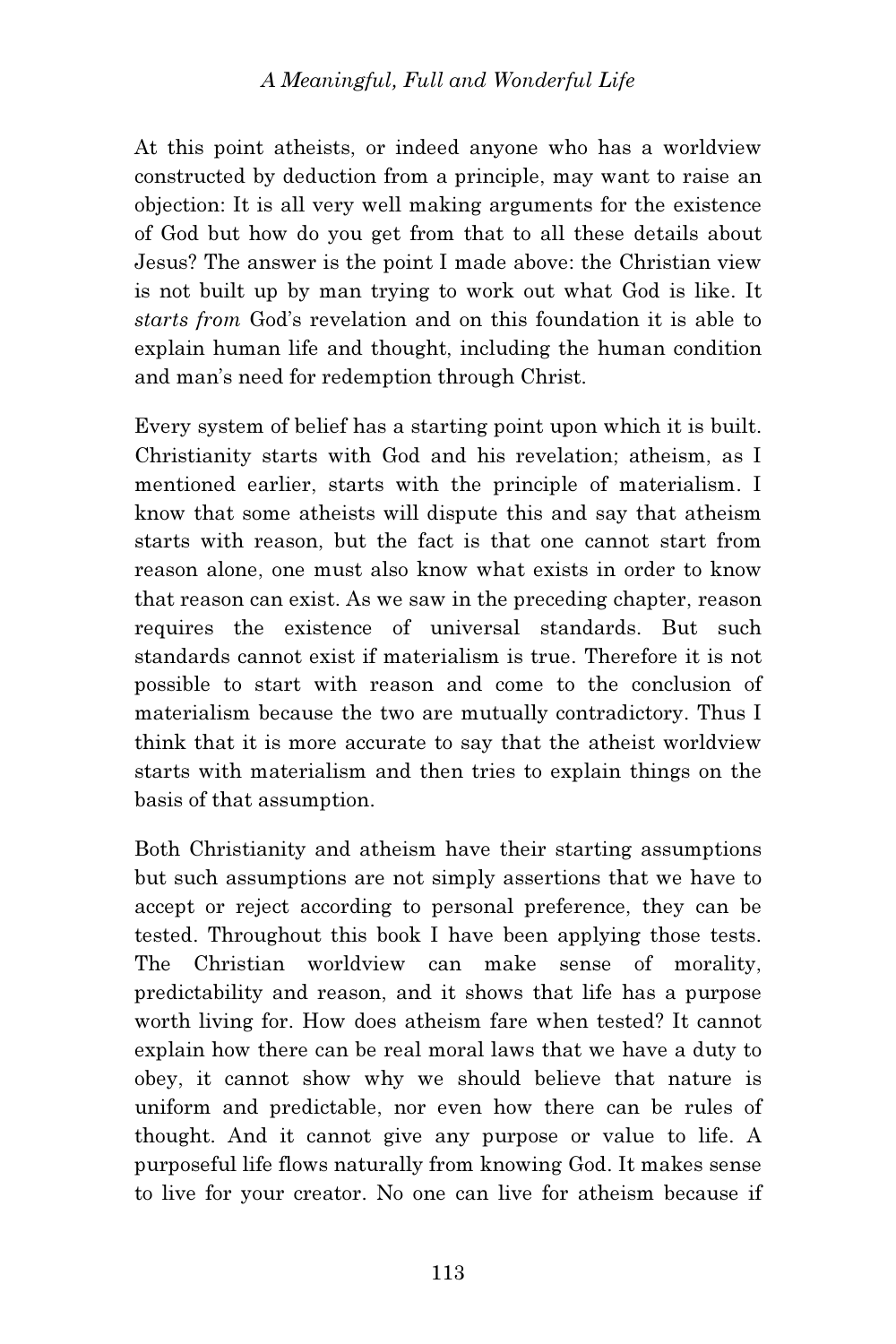atheism is true there is nothing to live for. If we are merely matter in motion then there is no meaning, no purpose and no point to anything. There is nothing to motivate any course of action. Taken seriously this leads to despair. But the correct response to the corollaries of atheism is not to despair of life but to despair of atheism and reject it. Atheism cannot account for laws of morality, nor laws of thought; it cannot explain the predictability of nature nor the purpose of life. The reason that atheism cannot do any of these things is very simple: atheism is false.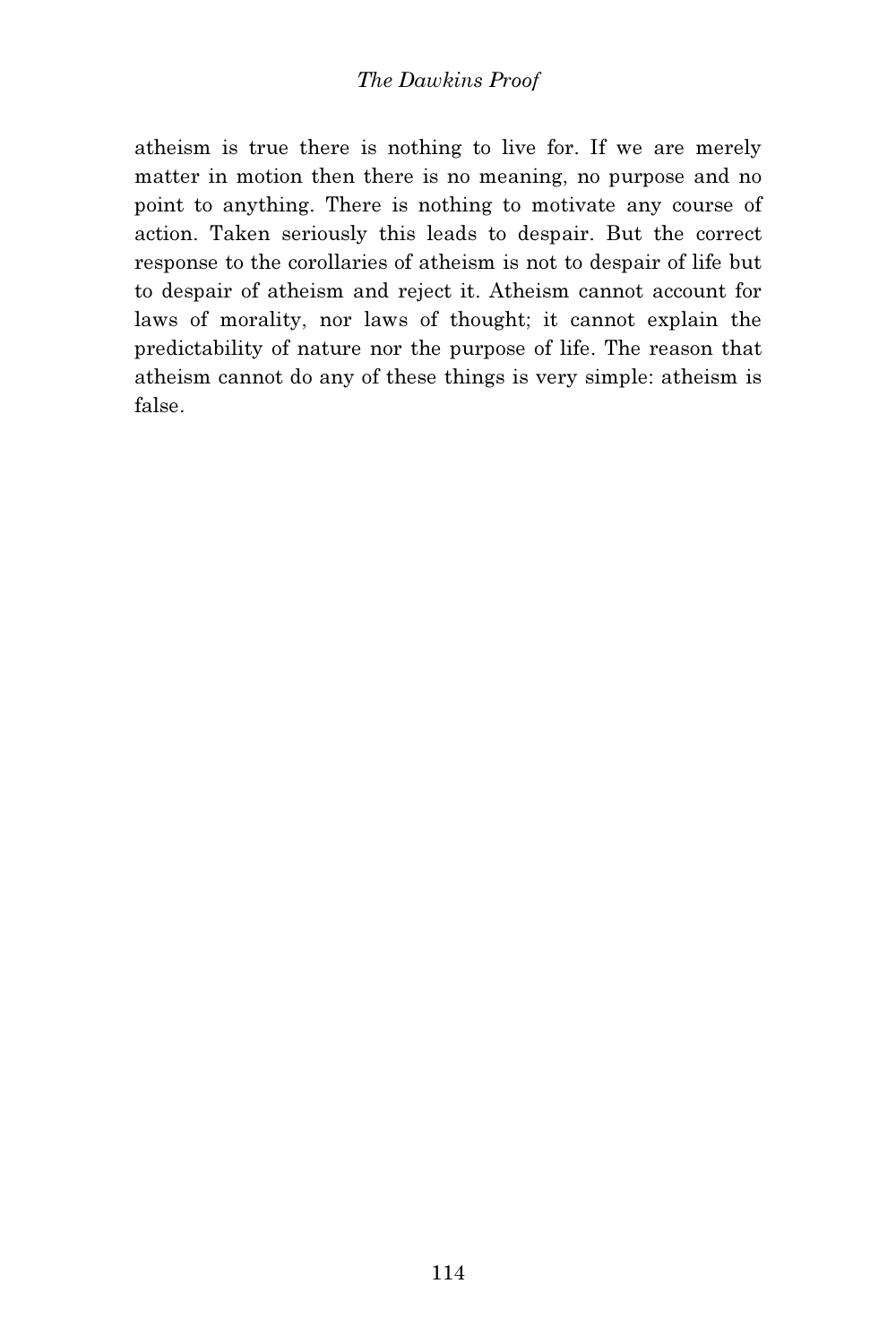# Chapter Nine The Dawkins Proof

Dawkins portrays atheism as the rational view of life. But atheism does not withstand rational scrutiny. Because atheism is built on the belief that only matter exists it cannot account for the existence of anything that is immaterial. Moral standards are not material; nor are the laws of logic, the principle of the uniformity of nature, nor the purpose and meaning of life. Every moment of our lives we depend on the reality of these things – it is not possible to reason or act without them – yet Dawkins either denies their reality or fails to account for them.

Dawkins says that morality is just a social consensus – in which case it is arbitrary and there are no real standards of behaviour. He says that the meaning of life is a personal assertion, in which case life has no real purpose. He makes no attempt to explain how there can be laws of thought. Nor does he explain how atheism can account for the predictability of nature. He just says that science works and leaves it at that. Yes, science does work, but atheism cannot account for that fact. To account for science Dawkins would have to explain how there can be immaterial laws of thought when only matter exists and show how atheism can give him any basis for believing that the properties of matter are unchanging.

Morality and purpose are rendered meaningless, logic and predictability are left unexplained. And Dawkins wants us to believe that atheism is the great rational truth about life! It cannot even account for rationality.

The fault does not really lie with Dawkins. It is not so much that he is not up to the job, it is that atheism is not up to the job. Atheism cannot cope with immaterial standards. It either has to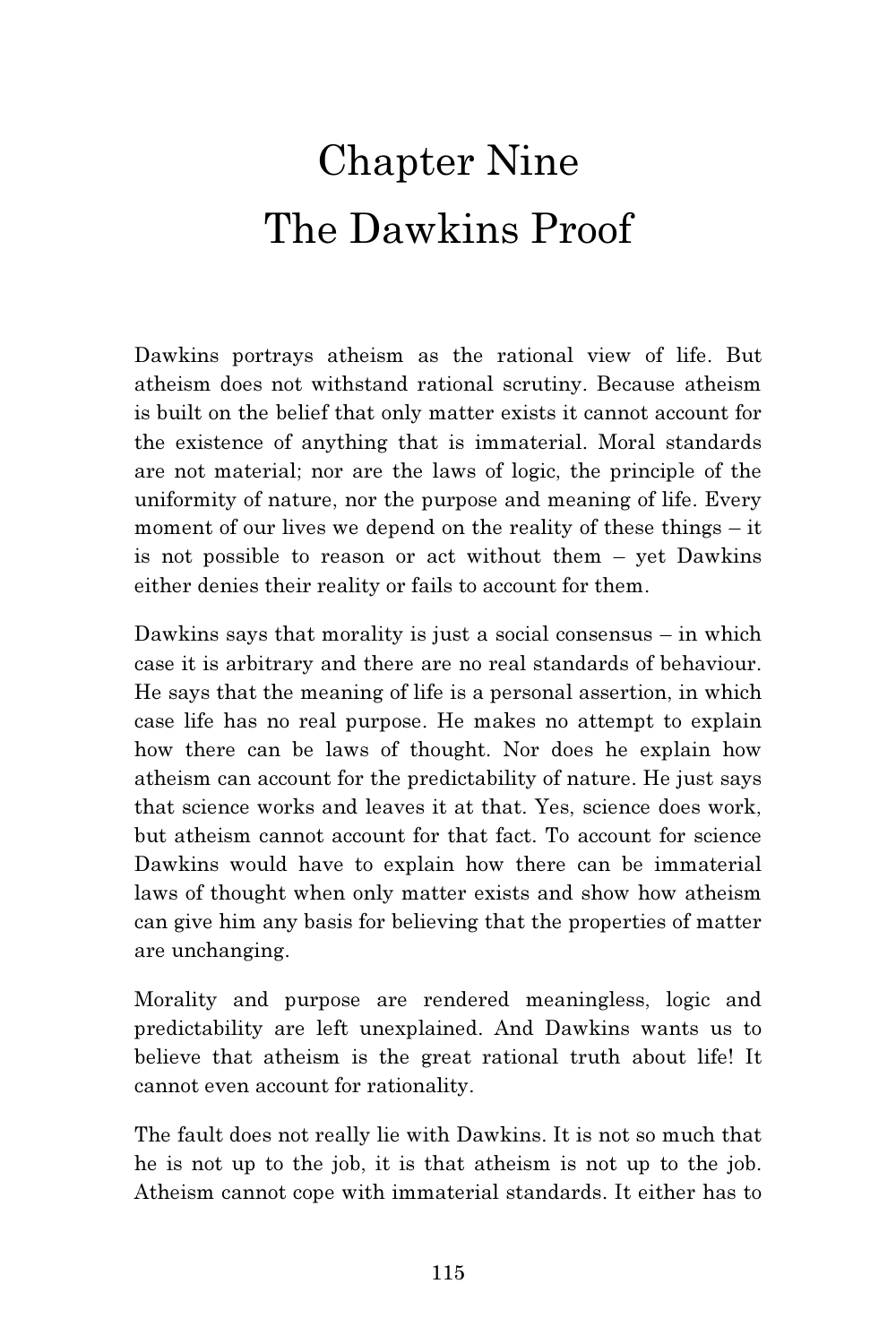reduce them to something that we just pretend is real (a social consensus or personal assertion) or ignore them and hope that nobody notices.

Yet as we have seen in the preceding chapters morality, purpose, predictability and reason are all naturally explained by the Christian worldview. We thus have two alternative models: the theistic and the atheistic. One model can explain the observed phenomena and the other cannot. Which model should we choose? Which model would a scientist choose when faced with two such alternatives? Strangely, Dawkins prefers the model that cannot account for the phenomena.

Why does Dawkins choose atheism? It cannot be as a result of evidence because the evidence is against it. Contrary evidence bombards him continually, every time he forms a moral view, every time he predicts an effect from its cause, every time he thinks rationally and every time he acts as if life had value. Yet he insists on remaining a materialist.

Dawkins says that he would abandon his belief in evolution if presented with evidence that disproved it,232 but he does not change his views about materialism despite the contrary evidence.

In The God Delusion Dawkins has this to say about fundamentalists:

Fundamentalists know they are right because they have read the truth in a holy book and they know, in advance, that nothing will budge them from their belief. The truth of the holy book is an axiom, not the end product of a process of reasoning.<sup>233</sup>

I don't know if Dawkins learned his materialism from a book or if he made it up out of his own head, but I think it is fair to say that he knows in advance that nothing will budge him from his belief. His materialism is an axiom. It is not the result of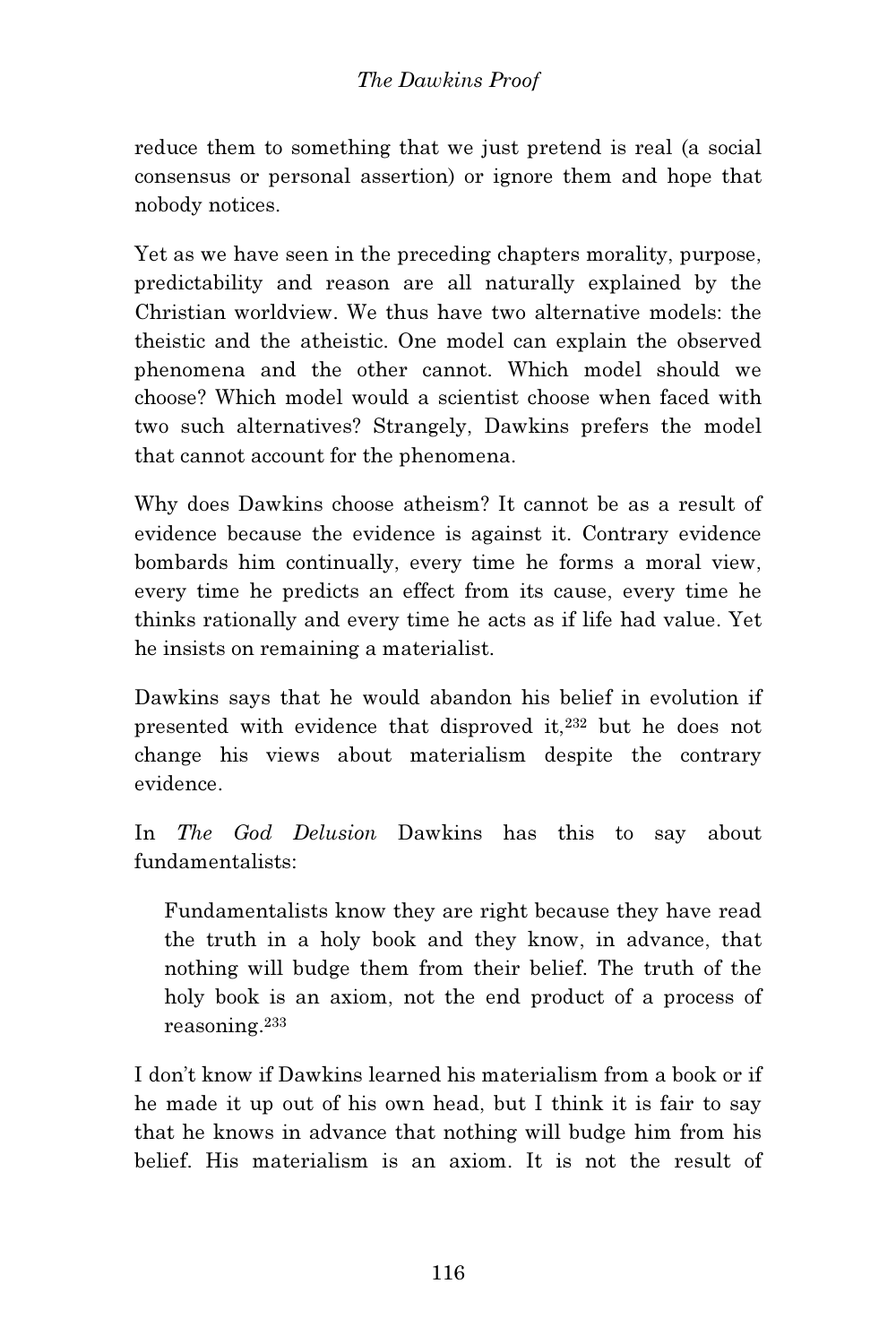reasoning. It is not the result of evaluating the evidence – it is the result of ignoring the evidence.

No matter how determinedly Dawkins holds to his beliefs he cannot change reality. He cannot reduce existence to material particles. He cannot eradicate the immaterial, universal standards that flow from God's existence – they are inescapable. He cannot even argue against God without using them.

With every moral judgement, with every use of cause and effect, with every rational thought and with every purposeful act Richard Dawkins is living as if God exists. This is the Dawkins proof.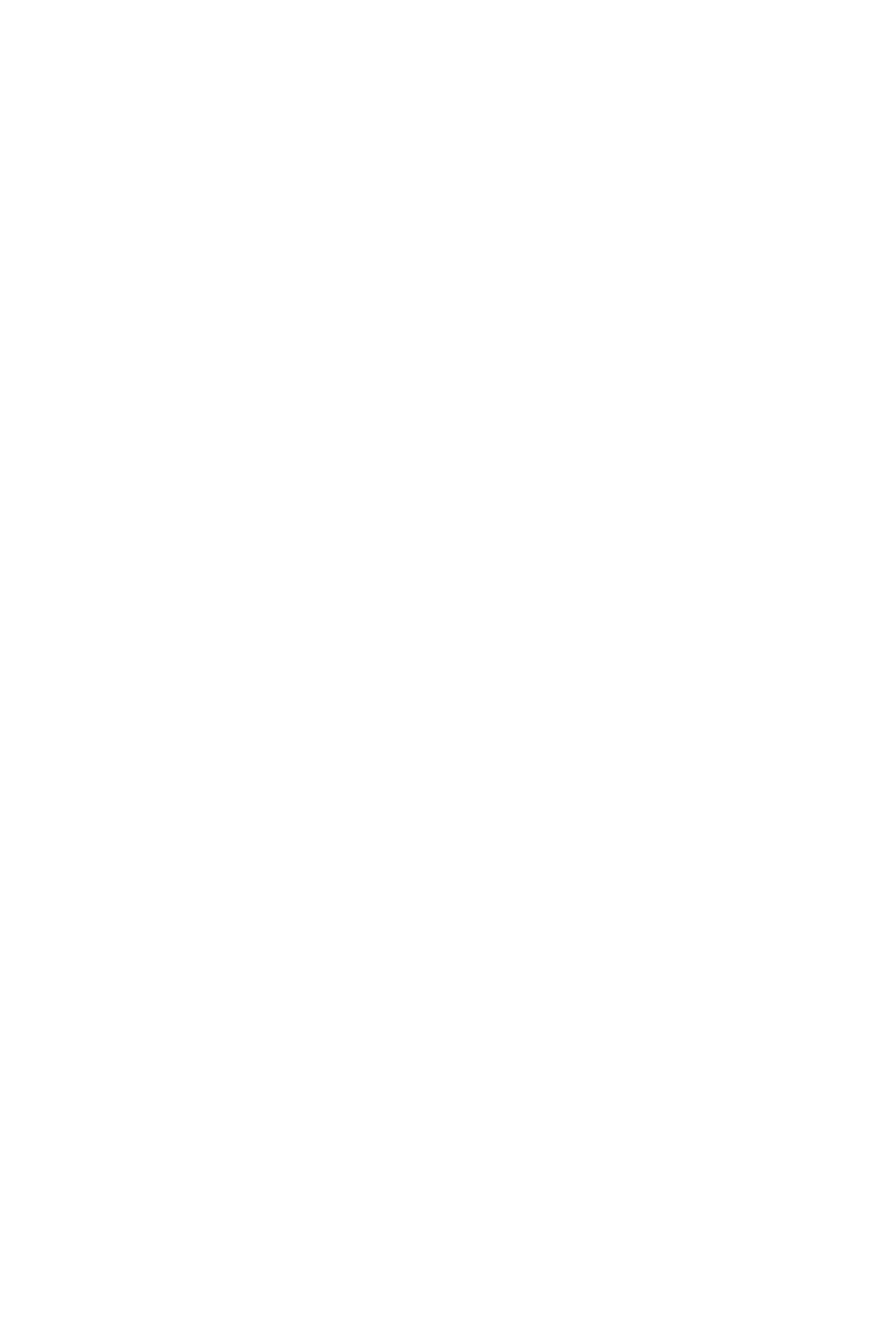In the following references I have given a download date for web sites except for those that are unlikely to change such as archived news items. Dates are given in the format day/month/year. Please note that longer web addresses are split across two lines.

All works quoted are copyright of their respective authors and/or publishers with the exception of older works whose copyright has lapsed.

### 1. Nothing Beyond the Natural Physical World

<sup>1</sup> Richard Dawkins, *The God Delusion*, Bantam Press, London, 2006, p14

2 Protons and neutrons are made of "up" and "down" quarks so everyday matter is composed of these two quarks and the electron. However, other particles have also been discovered. In total there are six types of quark: up, down, charm, strange, top and bottom; and six leptons: electron, electron neutrino, muon, muon neutrino, tau and tau neutrino. For more details see:

http://www.physics.ox.ac.uk/documents/pUS/dIS/fundam.htm and http://askanexpert.web.cern.ch/AskAnExpert/en/PPhysics/Blocksen.html#1 (both downloaded 24/04/09)

<sup>3</sup> Encyclopædia Britannica, Fundamental Interaction, (2008).

http://www.britannica.com/EBchecked/topic/222177/fundamentalinteraction (downloaded 29/07/08)

4 ibid.

5 http://www.random-science-tools.com/chemistry/chemical\_comp\_of\_ body.htm (downloaded 28/07/08)

6 Dawkins, The God Delusion, p251

- 7 ibid. p262
- $^8$  ibid.  $p31$
- 9 1 Peter 1:15
- <sup>10</sup> Psalms 147:5
- <sup>11</sup> John 4:24
- $12$  Genesis  $1.1$
- <sup>13</sup> Genesis 1:26
- 14 Matthew 7:7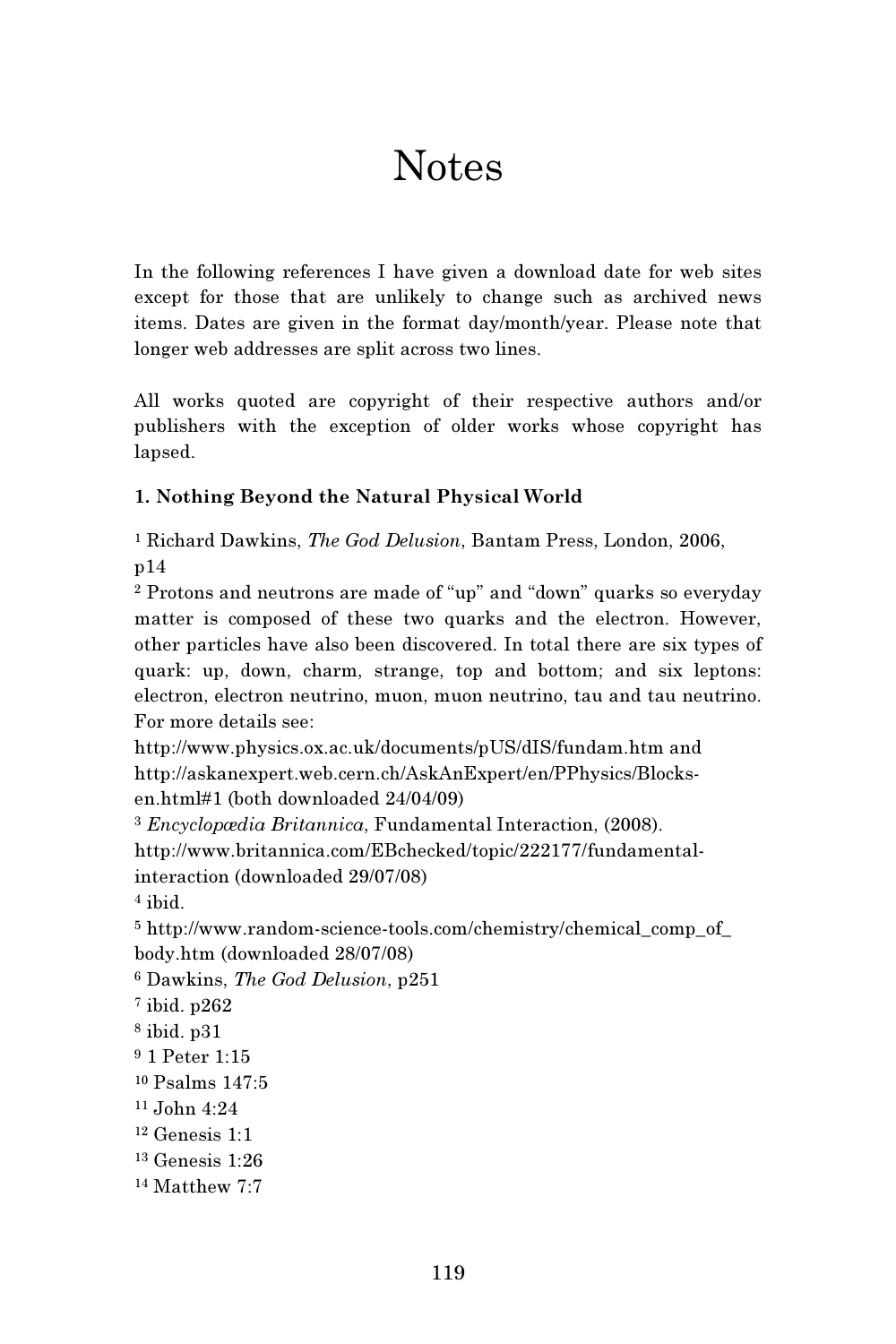# The Dawkins Proof

<sup>15</sup> Dawkins, The God Delusion, p109 16 http://www.atheistrev.com/2008/03/all-children-are-bornatheists.html (downloaded 24/04/09)

#### 2. Powerful Arguments

 Transworld Publishers, London, Black Swan edition, 2007 http://www.guardian.co.uk/books/2006/sep/23/ scienceandnature.richarddawkins http://www.guardian.co.uk/media/2006/jan/07/ raceandreligion.comment Dawkins, The God Delusion, p6 http://www.guardian.co.uk/media/2006/jan/07/ raceandreligion.comment http://philosophy.lander.edu/logic/person.html (downloaded 26/03/07) Dawkins, The God Delusion, p229 http://philosophy.lander.edu/logic/misery.html (downloaded 26/03/07) Dawkins, The God Delusion, p4 ibid. p43 ibid. quoting from Free Inquiry 8: 4, Fall 1988 This story was published in late 1988 when George Bush, who was

then Vice President, was campaigning for the presidency that he subsequently won. However Dawkins does not tell us when the story was set and as my back issue collection of Free Inquiry (the atheist magazine from which the story is taken) is rather limited I have not been able to find out. But whenever it was Bush would have been holding high political office as he had done so for many years.

29 http://richarddawkins.net/article,643,Believing-Scripture-but-Playingby-Sciences-Rules,Cornelia-Dean (downloaded 22/03/07)

<sup>30</sup> Science is the study of the repeatable and empirically verifiable behaviour of matter. Because the explanations of science are given in terms of material interactions atheists can demand "scientific" explanations as a covert way of asserting that only materialistic explanations are acceptable. It is right to demand a scientific explanation for the operation of a jet engine, but is it right to demand a scientific explanation for Beethoven's composition of his Fifth Symphony or for the origin of the human species? To demand a scientific explanation is to make a philosophical claim that the issue in question can only be rightly understood in terms of material particles interacting according to the laws of physics.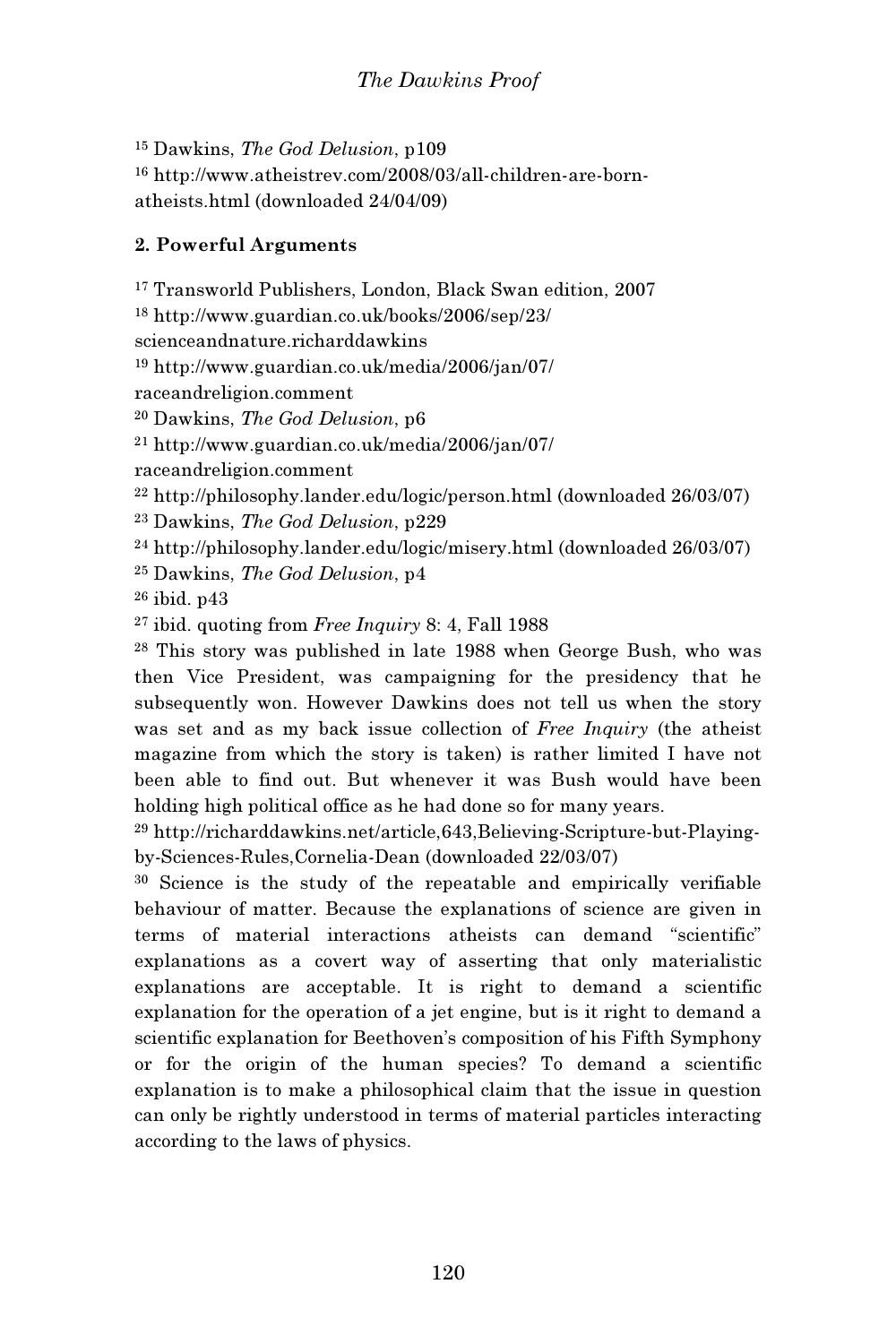<sup>31</sup> http://www.souder.house.gov/\_files/

IntoleranceandthePoliticizationofScienceattheSmithsonian.pdf (downloaded 06/10/08)

<sup>32</sup> Dawkins, The God Delusion, p19

<sup>33</sup> http://www.templetonprize.org/purpose.html (downloaded 03/01/08)

<sup>34</sup> Dawkins, The God Delusion, p100

<sup>35</sup> http://www.ox.ac.uk/gazette/1995-6/weekly/121095/agen.htm (downloaded 26/03/07)

Charles Simonyi is a software billionaire and former Chief Software Architect at Microsoft Corporation.

<sup>36</sup> http://www.simonyi.ox.ac.uk/aims/index.shtml (downloaded 15/02/08)

<sup>37</sup> Dawkins, The God Delusion, p313

<sup>38</sup> ibid. p311

<sup>39</sup> http://www.netzwerk-bildungsfreiheit.de/html/pe\_erlangen\_en.html (downloaded 28/07/08)

<sup>40</sup> http://www.guardian.co.uk/education/2008/feb/24/schools.uk

<sup>41</sup> Dawkins, The God Delusion, p313

<sup>42</sup> http://www.youtube.com/watch?v=pbay-nPxxfI

<sup>43</sup> This section starts around 49 minutes into the discussion.

The legal case referred to took place in September-November 2005 and overturned a resolution by the Dover Area School District that ninthgrade biology students at Dover High School should be read a statement which said that evolution is a theory and not a fact, and which recommended the reference book Of Pandas and People as a source from which to learn about the alternative view of intelligent design.

(See http://en.wikipedia.org/w/index.php?title=Kitzmiller\_

v.\_Dover\_Area\_School\_District&oldid=249567497)

<sup>44</sup> Dawkins, The God Delusion, p174

<sup>45</sup> ibid. p176

<sup>46</sup> ibid. p176

<sup>47</sup> ibid. p188

<sup>48</sup> ibid.

<sup>49</sup> ibid.

<sup>50</sup> For example there is his story about George Bush saying that atheists are not citizens, the argument against Christianity based on American voting patterns and crime, and the "gullible child" theory of the evolution of religion. But my favourite has to be this one from page 84 of TGD:

I've forgotten the details, but I once piqued a gathering of theologians and philosophers by adapting the ontological argument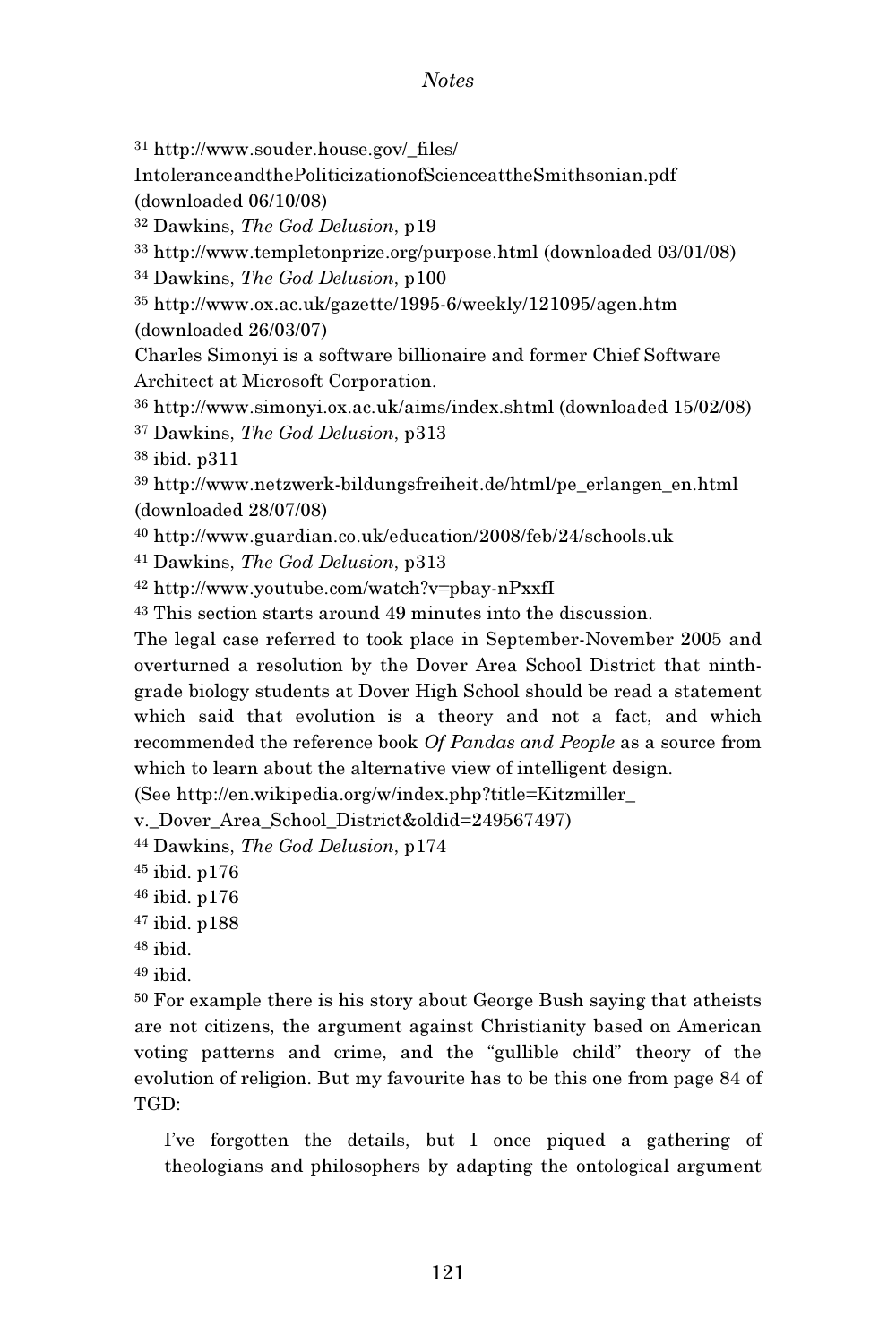to prove that pigs can fly. They felt the need to resort to Modal Logic to prove that I was wrong.

Here there is not even an argument for anyone to challenge – only a tale of how clever the now forgotten argument was. It rather nicely typifies Dawkins' propaganda and speculation in that it has no logical argument. Its only purpose is to impress (or, to use Dawkins' term, infect) vulnerable minds.

<sup>51</sup> Dawkins, The God Delusion, p318

52 http://richarddawkins.net/article,118,Religions-Real-Child-

Abuse,Richard-Dawkins (downloaded 13/10/08)

<sup>53</sup> Richard Dawkins, Unweaving the Rainbow, Penguin Books, London,

2006, Preface, page xi.

<sup>54</sup> Romans 6:23

<sup>55</sup> http://www.edge.org/3rd\_culture/humphrey/amnesty.htm (downloaded 14/10/08)

<sup>56</sup> ibid.

<sup>57</sup> ibid.

58 http://richarddawkins.net/article,118,Religions-Real-Child-Abuse,Richard-Dawkins (downloaded 13/10/08)

# 3. Apparent Design

 $59$  A Dictionary of Philosophy, editorial consultant Antony Flew, Pan Books, London, 2nd edition 1984, p13.

 $60$  ibid.

 $61$  Lucretius, On The Nature of Things, Book V, lines 420ff, translated by Rev John Selby Watson M.A. Published by Henry G. Bohn, London 1851. http://books.google.com/books?id=intROeJdmdMC (downloaded 19/03/08)

<sup>62</sup> The Stanford Encyclopedia of Philosophy (Fall 2008 Edition), Edward N. Zalta (ed.), "Lucretius" by David Sedley http://plato.stanford.edu/ archives/fall2008/entries/lucretius/ (downloaded 24/04/09)  $63$  ibid.

<sup>64</sup> The Internet Encyclopedia of Philosophy, Lucretius, 2. Philosophy, e. Influence and Legacy, by David Simpson, http://www.iep.utm.edu/l/ lucretiu.htm (downloaded 06/11/08)

 $65$  The extract is from Canto I of Darwin's poem The Temple of Nature which was posthumously published in 1802.

See: http://www.english.upenn.edu/Projects/knarf/Darwin/ templetp.html (downloaded 05/05/08) Note that this web address is casesensitive.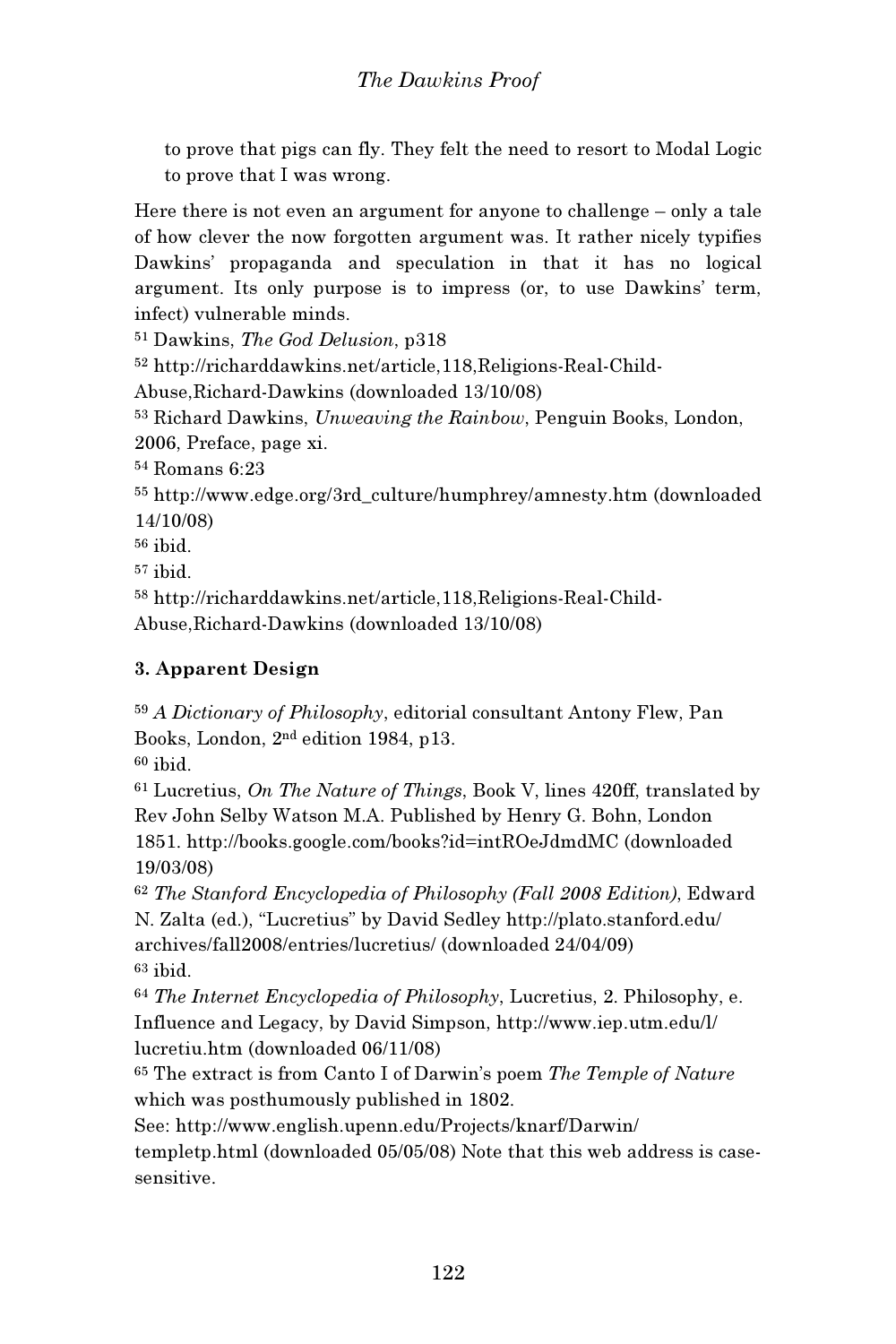<sup>66</sup> Charles Darwin, The Voyage of the Beagle,

http://www.gutenberg.org/dirs/etext97/vbgle11.txt (downloaded 03/08/09)

<sup>67</sup> Peter R. Grant, Natural Selection and Darwin's Finches, Scientific American, October 1991, p82-87

<sup>68</sup> http://news.bbc.co.uk/1/hi/world/europe/158550.stm

For more detail see http://www.findarticles.com/p/articles/mi\_m1134/ is\_1\_110/ai\_70770157 (downloaded 09/03/07)

<sup>69</sup> Richard Dawkins, The Blind Watchmaker, Penguin Books, London, 2006, p50

<sup>70</sup> ibid. p40

 $71$  ibid.

<sup>72</sup> Dawkins, The God Delusion, p122

<sup>73</sup> http://www.telegraph.co.uk/earth/main.jhtml?xml=/earth/2007/06/19/ scigenome119.xml&page=1

<sup>74</sup> ibid. p113

<sup>75</sup> Dawkins, The Blind Watchmaker, p51

<sup>76</sup> Encyclopædia Britannica, Mutation, (2009).

http://www.britannica.com/EBchecked/topic/399695/mutation (downloaded 01/07/09)

<sup>77</sup> From a Frog to a Prince, Keziah Productions, 1997

<sup>78</sup> In his answer Dawkins says that it is a misunderstanding of evolution to think that because fish turned into reptiles and reptiles turned into mammals that we ought to be able to see fish on the way to becoming reptiles today. And he concludes:

Way back 300 million years ago there would have been an ancestor which was the ancestor of modern fish and the ancestor of modern humans. And that ancestor – if you could have been there then you could have seen the first steps towards a fish, say, coming out onto the land and becoming something like an amphibian. But that was a long time ago. You wouldn't expect to see that today.

<sup>79</sup> Dawkins, A Devil's Chaplain, p107 (emphasis original)

<sup>80</sup> http://www.youtube.com/watch?v=zaKryi3605g

<sup>81</sup> Dawkins, A Devil's Chaplain, p107-122

The article is also online at http://www.skeptics.com.au/articles/ dawkins.htm (downloaded 12/02/08)

<sup>82</sup> ref: http://www.discovery.org/a/4278 (downloaded 12/02/08)

<sup>83</sup> Dawkins, A Devil's Chaplain, p114

<sup>84</sup> ibid. p115

<sup>85</sup> These headings appear in the on-line version of the article.

86 Dawkins, A Devil's Chaplain, p120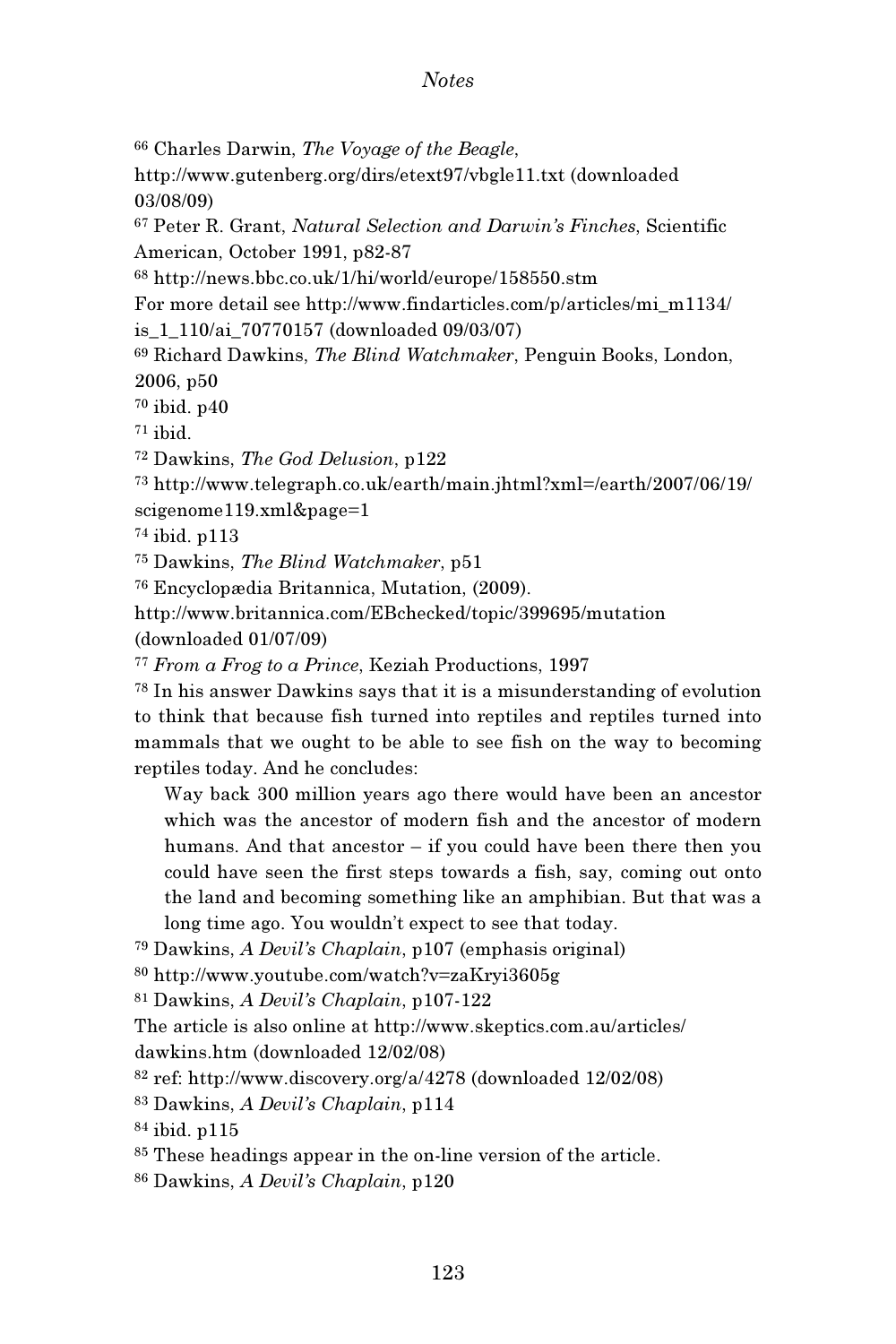Dawkins, The God Delusion, p119 http://www.telegraph.co.uk/news/newstopics/religion/4410927/Pollreveals-public-doubts-over-Charles-Darwins-theory-of-evolution.html Dawkins, The God Delusion, p121 M.J. Behe, Darwin's Black Box, The Free Press, New York, 1996 p24 quoting: J. Farley, The Spontaneous Generation Controversy from Descartes to Oparin, John Hopkins University Press, Baltimore, 1979, p73. http://www.telegraph.co.uk/earth/main.jhtml?xml=/earth/2007/10/16/ scilife116.xml&page=2 ibid. p137,138 Tracey A. Lincoln and Gerald F. Joyce, Self-Sustained Replication of an RNA Enzyme, Science, vol 323, p1229, 2009 http://www.sciencemag.org/cgi/content/full/323/5918/1229 Dawkins, The God Delusion, p51 ibid. p137,138 ibid. p139 ibid. p139

# 4. The Entirely Unwarranted Assumption

 Dawkins, The God Delusion, p55,56 ibid. p56 <sup>100</sup> The Internet Encyclopedia of Philosophy, Aristotle  $-$  d. Metaphysics, 10. Matter and Form in Aristotle, by Joe Sachs, http://www.iep.utm.edu/a/aris-met.htm (downloaded 20/05/08) http://philosophy.tamu.edu/~gary/intro/paper.aquinas.html (downloaded 12/04/07) Dawkins, The God Delusion, p77 ibid. p77,78 ibid. p141  $105$  ibid. ibid. p145 ibid. p146 ibid. p52

# 5. An Unrebuttable Refutation

<sup>109</sup> Dawkins, The God Delusion, p157 <sup>110</sup> William Paley, Natural Theology, or Evidences of the Existence and Attributes of the Deity, Collected from the Appearances of Nature, W.S. Orr & Co., London, 1837, Chapter 1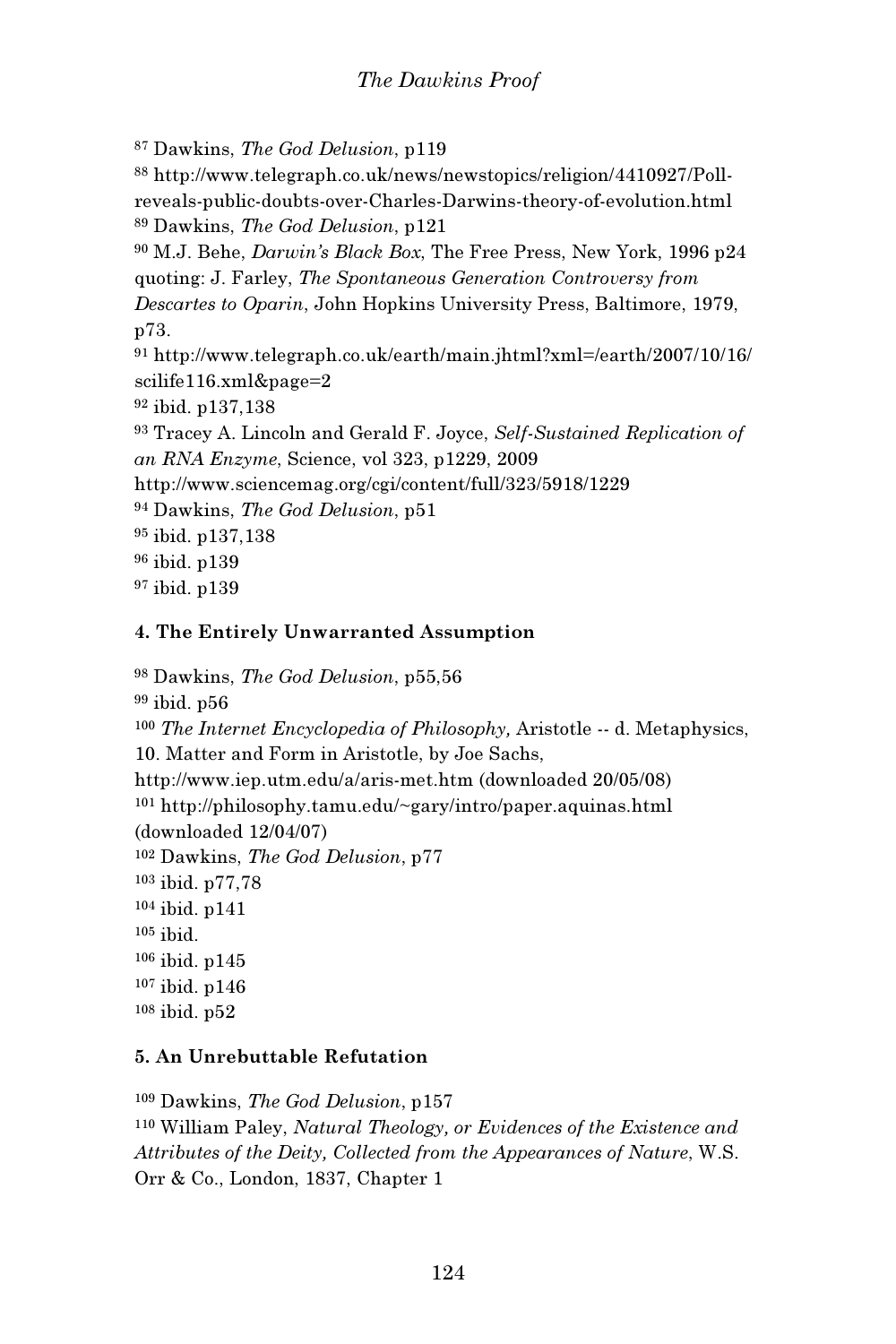http://books.google.co.uk/books?id=-EdIAAAAMAAJ ibid. Chapter 23 Dawkins, The God Delusion, p121 ibid. p109 ibid. p157 ibid. ibid. p114 ibid. p113 ibid. p114 See for example the paragraph on p121,122 of TGD describing his book Climbing Mount Improbable, and his comment on p147 of TGD that God "must be a supremely complex and improbable entity". ibid. p125 ibid. p154 http://www.youtube.com/watch?v=xzYm8h2wQGo The talk is before an audience at Randolph-Macon Woman's College (now Randolph College) Lynchburg, Virginia, USA in October 2006.

#### 6. The Manifest Phenomenon of Zeitgeist Progression

 Dawkins, The God Delusion, p218 ibid. p216 ibid. ibid. p218 ibid. ibid. p219 ibid. p141 Dawkins, A Devil's Chaplain p13 Richard Dawkins, River Out of Eden, Phoenix (an imprint of Orion Books), London, 2004, p155. "Thou shalt love thy neighbour as thyself." (Mathew 22:39) Dawkins, The God Delusion, p220 ibid. ibid. p221 ibid. p163 ibid. p221 ibid. p222 ibid. p222-226 ibid. p225 ibid. p225,226 ibid. p226 ibid. p31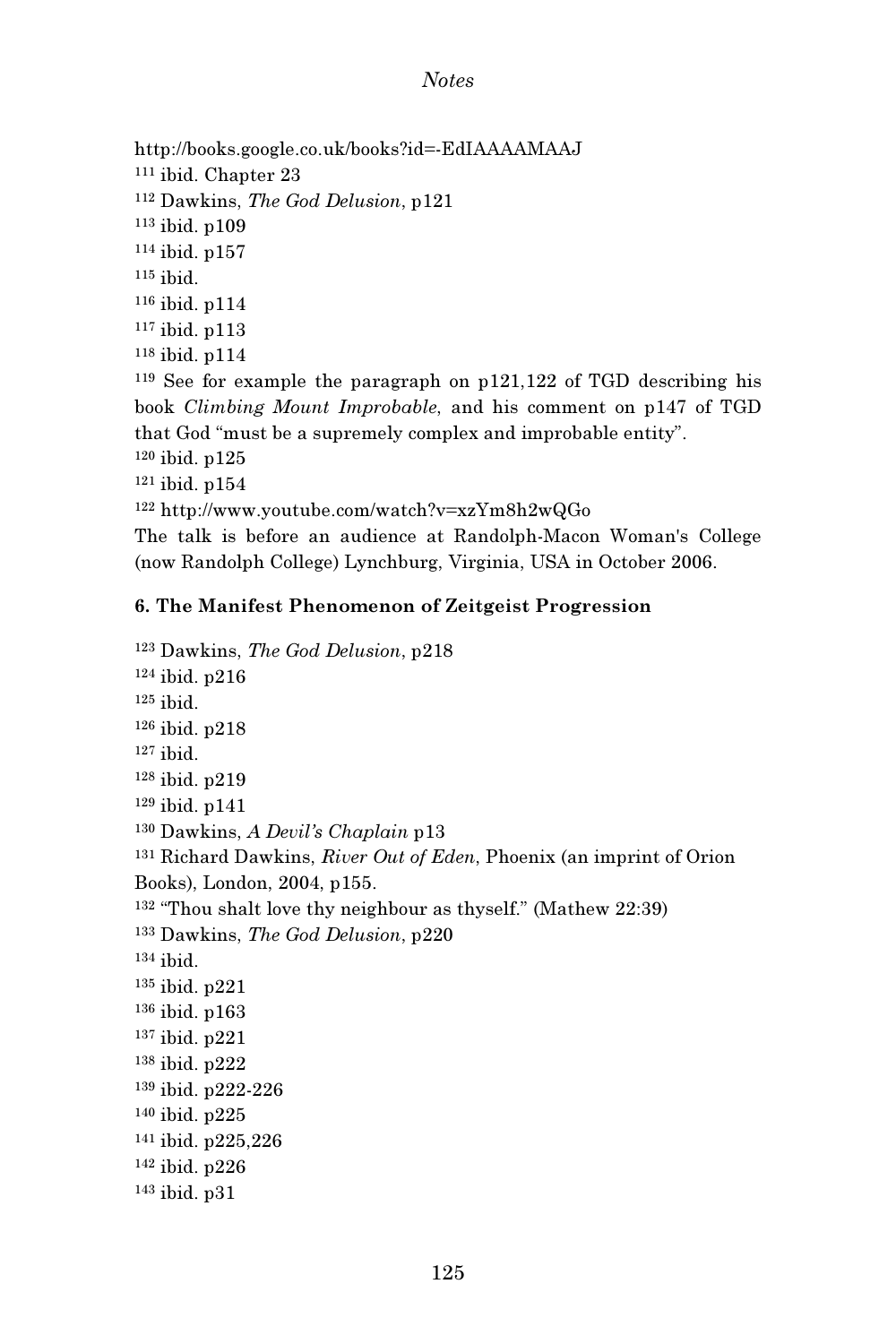ibid. p248 ibid. p250 ibid. p265 ibid. p302 ibid. p303 ibid. p302 ibid. p270 ibid. p268 ibid. p265-270 ibid. p14 ibid. p14 ibid. p272 ibid. p239,240 cf Genesis 19:8 ibid. p240,241 cf Judges 19:22-25 ibid. p241,242 cf Genesis 12:11-13; 20:2 Genesis 12:12 Genesis 26:6,7 The Bible forbids lying see Proverbs 6:16,17 Genesis 17:19; 21:12 Genesis 22:5 Genesis 22:8 Genesis 22:13 Dawkins, The God Delusion, p265 ibid. p243 Genesis 6:5-7 refers to the flood coming as a judgement on sin. In Genesis 15:16 Abraham is told that his descendants will inherit the land where he is living because of the sin of its inhabitants. Romans 2:1-11 Dawkins, The God Delusion, p237,238 Proverbs 14:31; James 1:27; Deuteronomy 16:19; Exodus 23:6; Matthew 5:44 Exodus 20:13 Dawkins, The God Delusion, p254 Leviticus 19:18 Dawkins, The God Delusion, p253 Deuteronomy 10:19 Dawkins, The God Delusion, p253 ibid. p254 Matthew 15:24 e.g. Matthew 8:26 e.g. Luke 17:19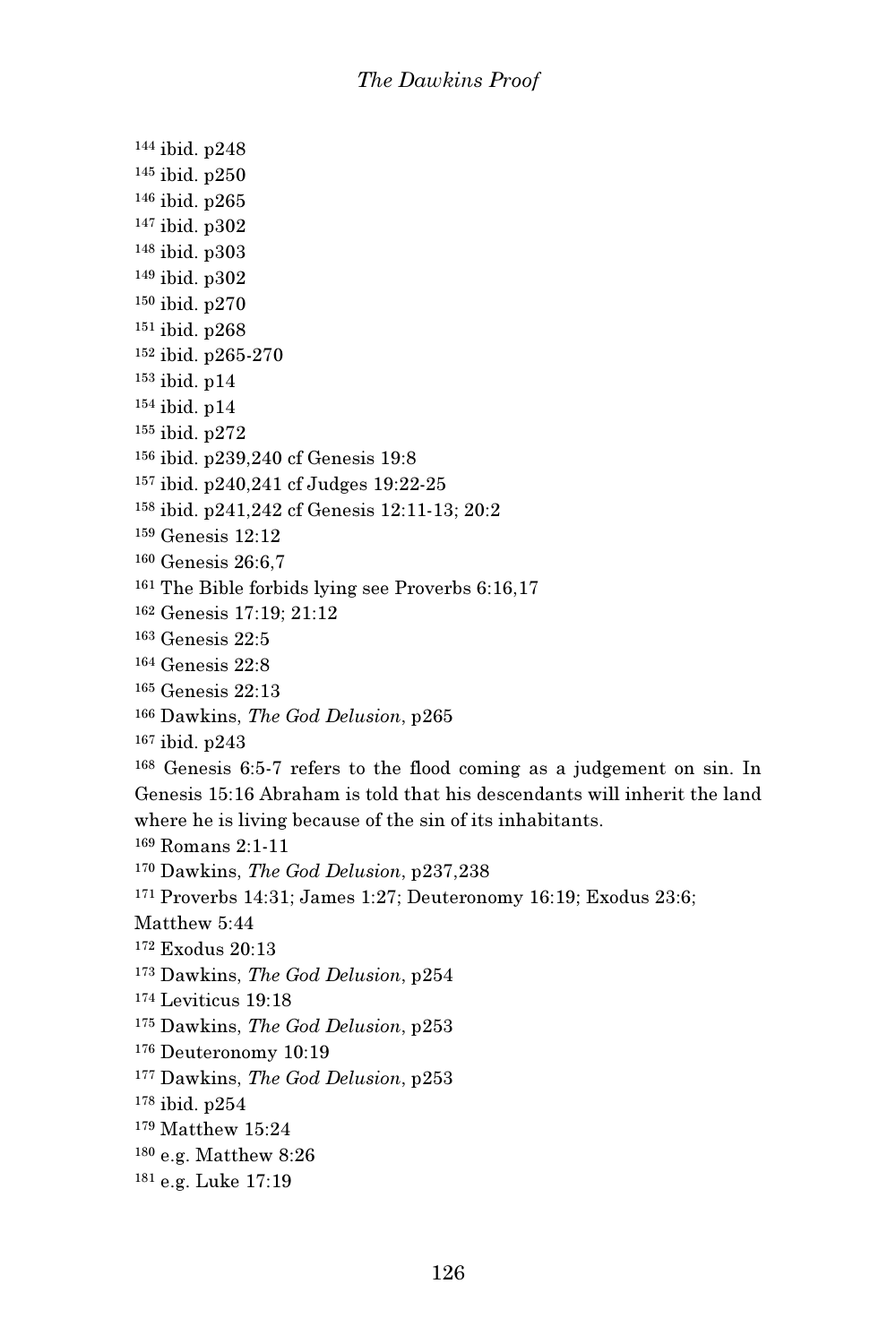<sup>182</sup> Matthew 15:28

<sup>183</sup> Matthew 8:8,10

<sup>184</sup> Matthew 8:11,12

<sup>185</sup> "Jews have no dealings with the Samaritans" (John 4:9)

<sup>186</sup> Luke 10:29-37

<sup>187</sup> Dawkins, The God Delusion, p257

<sup>188</sup> Acts 13:14-16

<sup>189</sup> Acts 13:48; 17:4

<sup>190</sup> Acts 13:50

<sup>191</sup> Matthew 28:19; Luke 24:47; Acts 1:8

<sup>192</sup> Acts 10:25-48

<sup>193</sup> Dawkins, The God Delusion, p268

<sup>194</sup> http://www.homeoffice.gov.uk/rds/pdfs/100years.xls (downloaded 29/03/07)

<sup>195</sup> The spreadsheet data goes up to 2005/6 but note 59 on the spreadsheet states that data for the years after 1998 are not directly comparable with those before due to changes in the Home Office Counting Rules for recorded crime. I have therefore ended the graph at 1998.

<sup>196</sup> Lest it should be argued that I am promoting state enforced religious instruction I should point out firstly that I am only noting this as a fact of history and secondly that attendance at state schools is not enforced, there are other educational options. It is not an analogue of Nicholas Humphrey's aim (see chapter two of this book) to have state enforced atheist philosophy in schools and to prohibit religious teaching in the home.

<sup>197</sup> Norman Dennis, The Uncertain Trumpet, Civitas, London, 2001, p28 Downloadable from http://www.civitas.org.uk/pdf/cs13.pdf.

<sup>198</sup> ibid. p54

199 http://richarddawkins.net/article,118,Religions-Real-Child-

Abuse,Richard-Dawkins (See discussion of Dawkins on religious

instruction as mental abuse in chapter two of this book.)

<sup>200</sup> Dawkins, The God Delusion, p278

<sup>201</sup> Dawkins, The God Delusion, p278

<sup>202</sup> Details of Vins' life are taken from Natasha Vins, Children of the Storm, Journey Forth, Greenville, 2002 and http://en.wikipedia.org/w/ index.php?title=Georgy\_Vins&oldid=281557064

<sup>203</sup> cf Dawkins, *The God Delusion*, p176 and see discussion of Dawkins on religion as a mind viruses in chapter two of this book.

<sup>204</sup> Vins, Children of the Storm, p7-9

205 ibid. p11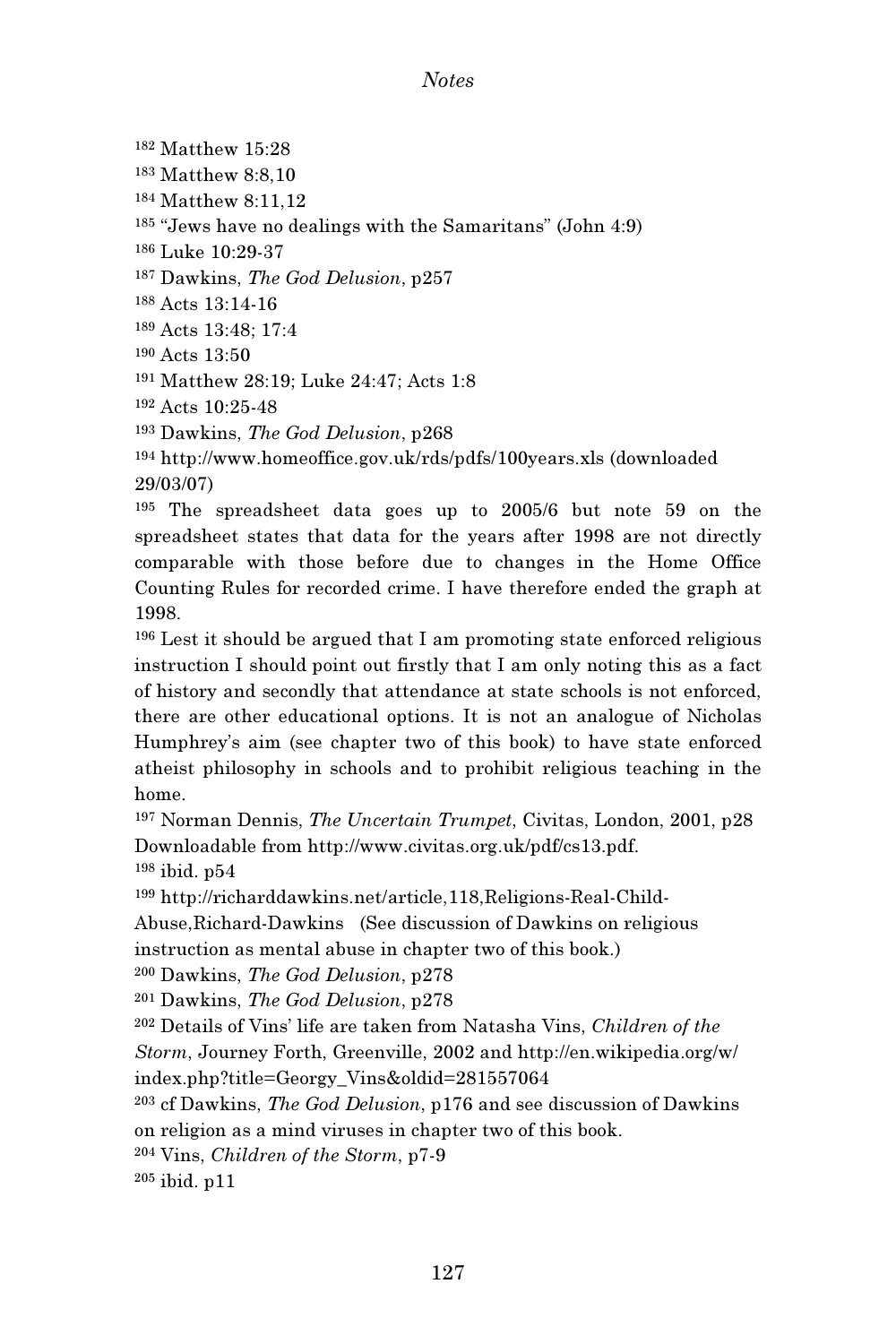ibid. p12 ibid. p80-82

#### 7. Completely Superseded by Science

 Dawkins, The God Delusion, p347 ibid. p282 Dawkins, A Devil's Chaplain, p18 ibid. Genesis 1:1; Hebrews 1:3; Malachi 3:6 Dawkins, The God Delusion, p67 (emphasis original) ibid. p14 Genesis 1:28

### 8. A Meaningful, Full and Wonderful Life

 Dawkins, The God Delusion, p137,138 ibid. p360 ibid. p361 ibid. ibid. p355 ibid. p362 ibid. p362-371 ibid. p374 ibid. p374 ibid. p14 ibid. p367,374 Matthew 26:26-28 Dawkins, The God Delusion, p251 Romans 5:8 The themes I have mentioned run throughout the Bible. The

following references are given as examples, but I would recommend reading the Bible as a unit in order to get a thorough grasp of Christian teaching. For a brief introduction the gospel of John is a good place to start. The historic confessions of faith such as the Westminster Confession can also be useful. Some Bible references relating to the themes mentioned in the text are:

John 5:24 Verily, verily, I say unto you, He that heareth my word, and believeth on him that sent me, hath everlasting life, and shall not come into condemnation; but is passed from death unto life.